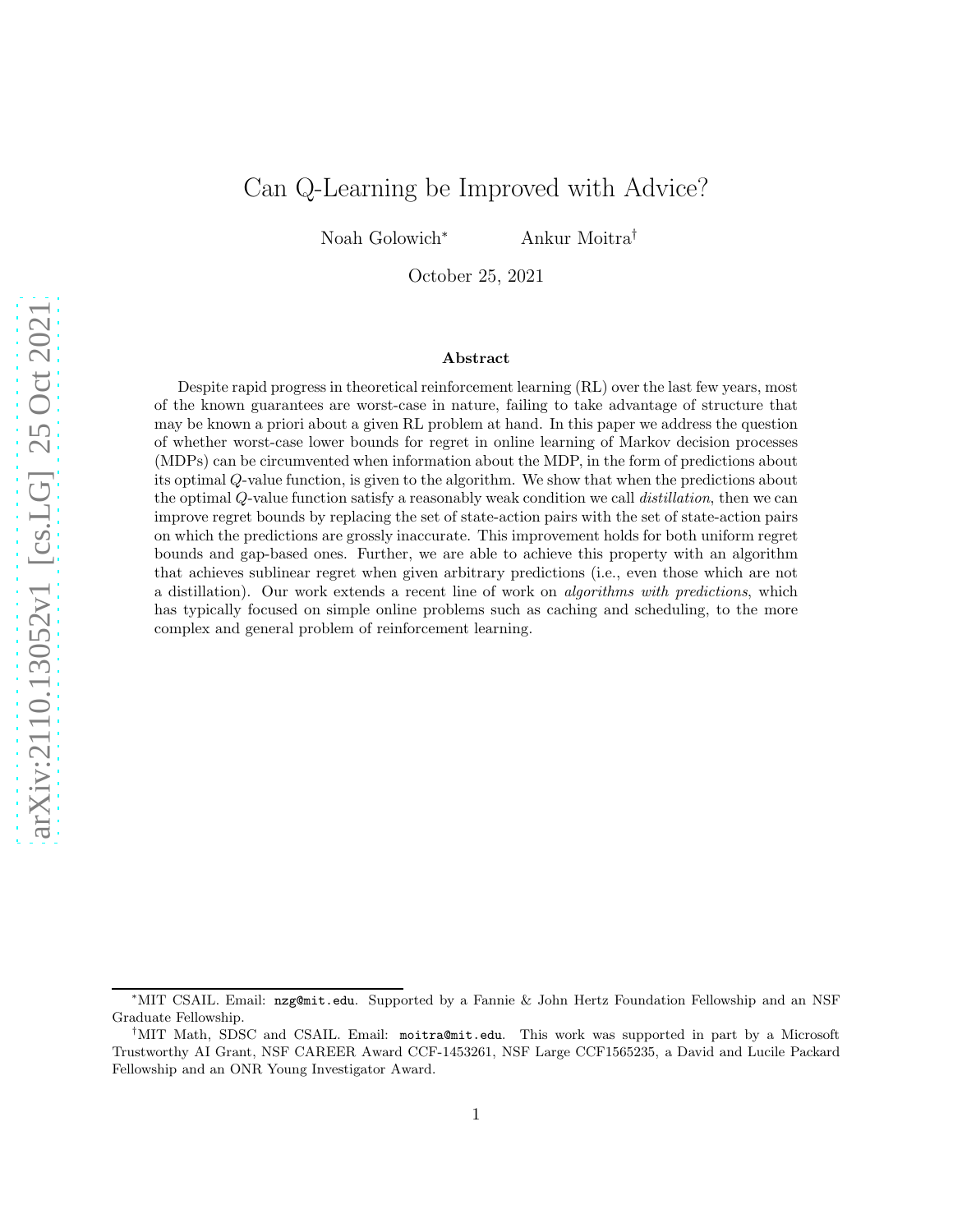# Contents

| 1        | Introduction                                                                                         | $\bf{3}$         |
|----------|------------------------------------------------------------------------------------------------------|------------------|
|          | 1.1                                                                                                  | 3                |
|          | 1.2                                                                                                  | $\overline{4}$   |
|          | 1.3                                                                                                  | $\boldsymbol{6}$ |
|          | 1.4<br>Related work                                                                                  | $\overline{7}$   |
| $\bf{2}$ | Preliminaries                                                                                        | 9                |
| 3        | Learning in MDPs with predictions: main results                                                      | 10               |
|          | 3.1                                                                                                  | <b>10</b>        |
|          | 3.2                                                                                                  | $12\,$           |
| 4        | Algorithm overview                                                                                   | 14               |
|          | 4.1                                                                                                  | 14               |
|          | How to choose $\widehat{\Delta}^k$<br>4.2                                                            | 17               |
| 5        | Proof overview                                                                                       | 17               |
|          | 5.1                                                                                                  | 20               |
|          | 5.2                                                                                                  | 20               |
|          | 5.3                                                                                                  | 22               |
|          | $5.4\,$                                                                                              | 22               |
|          | 5.5                                                                                                  | 24               |
| 6        | Proofs for worst-case result                                                                         | 24               |
|          | Bounds on confidence intervals<br>6.1                                                                | 24               |
|          | 6.2                                                                                                  | 30               |
|          | 6.3                                                                                                  | 34               |
|          | 6.4                                                                                                  | 39               |
| 7        | Proofs for approximate distillation bound                                                            | 44               |
|          | Bounding the number of exploration episodes $\dots \dots \dots \dots \dots \dots \dots \dots$<br>7.1 | 45               |
|          | 7.2                                                                                                  | 49               |
|          | 7.3                                                                                                  | 52               |
|          | 7.4                                                                                                  | 53               |
| 8        | Proofs of main theorems                                                                              | 60               |
|          | A Miscellaneous lemmas                                                                               | 62               |
|          | <b>B</b> Proof for bandit case                                                                       | 62               |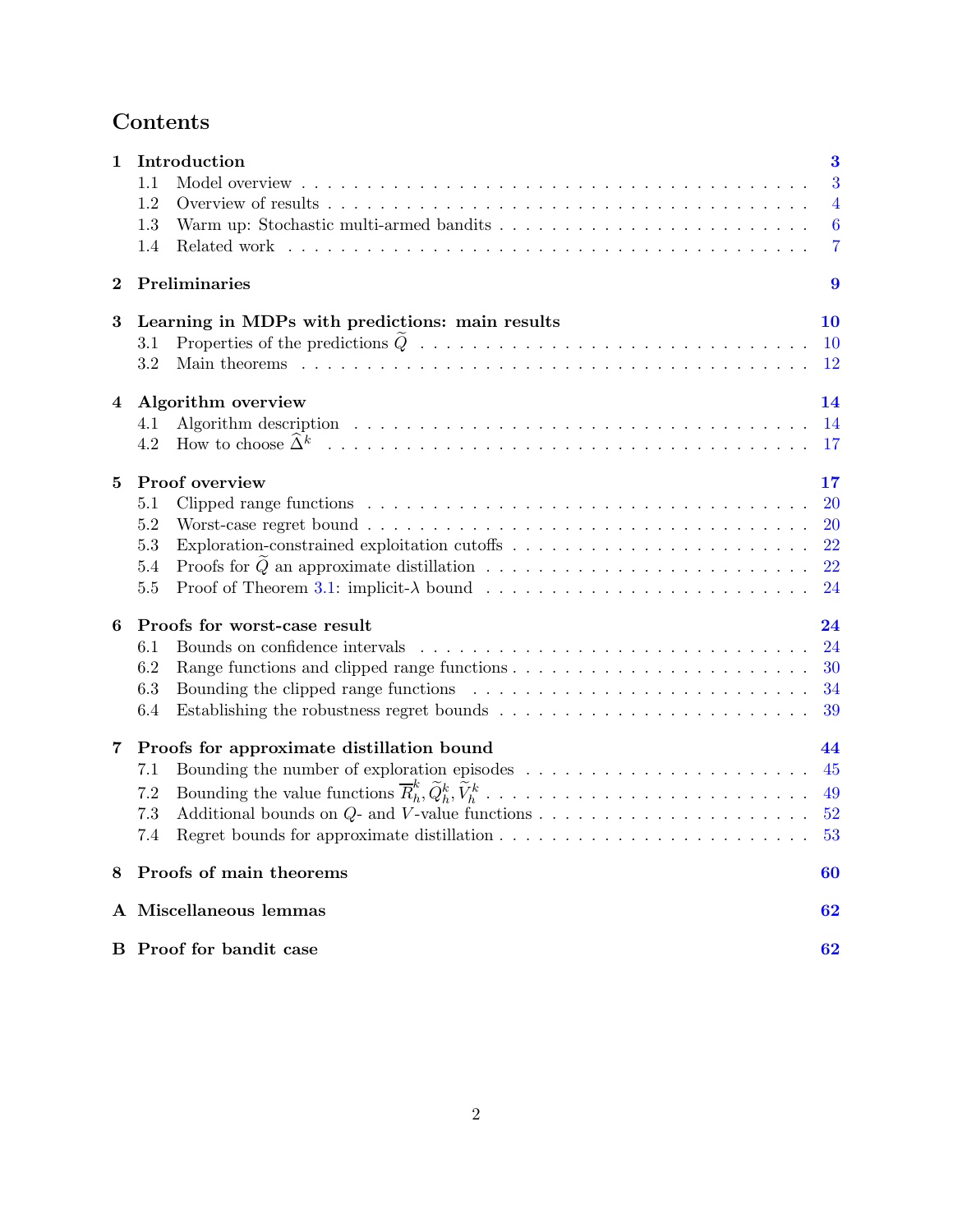# <span id="page-2-0"></span>1 Introduction

The study of worst-case algorithm design has traditionally been a mainstay of much of computer science, leading to provable and efficient algorithms for various tractable problems. However, many problems encountered in practice are often intractable, in the sense that efficient algorithms for them would violate widely held complexity theoretic hypotheses, or there are strong unconditional lower bounds on the amount of data required to achieve desired error bounds. As such, the study of beyond-worst case algorithm design [\[Rou21\]](#page-66-0), which aims to use additional information about the structure of problem instances to improve algorithms' guarantees, has attracted significant attention in recent years.

An exciting approach to beyond-worst case algorithm design is to assume that the algorithm has access to certain predictions regarding the nature of the problem instance at hand. For example, while millions of samples may be required in order to teach a humanoid robot to walk starting from scratch, physical approximations of the robot's dynamics can be used to furnish an *approximately* optimal policy, viewed as a prediction about the optimal policy. Then, starting from this predicted policy, we can algorithmically fine-tune it using relatively few samples. This general approach, known as algorithm design with predictions (or advice), aims to improve an algorithm's guarantees, such as by reducing sample complexity, when it is given access to accurate predictions. It has been studied from a theoretical perspective in several recent works for online problems such as the ski rental problem, scheduling, caching, and many others [\[MV20\]](#page-66-1). In this paper we address the design of algorithms with predictions for the much broader problem of reinforcement learning, in particular the setting of no-regret online learning in tabular Markov decision processes (MDPs). In turn, MDPs can be used to model learning problems in a plethora of settings including, for instance, personalized medicine, optimal control, and market design [\[SB18\]](#page-66-2).

#### <span id="page-2-1"></span>1.1 Model overview

We consider the setting of a tabular finite-horizon episodic MDP with a finite state space  $S$  consisting of S states, a finite action space A consisting of A actions, and a horizon of length H  $[AJK21]$ . In this setting, the rewards and transitions of the MDP are unknown, but the learning algorithm has the ability to simulate trajectories in the MDP corresponding to policies of its choice. In total the learner simulates  $K \in \mathbb{N}$  trajectories, each of which consists of H steps; the total number of samples is then  $T := KH$ . The learner aims to minimize the regret, namely the difference between the reward it would have received had it always followed the optimal policy and its actual aggregate reward; we refer the reader to Section [2](#page-8-0) for additional preliminaries. In Definition [1.1](#page-2-2) below, we introduce the setting of RL with Q-value predictions, namely where the algorithm is given access to predictions  $\tilde{Q}$  of the optimal Q-value function  $Q_h^*(x, a)$ . Recall that for a state  $x \in S$ , action  $a \in \mathcal{A}$ , and step  $h \in [H]$ ,  $Q_h^*(x, a)$  denotes the cumulative expected reward when action a is taken at state  $x$  and step  $h$ , and thereafter the optimal policy is followed.

<span id="page-2-2"></span>Definition 1.1 (RL with Q-value predictions). We assume the learning algorithm is given, at the onset of its interaction with the MDP, access to a collection of predictions  $\tilde{Q} = (Q_1, \ldots, Q_H)$ , where each  $\widetilde{Q}_h : \mathcal{S} \times \mathcal{A} \to \mathbb{R}$  represents a prediction for the optimal Q-value function  $Q_h^*$ .

For many important applications of reinforcement learning (RL), predictions  $\tilde{Q}$  as in Definition [1.1](#page-2-2) may be readily available to a learning algorithm; for instance: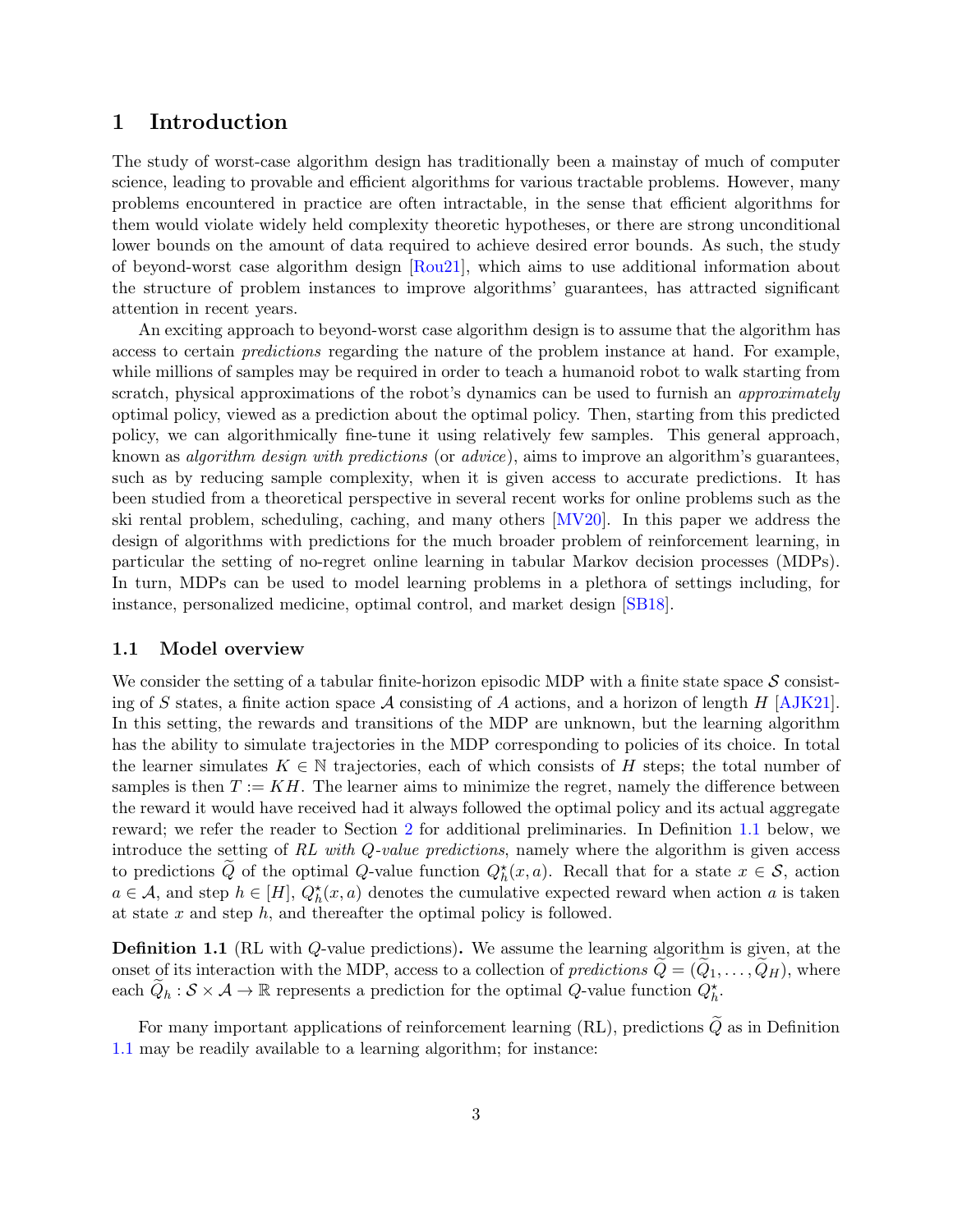- In robotics, powerful physics-based simulation engines allow easy collection of large amounts of data from simulated environments, but the learned policies from these simulated environments often do not transfer directly to real-world environments due to factors such as measurement error and mis-specification of the simulation parameters. To bridge this gap, information gleaned from learning in the simulated environment can be used as a prediction to be finetuned when interacting with the real-world environment. This general approach (sometimes called  $sim-to-real$ ) has attracted much attention recently, such as in  $RVR+18$ , [CHM](#page-65-1)+19.
- In applications of RL to healthcare,  $Q$ -learning based methods (such as deep  $Q$ -learning) are commonly employed  $[YLN20]$ . It is therefore reasonable to expect that predictions  $Q$  for a given task can be computed based on data collected for similar tasks, such as from a previous iteration of a clinical trial to treat a particular disease. Such ideas were used in [\[LGKM20\]](#page-65-2), where various parameters to an algorithm in a mobile health trial, HeartSteps V2, were set based on data collected in an earlier iteration, <code>HeartSteps V1. $^{\text{1}}$ </code>
- More broadly, our framework provides an approach for the related problems of *multi-task* learning and transfer learning in RL [\[TS09,](#page-67-0) [ZLZ21\]](#page-68-1). These problems consider an RL agent which wishes to perform well on multiple related tasks (e.g., a robot moving in an environment with gradually changing obstacles) throughout its lifetime. An estimate of  $Q^*$  for earlier tasks (e.g., as obtained by  $Q$ -learning) may be used as the input predictions  $Q$  for later tasks. As discussed in Section [1.4,](#page-6-0) there has been a large body of empirical work devoted to improving transfer learning in RL. Some of this work considers the reuse of certain representations of an MDP such as the Q-value function; our results can thus be interpreted as a theoretical justification for such techniques.

In this paper we address the following question(s): Is it possible to leverage prior knowledge, in the form of access to predictions  $Q$  as in Definition [1.1,](#page-2-2) to show a regret bound that beats the worst-case? Moreover, can we achieve such a result with an algorithm that still obtains sublinear regret when the predictions  $\widetilde{Q}$  are arbitrary?

#### <span id="page-3-0"></span>1.2 Overview of results

We begin by reviewing known results regarding worst-case regret in online learning for tabular MDPs. In this paper we prove both uniform regret bounds, which depend only on the parameters  $S, A, H$  of the MDP as well as the number of samples T, as well as instance-dependent gap-based bounds, which we proceed to explain. The gap for action a at state x and step h is defined to be  $\Delta_h(x,a) = V_h^*(x) - Q_h^*(x,a)$ , where  $V_h^*$  and  $Q_h^*$  are the optimal value function and Q-value function, respectively.<sup>2</sup>  $\Delta_h(x, a)$  denotes the marginal loss incurred, relative to the optimal policy, when action a is taken at state x and step h. In this section (including in Theorems [1.1](#page-4-0) and [1.2\)](#page-5-1) we make the simplifying assumption that for each  $(x, h)$  there is a unique optimal action a (this assumption is relaxed in the full statements of our results in Section [3\)](#page-9-0). In this case [\[XMD21\]](#page-68-2)

<sup>&</sup>lt;sup>1</sup>The algorithm used was an ad hoc approach tuned to the particular task, rather than  $Q$ -learning.

 ${}^2Q_h^{\star}$  ${}^2Q_h^{\star}$  ${}^2Q_h^{\star}$  was defined previously, and  $V_h^{\star}(x) = \max_{a \in \mathcal{A}} \{Q_h^{\star}(x, a)\}\;$  see Section 2 for further details.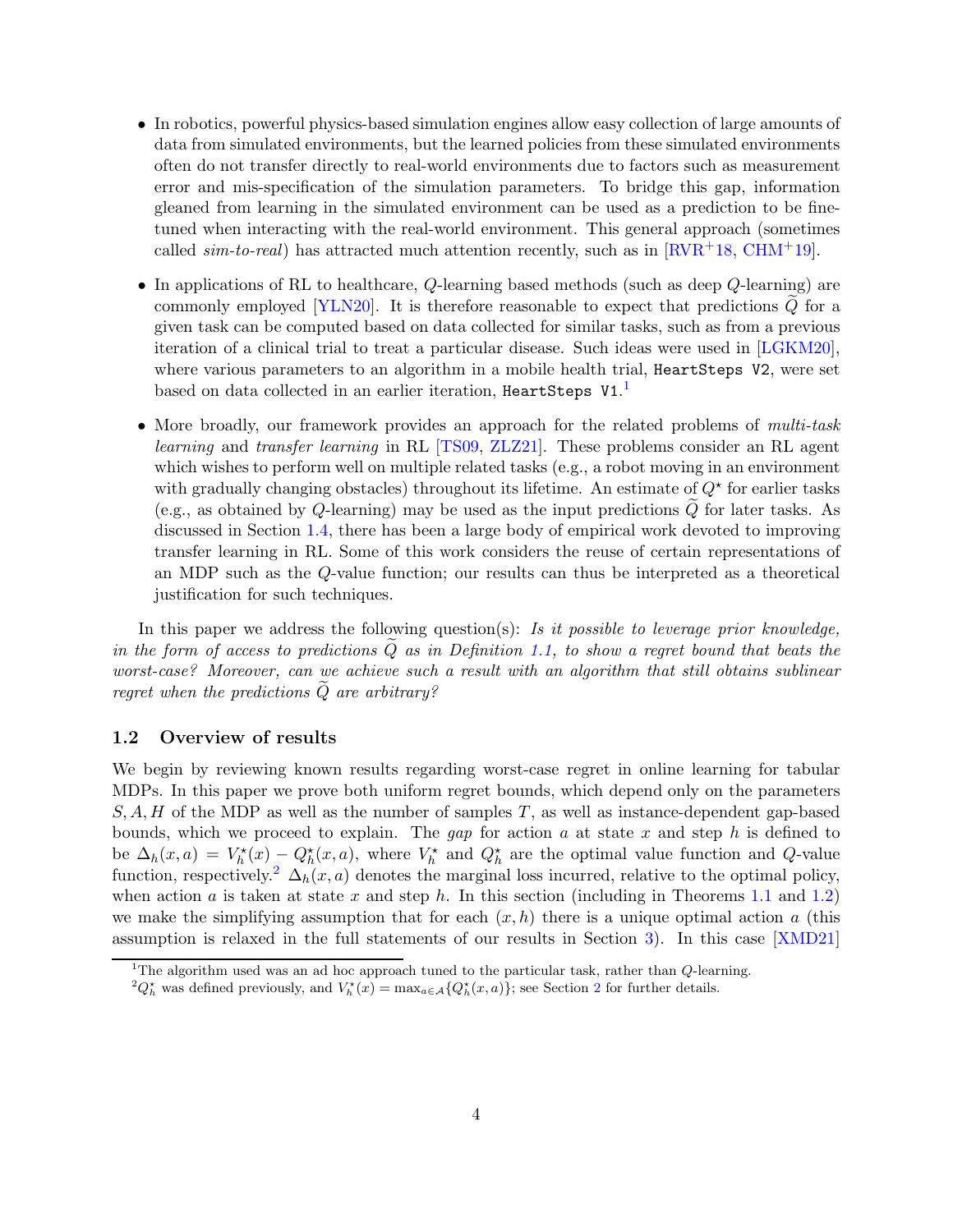exhibit an algorithm, AMB, which satisfies the following regret guarantee:

<span id="page-4-1"></span>
$$
\operatorname{Regret}_{T} \leq \widetilde{O}\left(\min\left\{\sqrt{H^5SAT}, \sum_{\substack{(x,a,h)\in S\times\mathcal{A}\times[H]:\\ \Delta_h(x,a)>0}}\frac{H^5}{\Delta_h(x,a)}\right\}\right),\tag{1}
$$

The regret bound [\(1\)](#page-4-1) is optimal up to lower-order terms in the following sense: the uniform regret bound of  $\tilde{O}(\sqrt{H^5SAT})$  matches the minimax regret in tabular MDPs,  $\tilde{O}(\sqrt{H^2SAT})$ [\[JAZBJ18,](#page-65-3) [ZZJ20\]](#page-68-3), up to a factor of  $\sqrt{H^3}$ .<sup>3</sup> Moreover, [\[SJ19,](#page-67-1) Proposition 2.2] shows that a term of the form  $\sum_{(x,a,h):S\times\mathcal{A}\times[H]:}\frac{\log K}{\Delta_h(x,a)}$  must appear in the gap-based regret bound in [\(1\)](#page-4-1).  $\Delta_h(x,a)$ >0

Our first main result addresses the following question: Suppose the learning algorithm has access to predictions Qe which are accurate on an unknown set of many state-action pairs. Then can we improve upon the worst-case regret bound  $(1)$ , as if we had fewer state-action pairs to begin with? We show an affirmative answer to this question, replacing the set of all state-action pairs with the set of those for which  $Q$  is inaccurate. In order for our improved bounds to "kick in", though, it is necessary that the predictions  $Q$  satisfy an additional property, which we formalize as being a (approximate) distillation of  $Q^*$  (Definition [3.1\)](#page-10-0). We focus on the case of exact distillation here, which corresponds to  $\epsilon = 0$  in Definition [3.1:](#page-10-0) we say that  $\tilde{Q}$  is a distillation of  $Q^*$  if for each state  $x \in S$  and step  $h \in [H]$ , letting  $\pi_h^{\star}(\underline{x})$  denote the optimal action at  $(x, h)$ , it holds that  $\widetilde{Q}_h(x,\pi_h^*(x)) \ge Q_h^*(x,\pi_h^*(x))$ . Intuitively,  $\widetilde{Q}$  "picks out" the good action  $\pi_h^*(x)$  at  $(x,h).^4$  Of course, there could be additional actions  $a'$  for which  $Q_h(x, a')$  is equally large, but for which  $a'$  is very much suboptimal at  $(x, h)$ . Theorem [1.1](#page-4-0) shows that when the predictions are a distillation of  $Q^*$ , the regret bound [\(1\)](#page-4-1) can be improved by replacing the set  $S \times A \times [H]$  with a much smaller set consisting of tuples  $(x, a, h)$  for which  $Q_h(x, a)$  is grossly inaccurate:

<span id="page-4-0"></span>**Theorem 1.1** (Simplified/informal version of Theorem [3.1,](#page-11-1) item [2\)](#page-11-2). Suppose that  $\tilde{Q}$  is guaranteed to be a distillation of  $Q^*$ . Then there is an algorithm (QLearningPreds, Algorithm  $1^5$  $1^5$ ) which achieves regret

<span id="page-4-3"></span><span id="page-4-2"></span>
$$
\widetilde{O}\left(\min\left\{\sqrt{H^5T\cdot|\mathcal{F}|},\sum_{(x,a,h)\in\mathcal{F}}\frac{H^4}{\Delta_h(x,a)}\right\}\right),\tag{2}
$$

where

$$
\mathcal{F} := \left\{ (x, a, h) \in \mathcal{S} \times \mathcal{A} \times [H] : \widetilde{Q}_h(x, a) > V_h^{\star}(x) \text{ or } \left( a \neq \pi_h^{\star}(x) \text{ and } \widetilde{Q}_h(x, a) \geq V_h^{\star}(x) \right) \right\}. \tag{3}
$$

The regret bound [\(2\)](#page-4-2) of Theorem [1.1](#page-4-0) depends on the set F of action-state pairs  $(x, a, h)$  for which  $\tilde{Q}_h(x,a)$  is larger than the optimal value at  $(x,h)$ , namely  $V_h^*(x) = \max_{a \in \mathcal{A}} Q_h^*(x,a)$ . Recall that since the distillation property requires that  $\tilde{Q}_h(x, \pi_h^{\star}(x)) \ge Q_h^{\star}(x, \pi_h^{\star}(x))$  for all  $(x, h)$ , if  $\widetilde{Q}_h(x, \pi_h^*(x)) \neq Q_h^*(x, \pi_h^*(x))$ , then  $(x, \pi_h^*(x), h) \in \mathcal{F}$ . In the full version of Theorem [3.1](#page-11-1) we relax

<sup>&</sup>lt;sup>3</sup>In this paper we generally disregard factors polynomial in H and  $log(SAT)$ , and do not attempt to optimize the dependence of our own bounds on  $H$  and  $log(SAT)$ .

<sup>&</sup>lt;sup>4</sup>We give an example in Section  $3.1$  showing that this assumption is necessary to beat minimax lower bounds.

<sup>&</sup>lt;sup>5</sup>The parameter  $\lambda$  is set to 0 for the purposes of Theorem [1.1.](#page-4-0)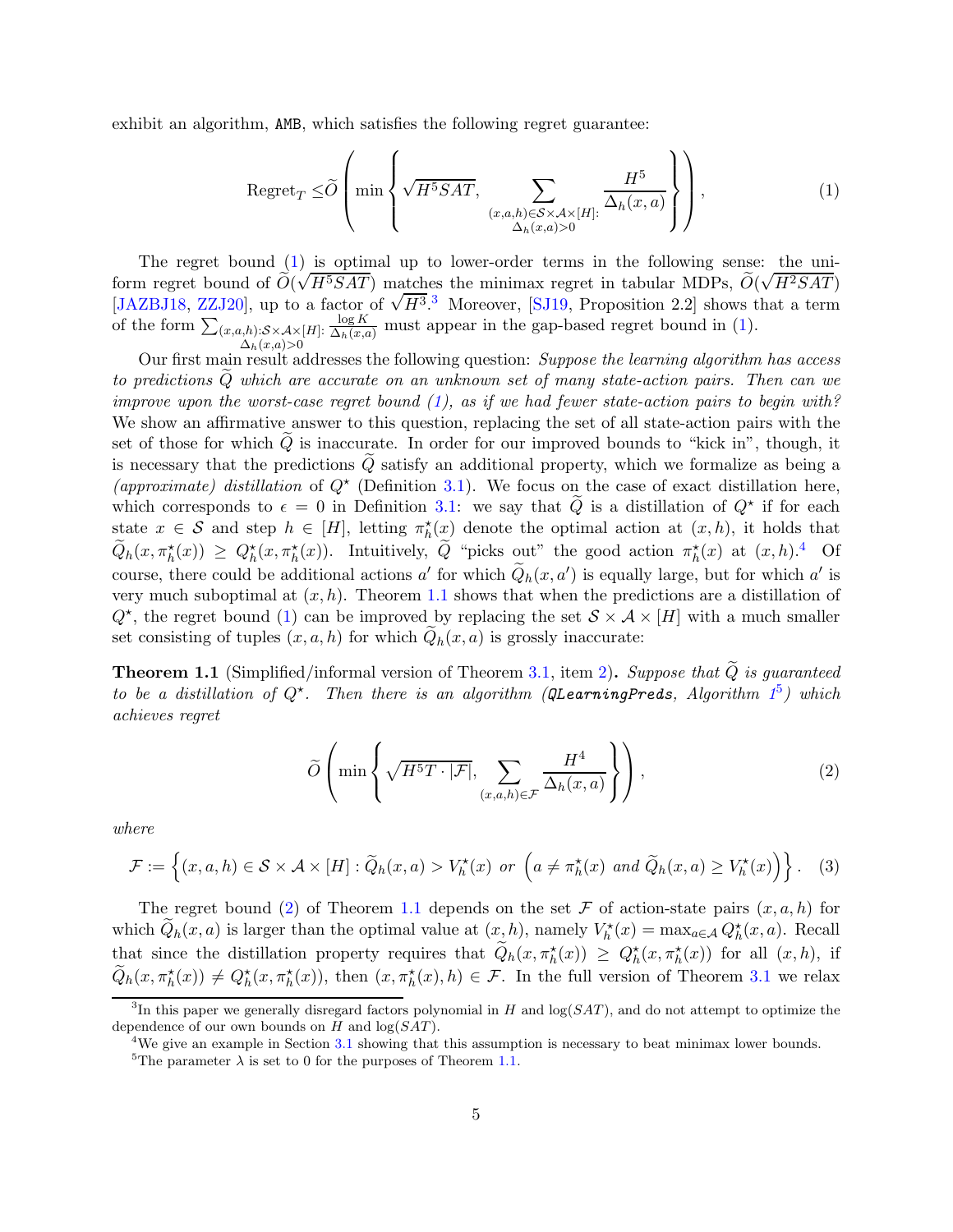the condition of exact equality by allowing for an approximate version of distillation (Definition [3.1\)](#page-10-0) and an approximate version of the set  $\mathcal F$  which set call the *fooling set* (Definition [3.2\)](#page-10-1).

To complement Theorem [1.1,](#page-4-0) it is desirable to have a single algorithm which obtains nontrivial regret bounds (i.e., sublinear regret) for arbitrary predictions  $Q$ , i.e., even those which are not an (approximate) distillation of  $Q^*$ , which also obtains improved regret bounds (such as [\(2\)](#page-4-2)) when  $\tilde{Q}$ is an approximate distillation. The former guarantee is often known as robustness in the literature on algorithms with predictions [\[LV20,](#page-66-4) [MV20\]](#page-66-1). Robustness in this context is well-motivated since the predictions are often generated by an ad hoc procedure with few provable guarantees (such as the use of deep RL techniques on a simulated environment to estimate  $Q$  for use in the real-world environment), making them liable to be grossly inaccurate. Theorem [1.2](#page-5-1) below gives such a guarantee for the case of uniform regret bounds; Theorems [3.1](#page-11-1) and [3.2](#page-12-0) provide more general robustness bounds that cover the gap-based case as well.

<span id="page-5-1"></span>Theorem 1.2 (Simplified/informal version of Theorem [3.1,](#page-11-1) uniform version). There is an algorithm (*QLearningPreds*, Algorithm [1\)](#page-17-0) which satisfies the following two guarantees, when given as input a parameter  $\lambda \in \left(\frac{SAH^4}{T}\right)$  $\left(\frac{4H^4}{T},1\right)$  and predictions  $\widetilde{Q}$ :

- 1. For an arbitrary choice of  $Q$ , the regret is  $O$  $\int \sqrt{TSAH^{10}}$ λ  $\setminus$ .
- 2. If the predictions  $\widetilde{Q}$  are a distillation of  $Q^*$ , then the regret is

$$
\widetilde{O}\left(\sqrt{\lambda \cdot SATH^{10}} + \sqrt{|\mathcal{F}| \cdot TH^5}\right),\tag{4}
$$

where  $\mathcal F$  was defined in [\(3\)](#page-4-3).

As was the case for Theorem [1.1,](#page-4-0) the notion of distillation and the set  $\mathcal F$  are relaxed to their approximate analogues in Theorems [3.1](#page-11-1) and [3.2.](#page-12-0) Notice that there is a tradeoff (mediated by the parameter  $\lambda$ ) in Theorem [1.2](#page-5-1) between the regret for arbitrary  $\tilde{Q}$  (i.e., the robustness) and the improved regret bound for  $\tilde{Q}$  that is an  $\epsilon$ -approximate distillation of  $Q^*$ . This is a common occurrence in the study of algorithms with predictions, occurring, for instance, in the ski rental problem [\[PSK18,](#page-66-5) [WZ20\]](#page-67-2) and the problem of non-clairvoyent scheduling [\[PSK18,](#page-66-5) [WZ20\]](#page-67-2).

#### <span id="page-5-0"></span>1.3 Warm up: Stochastic multi-armed bandits

In this section we give a brief overview of the techniques used to prove our regret upper bounds; a detailed description of the algorithm is given in Section [4,](#page-13-0) and a more in-depth overview of the proof is given in Section [5.](#page-16-1) As a warm-up, we begin by addressing the easier case of multi-armed bandits: in this case there is a single state, and for each action (also known as an arm)  $a \in \mathcal{A}$ , we denote the expected reward of taking a as  $Q^*(a)$ .<sup>6</sup> Again we assume that there is a unique optimal action, denoted by  $a^*$ . The algorithm receives at onset a function  $\tilde{Q}: A \to [0,1]$  denoting predictions for the mean reward of each arm. Moreover,  $\tilde{Q}$  is a distillation of  $Q^{\star}$  if  $\tilde{Q}(a^{\star}) \geq Q^{\star}(a^{\star})$ . The below proposition specializes Theorem [1.2](#page-5-1) to the multi-armed bandit setting.

 ${}^{6}$ In the bandit setting, the reward received upon taking action a is a random variable; this is in contrast to the full RL setting where we assume the immediate rewards  $r(x, a)$  are deterministic. This discrepancy does not lead to any significant differences in the algorithm or analysis, though.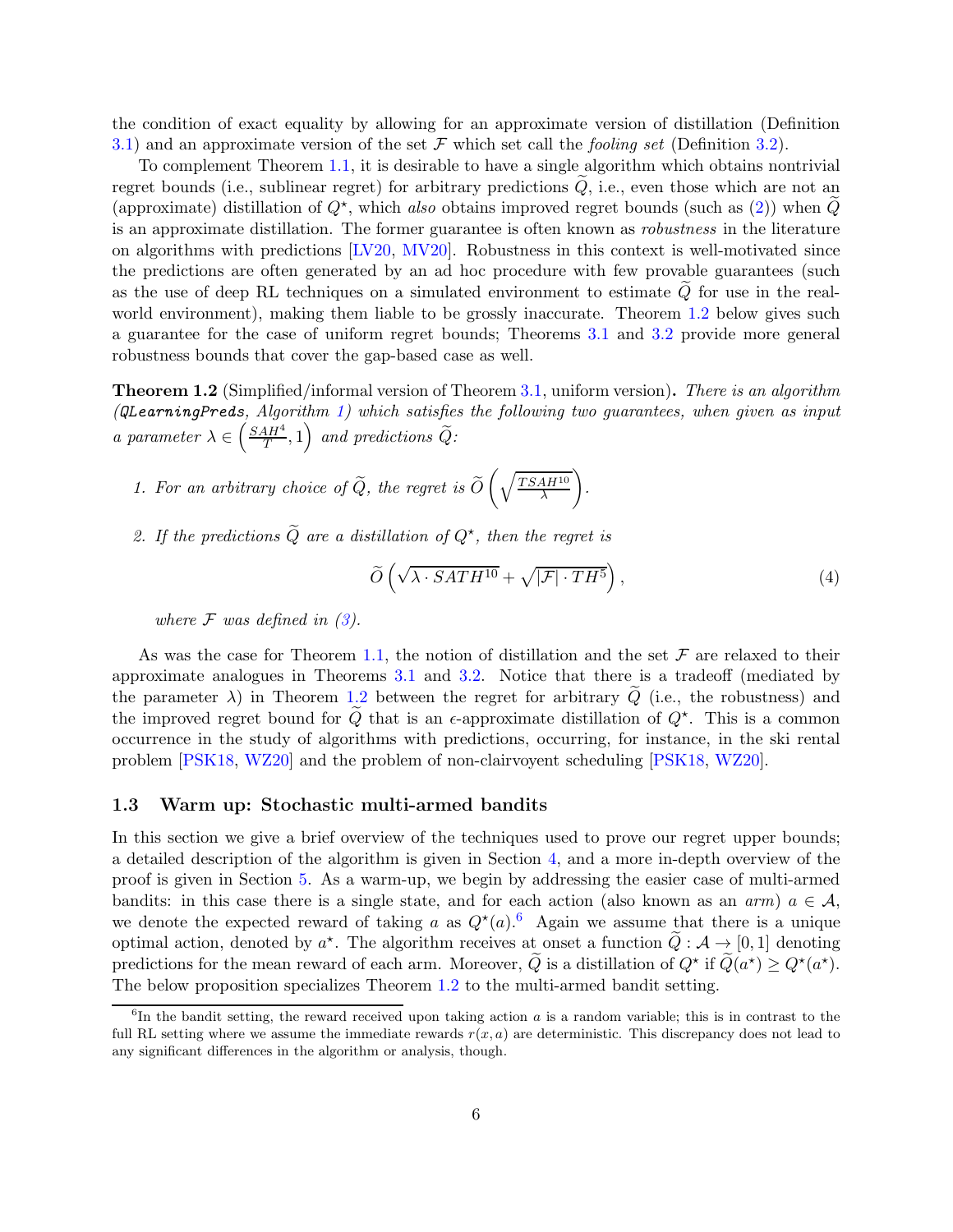<span id="page-6-1"></span>**Proposition 1.3** (Bandit case). There is an algorithm (BanditPreds, Algorithm [5\)](#page-62-0) which satisfies the following two guarantees, when given as input a parameter  $\lambda \in \left(\frac{A}{T}, 1\right)$  and predictions  $\widetilde{Q}$ :

- 1. If the predictions  $\tilde{Q}$  are a distillation of  $Q^*$ , then the regret is  $\tilde{O}(\sqrt{|\mathcal{G}|\cdot T} + \sqrt{\lambda \cdot AT})$ , where  $\mathcal{G} := \left\{ a \in \mathcal{A} \backslash \{a^\star\} : \widetilde{Q}(a) \ge Q^\star(a^\star) \right\}.$
- 2. For an arbitrary choice of  $Q$ , the regret is  $O$  $\int \sqrt{TA}$ λ  $\setminus$ .

For simplicity we have only stated uniform regret bounds in Proposition [1.3,](#page-6-1) but gap-based regret bounds specializing Theorems [3.1](#page-11-1) and [3.2](#page-12-0) to the bandit case may readily be derived using similar techniques. Algorithm [5,](#page-62-0) which establishes Proposition [1.3,](#page-6-1) generally speaking aims to choose the action a which maximizes  $Q(a)$ . Of course, when Q is not accurate (e.g., because it is not a distillation or  $\mathcal G$  is nonempty) Algorithm [5](#page-62-0) must make the following modifications:

- To handle non-optimal actions a which are in the set  $G$  (i.e., actions for which  $Q$  predicts them as having higher reward than  $a^*$ ), we maintain both upper and lower confidence bounds for the mean reward of each action a. For each t we then project  $\tilde{Q}(a)$  onto the interval  $[Q^t(a), \overline{Q}^t(a)]$  and use the resulting projected value instead of  $\widetilde{Q}(a)$ .
- Even with the use of upper and lower confidence bounds, we could run into the following difficulty: if  $Q(a) = Q^*(a)$  for all  $a \neq a^*$ , but  $Q(a^*) \ll Q^*(a^*)$  (which can happen when  $Q$ is not a distillation), then choosing the action a to maximize  $\tilde{Q}(a)$  would simply choose the second-best action at all time steps, thus incurring linear regret. To deal with this situation, we insert an initial *exploration* phase consisting of  $\lambda T$  time steps, in which we choose an action with the highest upper confidence bound (as per the UCB algorithm [\[LS20,](#page-66-6) Chapter 7. If  $\tilde{Q}(a^*)$  is significantly sub-optimal, this initial exploration phase will discover that and subsequently learn to ignore the prediction  $\tilde{Q}(a^*)$  (i.e., round it up to  $Q^t(a^*)$ , which, over time, will approach  $Q^*(a^*)$ .

The case of full RL (i.e., learning in MDPs) requires significant innovation beyond the above techniques for the multi-armed bandit case. At a high level, this occurs because errors in  $Q$  can compound over multiple steps  $h$  in the standard  $Q$ -learning updates. To handle such challenges, we have to use a more sophistocated rule to modify  $Q(a)$  over time than simply projecting it onto  $[Q^t(a), \overline{Q}^t(a)]$ . Additionally, the initial exploration phase described above must be made *state* $specific$ , meaning that different states may leave the exploration phase at different times, according to the current value estimates at each respective state. We refer the reader to Sections [4](#page-13-0) and [5](#page-16-1) for further details.

#### <span id="page-6-0"></span>1.4 Related work

Algorithms with predictions Many recent works studying algorithms with predictions have primarily focused on relatively specific online problems including the ski rental problem [\[PSK18,](#page-66-5) [WZ20\]](#page-67-2), scheduling [\[PSK18,](#page-66-5) [WZ20,](#page-67-2) [Mit19b,](#page-66-7) [LLMV19\]](#page-65-4), caching [\[LV20,](#page-66-4) [Roh19\]](#page-66-8), design of bloom filters  $[KBC^+18, Mit19a]$  $[KBC^+18, Mit19a]$ , and revenue optimization  $[MV17]$ ; see also  $[MV20]$  for an overview of the above papers. In many of these problems, the performance parameter optimized by the algorithm (and improved with access to predictions) is the competitive ratio, namely the ratio between a cost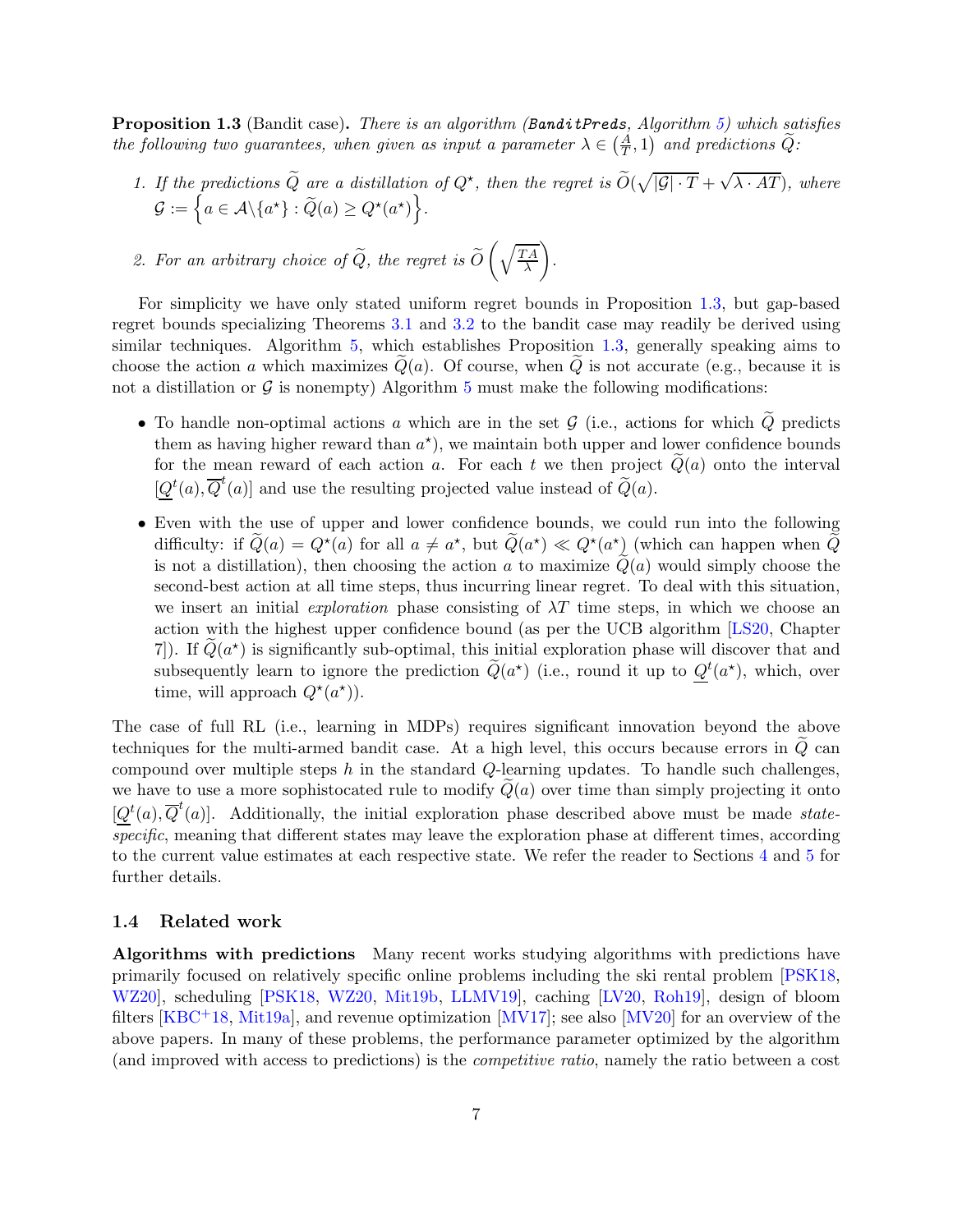measure specific to the problem and the optimal cost in hindsight, rather than the regret. There has also been a fruitful line of work showing that by using predictions it is possible, using variants of optimistic mirror descent, to significantly decrease the regret in settings including online linear optimization [\[HK10,](#page-65-6) [RS12,](#page-66-11) [RS13,](#page-66-12) [SL14,](#page-67-3) [MY15,](#page-66-13) [BCKP20\]](#page-65-7) and contextual bandits [\[WLA20\]](#page-67-4). As some of these works include the case of bandit feedback, they might seem to generalize Proposition [1.3;](#page-6-1) however, this is not the case, since they face the significant limitation that a prediction is required by the algorithm at each time step, and the regret bound depends on the aggregate distance between the predictions and the realized values of the cost vectors or rewards over all time steps. In the setting of stochastic multi-armed bandits, this would require the predictions to track the noise of the realized reward over all  $T$  time steps; in contrast, Proposition [1.3](#page-6-1) only requires a single set of predictions which must be close to the mean reward vector.

Transfer learning in RL More closely related to our results is a collection of work which proposes to solve the problem of transfer learning in RL [\[TS09,](#page-67-0) [ZLZ21\]](#page-68-1) by reusing information (such as Q-values) from certain RL tasks in order to solve related RL tasks. In the particular case of Q-value reuse, the Q-values for each successive task may be initialized as some function (e.g., the mean) of the Q-values from the previous tasks; these Q-values are then updated over the course of the learning procedure for the current task [\[Sin92,](#page-67-5) [ANTH94,](#page-65-8) [TY03,](#page-67-6) [TWSM05,](#page-67-7) [TSL09\]](#page-67-8). Many of these papers show that doing so outperforms an initialization of Q which is agnostic to previous tasks. These works, however, are purely empirical in nature, with no supporting theory.

Very recently there has been some effort to perform theoretical analyses for such transfer learning techniques; [\[TST21\]](#page-67-9) shows that if the algorithm is given at onset predictions  $\tilde{Q}$  which are known to be equal to  $Q^*$  at all state-action pairs except a *single known* state-action pair at step  $h = 1$ , then it is possible to achieve regret  $\tilde{O}(\sqrt{H^2T})$  using Q-learning (thus eliminating the dependence on  $SA$ ). Additionally, the recent work  $[ZW21]$  shows that if M agents are interacting with separate MDPs whose optimal Q-value functions are known to be  $\epsilon$ -close in  $\ell_{\infty}$  distance, then by sharing information about their respective MDPs, they can decrease their aggregate regret by a factor of  $\sqrt{M}$  (in the uniform case) or M (in the gap-based case). Unlike our work, [\[ZW21\]](#page-68-4) does not show that minimax regret bounds can be beaten for a single MDP; moreover, both [\[TST21,](#page-67-9) [ZW21\]](#page-68-4) do not consider any notion of robustness nor do they allow relaxations to the  $\ell_{\infty}$ -closeness of the Q-value functions.

Theoretical RL background The minimax optimal regret for online learning in tabular MDPs is (up to polylogarithmic factors)  $\Theta(\sqrt{SATH^2})$ ; the lower bound is shown in [\[JAZBJ18\]](#page-65-3), and the upper bound is known for both model-based algorithms such as UCBVI [\[AOM17\]](#page-65-9), as well as the model-free algorithm UCB-Advantage [\[ZZJ20\]](#page-68-3) (which is a variant of the Q-learning algorithm). Non-asymptotic gap-based upper bounds for tabular MDPs were shown in [\[SJ19\]](#page-67-1) using the modelbased StrongEuler algorithm, a variant of EULER [\[ZB19\]](#page-68-5); additional algorithms achieving gapbased bounds were shown in [\[LSSS20,](#page-66-14) [YYD21,](#page-68-6) [XMD21\]](#page-68-2). Our gap-based bounds are based on the techniques in [\[XMD21\]](#page-68-2). Very recently some works [\[DMMZ21,](#page-65-10) [TPL21,](#page-67-10) [WSJ21\]](#page-67-11) have derived new instance-dependent bounds in RL, such as by making alternative definitions of gaps; using insights from these works to improve our gap-based bounds is an interesting direction left for future work. The books [\[AJK21,](#page-65-0) [LS20\]](#page-66-6) contain a more comprehensive overview of the flurry of recent work in theoretical RL.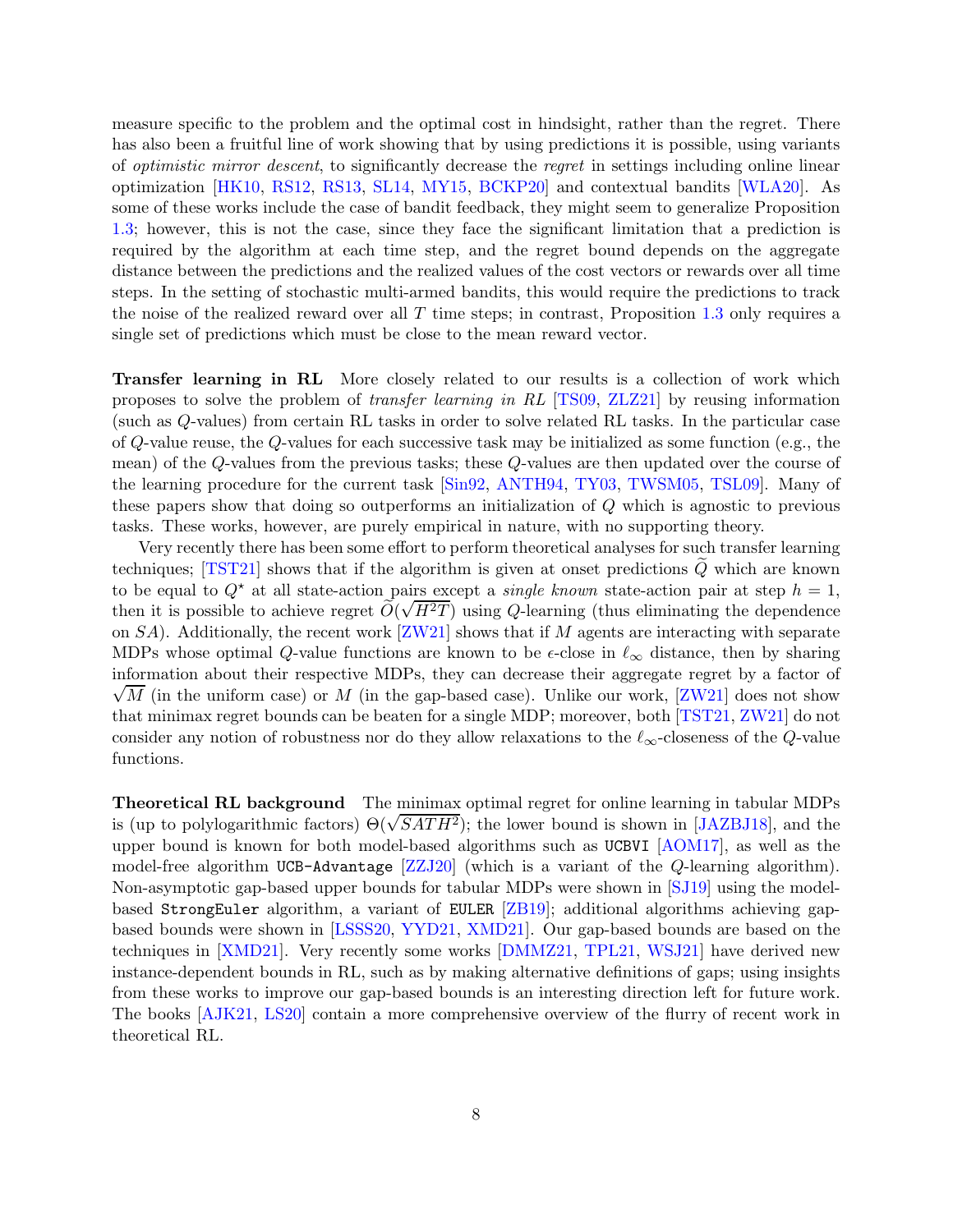## <span id="page-8-0"></span>2 Preliminaries

We consider the setting of a tabular finite-horizon episodic Markov decision process (MDP)  $M =$  $(S, \mathcal{A}, H, \mathbb{P}, r)$ , where S denotes the (finite) state space, A denotes the (finite) action space,  $H \in \mathbb{N}$ denotes the horizon,  $\mathbb{P} = (\mathbb{P}_1, \ldots, \mathbb{P}_H)$  denotes the transitions, and  $r = (r_1, \ldots, r_H)$  denotes the reward functions. In particular, for each  $h \in [H]$ ,  $\mathbb{P}_h(x'|x, a)$  (for  $x, x' \in \mathcal{S}$ ,  $a \in \mathcal{A}$ ) denotes the probability of transitioning to  $x'$  from x at step h when action a is taken; and  $r_h(x, a)$  denotes the reward received when at state x and step h when action  $a$  is taken. We assume each reward lies in [0, 1], i.e.,  $r_h : S \times A \rightarrow [0,1]$ . We write  $S := |S|$  and  $A := |A|$ . A policy  $\pi$  is a collection of mappings  $\pi_h : \mathcal{S} \to \mathcal{A}$ , for each  $h \in [H].^7$ 

In each episode, a state  $x_1$  is picked by an adversary. For each  $h \in [H]$ , the agent observes the state  $x_h$ , picks an action  $a_h \in \mathcal{A}$  (usually given according to some policy  $\pi$ , i.e.,  $a_h = \pi_h(x_h)$ ), receives reward  $r_h(x_h, a_h)$ , and transitions to a new state  $x_{h+1}$ , drawn according to  $\mathbb{P}_h(\cdot|x_h, a_h)$ . Upon receiving the reward  $r_H(x_H, a_H)$  at the final step H, the episode ends. For a policy  $\pi$ , we let  $V_h^{\pi}: \mathcal{S} \to \mathbb{R}$  denote the *V*-value function at step h; in particular,  $V_h^{\pi}(x)$  gives the expected total reward received by the agent when it starts in state x at step h and thereafter follows policy  $\pi$ . In a similar manner, we let  $Q_h^{\pi}$ :  $S \times A \to \mathbb{R}$  denote the Q-value function at step h;  $Q_h^{\pi}(x, a)$  gives the expected total reward received by the agent when it starts in state  $x$  at step  $h$ , takes action  $a$ , and thereafter follows policy  $\pi$ . Formally,  $V_h^{\pi}$  and  $Q_h^{\pi}$  are defined as follows:

$$
V_h^{\pi}(x) := \mathbb{E}_{\pi} \left[ \sum_{h'=h}^H r_h(x_{h'}, a_{h'}) | x_h = x \right], \qquad Q_h^{\pi}(x, a) = \mathbb{E}_{\pi} \left[ \sum_{h'=h}^H r_{h'}(x_{h'}, a_{h'}) | x_h = x, a_h = a \right],
$$

where  $\mathbb{E}_{\pi}[\cdot]$  denotes that  $\pi$  is used to choose the action at each state.

We let  $\pi^*$  denote the *optimal policy*, namely the policy which maximizes  $V_h^{\pi^*}$  $\int_h^{\pi^*}(x)$  for all  $(x,h) \in$  $\mathcal{S} \times [H]$ . We write  $V_h^{\star}(x) := V_h^{\pi^{\star}}$  $\int_h^{\pi^*}(x)$  for all  $x, h$ . With slight abuse of notation, we let  $\mathbb{P}_h$  denote the Markov operator  $\mathbb{P}_h : \mathbb{R}^S \to \mathbb{R}^{S \times A}$ , defined by, for any value function  $V_{h+1} : S \to \mathbb{R}$ ,  $(\mathbb{P}_h V_{h+1})(x, a) := \mathbb{E}_{x' \sim \mathbb{P}_h(\cdot | x, a)}[V_{h+1}(x')]$ . The following relations (*Bellman equation* and *Bellman optimality equation*) are standard and follow easily from the definitions: for all  $(x, a, h) \in S \times A \times [H]$ ,

$$
\begin{cases}\nV_h^{\pi}(x) = & Q_h^{\pi}(x, \pi_h(x)) \\
Q_h^{\pi}(x, a) = & (r_h + \mathbb{P}_h V_{h+1}^{\pi})(x, a) \\
V_{H+1}^{\pi}(x) = & 0\n\end{cases} \text{ and } \begin{cases}\nV_h^{\star}(x) = & \max_{a \in \mathcal{A}} Q_h^{\star}(x, a) \\
Q_h^{\star}(x, a) = & (r_h + \mathbb{P}_h V_{h+1}^{\star}(x, a)) \\
V_{H+1}^{\pi}(x) = & 0.\n\end{cases}
$$

For some  $K \in \mathbb{N}$ , over a series of K episodes, the RL agent interacts with the MDP M as follows: for each  $k \in K$ , the agent chooses a policy  $\pi^k$ , and applies the policy  $\pi^k$  in the MDP to obtain a trajectory  $(x_1^k, a_1^k, r_1^k), \ldots, (x_H^k, a_H^k, r_H^k)$ , as explained above; here  $r_h^k := r_h(x_h^k, a_h^k) \in [0, 1]$  denotes the reward received at step  $h$ . We measure the agent's performance with the *regret*:

$$
\mathrm{Regret}_K := \sum_{k=1}^K \mathbb{E}\left[V_1^{\star}(x_1^k) - V_1^{\pi^k}(x_1^k)\right],
$$

where the expectation is taken over the randomness of the environment (in particular, the policies  $\pi^k$  are random variables since they depend on trajectories from previous episodes).

<sup>&</sup>lt;sup>7</sup>Note that our setting of finite-horizon MDPs is equivalent to the setting of *layered* MDPs in the literature (e.g., [\[XMD21\]](#page-68-2)), where a different copy of the state space  $S$  is created for each step h, and transitions from states in layer h always to go states in layer  $h + 1$ .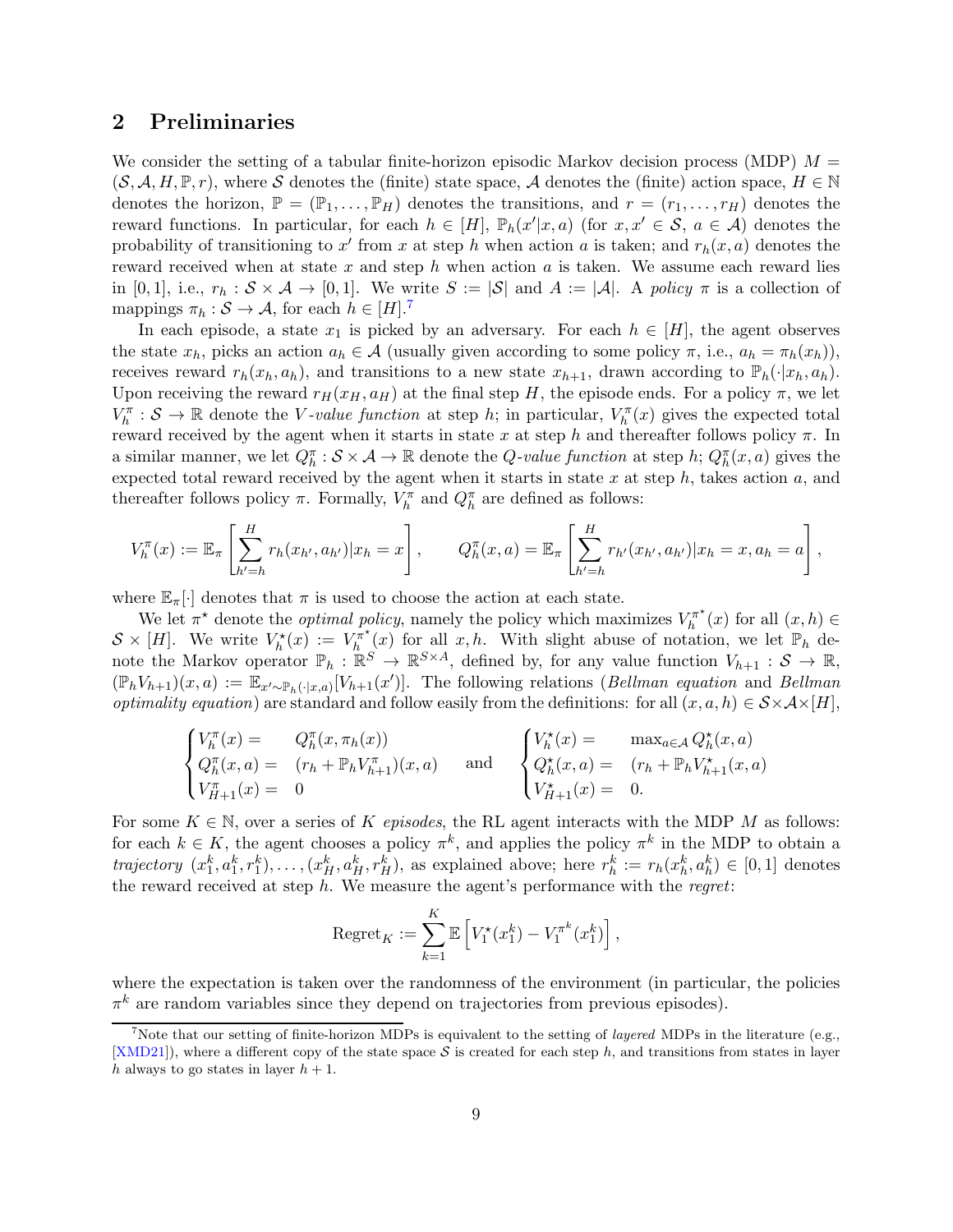Notation for gap-based bounds In this paper we will derive gap-dependent regret bounds; for  $(x, a, h) \in S \times A \times [H]$ , the gap at  $(x, a, h)$  is defined as:

$$
\Delta_h(x, a) := V_h^{\star}(x) - Q_h^{\star}(x, a).
$$

The gap denotes the marginal sub-optimality in reward the agent suffers as a result of taking action a at state x and step h. For  $\epsilon > 0$ , we write, for  $(x, h) \in S \times [H]$ ,

<span id="page-9-2"></span>
$$
\mathcal{A}_{h,\epsilon}^{\mathrm{opt}}(x):=\{a\in\mathcal{A}:\Delta_h(x)\leq\epsilon\}
$$

to denote the set of actions with gap at most  $\epsilon$  at  $(x, h)$ . For  $x \in \mathcal{S}$  and  $h \in [H]$ , define  $\Delta_{\min,h}(x) :=$  $\min_{a \notin \mathcal{A}_{h,0}^{\text{opt}}(x)} \{\Delta_h(x,a)\}\$ to be the minimum positive gap at  $(x,h)$ . Also define the minimum positive gap in the entire MDP to be  $\Delta_{\min} := \min_{x,a,h:\Delta_h(x,a)>0} \{\Delta_h(x,a)\}.$  Following [\[XMD21\]](#page-68-2), our gapbased bounds will have a term depending on the number of state-action pairs which are optimal and for which there is *not* a unique optimal action at that state, i.e., the size of the set:

$$
\mathcal{A}^{\text{mul}} := \{ (x, a, h) \in \mathcal{S} \times \mathcal{A} \times [H] : \Delta_h(x, a) = 0 \text{ and } |\mathcal{A}_{h,0}^{\text{opt}}(x)| > 1 \}.
$$

**Prior worst-case regret bound** In the special case that each state has a unique optimal action we discussed the worst-case regret bound [\(1\)](#page-4-1) and prior work showing its optimality. In the general case, [\[XMD21,](#page-68-2) Theorem B.1 & Corollary B.10] showed the following regret bound:

$$
\operatorname{Regret}_{T} \leq O\left(H^{2}SA + \log(SAT) \cdot \min\left\{\frac{H^{5}|\mathcal{A}^{\operatorname{mul}}|}{\Delta_{\operatorname{min}}} + \sum_{\substack{(x,a,h) \in S \times \mathcal{A} \times [H] : \\ \Delta_{h}(x,a) > 0}} \frac{H^{5}}{\Delta_{h}(x,a)}, \sqrt{H^{5}SAT}\right\}\right).
$$
\n
$$
(5)
$$

[\[XMD21,](#page-68-2) Theorem 5.1] shows that a term of the form  $\log K \cdot \frac{A^{\text{mul}}}{\Delta_{\text{min}}}$  is necessary, even in the presence of the term  $\sum_{\substack{(x,a,h)\in\mathcal{S}\times\mathcal{A}\times[H]:\\Delta_h(x,a)>0}}$ 1  $\frac{1}{\Delta_h(x,a)}$  of the regret bound. Thus, in general, the bound [\(5\)](#page-9-2) cannot be improved by more than  $poly(H, \log(SAT))$  factors.

**Additional notation** Given a real number x, let  $[x]_+$  denote x if  $x > 0$ , and 0 otherwise. We will write  $T = HK$  to denote the total number of samples over K episodes; note that  $Regret_K \leq T$ always holds. We also set  $\iota := \log(SAT)$ . For  $(x, a, h, k) \in S \times A \times [H] \times [K]$ ,  $N_h^k(x, a)$  denotes the number of episodes before episode k in which  $(x, a, h)$  is visited, i.e., action a was taken at state x and step  $h(N_h^k(x, a))$  is also defined in step [2\(b\)i](#page-17-1) of Algorithm [1\)](#page-17-0). For integers  $i \ge 1$  and  $(x, a, h) \in S \times A \times [H]$ , we let  $k_h^i(x, a)$  denote the episode k which is the *i*th episode that  $(x, a, h)$ was visited. If no such episode exists, we set  $k_h^i(x, a) = K + 1$  as a matter of convention.

### <span id="page-9-1"></span><span id="page-9-0"></span>3 Learning in MDPs with predictions: main results

#### 3.1 Properties of the predictions  $Q$

Our main result shows that in the presence of arbitrary predictions  $\tilde{Q}$ , we are able to obtain a sublinear regret bound for our algorithm **QLearningPreds**, and moreover, if  $\tilde{Q}$  satisfies an additional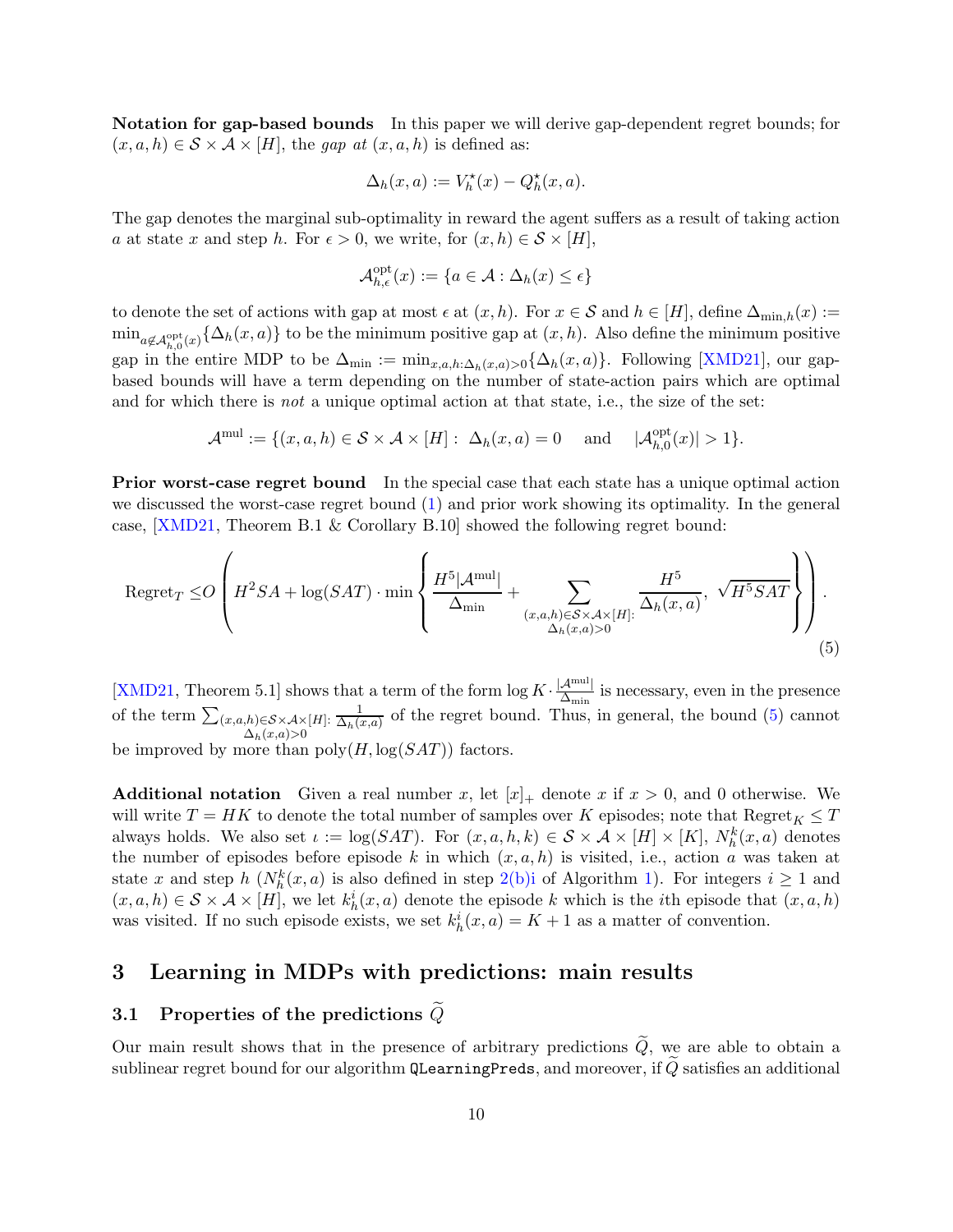property, then we can obtain an improved regret bound that can beat the minimax regret bounds for learning in MDPs (i.e., [\(5\)](#page-9-2)), replacing the space  $S \times A \times [H]$  with a smaller space representing the set of state-action pairs where  $Q$  is inaccurate (consistency). Definition [3.1](#page-10-0) below captures the additional property (referred to as being an *approximate distillation* of  $Q^*$ ) that  $\tilde{Q}$  needs to satisfy in order to obtain improved regret bounds.

To motivate the definition, consider the setting where there is a single state  $x_0$  and  $H = 1$ (which is equivalent to the stochastic multi-armed bandit problem). Moreover suppose there is a unique optimal action  $a^*$  with reward 1 and all other  $A-1$  actions have reward  $1-\Delta$  for some positive  $\Delta < 1/A$ . If we are given the predictions  $\widetilde{Q}_1^{\text{F}}$ , where  $\widetilde{Q}_1^{\text{F}}(x_0, a) := 1 - \Delta$  for all a, then  $\widetilde{Q}_1^{\text{F}}$ is only incorrect at a single action (namely,  $a^*$ ), but it provides no information about what  $a^*$  is, and it is straightforward to show that, even given  $\tilde{Q}_1^{\text{F}}$ , the regret of any algorithm must be  $\Omega(A/\Delta)$ , giving no improvement over the setting without predictions [\[LS20,](#page-66-6) Chapter 16]. On the other hand, consider the predictions  $\tilde{Q}_1^{\mathrm{T}}$  defined as equal to  $Q_1^*$  except at a single (unknown) non-optimal action  $a'^{8}$  Though both  $\tilde{Q}_{1}^{\text{F}}, \tilde{Q}_{1}^{\text{T}}$  both differ from  $\tilde{Q}_{1}^{\star}$  at a single action, it will follow from Theorem [3.1](#page-11-1) (with  $\lambda = A/T$ ) that given  $\widetilde{Q}_1^{\rm T}$ , QLearningPreds obtains the much smaller regret bound of  $\widetilde{O}(1/\Delta).$ As this example shows, a set of accurate predictions  $\tilde{Q}$  cannot entirely mitigate the exploration problem: even if the predictions are accurate at nearly all states and actions, if they do not provide any information as to the identity of the optimal action at a given state (e.g., as for  $\tilde{Q}_1^{\text{F}}$ ), then we cannot hope to beat existing regret bounds. The notion of approximate distillation, defined below, formalizes the notion that  $Q$  must provide information about the optimal action at each state:

<span id="page-10-0"></span>**Definition 3.1** (Approximate distillation). Consider a predicted Q-value function  $\widetilde{Q} \in \mathbb{R}^{|H| \times S \times A}$ . For  $\epsilon > 0$ , we say that  $\tilde{Q}$  is an  $\epsilon$ -approximate distillation of the optimal value function  $Q^*$  if the following holds: for each  $(x, h) \in S \times [H]$ , there is some  $a \in A$  so that

$$
\Delta_h(x,a) + [Q_h^*(x,a) - \widetilde{Q}_h(x,a)]_+ \le \epsilon.
$$

In words, Definition [3.1](#page-10-0) requires that for each  $(x, h)$ , there is some action a which is nearly optimal and for which  $\tilde{Q}_h(x, a)$  does not greatly underestimate the value of  $Q_h^*(x, a)$ .

Next we define the *fooling set* for any Q, which is the set of tuples  $(x, a, h)$  for which  $Q_h(x, a)$ differs from  $Q_h^{\star}(x, a)$  in a particular way:

<span id="page-10-1"></span>**Definition 3.2** (Fooling set). Given a set of predictions  $\tilde{Q}$  for any  $\epsilon_1, \epsilon_2 > 0$ , we define the set of  $(\epsilon_1, \epsilon_2)$ -fooling tuples  $(x, a, h)$ , denoted  $\mathcal{F}(\epsilon_1, \epsilon_2) \subset \mathcal{S} \times \mathcal{A} \times [H]$ , to be the set of tuples  $(x, a, h)$  so that

$$
\widetilde{Q}_h(x,a) - Q_h^{\star}(x,a) \ge \Delta_h(x,a) - \epsilon_1 \ge \epsilon_2 - \epsilon_1 \quad \text{or} \quad \widetilde{Q}_h(x,a) > V_h^{\star}(x) + \epsilon_2.
$$

In this context, we will always have  $\epsilon_2 > \epsilon_1 > 0$ .

Notice that we could alternatively define the fooling set as those  $(x, a, h)$  for which  $|Q_h(x, a) Q_h^{\star}(x, a)| > \epsilon_2 - \epsilon_1$ ; this set, however, is in general larger than  $\mathcal{F}(\epsilon_1, \epsilon_2)$ , and so using  $\mathcal{F}(\epsilon_1, \epsilon_2)$ allows us to obtain tighter regret bounds.

One of our results will also make use of the following assumption on  $\tilde{Q}$ :

<span id="page-10-2"></span>**Definition 3.3** (Optimal fooling actions). For  $\epsilon' > 0$ , we say that predictions Q lack  $\epsilon'$ -fooling *optimal actions* if there is no  $(x, h)$  with multiple optimal actions (i.e., for which  $|\mathcal{A}_{h,0}^{\text{opt}}(x)| > 1$ ) so that for some  $a \in \mathcal{A}_{h,0}^{\text{opt}}(x), \, \widetilde{Q}_h(x,a) > V_h^{\star}(x) + \epsilon'.$ 

 ${}^8\tilde{Q}_1^{\rm T}(x,a')$  can be set to any real number.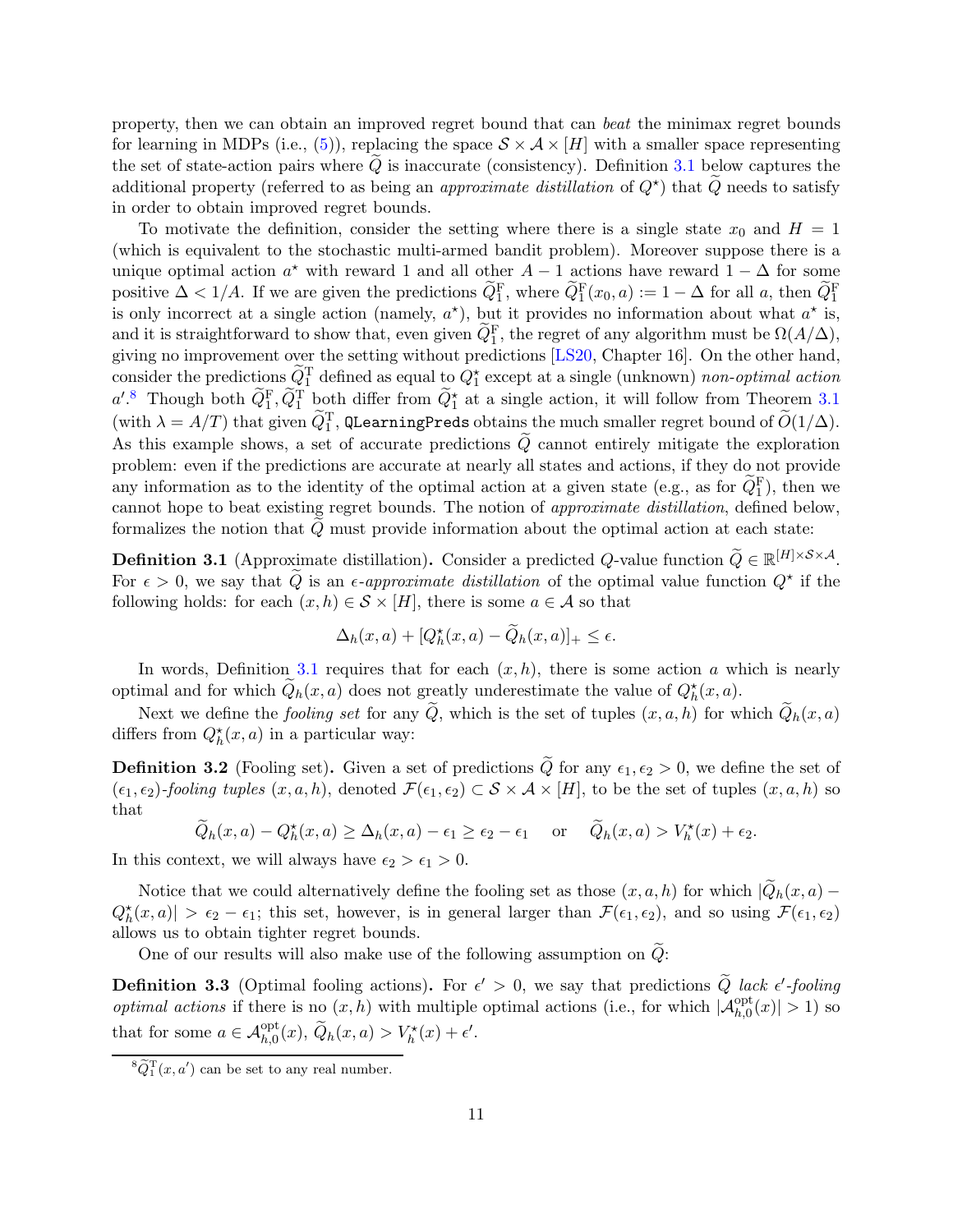Note that in the context of Definition [3.3,](#page-10-2)  $\tilde{Q}_h(x, a) > V_h^*(x) + \epsilon'$  implies that  $(x, a, h) \in \mathcal{F}(\epsilon, \epsilon')$ for any  $\epsilon$ , explaining the terminology of the definition.

#### <span id="page-11-0"></span>3.2 Main theorems

A common thread in the literature on algorithms with predictions is an inherent tradeoff between an algorithm's robustness and its accuracy when it receives correct predictions (sometimes called consistency) [\[PSK18,](#page-66-5) [WZ20\]](#page-67-2). Such a tradeoff occurs in our setting too. To describe this tradeoff, we introduce a parameter  $\lambda \in (0,1)$ : as  $\lambda$  decreases to 0, the regret in the presence of predictions which are an (approximate) distillation improves but the robustness (i.e., regret in the presence of arbitrary predictions) worsens.

 $\lambda$ -Cost We will be able to obtain both gap-based regret bounds and (instance-independent) uniform ones for both robustness and consistency in the presence of predictions. To simplify the dependence of these bounds on the parameter  $\lambda$  introduced above, we define the  $\lambda$ -cost for an MDP M as follows: given an MDP M, a value  $T \in \mathbb{N}$  and a value  $\lambda \in (0,1)$ , the  $\lambda$ -cost of M, denoted  $\mathscr{C}_{M,T,\lambda}$ , is the following quantity:

<span id="page-11-3"></span>
$$
\mathscr{C}_{M,T,\lambda} := \min \left\{ \sqrt{\lambda \cdot TSAH^8\iota}, H^7 \iota \cdot \left( \sum_{(x,a,h) \in S \times A \times [H]: a \notin \mathcal{A}_{h,0}^{\text{opt}}(x)} \frac{1}{\Delta_h(x,a)} + \frac{|\mathcal{A}^{\text{mul}}|}{\Delta_{\text{min}}} \right) \right\}
$$
(6)

Recall that  $\iota = \log(SAT)$ . Note that, ignoring  $\text{poly}(H, \iota)$  factors,  $\mathscr{C}_{M,T,\lambda}$  is in general no greater  $\sqrt{\lambda \cdot TSAH^{8}t}$ ) is much smaller than the second, then due to the factor of  $\sqrt{\lambda}$  in this term,  $\mathscr{C}_{M,T,\lambda}$ than the worst-case regret bound  $(5)$ : moreover, if the first term in the minimum in  $(6)$  (i.e., will be much smaller than the right-hand side of [\(5\)](#page-9-2) (again, ignoring poly $(H, \iota)$  factors).

Explicit- $\lambda$  guarantee Our first main result is stated below; for simplicity, we present here the result under the additional assumption that each  $(x, h)$  has a unique optimal action (i.e.,  $|\mathcal{A}_{h,0}^{\text{opt}}(x)| = 1$ ; this assumption has been made previously in [\[XMD21\]](#page-68-2). As we show in an extended version of the theorem (see the version in Section [8\)](#page-59-0), this assumption may be removed if we assume that  $\Delta_{\text{min}}$  is known to the algorithm; further, our second main result (Theorem [3.2\)](#page-12-0) avoids making either assumption altogether. Theorem [3.1](#page-11-1) states that the regret of QLearningPreds (Algorithm [1\)](#page-17-0) under arbitrary predictions  $\widetilde{Q}$  is  $\widetilde{O}(\frac{H}{\lambda})$  $\frac{H}{\lambda} \cdot \mathscr{C}_{M,T,\lambda}$ , whereas the regret under accurate predictions (i.e., predictions which are an approximate distillation) is the sum of  $\tilde{O}(H \cdot \mathcal{C}_{M,T,\lambda})$  plus a quantity that grows as the degree of accuracy of the predictions degrades.

<span id="page-11-1"></span>**Theorem 3.1.** Suppose that for each  $(x, h)$  there is a unique optimal action (i.e.,  $|\mathcal{A}_{h,0}^{\text{opt}}(x)| = 1$ ). The algorithm QLearningPreds (Algorithm [1\)](#page-17-0) with the DeltaIncr subroutine (Algorithm [4\)](#page-18-0) with parameter  $\Delta_{\min} = 0$  satisfies the following two guarantees, when given as input a parameter  $\lambda \in$  $[0, 1]$  and predictions  $Q$ :

<span id="page-11-2"></span>1. Suppose  $\lambda \geq \frac{SAH^4}{T}$  $\frac{dH^2}{dT}$ . Then for an arbitrary choice of input predictions Q, the regret of QLearningPreds is  $O(\frac{H\nu}{\lambda})$  $\frac{H_L}{\lambda} \cdot \mathscr{C}_{M,T,\lambda}).$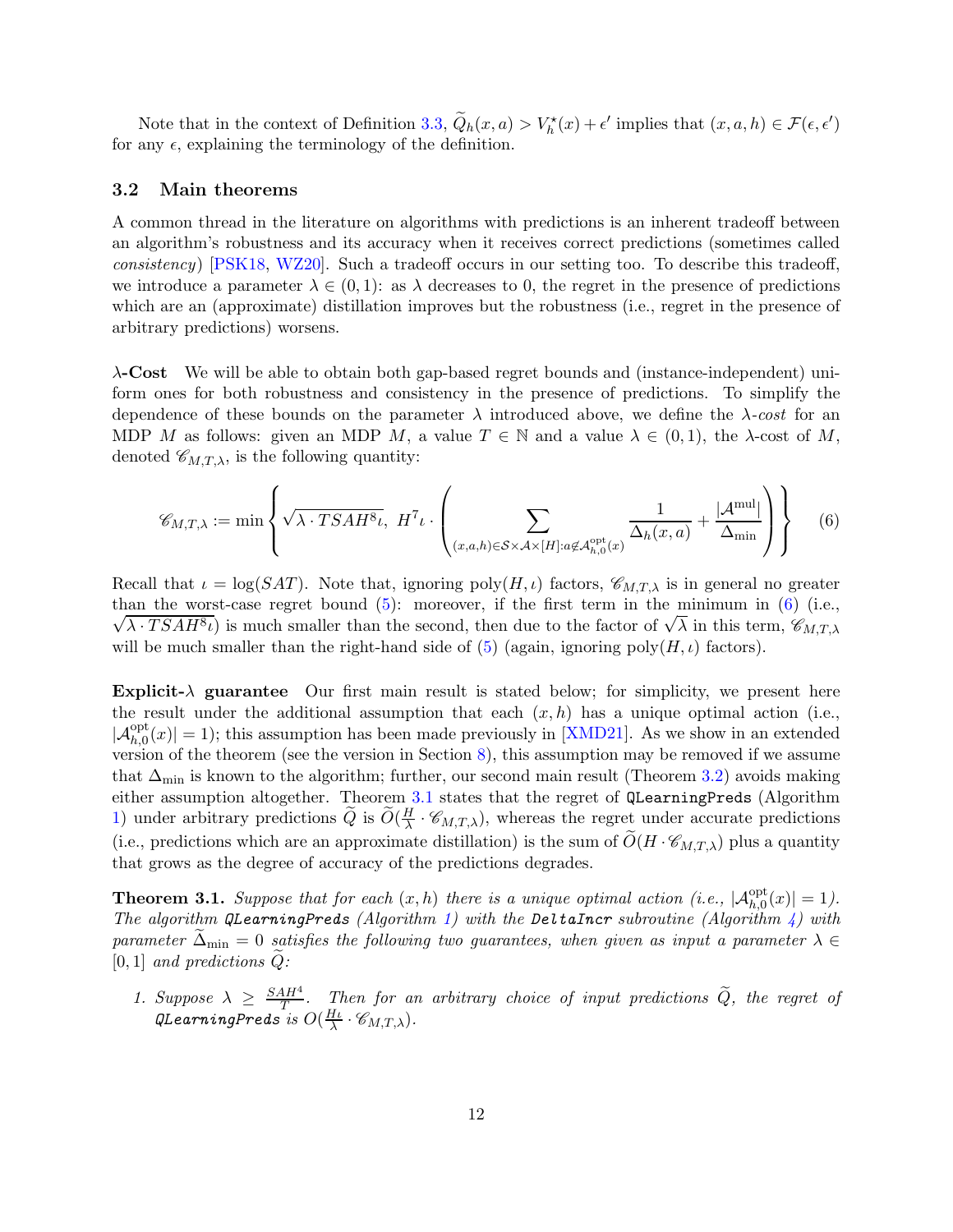2. Fix any  $\epsilon > 0$ , and set  $\epsilon' = 4\epsilon \cdot (H + 1)$ . When the input predictions Q are an  $\epsilon$ -approximate distillation of  $Q^{\star}$  (Definition [3.1\)](#page-10-0), the regret of QLearningPreds is

$$
O\left(H^{2}\iota \cdot \mathscr{C}_{M,T,\lambda} + \epsilon' TH + \min\left\{\sqrt{H^{5}T\iota \cdot |\mathcal{F}(\epsilon'/2,\epsilon')|}, \sum_{(x,a,h)\in \mathcal{F}(\epsilon'/2,\epsilon')} \frac{H^{4}\iota}{[\Delta_{h}(x,a)-\epsilon'/2]_{+}}\right\}\right).
$$
(7)

To exhibit the full power afforded by bounds in terms of  $\mathscr{C}_{M,T,\lambda}$ , we consider the following example. Suppose the algorithm is promised that at least one of the following holds: either  $\tilde{Q}=Q^*$ (in particular,  $\tilde{Q}$  is a 0-approximate distillation),<sup>9</sup> or it holds that all non-zero gaps are at least a constant, which implies that  $\mathscr{C}_{M,T,\lambda} \leq \text{poly}(H,\iota) \cdot O(SA)$ ; however, which of these possibilities holds is unknown. Then by choosing  $\lambda = \sqrt{\frac{SA}{T}}$  $\frac{\delta A}{T}$  in Theorem [3.1](#page-11-1) (and using  $\epsilon = \epsilon' = 0$ ), we obtain a regret bound of  $\text{poly}(H,\iota) \cdot O(S_A)$  (which is independent of K) in the case that  $\tilde{Q} = Q^*$ , and a regret bound of  $poly(H, \iota) \cdot O(\sqrt{SAT})$  in the other case. Thus we always manage to achieve regret at least as small as the minimax bound of  $\widetilde{O}(\sqrt{H^2SAT})$  (up to poly $(H, \iota)$  factors), and in the former case can get a much-improved regret bound that is polylogarithmic in  $K$ .

**Implicit-** $\lambda$  guarantee Unlike in much of the literature on algorithms with predictions  $\text{[MV20]}$ , the quantity  $\mathscr{C}_{M,T,\lambda}$  which appears in our regret bounds is in general unknown to the algorithm, as the quantities  $\Delta_h(x, a)$ ,  $|\mathcal{A}^{\text{mul}}|$ ,  $\Delta_{\text{min}}$  are all unknown. Therefore, the standard paradigm in which a user chooses a parameter  $\lambda$  and then runs an algorithm depending on  $\lambda$  is somewhat less wellmotivated because the user does not have an explicit formula for how the choice of  $\lambda$  influences the regret bounds in the case when either the predictions are accurate or inaccurate. Therefore, in our next main result, Theorem [3.2,](#page-12-0) we adopt the alternative procedure in which the user instead inputs a parameter  $\mathcal{R} < T$ . Given  $\mathcal{R}$ , the algorithm's robustness (i.e., performance under arbitrary predictions) is guaranteed to be  $O(\mathscr{R})$ , while the performance under accurate predictions grows with  $\mathscr{C}_{MT\hat{\lambda}}$  for  $\lambda$  implicitly chosen optimally so as to still guarantee regret  $O(\mathscr{R})$  in the worst case.

<span id="page-12-0"></span>Theorem 3.2. The algorithm QLearningPreds with the DeltaConst subroutine satisfies the following two guarantees, when given as input a parameter  $\mathscr{R} \in [SAH^3, \frac{T}{SA}]$  and predictions  $\widetilde{Q}$ :

- <span id="page-12-2"></span>1. If  $\mathcal{R} \geq \mathcal{C}_{M,T,1}$ , then for an arbitrary choice of input predictions  $\widetilde{Q}$ , the regret of QLearningPreds is  $O(\mathscr{R})$ .
- 2. Fix any  $\epsilon > 0$ , and set  $\epsilon' = 4\epsilon \cdot (H + 1)$ . When the input predictions Q are an  $\epsilon$ -approximate distillation of  $Q^*$  (Definition [3.1\)](#page-10-0) and lack  $\epsilon'$ -fooling optimal actions (Definition [3.3\)](#page-10-2), the regret of QLearningPreds is

<span id="page-12-1"></span>
$$
O\left(H \cdot \mathscr{C}_{M,T,\widehat{\lambda}} + \epsilon' TH + \min\left\{\sqrt{H^5 T \iota \cdot |\mathcal{F}(\epsilon'/2,\epsilon')|}, \sum_{(x,a,h)\in \mathcal{F}(\epsilon'/2,\epsilon')}\frac{H^4 \iota}{[\Delta_h(x,a)-\epsilon'/2]_{+}}\right\}\right),\tag{8}
$$

where  $\widehat{\lambda} \in (0, 1)$  is chosen so that  $\frac{1}{\widehat{\lambda}} \cdot \mathscr{C}_{M,T,\widehat{\lambda}} = \mathscr{R}$ .

<sup>9</sup>More generally, we could assume that  $\tilde{Q}$  is an  $\epsilon$ -approximate distillation and that  $\mathcal{F}(\epsilon'/2, \epsilon')$  is small.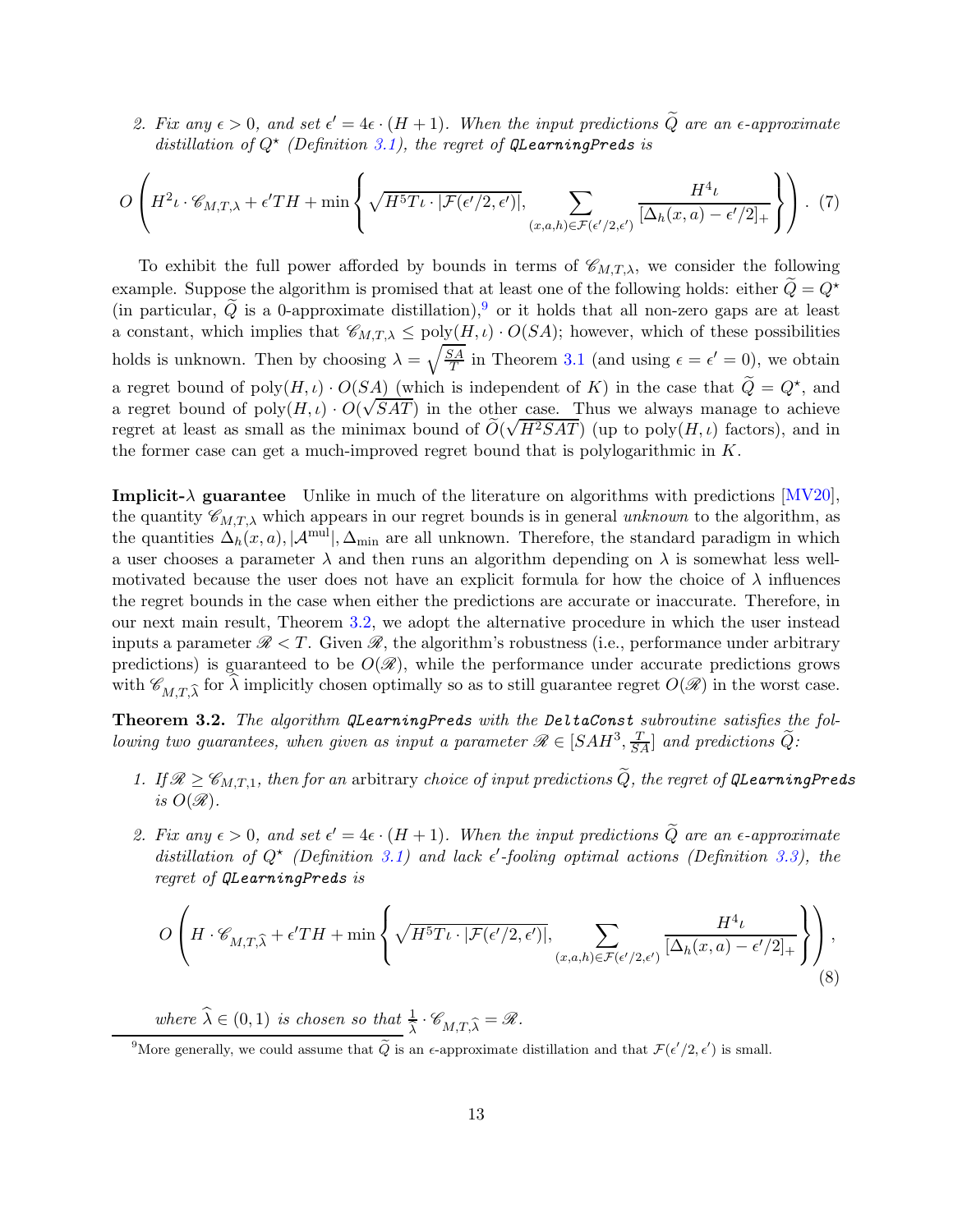We remark that in item [2](#page-12-1) of the above theorem, the additional assumption that  $Q$  lacks  $\epsilon'$ -fooling optimal actions is without loss of generality if we are purely interested in obtaining gap-based bounds (namely, in getting the bound of the second term of the minimum in [\(8\)](#page-12-1)). In particular, if for some  $x, a, h, \Delta_h(x, a) = 0$  and  $\tilde{Q}_h(x, a) > V_h^*(x) + \epsilon$ , then  $(x, a, h) \in \mathcal{F}(\epsilon', \epsilon')$ , meaning that one of the terms in the sum in [\(8\)](#page-12-1) will be  $\frac{H^4\ell}{\ln(-\epsilon')}$  $\frac{H^2t}{[0-\epsilon']_+}$ , which is infinite.

## <span id="page-13-1"></span><span id="page-13-0"></span>4 Algorithm overview

#### 4.1 Algorithm description

Our algorithm, QLearningPreds (Algorithm [1\)](#page-17-0) used in Theorems [3.1](#page-11-1) and [3.2,](#page-12-0) is based loosely off of the Q-learning algorithm [\[JAZBJ18\]](#page-65-3), and incorporates numerous additional aspects (including several ideas from  $[XMD21]$  to effectively use the predictions  $Q_h(x, a)$ . In this section we describe the main ideas of the algorithm. At each episode  $k$ , the algorithm maintains upper and lower bounds on the Q-value and V-value functions, denoted  $\overline{Q}_h^k$  $_{h}^{k}(x,a),\overline{V}_{h}^{k}% (a,b),\overline{v}_{h}^{k}(a,b),\overline{v}_{h}^{k}(a,b),\overline{v}_{h}^{k}(a,b),\overline{v}_{h}^{k}(a,b),\overline{v}_{h}^{k}(a,b),$  $\frac{k}{h}(x,a)$  and  $\frac{Q_h^k}{h}$  $h<sup>k</sup>(x, a), \underline{V}_{h}^{k}(x, a),$  respectively. Unlike previous versions of Q-learning, our algorithm makes use of additional functions, denoted  $\overline{R}^k_h$  $h_h^k(x, a), \widetilde{Q}_h^k(x, a), \widetilde{V}_h^k(x)$ , which may be interpreted as follows:

- $\widetilde{Q}_h^k(x,a)$  is a refinement of the predictions  $\widetilde{Q}_h(x,a)$  given to the algorithm as input;  $\widetilde{Q}_h^1$  is set to equal  $\tilde{Q}_h$  (step [1\)](#page-17-2), and  $\tilde{Q}_h^k$  is refined over time as the algorithm collects trajectories.
- The values  $\overline{R}_h^k$  $h(h_n^k(x, a))$  are used in the process of refining  $\widetilde{Q}_h^k(x, a)$ ;  $\overline{R}_h^k$  $h(n, a)$  represents an approximate upper bound on  $Q_h^*(x, a)$ , assuming that the prediction  $\tilde{Q}$  is an  $\epsilon$ -approximate distillation (Definition [3.1\)](#page-10-0).
- $\widetilde{V}_h^k(x)$  is an upper estimate for the V-value function at a state x that makes use of the refined predictions  $\widetilde{Q}_h^k(x,a)$ .

 $\verb+QLearningPreds+ additionally$  employs the technique of  $action\ elimination,$  maintaining sets  $A_h^k(x)$ (defined in step [2c\)](#page-17-3) which for each  $x, h, k$  contain the actions a which could plausibly be optimal at the beginning of episode  $k(A_h^1(x))$  is initialized to all of A in step [1\)](#page-17-2). Action elimination has previously been used in bandit learning and reinforcement learning when one must be robust to adversarial corruptions [\[EDMM06,](#page-65-11) [LML18,](#page-66-15) [LSSS20\]](#page-66-14), as well as to obtain gap-based regret bounds [\[XMD21\]](#page-68-2). In our algorithm, the sets  $A_h^k(x)$  are used for *both* of these purposes (where the robustness is with respect to the possible inaccuracy of the predictions  $\tilde{Q}_h$ ). For convenience, we set  $\mathcal{G}_h^k$  to denote the set of states x for which  $|A_h^k(x)| = 1$  (meaning all but one action at x has been eliminated at the beginning of episode  $k$ ; see step  $2f$ ).

After being initialized in step [1](#page-17-2) of QLearningPreds, the values  $\overline{Q}_{h}^{k}$  $_{h}^{k},\underline{Q}_{h}^{k},\overline{V}_{h}^{k}$  $_{h}^{k},\underline{V}_{h}^{k},\widetilde{Q}_{h}^{k},\widetilde{V}_{h}^{k},\overline{R}_{h}^{k}$  are updated in QLearningPreds in steps [2b](#page-17-5) and [2d](#page-17-6) according to established updating procedures, namely using exploration bonuses of  $b_n = C_0 \cdot \sqrt{H^3 \iota/n}$  (for some constant  $C_0$ ) and a learning rate of  $\alpha_n = \frac{H+1}{H+n}$ , for  $n \in \mathbb{N}$  [\[JAZBJ18,](#page-65-3) [XMD21\]](#page-68-2). In particular,  $\overline{V}_h^k$  $_{h}^{k},\underline{V}_{h}^{k},\overline{Q}_{h}^{k}$  $\frac{k}{h}, \underline{Q}_{h}^{k}$  are updated in step [2b](#page-17-5) according to the adaptive multi-step bootstrap technique of [\[XMD21\]](#page-68-2), which uses sequences of multiple rewards (namely, at contiguous sequences of states in which the optimal action has been determined) to perform the Bellman update. Our updates differ slightly from those in previous works in that we also maintain supplementary estimates  $\overline{q}_h^k, \underline{q}_h^k$  (steps [2\(b\)iv](#page-17-7) and [2\(b\)vi\)](#page-17-8) to ensure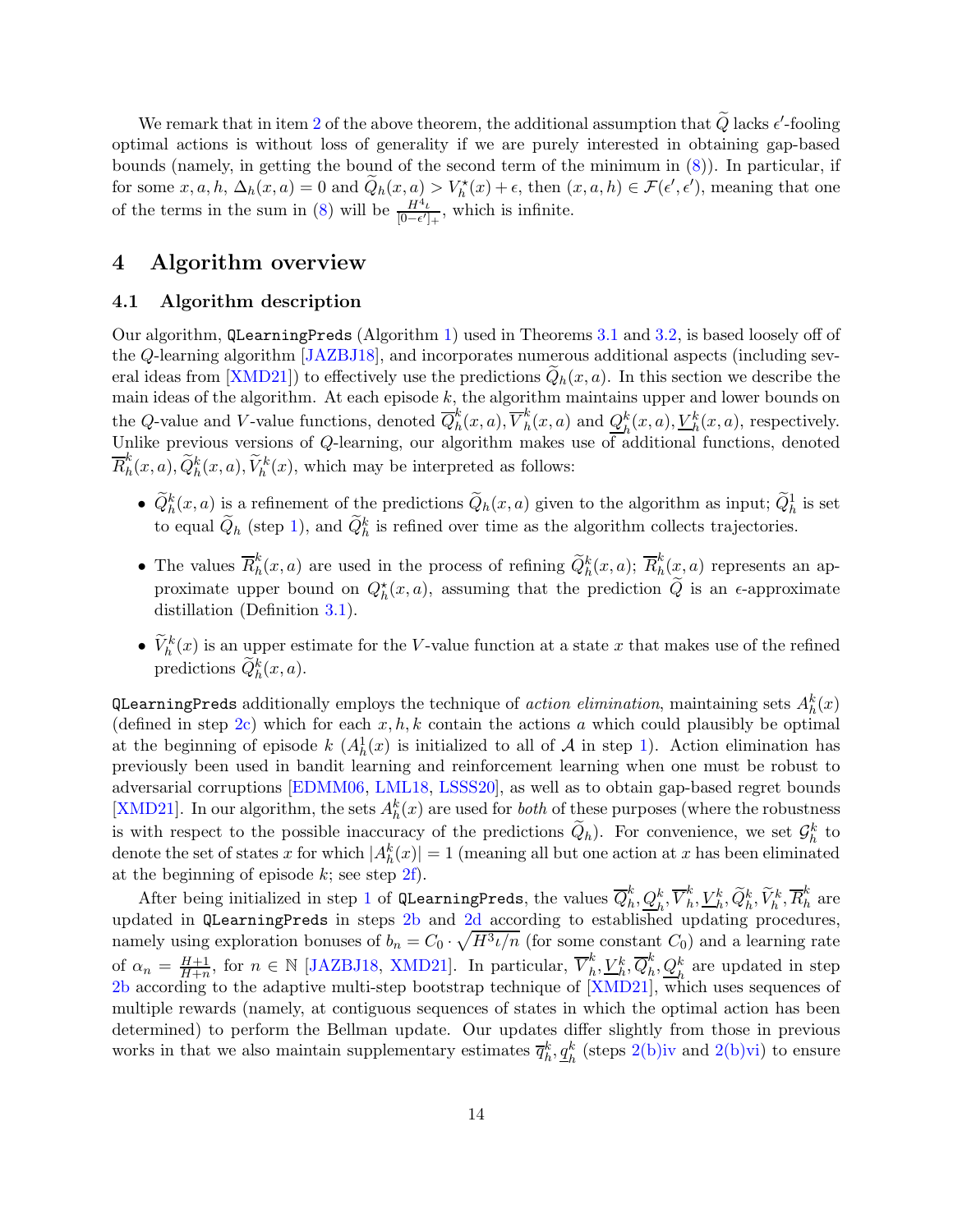that  $\overline{Q}_h^k$  $_{h}^{k},\overline{V}_{h}^{k}$  $\frac{k}{h}$  are non-increasing with respect to k, and  $Q_h^k$  $\frac{k}{h}, \underline{V}_h^k$  are non-decreasing with respect to  $k$ (Lemma [6.3\)](#page-28-0).

The purpose of maintaining  $\overline{V}_h^k$  $_h^k, \underline{V}_h^k, \overline{Q}_h^k$  $\frac{k}{h}, \underline{Q}_h^k$  is primarily to obtain the robustness regret bounds (i.e., of  $\frac{1}{\lambda} \cdot \mathscr{C}_{M,T,\lambda}$ ) in Theorems [3.1](#page-11-1) and [3.2.](#page-12-0) On the other hand, the values  $\widetilde{Q}_h^k, \widetilde{V}_h^k, \overline{R}_h^k$  $\hat{h}$ , which are updated in step  $2d$  of QLearningPreds, are used to obtain improved regret bounds in the presence of accurate predictions. The updates here only use a single step to perform the Bellman update, as in the standard Q-learning algorithm [\[JAZBJ18\]](#page-65-3).

For future reference we define the following learning rate parameters used in the algorithm's analysis: for  $n \geq i \geq 1$ , set

<span id="page-14-0"></span>
$$
\alpha_0^0 := 1, \qquad \alpha_n^0 := 0, \qquad \alpha_n^i := \alpha_i \prod_{j=i+1}^n (1 - \alpha_j). \tag{9}
$$

Intuitively,  $\alpha_n^i$  denotes the impact of an update made the *i*th time a state-action pair  $(x, a, h)$  is visited on the value of any value function (e.g.,  $\overline{Q}_h^k$  $h, Q_h^k$ , etc.) when  $(x, a, h)$  is visited for the *n*th time. In the remainder of the section, we describe how QLearningPreds chooses its policies (step [2a\)](#page-17-9); the challenge of doing so leads to most of the algorithmic novelties in QLearningPreds.

State-specific exploration  $\&$  exploitation phases At each episode  $k$ , QLearningPreds chooses a policy  $\pi^k$  by using the functions  $\overline{Q}_h^k$  $\sum_{h}^{k} \frac{Q_{h}^{k}}{Q_{h}^{k}}$  in the PolicySelection subroutine (Algorithm [2\)](#page-18-1). A key challenge addressed in this step is that of obtaining a "best of both worlds" guarantee which improves upon the minimax regret guarantee of  $\tilde{O}(\sqrt{SATH^{O(1)}})$  (or, in the gap-based case,  $\text{poly}(H) \cdot \widetilde{O}\left(\sum_{(x,a,h)} \frac{1}{\Delta_h(x,a)} + \frac{|\mathcal{A}^{\text{mul}}|}{\Delta_{\text{min}}}\right)$  in the case that the predictions  $\widetilde{Q}$  are accurate, but still manages to obtain sublinear regret when  $\tilde{Q}$  is arbitrarily inaccurate. QLearningPreds overcomes this challenge by dividing the set of episodes in which we visit each state  $x$  at each step h into two phases:

- In the first phase, we employ *exploration*: whenever  $(x, h)$  is visited during an episode k in this phase, the policy  $\pi^k$  takes an action  $a \in A_h^k(x)$  which maximizes the gap between  $\overline{Q}_h^k$  $\int_h^n(x,a)$ and  $Q_h^k(x, a)$  (this approach is slightly different from the more standard UCB approach which chooses a to maximize  $\overline{Q}_h^k$  $h(n, a)$  [\[JAZBJ18\]](#page-65-3), but was used in [\[XMD21\]](#page-68-2) to obtain gap-based bounds; it is used in QLearningPreds for the same reason).
- After a certain number of episodes, QLearningPreds will decide it has sufficiently explored at the state  $(x, h)$ , and thus, when visiting  $(x, h)$ , it will choose an action  $\hat{a} \in A_h^k(x)$  which maximizes the refined predictions  $\tilde{Q}_h^k(x, \hat{a})^{10}$ . This second phase may be seen as a *constrained* exploitation phase: it attempts to exploit the predictions  $Q_h$ , but the action  $\hat{a}$  is constrained to lie in the action set  $A_h^k(x)$ . As explained below, any action a' at x which is very suboptimal will be removed from  $A_h^k(x)$  after a bounded number of episodes, which limits the impact of inaccurate predictions.

We emphasize that the partition into the two phases is *state-specific*; namely, at any given episode, some states may be in their exploration phase whereas others may be in their exploitation phase.

<sup>&</sup>lt;sup>10</sup>For technical reasons,  $\hat{a}$  is actually chosen to maximize  $\max\{\tilde{Q}_h^k(x,\hat{a}),\underline{Q}_h^k(x,\hat{a})\}$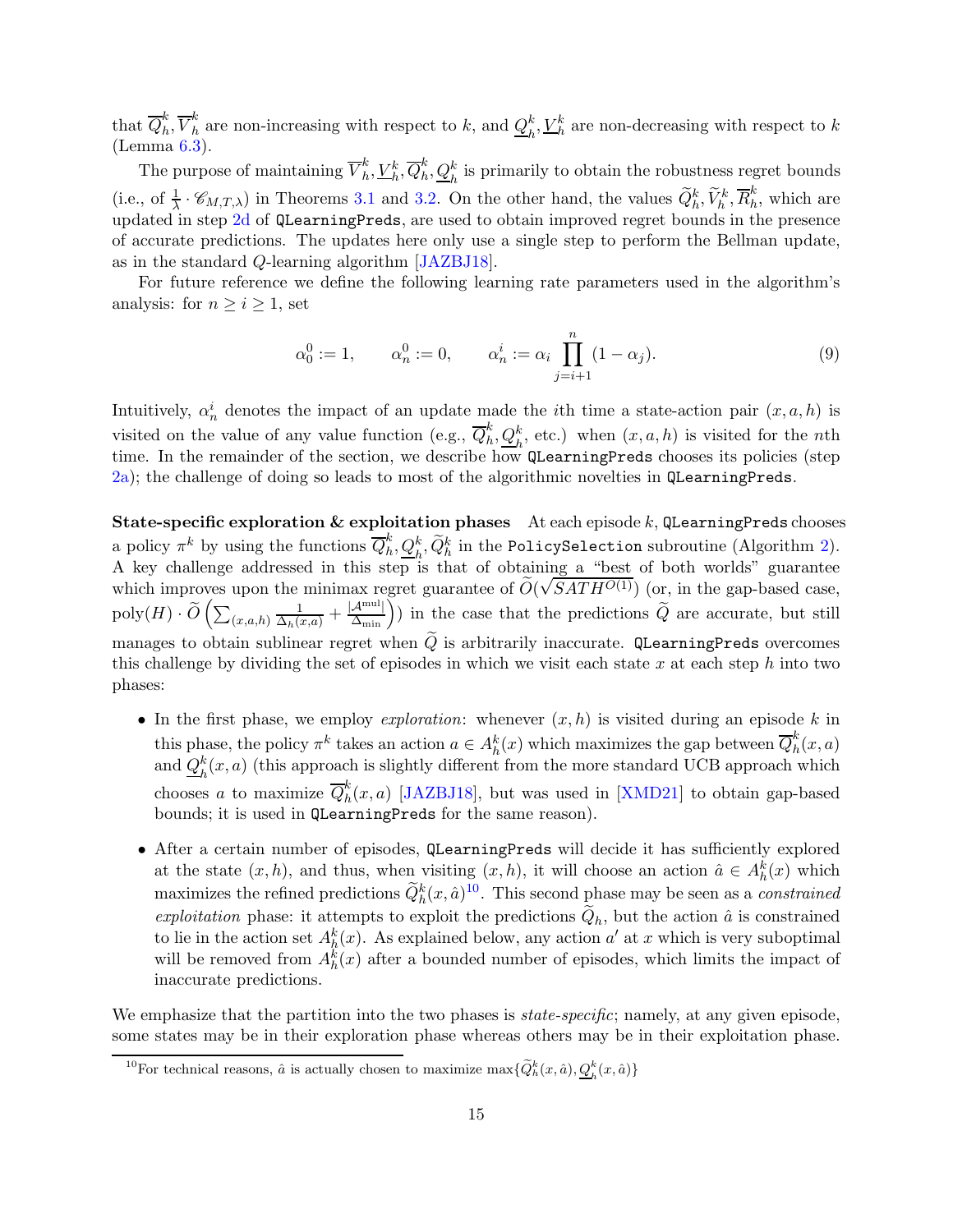Notice that there is a tradeoff between the lengths of the two phases: if the first phase, which does not make use of the predictions  $Q_h$  and thus cannot outperform the minimax bounds, is too long, then if the predictions  $Q$  are accurate we will not improve sufficiently upon the minimax regret guarantee. On the other hand, if the first phase is too short (or nonexistent), the following may occur: suppose that the predictions  $Q$  are inaccurate in that for some state x, step h, and sub-optimal action a,  $\tilde{Q}_h(x,a)$  is large, but  $\tilde{Q}_h(x,a^*)$  is small, where  $a^* \neq a$  is the unique optimal action at  $(x, h)$  and satisfies  $V_h^*(x) = Q_h^*(x, a^*) \gg Q_h^*(x, a)$ . Suppose for simplicity that  $\mathcal{A} =$  ${a, a^*}$  and that  $\tilde{Q}_h \equiv \tilde{Q}_h^k$  (which can approximately hold). Ideally the first phase should be long enough to eliminate a from  $A_h^k(x)$ ; this will happen when  $Q_h^k$  $h \nvert k$  $(x, a^*)$  grows sufficiently to be greater than  $\overline{Q}_h^k$  $\int_h^{\infty}(x, a)$ . However, if the first phase ends before this happens, then at the beginning of the second phase,  $A_h^k(x) = A$ , and so  $\pi_h^k(x)$  will be set to a in step [2](#page-18-2) of PolicySelection. Thus QLearningPreds would suffer linear regret.

An adaptive exploration-exploitation cutoff QLearningPreds trades off the lengths of the exploration and exploitation phases described above according to the input parameter  $\lambda$  (or, in the case of Theorem [3.2,](#page-12-0)  $\lambda$  as determined by  $\mathscr{R}$ ). To describe how QLearningPreds makes this tradeoff, we begin by defining the  $Q$ - and V-range functions (following the presentation of [\[XMD21\]](#page-68-2)). First, we make a few additional definitions: for  $(k, h) \in [K] \times [H]$ , for which  $x_h^k \notin \mathcal{G}_h^k$ , set  $h'(k, h) \in [H+1]$ to be the first step h' after step h for which  $x_{h'}^k \notin \mathcal{G}_h^k$  (if such  $h' \leq H$  does not exist, then set  $h'(k, h) = H + 1$ ). Next, for  $n \in \mathbb{N}$ , define the following parameters  $\beta_n$ , which may be viewed as aggregated versions of the exploration bonuses  $b_i = C_0 \sqrt{H^3 \iota/i}$  (recall the definition of  $\alpha_n^i$  in [\(9\)](#page-14-0)):

<span id="page-15-1"></span>
$$
\beta_0 := 0, \qquad \beta_n = 2 \sum_{i=1}^n \alpha_n^i \cdot b_i. \tag{10}
$$

<span id="page-15-0"></span>**Definition 4.1** (Range function). For  $(x, a, h, k) \in S \times A \times [H] \times [K]$  for which  $x \notin \mathcal{G}_h^k$  and  $a \in A_h^k(x)$ , define the *range Q-function* as follows: set  $\Delta Q_h^0(x, a) = H$ , and

$$
\Delta Q_h^k(x, a) := \min \left\{ \Delta Q_h^{k-1}(x, a), \ \alpha_n^0 H + \beta_n + \sum_{i=1}^n \alpha_n^i \cdot \Delta V_{h'(k_h^i, h)}^{k_h^i}(x_{h'(k_h^i, h)}^{k_h^i}) \right\}
$$
  
where  $n = N_h^k(x, a), k_h^i = k_h^i(x, a) \ \forall i \in [n].$ 

Moreover, for  $(x, h, k) \in S \times [H] \times [K]$  for which  $x \notin \mathcal{G}_h^k$ , define the *range V*-function as follows: set  $\Delta V_h^0(x) = H$ , and

$$
\Delta V_h^k(x) := \min\{\Delta V_h^{k-1}(x), \ \Delta Q_h^k(x, a^\star)\} \quad \text{for} \quad a^\star = \operatorname*{arg\,max}_{a' \in A_h^k(x)} \overline{Q}_h^k(x, a') - \underline{Q}_h^k(x, a').
$$

Finally, define  $\Delta Q_{H+1}^k(x, a) = \Delta V_{H+1}^k(x) = 0$  for all  $x, a, k$ .

The functions  $\Delta Q_h^k$ ,  $\Delta V_h^k$  should be interpreted as upper bounds on the gap between the upper and lower Q, V values; note that they satisfy a similar recursion to  $\overline{Q}_h^k - \underline{Q}_h^k$  and  $\overline{V}_h^k - \underline{V}_h^k$  (see [\(23\)](#page-24-0)). Indeed, in Lemma [6.4](#page-29-1) below we show that  $\Delta Q_h^k$ ,  $\Delta V_h^k$  are upper bounds on  $\overline{Q}_h^k - \underline{Q}_h^k$  $\frac{k}{h}, \overline{V}_h^k - \underline{V}_h^k,$ respectively.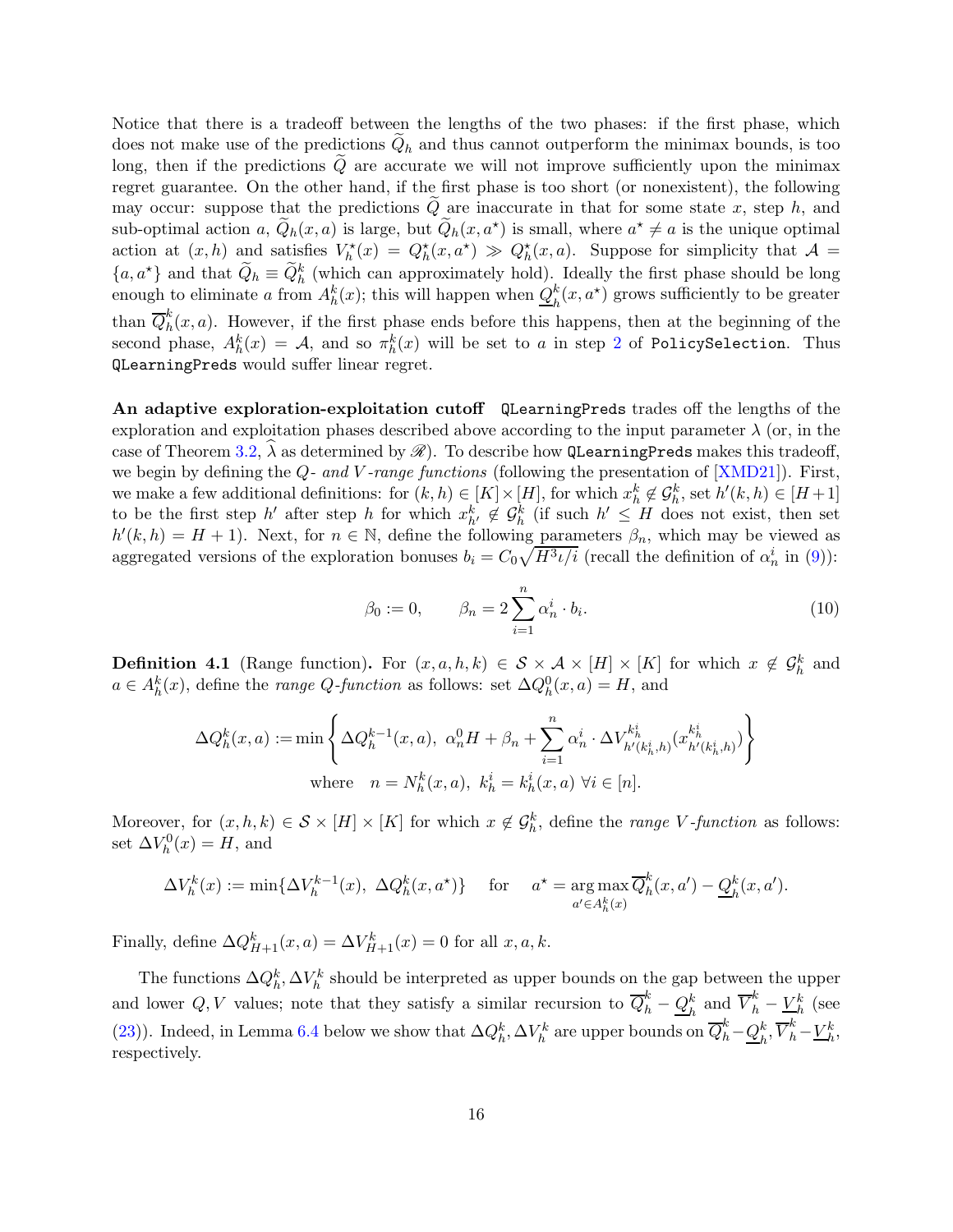Now that we have defined the range functions, the choice of policy at each  $(x, h)$  (equivalently, the choice of "exploration" and "constrained exploitation" phases described above) is simple to state: QLearningPreds maintains a parameter  $\tilde{\Delta}^k$  at each episode k, which represents a "target" error bound" that QLearningPreds hopes to obtain. The parameter  $\widehat{\Delta}^k$  adapts to the input parameter  $\mathscr R$  (or  $\lambda$ ) as well as the gap-based complexity of the given MDP. Given  $\widehat{\Delta}^k$  at episode k, the policy  $\pi_h^k$  at each step  $h$  is specified in [\(11\)](#page-18-3) in the algorithm PolicySelection: following our terminology above, a state  $(x, h)$  is declared to be in the "exploration" phase if  $\Delta V_h^k(x) > \varphi_h(\widehat{\Delta}^k)^{11}$ (meaning there is still much uncertainy about the optimal value at  $(x, h)$  relative to  $\widehat{\Delta}_h^k$ ), and is defined to be in the "constrained exploitation" phase otherwise (i.e.,  $\Delta V_h^k(x) \leq \varphi_h(\widehat{\Delta}^k)$ ). We will show (in Lemmas [6.7](#page-32-0) and [6.8\)](#page-32-1) that  $\Delta V_h^k(x)$  is nonincreasing with respect to k and  $\varphi_h(\hat{\Delta}^k)$ is nondecreasing with respect to  $k$ ; thus, each state can only move from the "exploration" to "constrained exploitation" phase.

### <span id="page-16-0"></span>4.2 How to choose  $\widehat{\Delta}^k$

As we discussed in the previous section,  $\hat{\Delta}^k$  is chosen to adapt to the input parameter  $\mathscr R$  or  $\lambda$ . In the setting of Theorem [3.2,](#page-12-0) where the user inputs a parameter  $\mathscr R$  representing the target worst-case regret bound, the choice of  $\widehat{\Delta}^k$  is extremely simple (Algorithm [3,](#page-18-4) DeltaConst): for all k, we set  $\widehat{\Delta}^k := \mathscr{R}/(KH)$ . In the setting of Theorem [3.1,](#page-11-1) where the user inputs a parameter  $\lambda$  specifying a trade-off between the worst-case and ideal-case settings,  $\widehat{\Delta}^k$  is set (in Algorithm [4,](#page-18-0) DeltaIncr) to a more complex expression which is a surrogate for the worst-case regret bound  $\frac{1}{\lambda} \mathscr{C}_{M,T,\lambda}$  (thus overcoming the challenge that the algorithm does not know  $\mathscr{C}_{M,T,\lambda}$ ). This surrogate uses the frozen *range function* (defined in Definition [5.2\)](#page-23-3), denoted  $\Delta \hat{Q}_h^k(x, a)$ , as a proxy for the action-value gaps  $\Delta_h(x, a)$ , for all  $(x, a, h) \in S \times A \times [H]$ . We refer the reader to Section [5.5](#page-23-0) for further details.

# <span id="page-16-1"></span>5 Proof overview

In this section we overview the proofs of Theorems [3.1](#page-11-1) and [3.2;](#page-12-0) we focus mainly on Theorem [3.2](#page-12-0) since its proof is slightly simpler. At a high level, the key tools needed in the proof of Theorem [3.2](#page-12-0) are as follows:

- 1. First, we need to define the the *clipped range functions* (Definition [5.1\)](#page-19-2), as in [\[XMD21\]](#page-68-2), which aid in proving gap-based bounds.
- 2. To prove the  $O(\mathscr{R})$  regret bound for worst-case predictions (i.e., robustness, first item of Theorem [3.2\)](#page-12-0), we first prove a regret decomposition (Lemma [6.15\)](#page-39-0) showing that regret can be bounded in terms of the clipped V-range functions.

In Lemma [6.13,](#page-35-0) our main technical lemma for the worst-case regret bound, we then show how to bound the clipped  $V$ -range functions in the presence of arbitrary predictions  $Q$  using certain monotonicity properties of the value functions.

3. To establish the improved regret bounds for the case that  $\tilde{Q}$  is an approximate distillation (second item of Theorem [3.2\)](#page-12-0), we first need to bound the number of episodes during which the predictions  $Q$  are not used to choose the policy.

<sup>&</sup>lt;sup>11</sup>Recall that for  $a > 0$  and some constant  $C_1$ , we have defined  $\varphi_h(a) = C_1 \cdot \left(1 + \frac{1}{H}\right)^{4(H+1-h)} \cdot a$  in QLearningPreds. Thus  $\varphi_h(\hat{\Delta}^k) = \Theta(\hat{\Delta}^k)$ ; the function  $\varphi_h(\cdot)$  is introduced for technical considerations in the proof.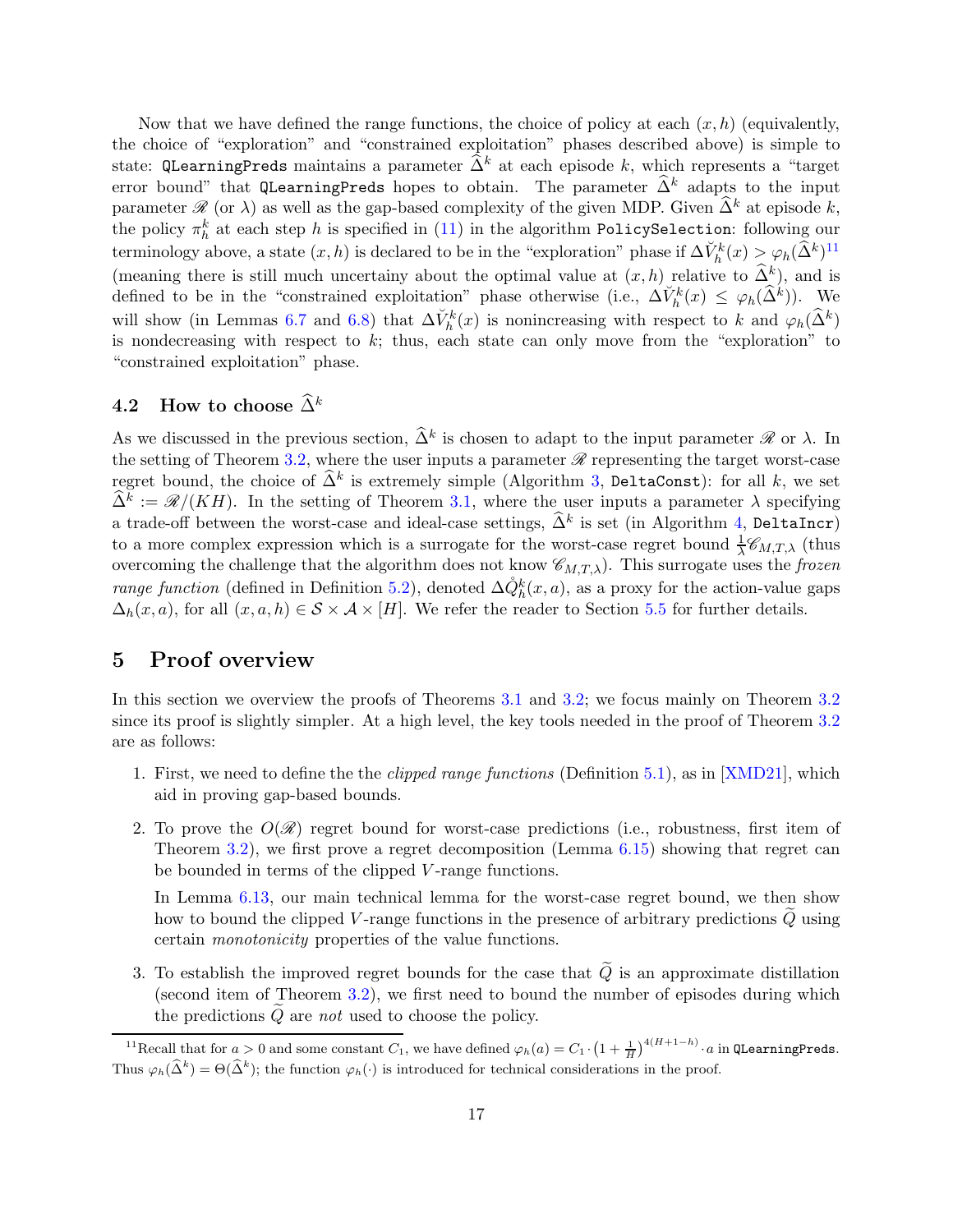<span id="page-17-0"></span>Algorithm 1: QLearningPreds

<span id="page-17-16"></span><span id="page-17-15"></span><span id="page-17-14"></span><span id="page-17-13"></span><span id="page-17-12"></span><span id="page-17-11"></span><span id="page-17-10"></span><span id="page-17-9"></span><span id="page-17-8"></span><span id="page-17-7"></span><span id="page-17-6"></span><span id="page-17-5"></span><span id="page-17-4"></span><span id="page-17-3"></span><span id="page-17-2"></span><span id="page-17-1"></span>**Input:** State space S, action space A, horizon H, number of episodes K, predictions  $Q_h : \mathcal{S} \times \mathcal{A} \to [0, H]$  for all  $h \in [H]$ , parameter  $\lambda \in [0, 1]$ . For some constant  $C_1 > 0$  and  $1 \le h \le H + 1$ , set, for  $a > 0$ ,  $\varphi_h(a) = C_1 \cdot \left(1 + \frac{1}{H}\right)^{4(H+1-h)} \cdot a$ . 1. Initialize  $N_h^1(x,a) = 0$ ,  $\overline{R}_h^1$  $\frac{1}{h}(x,a) = \overline{Q}_h^1$  $\frac{1}{h}(x,a) = \overline{V}_h^1$  $h(t, a) = \overline{q}_h^1(x, a) = H,$  $Q^1_{\scriptscriptstyle\rm L}$  $L_h^1(x,a) = \underline{V}_h^1(x,a) = \underline{q}_h^1$  $h_l(x, a) = 0$  for all  $(x, a, h) \in S \times A \times [H]$ . Also set  $\tilde{Q}_h^1 = \tilde{Q}_h$  and  $\widetilde{V}_h^1(x) = \max_{a' \in \mathcal{A}} \widetilde{Q}_h^1(x, a')$  for all  $(x, h) \in \mathcal{S} \times [H]$ . Set  $A_h^1(x) = \mathcal{A}$  for all  $(x, h) \in \mathcal{S} \times [H]$ , and  $\mathcal{G}_h^1 = \emptyset$  for all  $h \in [H]$ . Set  $\widehat{\Delta}^1 \leftarrow 0$ . 2. For episode  $1 \leq k \leq K$ : (a) Receive  $\pi^k$  and the policy rollout  $(x_1^k, a_1^k), \ldots, (x_H^k, a_H^k)$  from the PolicySelection algorithm. (b) For each  $h = 1, 2, ..., H$  such that  $x_h^k \notin G_h^k$ : i. Set  $N_h^{k+1} \leftarrow N_h^k(x_h^k, a_h^k) + 1, n = N_h^{k+1}$  $h_h^{k+1}(x_h^k, a_h^k)$ , and write  $b_n = C_0 \sqrt{H^3 \iota/n}$ . ii. Let  $x_{h'}^k$  be the first state in the episode after  $x_h^k$  so that  $x_{h'}^k \notin \mathcal{G}_{h'}^k$  (if such h' does not exist, set  $h' = H + 1$ . iii. Let  $\hat{r}_h^k = \sum_{h''=h}^{h'-1} r_{h''}(x_{h''}^k, a_{h''}^k)$ . iv. Set  $\overline{q}_h^{k+1}$  $\frac{k+1}{h}(x_h^k, a_h^k) \leftarrow \min(1 - \alpha_n) \cdot \overline{q}_h^k(x_h^k, a_h^k) + \alpha_n \cdot (\widehat{r}_h^k + \overline{V}_{h'}^k(x_{h'}^k) + b_n).$ v. Set  $\overline{Q}_h^{k+1}$  $h^{k+1}(x_h^k, a_h^k) \leftarrow \min_{k' \leq k+1} \left\{ \overline{q}_h^{k'} \right\}$  $_{h}^{k'}(x_h^k, a_h^k)\Big\}.$ vi. Set  $q_{\scriptscriptstyle h}^{k+1}$  $\mathcal{L}_h^{k+1}(x_h^k, a_h^k) \leftarrow (1 - \alpha_n) \cdot \overline{q}_h^k(x_h^k, a_h^k) + \alpha_n \cdot (\widehat{r}_h^k + \underline{V}_{h'}^k(x_{h'}^k) - b_n).$ vii. Set  $Q_h^{k+1}$  $h_h^{k+1}(x_h^k, a_h^k) \leftarrow \max_{k' \leq k+1} \left\{ \underline{q}_h^{k'}\right\}$  $_{h}^{k'}(x_{h}^{k},a_{h}^{k})\Big\}.$ viii. Set  $\underline{V}_h^{k+1}$  ${}_{h}^{k+1}(x_{h}^{k}) \leftarrow \max_{a' \in A_{h}^{k}(x_{h}^{k})} {\{\mathcal{Q}_{h}^{k+1}(x_{h}^{k},a')\}}.$ ix. Set  $\overline{V}_h^{k+1}$  ${}_{h}^{k+1}(x_h) \leftarrow \max_{a' \in A_h^k(x_h)} {\{\overline{Q}_h^{k+1}\}}$  $h^{n+1}(x_h, a')\}.$ (c) For all  $(x, h) \in S \times [H]$ , set  $A_h^{k+1}$  $h^{k+1}(x) \leftarrow \{a' \in A_h^k(x) : \overline{Q}_h^{k+1}$  $\binom{k+1}{h}(x,a') \geq \frac{V_k^{k+1}}{h}$  $_{h}^{k+1}(x)\}.$ (d) For each  $h = 1, 2, \ldots, H$ : i. Set  $\overline{R}_h^{k+1}$  ${}_{h}^{k+1}(x_h^k, a_h^k) \leftarrow (1 - \alpha_n) \cdot \overline{R}_h^k$  $\int_h^k(x_h^k, a_h^k) + \alpha_n \cdot (r_h(x_h^k, a_h^k) + V_{h+1}^k(x_{h+1}) + b_n).$ ii. Set  $\widetilde{Q}_h^{k+1}(x_h^k, a_h^k) \leftarrow \min\{\overline{R}_h^{k+1}\}$  $_{h}^{k+1}(x_h^k, a_h^k), \widetilde{Q}_h^k(x_h^k, a_h^k), \overline{Q}_h^{k+1}$  $_{h}^{k+1}(x_{h}^{k},a_{h}^{k})\}.$ iii. Set  $\widetilde{V}_h^{k+1}(x_h^k) \leftarrow \max_{a' \in A_h^{k+1}(x_h^k)} \max\{\widetilde{Q}_h^{k+1}(x_h^k, a'), \underline{Q}_h^{k+1}(x_h^k, a')\}.$ (e) For all h and all  $(x, a) \neq (x_h^k, a_h^k)$  set  $N_h^{k+1}$  $\overline{R}_h^{k+1}(x,a), \overline{Q}_h^{k+1}$  $h^{k+1}(x,a), \underline{Q}_h^{k+1}(x,a), \overline{q}_h^{k+1}$ h  $h^{k+1}(x, a),$  $q_{\scriptscriptstyle L}^{k+1}$  $_{h}^{k+1}(x,a),\overline{V}_{h}^{k+1}% (a,a),\overline{V}% _{h}^{k+1}(a,a),\overline{V}_{h}^{k+1}(a,a),\overline{V}_{h}^{k+1}(a,a),\overline{V}_{h}^{k+1}(a,a),\overline{V}_{h}^{k+1}(a,a),\overline{V}_{h}^{k+1}(a,a),\overline{V}_{h}^{k+1}(a,a),\overline{V}_{h}% ^{k+1}(a,a),\overline{V}_{h}^{k+1}(a,a),\overline{V}_{h}% ^{k+1}(a,a),\overline{V}_{h}% ^{k+1}(a,a),\overline{V}_{h}% ^{k$  $_{h}^{k+1}(x), \underline{V}_{h}^{k+1}(x), \overline{R}_{h}^{k+1}$  $\tilde{h}_h^{k+1}(x,a), \tilde{Q}_h^{k+1}(x,a), \tilde{V}_h^{k+1}(x)$  equal to their values at episode k. (f) For all  $h \in [H]$ , set  $\mathcal{G}_h^{k+1} \leftarrow \{x \in \mathcal{S} : |A_h^{k+1}|$  $\binom{k+1}{h}(x) = 1$ . (g) Choose  $\widehat{\Delta}^{k+1}$  according to either <code>DeltaConst</code> or <code>DeltaIncr.</code>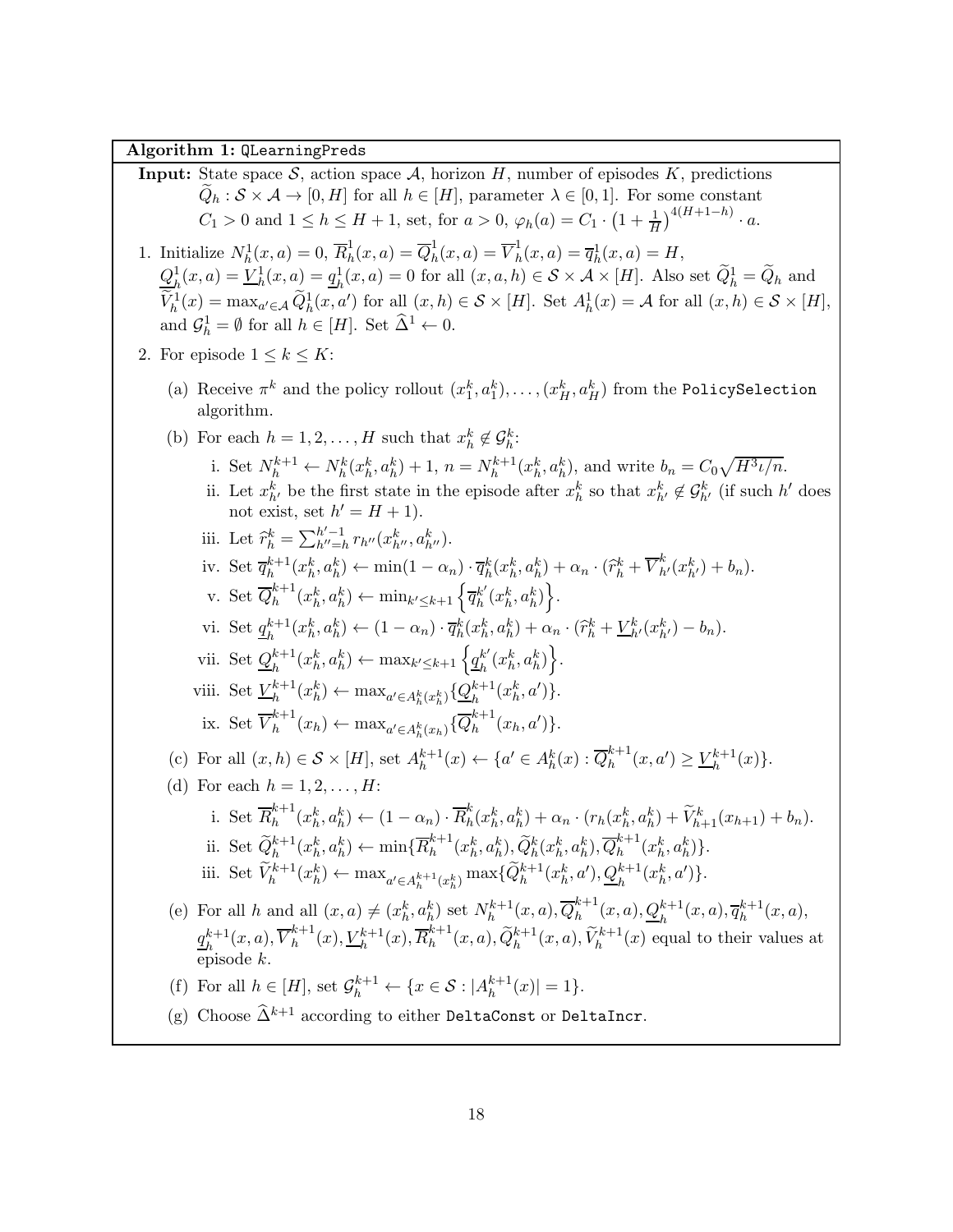#### <span id="page-18-1"></span>Algorithm 2: PolicySelection

<span id="page-18-2"></span>**Input:** Internal state of the algorithm  $Q$ **LearningPreds** at the beginning of episode k (including, in particular, the previous pollicy rollouts, and the functions  $\widetilde{Q}_{h}^{k}, \underline{Q}_{h}^{k}, \overline{Q}_{h}^{k}$  $_h^k$ , as well as  $\widehat{\Delta}^k, \mathcal{G}_h^k, A_h^k$ . 1. For  $h \in [H]$ , construct  $\Delta V_h^k(\cdot)$  per Definition [4.1.](#page-15-0) 2. Define the policy  $\pi^k$  by, for  $(x, h) \in S \times [H]$ :  $\pi_h^k(x) :=$  $\sqrt{ }$  $\int$  $\overline{\mathcal{L}}$ The action in  $A_h^k(x)$  if  $|A_h^k(x)| = 1$  $\arg \max_{a \in A_h^k(x)} \{ \max \{ \widetilde{Q}_h^k(x, a), \underline{Q}_h^k(x, a) \} \}$  if  $\Delta V_h^k(x) \le \varphi_h(\widehat{\Delta}^k)$  $\argmax_{a \in A_h^k(x)} \{\overline{Q}_h^k\}$  $h<sup>k</sup>(x, a) - Q<sup>k</sup>$  $h_h^k(x, a)$  if  $\Delta V_h^k(x) > \varphi_h(\widehat{\Delta}^k)$ (11) 3. Let  $(x_1^k, a_1^k), \ldots, (x_H^k, a_H^k)$  be a policy rollout obtained by following  $\pi^k$ .

4. Return the policy  $\pi^k$  and the policy rollout  $(x_1^k, a_1^k), \ldots, (x_H^k, a_H^k)$ .

Algorithm 3: DeltaConst

<span id="page-18-4"></span>**Input:** Episode number k, input regret bound  $\mathscr R$  of QLearningPreds, and total number K of episodes.

1. Return

<span id="page-18-5"></span><span id="page-18-3"></span>
$$
\widehat{\Delta}^{k+1} := \mathcal{R}/(KH). \tag{12}
$$

#### Algorithm 4: DeltaIncr

- <span id="page-18-0"></span>**Input:** Internal state of the algorithm QLearningPreds at the beginning of episode  $k + 1$ (in particular, the necessary information to compute the frozen Q-range function), and parameters  $\lambda \in [0, 1]$  and  $\Delta_{\min} \geq 0$  (which is guaranteed to satisfy  $\Delta_{\min} \leq \Delta_{\min}$ ).
- <span id="page-18-6"></span>1. For  $h \in [H]$ , construct  $\tilde{\Delta} \dot{Q}_h^{k+1}(\cdot)$  which is defined identically to  $\Delta \dot{Q}_h^{k+1}(\cdot)$  per Definition [5.2,](#page-23-3) except with the parameter  $\Delta_{\min}$  replacing  $\Delta_{\min}$  in the clipped value functions  $\Delta V^{k+1}_h, \Delta \breve{Q}^{k+1}_h.$
- 2. Return

$$
\widehat{\Delta}^{k+1} := \min \left\{ \frac{H^5 \iota^2}{\lambda \cdot K} \cdot \sum_{(x,a,h)} \frac{1}{\max \left\{ \frac{\widetilde{\Delta} \widehat{Q}_{h}^{k+1}(x,a)}{2H}, \frac{\widetilde{\Delta}_{\min}}{4H^2} \right\}}, \sqrt{\frac{SAH^8 \iota^2}{\lambda \cdot K}} \right\}.
$$
(13)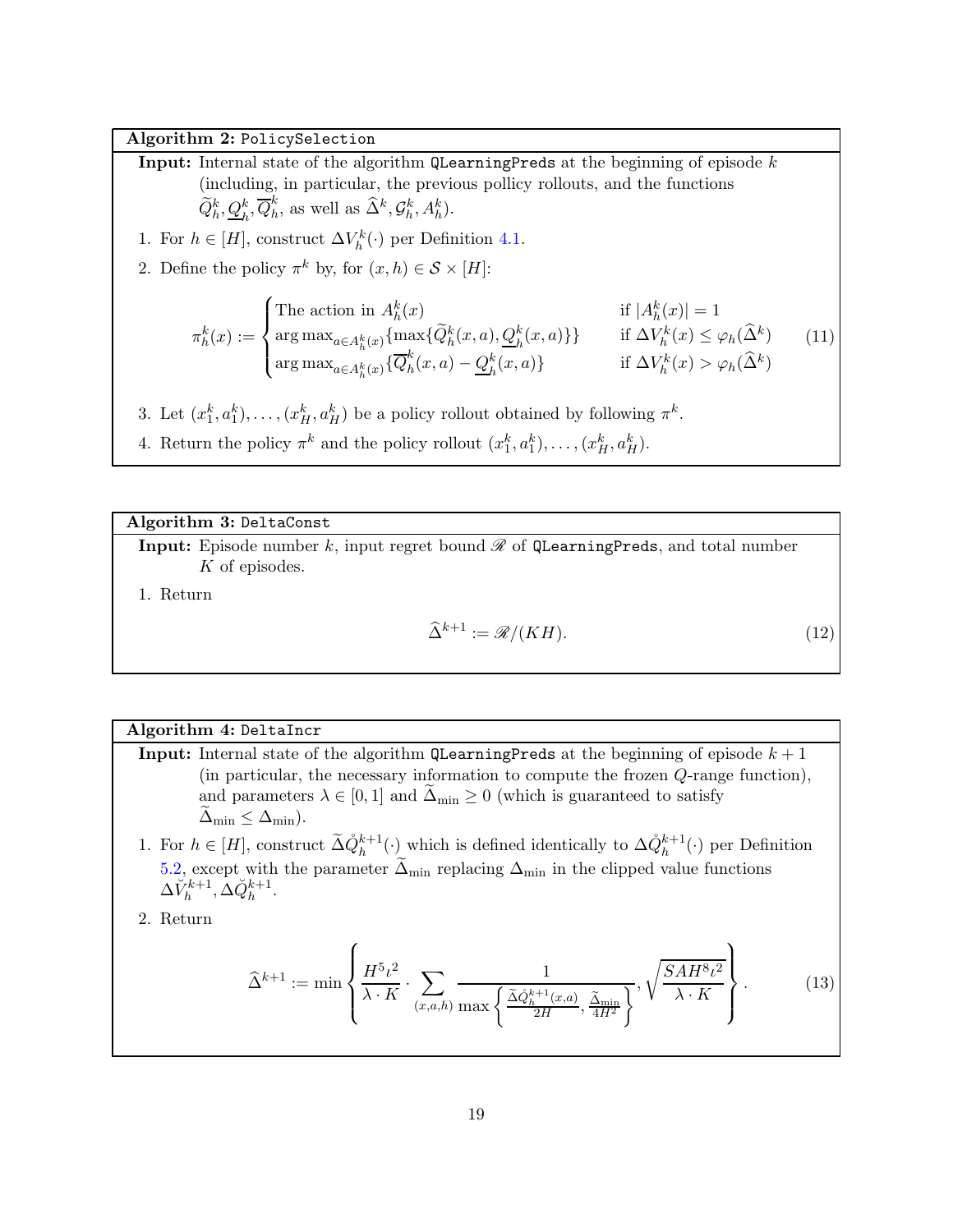Then we upper bound the value functions  $\overline{R}_{h}^{k}$  $\widetilde{h}_h, \widetilde{V}_h^k$  at the set of episodes k where the predictions are used and show that doing so suffices to bound regret.

The proof of Theorem [3.1](#page-11-1) is similar to that of Theorem [3.2.](#page-12-0) One additional tool needed (which shows up in the algorithm DeltaIncr) is a variation of the clipped range functions that we call the frozen range functions (Definition [5.2\)](#page-23-3).

In Sections [5.1](#page-19-0) through [5.4](#page-21-1) we expand upon the above items to overview the proof of Theorem [3.2.](#page-12-0) In Section [5.5](#page-23-0) we overview the changes that must be made to QLearningPreds and the proof to establish Theorem [3.1.](#page-11-1)

#### <span id="page-19-0"></span>5.1 Clipped range functions

We begin by defining the *clipped Q-value and V-value functions*, which were originally introduced in [\[XMD21\]](#page-68-2) to obtain gap-based bounds on the regret (they play a similar role in this paper). For real numbers x, y, define the *clip function* as follows: clip  $[x|y] := \mathbb{1}[x \ge y] \cdot x$ .

<span id="page-19-2"></span>**Definition 5.1** (Clipped range function, [\[XMD21\]](#page-68-2)). For all  $(x, a, h, k) \in S \times A \times [H] \times [K]$  for which  $x \notin \mathcal{G}_h^k$  and  $a \in A_h^k(x)$ , define the *clipped range Q-function* as follows: set  $\Delta \check{Q}_h^0(x, a) = H$ , and

$$
\Delta \breve{Q}_h^k(x, a) := \min \left\{ \Delta \breve{Q}_h^{k-1}(x, a), \ \alpha_n^0 H + \operatorname{clip} \left[ \beta_n \Big| \frac{\Delta_{\min}}{4H^2} \right] + \sum_{i=1}^n \alpha_n^i \cdot \Delta \breve{V}_{h'(k_h^i, h)}^{k_h^i}(x_{h'(k_h^i, h)}^{k_h^i}) \right\} \tag{14}
$$
  
where  $n = N_h^k(x, a), k_h^i = k_h^i(x, a) \ \forall i \in [n].$ 

Moreover, for  $(x, h, k) \in S \times [H] \times [K]$  for which  $x \notin \mathcal{G}_h^k$ , define the *clipped range V*-function as follows: set  $\Delta V_h^0(x) = H$ , and

<span id="page-19-4"></span>
$$
\Delta V_h^k(x) := \min\{\Delta V_h^{k-1}(x), \ \Delta \breve{Q}_h^k(x, a^\star)\} \quad \text{for} \quad a^\star = \argmax_{a' \in A_h^k(x)} \overline{Q}_h^k(x, a') - \underline{Q}_h^k(x, a').
$$

Finally, define  $\Delta V_{H+1}^k(x) = \Delta \check{Q}_{H+1}^k(x, a) = 0$  for all  $x, a, k$ .

The clipped range functions  $\Delta \check{Q}_h^k(x,a), \Delta \check{V}_h^k(x)$  are defined to satisfy a similar recursion as the quantities  $\overline{Q}_h^k$  $h \nvert(x,a) - Q \nvert_h$  $_{h}^{k}(x,a)$  and  $\overline{V}_{h}^{k}$  $h(h)(x) - V_h^k(x)$  (see [\(23\)](#page-24-0)). Unlike in (23), in the definition of  $\Delta \check{Q}_h^k, \Delta \check{V}_h^k$ , the bonuses  $\beta_n$  are clipped, leading  $\Delta \check{V}_h^k, \Delta \check{Q}_h^k$  to be smaller than their unclipped counterparts (Lemma [6.6\)](#page-31-0), which aids in obtaining gap-based regret bounds. Despite this clipping, the combination of Lemmas [6.4](#page-29-1) and [6.5](#page-30-0) shows that, with high probability, for all  $x, a, h, k$ , the clipped range functions are still approximately lower bounded by the gap between the upper and lower  $Q, V$ -values, as follows:

<span id="page-19-3"></span>
$$
\Delta \breve{Q}_h^k(x, a) \ge \overline{Q}_h^k(x, a) - \underline{Q}_h^k(x, a) - \frac{\Delta_{\min}}{4H}, \qquad \Delta \breve{V}_h^k(x) \ge \overline{V}_h^k(x) - \underline{V}_h^k(x) - \frac{\Delta_{\min}}{4H}.\tag{15}
$$

#### <span id="page-19-1"></span>5.2 Worst-case regret bound

In this section we overview the proof that QLearningPreds achieves regret  $O(\mathscr{R})$  for arbitrary predictions  $\widetilde{Q}$  in the setting of Theorem [3.2.](#page-12-0) For all  $(h, k)$  for which  $x_h^k \notin G_h^k$ , define  $\delta_h^k = \Delta V_h^k(x_h^k)$ . Using [\(15\)](#page-19-3), the following regret decomposition is straightforward to prove (it is similar to that in Lemma B.6 of [\[XMD21\]](#page-68-2)).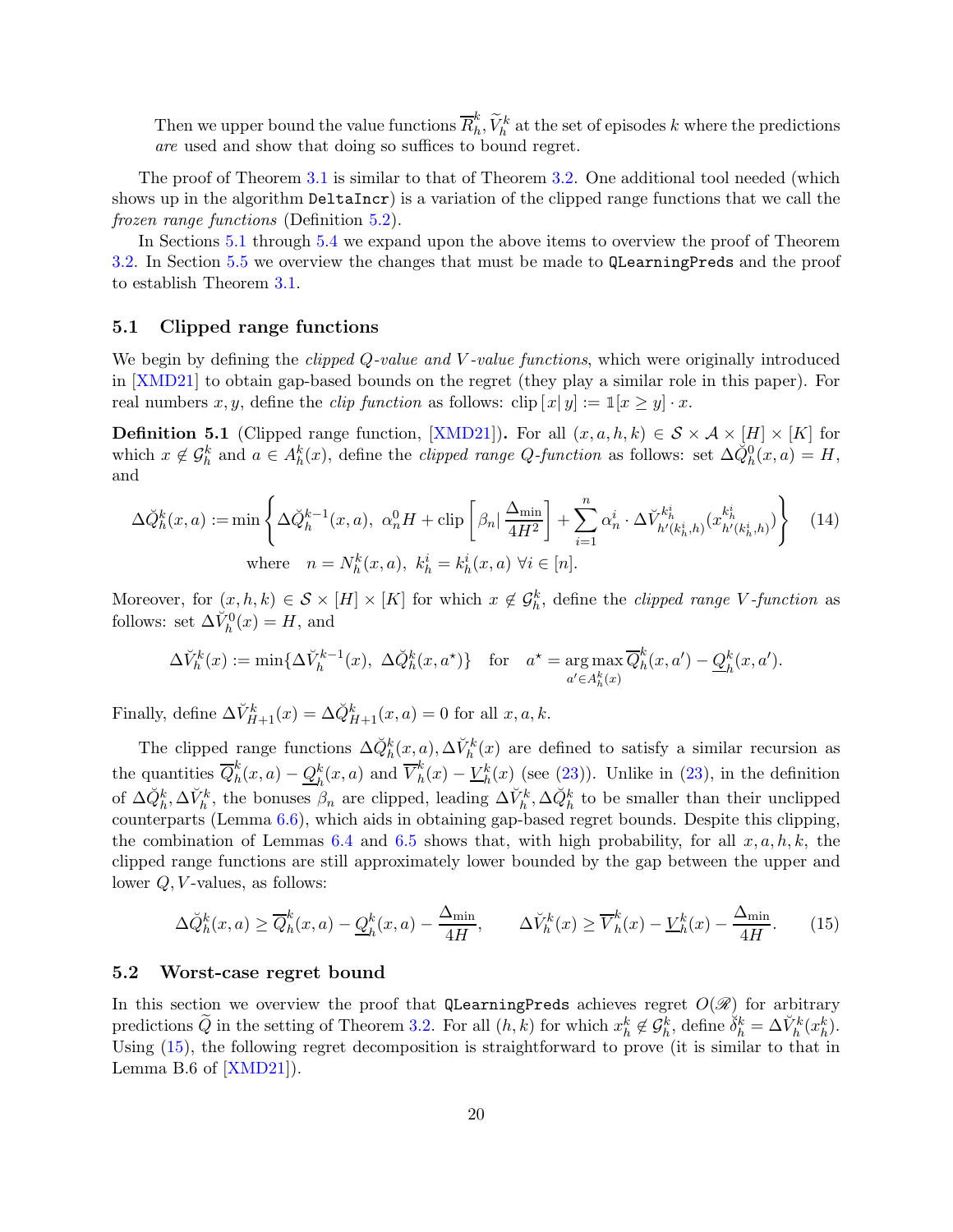**Lemma [6.15](#page-39-0)** (Regret decomposition; abbreviated). There is an event  $\mathcal{E}^{\text{wc}}$  that occurs with probability at least  $1 - 1/(H^2K)$  so that the regret of QLearningPreds may be bounded as follows:

<span id="page-20-0"></span>
$$
\sum_{k=1}^K \mathbb{E}\left[V_1^{\star}(x_1^k) - V_1^{\pi^k}(x_1^k)\right] \le 1 + 4 \cdot \mathbb{E}\left[\sum_{(k,h): a_h^k \notin \mathcal{A}_{h,0}^{\text{opt}}(x_h^k)} \check{\delta}_h^k \middle| \mathcal{E}^{\text{wc}}\right].
$$

(The right-hand side of the above expression makes sense since under the event  $\mathcal{E}^{\rm wc}$ , it turns out that for all  $(k, h)$  so that  $a_h^k \notin \mathcal{A}_{h,0}^{\text{opt}}(x_h^k)$ ,  $x_h^k \notin \mathcal{G}_h^k$ , i.e.,  $\breve{\delta}_h^k$  is well-defined.)

Lemma [6.15](#page-39-0) reduces the problem of bounding the regret to bounding the clipped value functions  $\check{\delta}_h^k$  for  $h, k$  such that  $x_h^k \notin \mathcal{G}_h^k$ . In turn, we bound  $\check{\delta}_h^k$  in Lemma [6.13,](#page-35-0) of which a simplified version combining it with Lemma [6.16](#page-40-0) is presented below:

**Lemma [6.13](#page-35-0)** (Abbreviated & combined with Lemma [6.16\)](#page-40-0). Fix any  $h \in [H]$ , any set  $W \subset [K]$  so that for all  $k \in \mathcal{W}$ ,  $x_h^k \notin \mathcal{G}_h^k$ , and any  $k^* \geq \max_{k \in \mathcal{W}} \{k\}$ . Then

$$
\sum_{k \in \mathcal{W}} \check{\delta}_h^k \leq |\mathcal{W}| \cdot \varphi_h(\hat{\Delta}^{k^*}) + O\left(\min\left\{\sqrt{H^5 S A |\mathcal{W}| \iota}, H^5 \iota \cdot \left(\sum_{(x, a, h') \Delta_{h'}(x, a)} \frac{1}{\Delta_{h'}(x, a)} + \frac{|\mathcal{A}^{\text{mul}}|}{\Delta_{\text{min}}}\right) \right\} \right). (16)
$$

The starting point for the proof of Lemma [6.13](#page-35-0) is to use the definition of the clipped value functions  $\Delta V_h^k$  together with reverse induction on h (i.e., bounding the values  $\check{\delta}_h^k$  in terms of  $\check{\delta}_{h'}^k$  for  $h' > h$ ) in a similar manner as was done in Lemma B.8 of [\[XMD21\]](#page-68-2). However, the proof of Lemma [6.13](#page-35-0) must depart from that of [\[XMD21,](#page-68-2) Lemma B.8] since in the PolicySelection subroutine of QLearningPreds, we do not always choose the action  $a \in A_h^k(x)$  maximizing the *confidence interval*, i.e., maximizing  $\overline{Q}_h^k$  $h_n^k(x,a) - Q_h^k$  $h(n, a)$ . Typically such an action choice maximizing the confidence interval is necessary to upper bound the values  $\check{\delta}_h^k$ . We are able to nevertheless bound  $\check{\delta}_h^k$  using the fact that for steps  $(h, k)$  for which we do not choose the action a maximizing the confidence interval (i.e., we are in the constrained exploitation phase), it must hold that  $\check{\delta}_h^k = \Delta V_h^k(x_h^k) \leq \Delta V_h^k(x_h^k) \leq$  $\varphi_h(\widehat{\Delta}^k)$ . This observation leads to the quantity  $|\mathcal{W}| \cdot \varphi_h(\widehat{\Delta}^{k^*})$  on the right-hand side of [\(16\)](#page-20-0).

The proof of Lemma [6.13](#page-35-0) is made somewhat more complex by the fact that the choice of action at step h affects  $\delta_{h'}^k$  for  $h' < h$  and various k (via the reverse induction argument), and without care one will end up with a multiplier of  $\varphi_h(\hat{\Delta}^{k^*})$  in [\(16\)](#page-20-0) that is much larger than  $|\mathcal{W}|$ . To avoid this complication, we must carefully account for the effect the values  $\check{\delta}_h^k$  have on the bounds we can prove on  $\check{\delta}_{h'}^k$  for  $h' < h$ . To do so we make use of a monotonicity propery of the clipped value functions (Lemma [6.7,](#page-32-0) showing that  $\Delta V_h^k(x)$  is non-increasing with k) and introduce the notion of level-h sets (Definition [6.1\)](#page-34-0) which are intermediate sets  $W'$  of tuples  $(k', h')$  for which we need to bound  $\sum_{(k',h')\in\mathcal{W}'}\check{\delta}^{k'}_{h'}$  in the course of the induction.

Completing the worst-case regret bound The proof of item [1](#page-12-2) of Theorem [3.2](#page-12-0) is fairly straightforward given the above components; the details are worked out in Lemma [6.17.](#page-41-0) The domi-nant term in the bound [\(16\)](#page-20-0) turns out to be  $|\mathcal{W}| \cdot \varphi_h(\hat{\Delta}^{k^*})$ , which due to the choice  $\hat{\Delta}^k = \mathscr{R}/(HK)$ and the bound  $|\mathcal{W}| \leq K$ , leads to the bound  $O(\mathcal{R})$  on regret.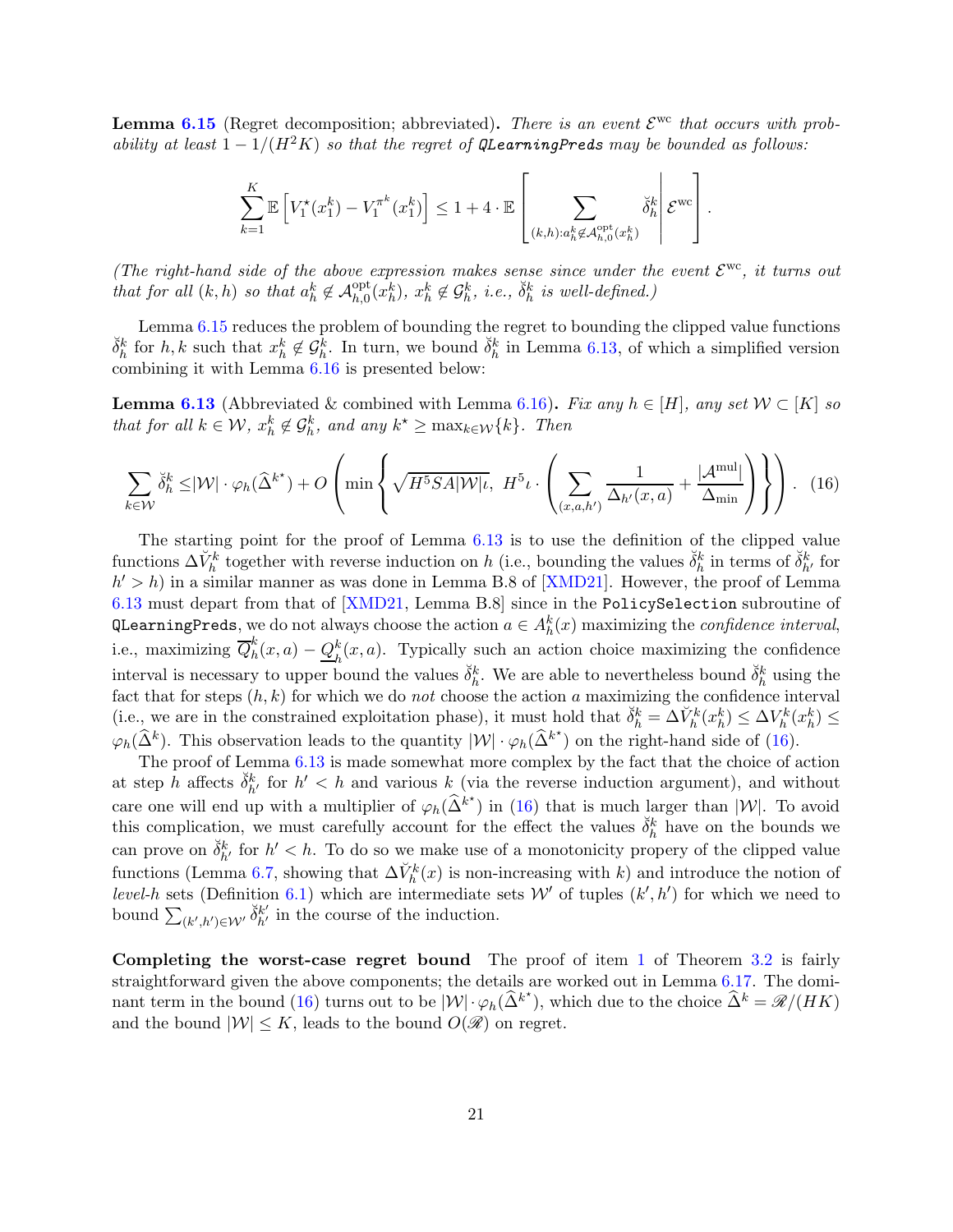#### <span id="page-21-0"></span>5.3 Exploration-constrained exploitation cutoffs

Before discussing the proof of the improved regret bound for the case of  $\tilde{Q}$  being an approximate distillation, we introduce the following notation relating to the exploration and constrained exploitation phases in QLearningPreds that we discussed above. For  $(k, h) \in [K] \times [H]$ , define  $\tau_h^k \in \{0, 1\}$  as follows:

$$
\tau_h^k = \begin{cases}\n0 & \text{if } x_h^k \in \mathcal{G}_h^k \text{ or } \Delta V_h^k(x_h^k) \le \varphi_h(\widehat{\Delta}^k) \\
1 & \text{otherwise.} \n\end{cases} \tag{17}
$$

The parameter  $\tau_h^k$  is the indicator of whether QLearningPreds is in the exploration or constrained exploitation step at step h of episode k: if  $\tau_h^k = 0$ , then we have either determined the optimal action at  $x_h^k$  (i.e.,  $x_h^k \in \mathcal{G}_h^k$ ), or else the range function  $\Delta V_h^k(x_h^k)$  is sufficiently small, so we engage in constrained exploitation (see the choice of  $\pi_h^k$  in [\(11\)](#page-18-3), which chooses  $a' \in A_h^k(x_h^k)$  maximizing  $\max\{\widetilde{Q}_{h}^{k}(x_{h}^{k},a'),\underline{Q}_{h}^{k}(x_{h}^{k},a')\}\)$ , and otherwise, if  $\tau_{h}^{k}=1$ , we use optimistic exploration, choosing  $a' \in A_h^k(x_h^k)$  to maximize the confidence interval.

Note that the parameters  $\tau_h^k$  depend on the *unclipped* range functions  $\Delta V_h^k$ ; as we have discussed above, in order obtain our gap-based bounds, it is necessary to bound the clipped range functions  $\Delta V_h^k$ . Therefore, when reasoning about the exploration and constrained exploitation phases, we will additionally introduce the parameters  $\sigma_h^k \in \{0,1\}$  (for  $(k,h) \in [K] \times [H]$ ), which are defined similarly to  $\tau_h^k$  except with respect to  $\Delta V_h^k$ :

$$
\sigma_h^k = \begin{cases}\n0 & \text{if } x_h^k \in \mathcal{G}_h^k \text{ or } \Delta V_h^k(x_h^k) \le \frac{1}{1 + \frac{1}{H}} \cdot \varphi_h(\widehat{\Delta}^k) \\
1 & \text{otherwise.} \n\end{cases}
$$
\n(18)

The parameters  $\sigma_h^k$  can be thought of as a proxy for the true exploration parameters  $\tau_h^k$ . As discussed in the following section, in order to establish improved regret bounds for the case that  $\tilde{Q}$ is an approximate distillation, we need to, loosely speaking, upper bound the number of episodes in which we engage in exploration (i.e., in which the predictions  $Q$  are not used). For technical reasons, it turns out to be more convenient to bound the number of  $(k,h)$  so that  $\sigma_h^k = 1$  (as opposed to bounding the number of  $(k, h)$  so that  $\tau_h^k = 1$ .

# <span id="page-21-1"></span>5.4 Proofs for  $\widetilde{Q}$  an approximate distillation

Now we discuss the proof of item [2](#page-12-1) of Theorem [3.2;](#page-12-0) the proof of item [2](#page-11-2) of Theorem [3.1](#page-11-1) is very similar (see Section [7](#page-43-0) for the full proof). As discussed in the previous section, the first step is to bound the number of episodes for which we do not engage in constrained exploitation; in particular, for each h, we bound the number of k for which  $\sigma_h^k = 1$ :

**Lemma [7.1.](#page-44-1)** Suppose QLearningPreds is run with DeltaConst to choose the values  $\hat{\Delta}^k$ . Then for all  $h \in [H]$ , the number of episodes  $k \in [K]$  for which  $\sigma_h^k = 1$  is at most  $\max\{SAH^3, \hat{\lambda} \cdot K\}$ . (Recall that  $\widehat{\lambda}$  is chosen so that  $\mathscr{R} = \frac{1}{\widehat{\lambda}}$  $\frac{1}{\hat{\lambda}} \cdot \mathscr{C}_{M,T,\widehat{\lambda}}.)$ 

We write  $\widehat{\Delta} = \widehat{\Delta}^k$  (as all  $\widehat{\Delta}^k$  are equal). Also, for any  $h \in [H]$ , write  $\mathcal{Y}_h := \{k : \sigma_h^k = 1\}$ . The main tool in the proof of Lemma [7.1](#page-44-1) is Lemma [6.13,](#page-35-0) which upper bounds  $\sum_{k\in\mathcal{Y}_h} \check{\delta}_h^k$  by the sum of  $|\mathcal{Y}_h| \cdot (1 + 1/H)^2 \cdot \varphi_{h+1}(\widehat{\Delta})$  and some additional terms. On the other hand, that  $\sigma_h^k = 1$  implies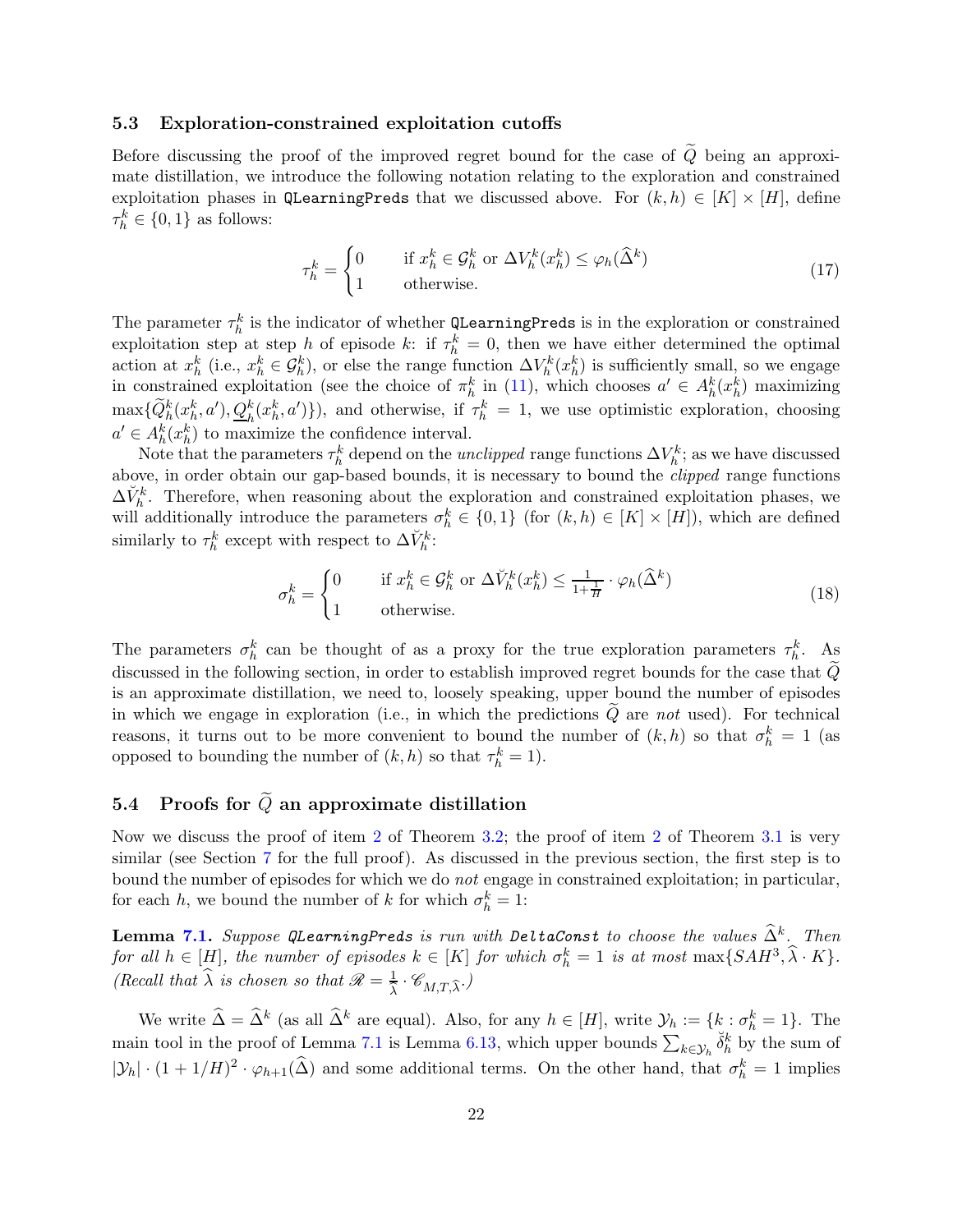that  $\check{\delta}_h^k \geq \frac{1}{1+1/H} \cdot \varphi_h(\widehat{\Delta})$ . These facts (together with the fact that  $\varphi_h(\widehat{\Delta})$  is greater than  $\varphi_{h+1}(\widehat{\Delta})$ by a factor of  $(1+1/H)^4$ ) allow us to upper bound  $|\mathcal{Y}_h|$  in terms of an expression which ultimately simplifies to  $\max\{SAH^3, \hat{\lambda} \cdot K\}.$ 

Regret decomposition and induction Given Lemma [7.1,](#page-44-1) we proceed to complete the proof of item [2](#page-12-1) of Theorem [3.2.](#page-12-0) The first step is the following regret decomposition (stated in  $(88)$ ), which follows from the fact that  $\tilde{Q}$  is an  $\epsilon$ -approximate distillation as well as the definition of  $\tilde{V}_h^k$ in QLearningPreds: for any  $\epsilon' > 0$ , we have

$$
\sum_{k=1}^{K} \mathbb{E}\left[V_{1}^{\star}(x_{1}^{k}) - V_{1}^{\pi^{k}}(x_{1}^{k})\right]
$$
\n
$$
\leq O(KH(\epsilon H + \epsilon')) + \mathbb{E}\left[\sum_{k=1}^{K} \sum_{h=1}^{H} (1 - \tau_{h}^{k}) \cdot \mathbb{1}[a_{h}^{k} \notin \mathcal{A}_{h,\epsilon'}^{\text{opt}}(x_{h}^{k})] \cdot (\overline{R}_{h}^{k}(x_{h}^{k}, a_{h}^{k}) - Q_{h}^{\star}(x_{h}^{k}, a_{h}^{k})) + \sum_{k=1}^{K} \sum_{h=1}^{H} 4\sigma_{h}^{k} \breve{\delta}_{h}^{k}\right] \mathcal{E}^{\text{wc}}\right].
$$
\n(19)

<span id="page-22-1"></span>The above regret decomposition reduces bounding the regret to bounding the following two types of quantities (under the event  $\mathcal{E}^{\text{wc}}$ ):

- <span id="page-22-2"></span><span id="page-22-0"></span>1. The quantity  $\overline{R}_h^k$  $h(k_h^k, a_h^k) - Q_h^{\star}(x_h^k, a_h^k)$ , for  $(k, h)$  satisfying  $\tau_h^k = 0$  and  $a_h^k \notin \mathcal{A}_{h, \epsilon'}^{\text{opt}}(x_h^k)$ ;
- 2. The quantity  $\check{\delta}_h^k$  for  $(k,h)$  satisfying  $\sigma_h^k = 1.^{12}$

The latter of these quantities (i.e., item [2\)](#page-22-0) is straightforward to control: for each  $h \in [H]$ , we use Lemma [6.13](#page-35-0) with the set W equal to the set of k so that  $\sigma_h^k = 1$  and  $k^* = K$ . Crucially, the conclusion of Lemma [7.1](#page-44-1) above gives that  $|\mathcal{W}| \leq \max_{K} \{SAH^3, \hat{\lambda} \cdot K\}$ , which, together with the inequality [\(16\)](#page-20-0) of Lemma [6.13,](#page-35-0) gives us that  $\sum_{k=1}^{K} \sum_{h=1}^{H} \sigma_h^k \check{\delta}_h^k$  may be bounded by  $O(\mathscr{C}_{M,T,\widehat{\lambda}})$ . This argument is carried out formally in Lemma [7.12.](#page-57-0)

 $\textbf{Boundary} \,\, \overline{R}^{k}_{h}$  $\tilde{N}_h, \tilde{V}_h^k$  on non-exploratory episodes We next describe how the quantity in item [1](#page-22-1) above is bounded. Our general strategy is to use the definition of  $\overline{R}_h^k$  $\binom{k}{h}$  in terms of  $\widetilde{V}_{h+1}^k$  (step  $2(\mathrm{d})$ i of QLearningPreds) to bound the gaps  $\overline{R}^k_h$  $h_h(k_h^k, a_h^k) - Q_h^*(x_h^k, a_h^k)$  at step h in terms of the gaps  $\widetilde{V}_{h+1}^{k'}(x_{h+1}^{k'})-V_{h+1}^{\star}(x_{h+1}^{k'})$  at step  $h+1$ , for appropriate choices of k'. In turn, we will bound the gaps  $\widetilde{V}_{h+1}^{k'}(x_{h+1}^{k'})-V_{h+1}^*(x_{h+1}^{k'})$  in terms of the gaps  $\overline{R}_{h+1}^{k'}(x_{h+1}^{k'} , a_{h+1}^{k'})-Q_{h+1}^*(x_{h+1}^{k'}, a_{h+1}^{k'})$ , completing the inductive step. When proving these bounds, we must take care to meet our goal of obtaining a regret bound (see  $(8)$ ) that only has terms corresponding to tuples  $(x, a, h)$  belonging to the fooling set  $\mathcal{F}(\epsilon(H+1), \epsilon')$ . To do so, we use the following claim:

**Claim [7.11.](#page-54-0)** For any  $(k, h)$  satisfying  $\tau_h^k = 0$ , if either

- 1.  $a_h^k \notin \mathcal{A}_{h,\epsilon'}^{\text{opt}}(x_h^k)$ ; or
- 2.  $(\widetilde{V}_h^k V_h^{\star})(x_h^k) > \epsilon',$

then under the event  $\mathcal{E}^{\text{wc}}$  it holds that  $(x_h^k, a_h^k, h) \in \mathcal{F}(\epsilon(H+1), \epsilon').$ 

<sup>&</sup>lt;sup>12</sup>Note that  $\sigma_h^k = 1$  implies that  $x_h^k \notin \mathcal{G}_h^k$ , which implies that  $\check{\delta}_h^k$  is indeed well-defined.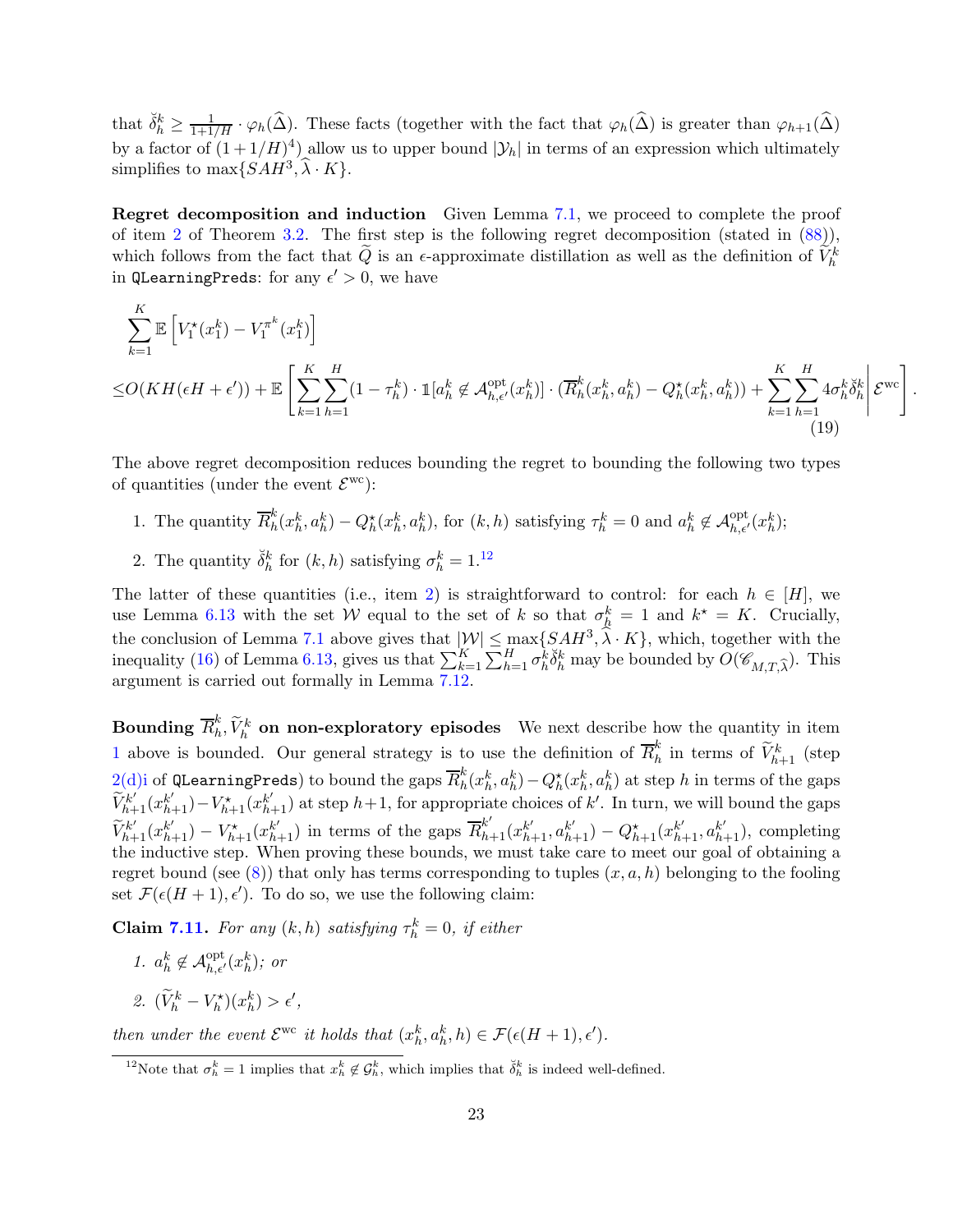Claim [7.11](#page-54-0) allows us to upper bound the term  $\sum_{k=1}^K \sum_{h=1}^H (1-\tau_h^k) \cdot \mathbbm{1}[a_h^k \notin \mathcal{A}_{h,\epsilon'}^{\mathrm{opt}}(x_h^k)] \cdot (\overline{R}_h^k)$  $\frac{\kappa}{h}(x_h^k, a_h^k)$ - $Q_h^{\star}(x_h^k, a_h^k)$  in the regret decomposition [\(19\)](#page-22-2) with a sum of  $\overline{R}_h^k$  $h_h^k(x,a) - Q_h^*(x,a)$  over only those  $(x, a, h) \in \mathcal{F}(\epsilon(H+1), \epsilon')$ . In turn, for such tuples  $(x, a, h)$ , it is possible to upper bound  $\overline{R}_h^k$ er bound  $R_h^{\kappa}(x, a)$  –  $Q_h^{\star}(x, a)$  in terms of the sum of  $\beta_n$  (for  $n = N_h^k(x, a)$ ) and a weighted sum of  $(\widetilde{V}_{h+1}^{k'} - V_{h+1}^{\star})(x_{h+1}^{k'} )$  for certain values of k' (see Lemma [7.5\)](#page-49-0). The terms  $\beta_n$  in this sum form the main contribution to the re-gret bound [\(8\)](#page-12-1); crucially we use the fact that we only have such terms for  $(x, a, h) \in \mathcal{F}(\epsilon(H + 1), \epsilon')$ .

Finally, when completing the inductive step by bounding the gaps  $\tilde{V}_{h+1}^{k'}(x_{h+1}^{k'}) - V_{h+1}^*(x_{h+1}^{k'})$ , we again have to ensure that we only use terms of the form  $(\overline{R}_{h+1}^{k'}(x, a) - Q_{h+1}^*(x, a))$  in our upper bound for which  $(x, a, h + 1) \in \mathcal{F}(\epsilon(H + 1), \epsilon')$ . For this we again use Claim [7.11](#page-54-0) (with the second option). We refer the reader to Section [7.4](#page-52-0) for further details.

#### <span id="page-23-0"></span>5.5 Proof of Theorem [3.1:](#page-11-1) implicit- $\lambda$  bound

The proof of Theorem [3.1](#page-11-1) is similar to that of Theorem [3.2.](#page-12-0) The main difference is that, because the algorithm is not given as input the target worst-case regret bound  $\mathscr R$  (which in turn is used to choose  $\widehat{\Delta}^k$  in DeltaConst for the proof of Theorem [3.2\)](#page-12-0), it must construct a proxy value to assign to  $\widehat{\Delta}^k$ . This proxy is constructed in DeltaIncr (Algorithm [4\)](#page-18-0): for each episode  $k$ ,  $\widehat{\Delta}^k$  is set in [\(13\)](#page-18-5) to equal an expression which resembles the definition of  $\frac{1}{\lambda}$   $\mathscr{C}_{M,T,\lambda}$  in [\(6\)](#page-11-3), except that (a) the minimum gap  $\Delta_{\text{min}}$  is replaced with the provided lower bound  $\Delta_{\text{min}}$ , and (b) the gaps  $\Delta_h(x, a)$  are replaced the the *frozen range function*  $\Delta \dot{Q}_h^k(x, a)$ , defined below:

<span id="page-23-3"></span>**Definition 5.2** (Frozen range function). For all  $(x, a, h, k) \in S \times A \times [H] \times [K]$ , define the frozen Qfunction,  $\Delta \hat{Q}_h^k(x, a)$ , as follows: given  $(x, a, h)$ , choose  $k' \leq k$  as large as possible so that  $(x_h^{k'}$  $_{h}^{k'}, a_{h}^{k'}$  $\binom{k'}{h}$  =  $(x, a)$  and  $\tau_h^{k'} = 1$  (if no such k' exists, set  $k' = 1$ ). Then set  $\Delta \dot{Q}_h^k(x, a) = \Delta \ddot{Q}_h^{k'}$  $_{h}^{k'}(x,a).$ 

In Lemma [6.16](#page-40-0) we show, roughly speaking, that the frozen range function at the final episode, namely  $\Delta \dot{Q}_{h}^{K}(x, a)$ , is still lower bounded by the gap  $\Delta_{h}(x, a)$ , justifying its use a surrogate for the gaps. The main challenge in the proof of Theorem [3.1,](#page-11-1) beyond those from Theorem [3.2,](#page-12-0) is the fact that  $\hat{\Delta}^k$  changes as k increases (in fact, as shown in Lemma [6.8,](#page-32-1)  $\hat{\Delta}^k$  is non-decreasing with k). Most notably, this affects the proof of our bound on the number of episodes k for which  $\sigma_h^k = 1$  (Lemma [7.2;](#page-46-0) the analogous lemma for DeltaConst is Lemma [7.1\)](#page-44-1). To prove Lemma [7.2,](#page-46-0) we partition  $[K]$ into  $O(\iota \cdot H)$  contiguous intervals so that inside each interval,  $\hat{\Delta}^k$  increases by a factor of at most  $1 + 1/H$ . For each such interval  $I \subset [K]$ , we bound the number of  $k \in I$  so that  $\sigma_h^k = 1$ ; this leads to an increase in our regret bounds by a factor of  $O(\iota H)$ .

### <span id="page-23-1"></span>6 Proofs for worst-case result

In this section we establish the robustness upper bounds of Theorems [3.1](#page-11-1) and [3.2,](#page-12-0) giving a regret bound for QLearningPreds when the user provides *arbitrary* predictions  $Q_h$ .

#### <span id="page-23-2"></span>6.1 Bounds on confidence intervals

We begin by establishing various basic guarantees on the bounds  $\overline{Q}_h^k$  $_{h}^{k},\underline{Q}_{h}^{k},\overline{V}_{h}^{k}$  $_h^k$ ,  $V_h^k$  maintained by  $Q$ LearningPreds. The first such result is Lemma  $6.1$ , which establishes that, with high probability,  $\overline{Q}^k_h$  $\frac{k}{h}$  is an upper bound on  $Q_h^{\star}$ ,  $\underline{Q}_h^k$  $\frac{k}{h}$  is a lower bound on  $Q_h^*$ , and similarly for  $\overline{V}_h^k$  $_h^k, \underline{V}_h^k$  (with respect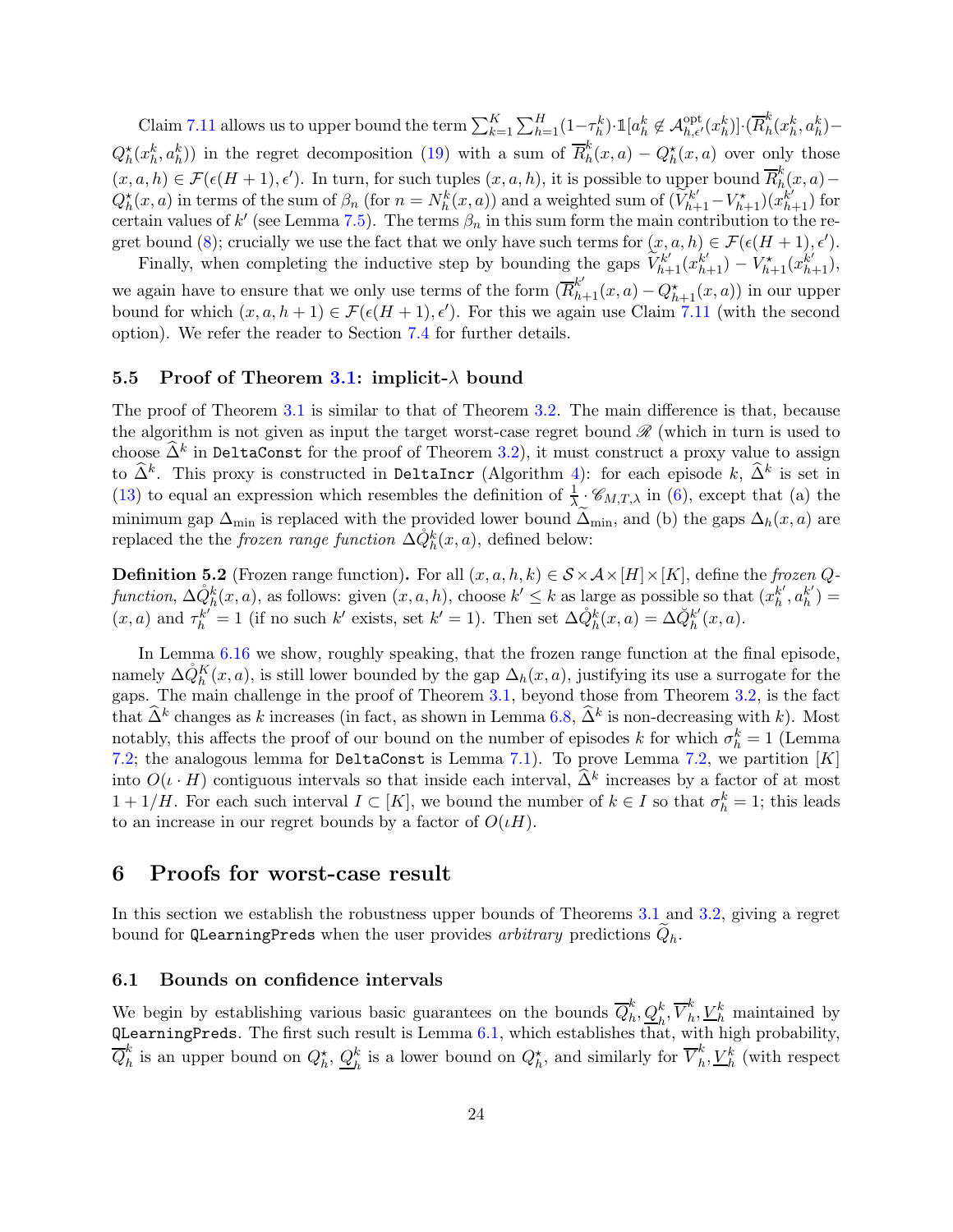to  $V_h^*$ ). Before stating it, we introduce the following notation: for each  $k \in [K]$ , let  $\mathcal{H}_k$  denote the σ-algebra generated by all random variables up to step H of episode k. For each  $k \in [K]$  as well as  $(x, a, h) \in S \times A \times [H]$ , define the quantities  $Q_h^{\star, k, b}$  $h_h^{\star,k,b}(x,a)$  and  $Q_h^{\star,k,r}$  $h^{*,\kappa,r}(x,a)$  (as in [\[XMD21\]](#page-68-2)) as follows: suppose we start in state x at level h, and follow the optimal policy  $\pi^*$ , generating the (random) trajectory  $x_h = x, x_{h+1}, \ldots, x_H$ . Choose  $h' \geq h+1$  as small as possible so that  $x_{h'} \notin \mathcal{G}_{h'}^k$ , and write

$$
Q_h^{\star,k,b}(x,a) := \mathbb{E}\left[\sum_{\ell=h}^{h'-1} r_{\ell}(x_{\ell}, \pi_{\ell}^{\star}(x_{\ell})) | \mathcal{H}_{k-1}\right], \qquad Q_h^{\star,k,r}(x,a) := \mathbb{E}[V_h^{\star}(x_{h'}) | \mathcal{H}_{k-1}].
$$
 (20)

(Note that  $\mathcal{G}_{h'}^k$  is  $\mathcal{H}_{k-1}$ -measurable for all  $h'$  and  $k$ .) It is immediate that

<span id="page-24-6"></span>
$$
Q_h^{\star}(x,a) = Q_h^{\star,k,b}(x,a) + Q_h^{\star,k,r}(x,a).
$$

As in [\[XMD21\]](#page-68-2), we use the quantities  $\hat{r}_h^k$  as an unbiased estimate of  $Q_h^{\star,k,b}$  $h_h^{\star,k,b}(x_h^k, a_h^k)$ . Recall that for some constant  $C_0 > 1$ , we use exploration bonuses  $b_n = C_0 \sqrt{H^3 \iota/n}$ , and recall the definition of the aggregated bonuses  $\beta_n$  in [\(10\)](#page-15-1). Notice that item [1](#page-61-2) of Lemma [A.1](#page-61-3) gives that

$$
2C_0\sqrt{H^3\iota/n} \le \beta_n \le 4C_0\sqrt{H^3\iota/n}.\tag{21}
$$

For future reference, we will also define the constants

<span id="page-24-8"></span><span id="page-24-7"></span><span id="page-24-4"></span><span id="page-24-0"></span>
$$
C_2 = 8C_0, \qquad C_1 = 32e^2C_2^2. \tag{22}
$$

<span id="page-24-1"></span>**Lemma 6.1.** Set  $p = 1/(H^2K)$ . For a sufficiently large choice of the constant  $C_0$ , there is an event  $\mathcal{E}^{\text{wc}}$  occurring with probability  $1-p$  so that the following holds under the event  $\mathcal{E}^{\text{wc}}$ , for all episodes  $k \in [K]$ :

<span id="page-24-2"></span>1. For any  $(x, a, h) \in S \times A \times [H]$  so that  $x \notin \mathcal{G}_h^k$  and  $a \in A_h^k(x)$ , suppose the episodes k' in which  $(x, a)$  as previously taken at step h are denoted  $k^1, \ldots, k^n \leq k$ . Then the following inequalities hold:

$$
\overline{Q}_h^{k+1}(x,a) - \underline{Q}_h^{k+1}(x,a) \leq \alpha_n^0 \cdot H + \sum_{i=1}^n \alpha_n^i \cdot \left( (\overline{V}_{h'(k^i,h)}^{k^i} - \underline{V}_{h'(k^i,h)}^{k^i}) (x_{h'(k^i,h)}^{k^i}) \right) + \beta_n \tag{23}
$$

$$
\overline{Q}_h^{k+1}(x,a) \ge Q_h^{\star}(x,a) \ge \underline{Q}_h^{k+1}(x,a)
$$
\n(24)

<span id="page-24-5"></span>
$$
\overline{V}_h^{k+1}(x) \ge V_h^{\star}(x) \ge \underline{V}_h^{k+1}(x). \tag{25}
$$

<span id="page-24-3"></span>2. Second, for all  $(x, h) \in S \times [H]$  all optimal actions a (i.e., those a satisfying  $\Delta_h(x, a) = 0$ ) are in  $A_h^{k+1}$  $h^{k+1}(x)$ . In particular, for all  $x \in \mathcal{G}_h^{k+1}$ ,  $A_h^{k+1}$  $h^{k+1}(x)$  contains the unique optimal action at x.

*Proof.* For  $k \in [K]$ , we let  $\mathcal{E}_k^{\text{wc}}$  denote the event that items [1](#page-24-2) and [2](#page-24-3) of the lemma statement hold for all episodes  $j \leq k$ . We wish to show that  $Pr[\mathcal{E}_K^{\text{wc}}] \geq 1 - p$ .

We use induction on k to show that for all k,  $Pr[\mathcal{E}_k^{\text{wc}}] \ge 1 - pk/K$ . The base case  $k = 0$  (i.e.,  $k+1=1$ ) follows from the fact that  $\alpha_0^0=1, \overline{Q}_h^1$  $\frac{1}{h}(x,a) = H, \mathcal{Q}_h^1(x,a) = 0$ , and that for any choice of  $(x, a, h)$  we necessarily have  $n = 0$  (in particular,  $\Pr[\mathcal{E}_0^{\text{wc}}] = 1$ ). So choose any  $k \ge 1$ , and assume that  $Pr[\mathcal{E}_{k-1}^{wc}] \ge 1 - p(k-1)/K$ .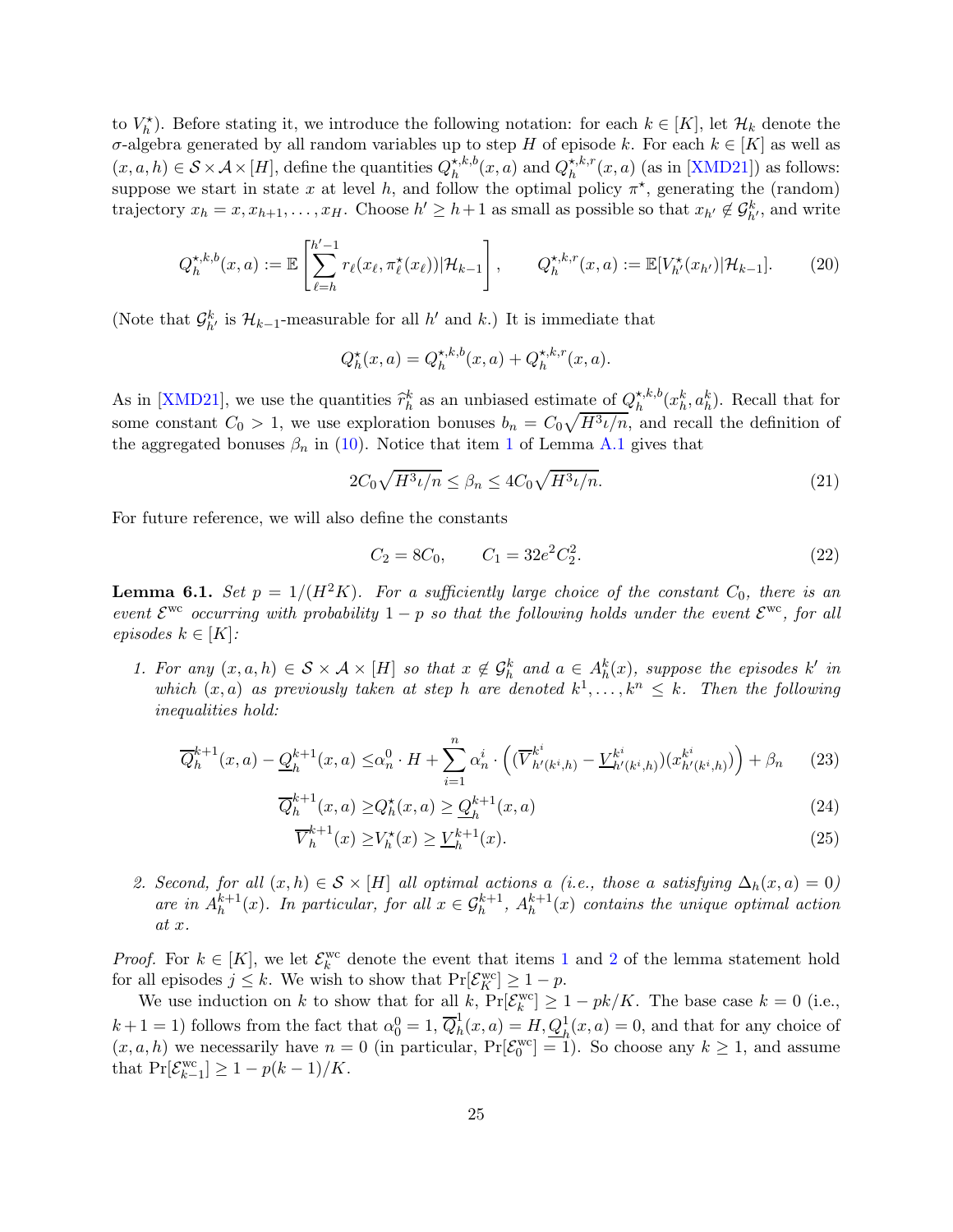By the algorithm's update rule in steps [2\(b\)iv](#page-17-7) and [2\(b\)vi,](#page-17-8) it holds that, for all  $(x, a, h, k) \in$  $S \times A \times [H] \times [K]$  so that  $x \notin \mathcal{G}_h^k$ , letting  $n = N_h^{k+1}$  $h^{k+1}(x, a),$ 

$$
\overline{q}_{h}^{k+1}(x, a) = \begin{cases}\n(1 - \alpha_{n}) \cdot \overline{q}_{h}^{k}(x, a) + \alpha_{n} \cdot (\widehat{r}_{h}^{k} + \overline{V}_{h'(k,h)}^{k}(x_{h'(k,h)}^{k}) + b_{n}) & : (x, a) = (x_{h}^{k}, a_{h}^{k}) \\
\overline{q}_{h}^{k}(x, a) & : \text{otherwise}\n\end{cases}
$$
\n
$$
\underline{q}_{h}^{k+1}(x, a) = \begin{cases}\n(1 - \alpha_{n}) \cdot \underline{q}_{h}^{k}(x, a) + \alpha_{n} \cdot (\widehat{r}_{h}^{k} + \underline{V}_{h'(k,h)}^{k}(x_{h'(k,h)}^{k}) - b_{n}) & : (x, a) = (x_{h}^{k}, a_{h}^{k}) \\
\underline{q}_{h}^{k}(x, a) & : \text{otherwise.}\n\end{cases}
$$

By iterating the above, we obtain that

$$
\overline{q}_{h}^{k+1}(x,a) = \alpha_n^0 \cdot H + \sum_{i=1}^n \alpha_n^i \cdot \left(\widehat{r}_h^{k^i} + \overline{V}_{h'(k^i,h)}^{k^i}(x_{h'(k^i,h)}^{k^i}) + b_n\right)
$$
(26)

<span id="page-25-1"></span><span id="page-25-0"></span>
$$
\underline{q}_h^{k+1}(x,a) = \sum_{i=1}^n \alpha_n^i \cdot \left(\widehat{r}_h^{k^i} + \underline{V}_{h'(k^i,h)}^{k^i}(x_{h'(k^i,h)}^{k^i}) - b_n\right),\tag{27}
$$

where  $k^1, \ldots, k^n \leq k$  denote all previous episodes during which  $(x, a, h)$  has been visited.

To see that [\(23\)](#page-24-0) holds, we first take the difference of [\(26\)](#page-25-0) and [\(27\)](#page-25-1) and use the definition of  $\beta_n$ in  $(10)$  to get that

$$
\overline{q}_{h}^{k+1}(x, a) - \underline{q}_{h}^{k+1}(x, a) = \alpha_n^0 \cdot H + \beta_n + \sum_{i=1}^n \alpha_n^i \cdot \left( (\overline{V}_{h'(k^i, h)}^{k^i} - \underline{V}_{h'(k^i, h)}^{k^i})(x_{h'(k^i, h)}^{k^i}) \right).
$$

Now [\(23\)](#page-24-0) follows by noting that  $\overline{Q}_h^{k+1}$  $\frac{k+1}{h}(x,a) \leq \overline{q}_h^{k+1}$  $h^{k+1}(x, a)$  and  $\mathcal{Q}_h^{k+1}$  $\frac{k+1}{h}(x,a) \geq \frac{q_h^{k+1}}{h}$  $h^{k+1}(x, a)$  (note in particular that [\(23\)](#page-24-0) holds with probability 1).

We proceed to analyze the event under which  $(24)$  and  $(25)$  hold. We may compute

$$
\overline{q}_{h}^{k+1}(x, a) - Q_{h}^{*}(x, a)
$$
\n
$$
= \alpha_{n}^{0} \cdot H + \sum_{i=1}^{n} \alpha_{n}^{i} \cdot (\hat{r}_{h}^{k^{i}} + \overline{V}_{h'(k^{i}, h)}^{k^{i}}(x_{h'(k^{i}, h)}^{k^{i}}) + b_{n}) - Q_{h}^{*}(x, a)
$$
\n
$$
= \alpha_{n}^{0} \cdot (H - Q_{h}^{*}(x, a)) + \sum_{i=1}^{n} \alpha_{n}^{i} \cdot (\hat{r}_{h}^{k^{i}} + \overline{V}_{h'(k^{i}, h)}^{k^{i}}(x_{h'(k^{i}, h)}^{k^{i}}) - Q_{h}^{*}(x, a)) + \sum_{i=1}^{n} \alpha_{n}^{i} \cdot b_{n}
$$
\n(Using item 4 of Lemma A.1 and  $b_{0} = 0$ )

<span id="page-25-2"></span>
$$
= \alpha_n^0 \cdot (H - Q_h^{\star}(x, a)) + \beta_n/2 + \sum_{i=1}^n \alpha_n^i \cdot (\widehat{r}_h^{k^i} - Q_h^{\star, k^i, b}(x, a)) + \sum_{i=1}^n \alpha_n^i \cdot (\overline{V}_{h'(k^i, h)}^{k^i} (x_h^{k^i}) - V_{h'(k^i, h)}^{\star}(x_h^{k^i} - \alpha_h^{k^i, b}(x, a))) + \sum_{i=1}^n \alpha_n^i \cdot (V_{h'(k^i, h)}^{\star}(x_h^{k^i} - Q_h^{\star, k^i}(x, a))) + \sum_{i=1}^n \alpha_n^i \cdot (V_{h'(k^i, h)}^{\star}(x_h^{k^i} - Q_h^{\star, k^i}(x, a)))
$$
\n(28)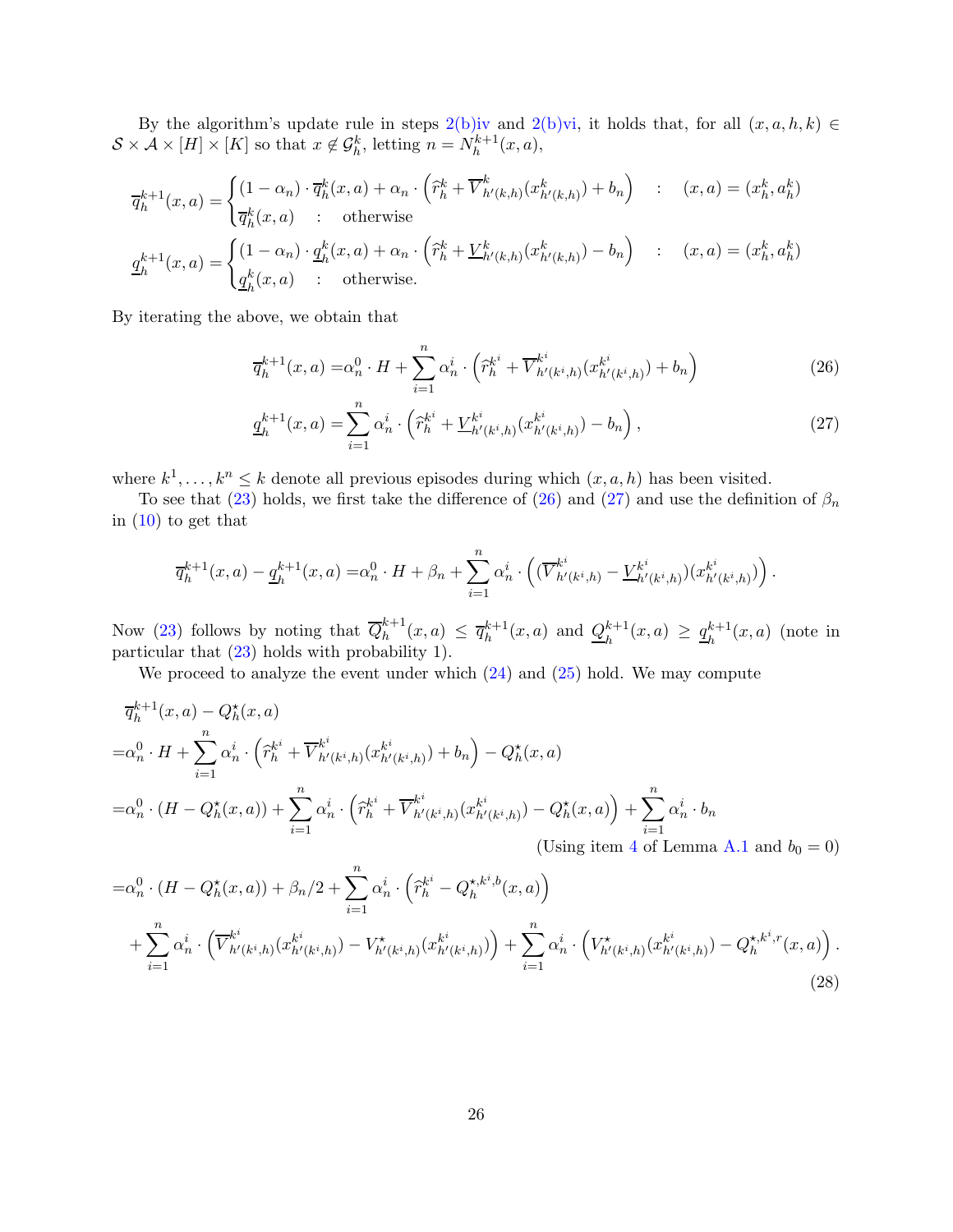In a similar manner, we have

$$
q_h^{k+1}(x, a) - Q_h^{\star}(x, a)
$$
  
=  $-\alpha_n^0 \cdot Q_h^{\star}(x, a) - \beta_n/2 + \sum_{i=1}^n \alpha_n^i \cdot (\hat{r}_h^{k^i} - Q_h^{\star, k^i, b}(x, a))$   
+  $\sum_{i=1}^n \alpha_n^i \cdot (\underline{V}_{h'(k^i, h)}^{k^i}(x_h^{k^i}(x_h)) - V_{h'(k^i, h)}^{k^i}(x_h^{k^i}(x_h))) + \sum_{i=1}^n \alpha_n^i \cdot (V_{h'(k^i, h)}^{\star}(x_h^{k^i}(x_h)) - Q_h^{\star, k^i}(x, a)).$  (29)

<span id="page-26-0"></span>**Claim 6.2.** There is an event  $\mathcal{E}_k \subset \mathcal{E}_{k-1}^{\text{wc}}$  so that  $\Pr[\mathcal{E}_k] \geq 1 - pk/K$  and the following holds under  $\mathcal{E}_k$ : for all  $h \in [H]$ , all  $x \in \mathcal{S} \backslash \mathcal{G}_h^k$ , and all  $a \in A_h^k(x)$ , letting  $n = N_h^{k+1}$  $h_h^{k+1}(x, a)$  and  $k^1, \ldots, k^n \leq k$ denote all the previous episodes in which  $(x, a, h)$  was previously visited,

<span id="page-26-3"></span>
$$
\left| \sum_{i=1}^{n} \alpha_n^i \cdot \left( \widehat{r}_h^{k^i} - Q_h^{\star, k^i, b}(x, a) \right) \right| \le \sqrt{\frac{H^3}{n} \cdot \log \left( \frac{4SAHK}{p} \right)} \tag{30}
$$

$$
\left| \sum_{i=1}^{n} \alpha_n^i \cdot \left( V_{h'(k^i,h)}^{\star} (x_{h'(k^i,h)}^{k^i}) - Q_h^{\star,k^i,r}(x,a) \right) \right| \leq \sqrt{\frac{H^3}{n} \cdot \log \left( \frac{4SAHK}{p} \right)}.
$$
 (31)

Proof of Claim [6.2.](#page-26-0) For  $1 \leq k' \leq k$ , recall that  $\mathcal{H}_{k'}$  denotes the  $\sigma$ -algebra generated by all random variables up to (step H of) episode k'. Note that  $k^1, \ldots, k^n$  are all stopping times with respect to the filtration  $\mathcal{H}_{k'}$ . Moreover, it is evident that  $\mathcal{E}_{k'}^{\text{wc}}$  is  $\mathcal{F}_{k'}$ -measurable for all  $k' \leq k$ . Next, for  $1 \leq i \leq n$ , define the filtration  $\mathcal{F}_i$  by  $\mathcal{F}_i := \mathcal{H}_{k^i-1}$ . Moreover, for  $i \in [n]$ , define

<span id="page-26-1"></span>
$$
M_i := \alpha_n^i \cdot \left(\widehat{r}_h^{k^i} - Q_h^{\star, k^i, b}(x, a)\right) \cdot \mathbb{1}[\mathcal{E}_{k^i-1}^{\text{wc}}].
$$

Since  $k^{i+1} > k^i$ ,  $M_i$  is  $\mathcal{F}_{i+1}$ -measurable for each i (as a matter of convention we set  $k^{n+1} = k+1$ , so  $M_i$  is  $\mathcal{F}_{i+1}$ -measurable even for  $i = n$ ). Moreover, we claim that for each  $i$ ,

$$
\mathbb{E}[M_i|\mathcal{F}_i] = \alpha_n^i \cdot \mathbb{E}\left[\left(\widehat{r}_h^{k^i} - Q_h^{\star,k^i,b}(x,a)\right) \cdot \mathbb{1}[\mathcal{E}_{k^i-1}^{\text{wc}}||\mathcal{F}_i\right] = 0. \tag{32}
$$

To see that [\(32\)](#page-26-1) holds, first note that conditioned on  $\mathcal{F}_i$ ,  $\mathbb{I}[\mathcal{E}_{k-i}^{wc}] \cdot \hat{\tau}_h^{k^i}$  $\kappa$ <sup>t</sup> is distributed identically to  $\mathbb{1}[\mathcal{E}_{k^{i}-1}^{\text{wc}}] \cdot \sum_{\ell=h}^{h'-1} r_{\ell}(x_{\ell}, \pi_{\ell}^{\star}(x_{\ell}))$  where  $x_{\ell}$  is the sequence of states visited starting at  $x_{h} = x$  and following the optimal policy  $\pi^*$  and h' is as small as possible so that  $x_{h'} \notin G_{h'}^{k^i}$  (this holds since item [2](#page-24-3) at episode  $k^{i} - 1$  gives that the unique action in  $A_{\ell}^{k^{i}}$  $_{\ell}^{k^i}(x_{\ell}^{k^i}$  $\ell^{(k)}$ , for  $h \leq \ell < h'(k^i, h)$  is the optimal action, namely  $\pi_{\ell}^{\star}(x_{\ell}^{k^{i}})$  $\mathbb{R}^{(k)}_{\ell}$ )). Recall from [\(20\)](#page-24-6) that  $\mathbb{E}\left[\sum_{\ell=h}^{h'-1} r_{\ell}(x_{\ell}, \pi_{\ell}^{\star}(x_{\ell})) - Q_{h}^{\star, k^{i}, b}\right]$  $\left( \begin{array}{c} \star, k^i, b \\ h \end{array} (x, a) | \mathcal{F}_i \right] = 0$ ; then the fact that  $\mathcal{E}_{k-i-1}^{\text{wc}}$  is  $\mathcal{F}_i$ -measurable gives [\(32\)](#page-26-1).

Next, for  $i \in [n]$ , define

<span id="page-26-2"></span>
$$
N_i := \alpha_n^i \cdot \left( V_{h'(k^i,h)}^{\star}(x_{h'(k^i,h)}^{k^i}) - Q_h^{\star,k^i,r}(x,a) \right) \cdot \mathbb{1}[\mathcal{E}_{k^i-1}^{wc}].
$$

Since  $k^{i+1} > k^i$ ,  $N_i$  is  $\mathcal{F}_{i+1}$ -measurable for each i. Moreover, we claim that for each i,

$$
\mathbb{E}[N_i|\mathcal{F}_i] = \alpha_n^i \cdot \mathbb{E}\left[\left(V_{h'(k^i,h)}^{\star}(x_{h'(k^i,h)}^{k^i}) - Q_h^{\star,k^i,r}(x,a)\right) \cdot \mathbb{1}[\mathcal{E}_{k^i-1}^{\text{wc}}||\mathcal{F}_i] = 0. \tag{33}
$$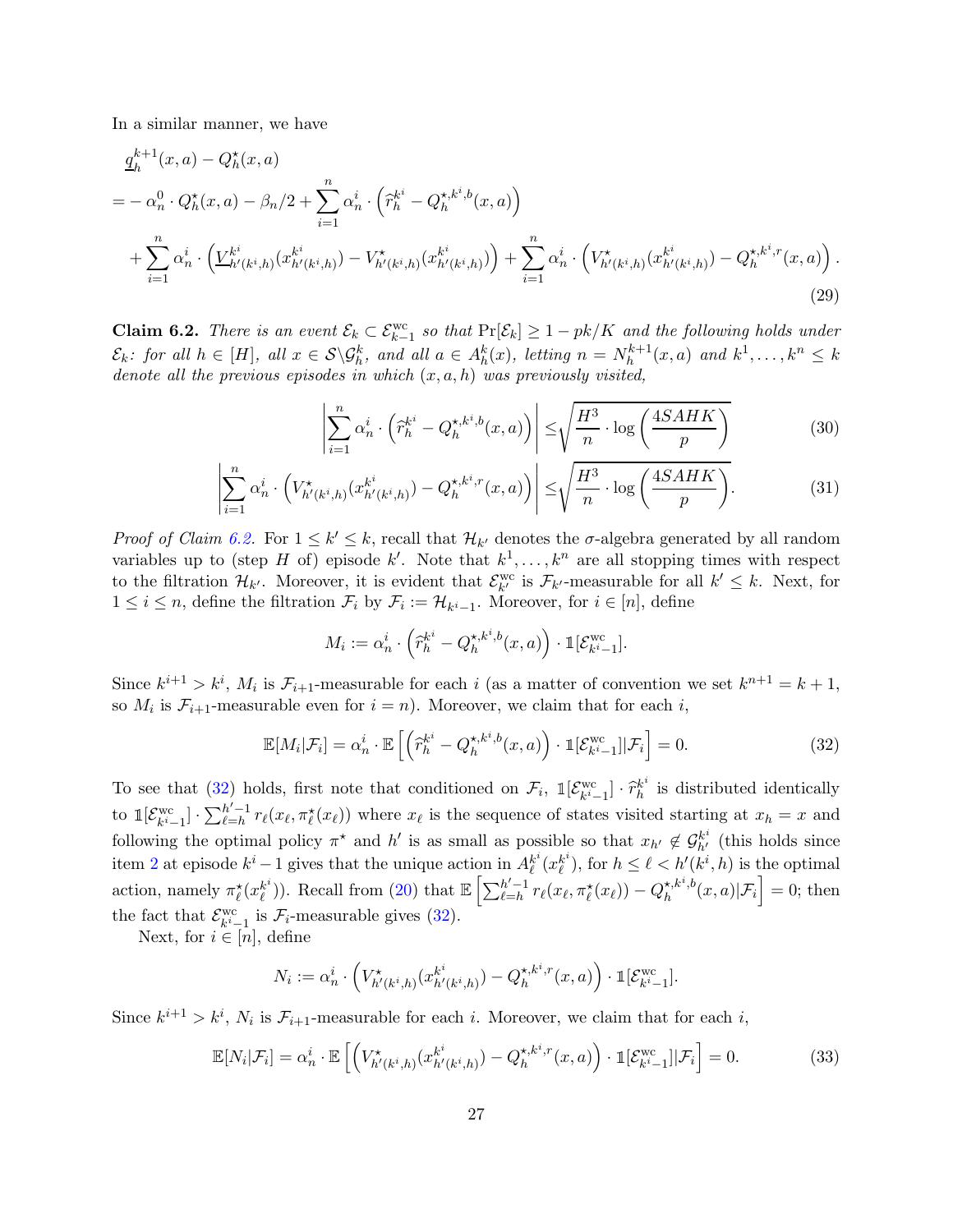The validity of [\(33\)](#page-26-2) is verified in the same way as that of [\(32\)](#page-26-1): conditioned on  $\mathcal{F}_i$ ,  $\mathbb{1}[\mathcal{E}_{k}^{\text{wc}}]$  $\binom{wc}{k^i-1}$ .  $V^{\star}_{h'(k^i,h)}(x^{k^i}_{h'(k^i,h)})$  is distributed identically to  $\mathbb{1}[\mathcal{E}^{\text{wc}}_{k^i,k}]$  $\begin{bmatrix} \nabla \cdot \mathbf{x}_{k-1} & \nabla \cdot \mathbf{x}_{k'}(x_{h'}), \nabla \cdot \mathbf{y}_{k-1} & \nabla \cdot \mathbf{x}_{k'} & \nabla \cdot \mathbf{x}_{k'} \n\end{bmatrix}$ above, namely it is the sequence of states visited starting at  $x_h = x$  and following the optimal policy  $\pi^*$ , and h' is as small as possible so that  $x_{h'} \notin \mathcal{G}_{h'}^{k^i}$  (again we use that item [2](#page-24-3) holds at episode  $k^{i} - 1$ ). Now [\(20\)](#page-24-6) gives that  $\mathbb{E}[V_{h'}^{\star}(x_{h'}) - Q_{h}^{\star, k^{i}, r}]$  $\mathcal{F}_h^{k,k^*,r}(x,a)|\mathcal{F}_i] = 0$  and using this together with the fact that  $\mathcal{E}_{k^i-1}^{\text{wc}}$  is  $\mathcal{F}_i$ -measurable gives [\(33\)](#page-26-2).

Equations [\(32\)](#page-26-1) and [\(33\)](#page-26-2) give that  $M_i$  and  $N_i$  are martingales with respect to the filtration  $\mathcal{F}_{i+1}$ . The fact that  $\sum_{i=1}^{n} (\alpha_n^i)^2 \leq \frac{2H}{n}$  $\frac{H}{n}$  (item [2](#page-61-5) of Lemma [A.1\)](#page-61-3) together with the Azuma-Hoeffding inequality then gives that, for fixed  $x, a, h$ , with probability  $1 - p/(SAHK)$ , both of the below inequalities hold:

$$
\left| \sum_{i=1}^{n} \alpha_n^i \cdot \left( \widehat{r}_h^{k^i} - Q_h^{\star, k^i, b}(x, a) \right) \cdot \mathbb{1}[\mathcal{E}_{k^i-1}^{wc}] \right| \le \sqrt{\frac{H^3 \cdot \log\left(\frac{4SAHK}{p}\right)}{n}} \tag{34}
$$

<span id="page-27-2"></span><span id="page-27-1"></span><span id="page-27-0"></span> $\Box$ 

$$
\left| \sum_{i=1}^{n} \alpha_n^i \cdot \left( V_{h'(k^i,h)}^{\star} (x_{h'(k^i,h)}^{k^i}) - Q_h^{\star,k^i,r}(x,a) \right) \cdot \mathbb{1}[\mathcal{E}_{k^i-1}^{wc}] \right| \leq \sqrt{\frac{H^3 \cdot \log\left(\frac{4SAHK}{p}\right)}{n}}.
$$
 (35)

Let  $\mathcal{E}_k$  denote the intersection of the probability  $1-p/K$ -event that both [\(34\)](#page-27-0) and [\(35\)](#page-27-1) hold for all  $x, a, h$  and the event  $\mathcal{E}_{k-1}^{\text{wc}}$ . Then using the inductive hypothesis that  $\Pr[\mathcal{E}_{k-1}^{\text{wc}}] \ge 1 - p(k-1)/K$ , we get that  $Pr[\mathcal{E}_k] \geq 1 - pk/K$ . Thus, under the event  $\mathcal{E}_k$ , we have that

$$
\left| \sum_{i=1}^{n} \alpha_n^i \cdot \left( \widehat{r}_h^{k^i} - Q_h^{\star, k^i, b}(x, a) \right) \right| \leq \sqrt{\frac{H^3}{n} \cdot \log \left( \frac{4SAHK}{p} \right)}
$$

$$
\left| \sum_{i=1}^{n} \alpha_n^i \cdot \left( V_{h'(k^i, h)}^{\star}(x_{h'(k^i, h)}) - Q_h^{\star, k^i, r}(x, a) \right) \right| \leq \sqrt{\frac{H^3}{n} \cdot \log \left( \frac{4SAHK}{p} \right)},
$$

completing the proof of the claim.

Next we show that, on the event  $\mathcal{E}_k$ , both [\(24\)](#page-24-4) and [\(25\)](#page-24-5) hold at episode k, for all  $x, a, h$ . Note that, by  $(21)$ , for all n,

$$
\beta_n/4 \ge \frac{C_0}{2} \cdot \sqrt{\frac{H^3 \iota}{n}} \ge \sqrt{\frac{H^3}{n} \cdot \log\left(\frac{4SAHK}{p}\right)}
$$

as long as the constant  $C_0$  is chosen to be large enough. Thus, by  $(28)$  and Claim [6.2,](#page-26-0) under the event  $\mathcal{E}_k$ , we have that

$$
\overline{q}_{h}^{k+1}(x, a) - Q_{h}^{\star}(x, a)
$$
\n
$$
\geq \beta_{n}/2 - \beta_{n}/4 + \sum_{i=1}^{n} \alpha_{n}^{i} \cdot \left(\overline{V}_{h'(k^{i}, h)}^{k^{i}}(x_{h'(k^{i}, h)}^{k^{i}}) - V_{h'(k^{i}, h)}^{\star}(x_{h'(k^{i}, h)}^{k^{i}})\right) - \beta_{n}/4
$$
\n
$$
= \sum_{i=1}^{n} \alpha_{n}^{i} \cdot \left(\overline{V}_{h'(k^{i}, h)}^{k^{i}}(x_{h'(k^{i}, h)}^{k^{i}}) - V_{h'(k^{i}, h)}^{\star}(x_{h'(k^{i}, h)}^{k^{i}})\right) \geq 0,
$$
\n(36)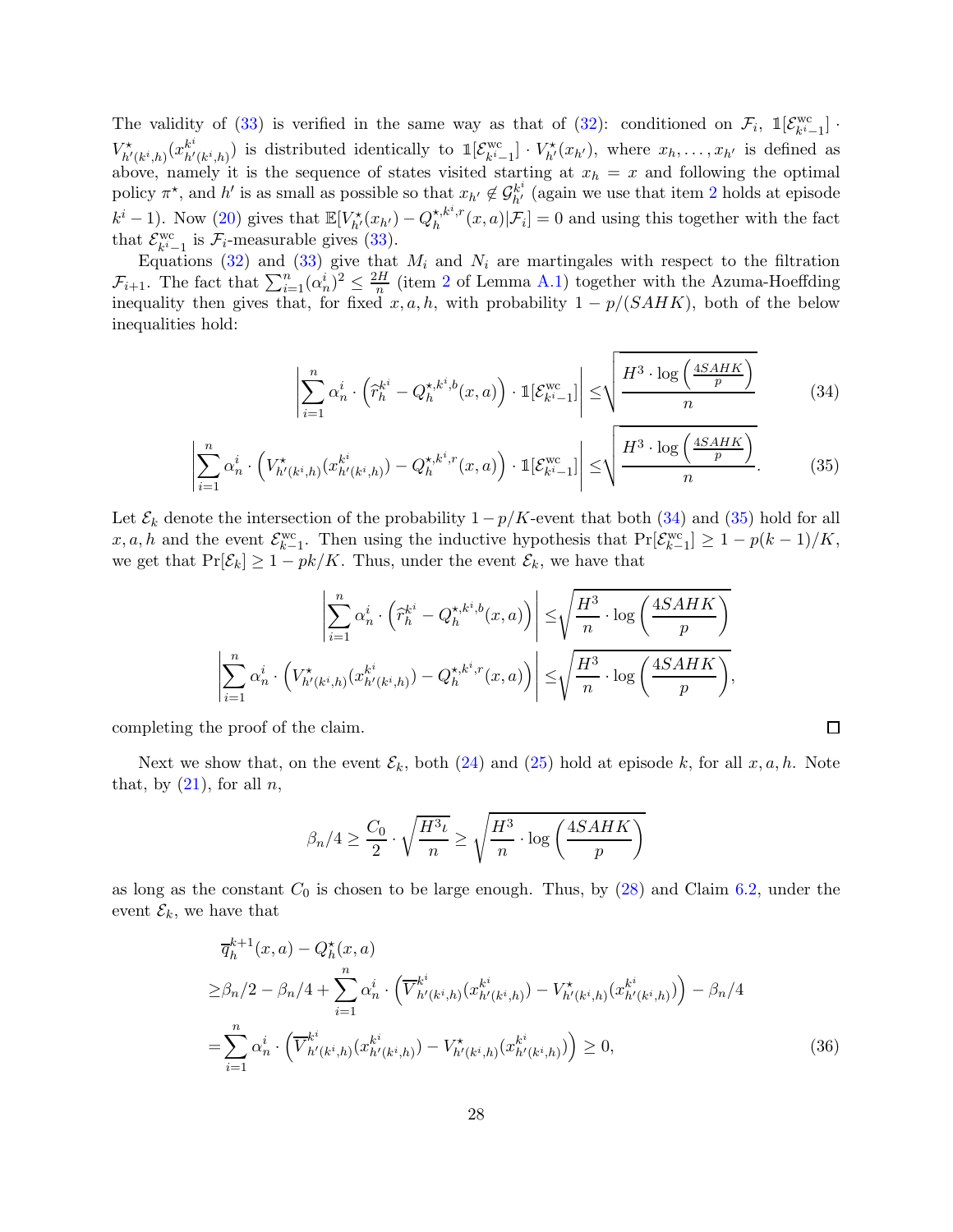where the final inequality follows from the fact that  $\mathcal{E}_k \subset \mathcal{E}_{k-1}^{\text{wc}}$  and under  $\mathcal{E}_{k-1}^{\text{wc}}$ , [\(25\)](#page-24-5) holds (in particular, at step  $h'(k^i, h)$  for state  $x_{h'(k^i, h)}^{k^i}$ ). Using the fact that  $\overline{Q}_h^{k+1}$  $h^{k+1}(x, a) = \min_{k' \leq k+1} \left\{ \overline{q}_{h}^{k'} \right\}$  $_{h}^{k'}(x,a)$ (step [2\(b\)v](#page-17-11) of QLearningPreds) together with the fact that  $\overline{Q}_{h}^{k}$  $h_n^k(x,a) \geq Q_h^*(x,a)$  under  $\mathcal{E}_{k-1}^{\text{wc}},$  we  $\frac{k-1}{1}$ see from [\(36\)](#page-27-2) that  $\overline{Q}_h^{k+1}$  $h^{k+1}(x, a) \ge Q_h^{\star}(x, a)$  under the event  $\mathcal{E}_k$  (for all  $a \in A_h^k(x)$ ). Since  $\overline{V}_h^{k+1}$  $h^{n+1}(x) =$  $\max_{a \in A_h^k(x)} \overline{Q}_h^{k+1}$  $_{h}^{k+1}(x,a)$  (step [2\(b\)ix](#page-17-12) of QLearningPreds), it follows that  $\overline{V}_{h}^{k+1}$  $\binom{k+1}{h}(x) \geq V_h^*(x)$  under the event  $\mathcal{E}_k$ .

Thus we have verified the first inequality in each of  $(24)$  and  $(25)$  at episode k. The proof of the second inequality in each follows identically:  $(29)$  together with Claim  $6.2$  gives that under the event  $\mathcal{E}_k$ , we have that  $q_h^{k+1}$  $h^{k+1}(x, a) - Q_h^{\star}(x, a) \leq 0$  for all  $x, a, h$ . Then it follows that  $Q_h^{k+1}(x, a) \leq Q_h^{\star}(x, a)$ , and using the fact that  $V_h^{k+1}$  $h^{k+1}(x) = \max_{a \in A_h^k(x)} \mathcal{Q}_h^{k+1}$  $h^{k+1}(x, a)$  (step [2\(b\)viii](#page-17-13) of QLearningPreds), it follows that  $V_h^{k+1}$  $\mathcal{L}_h^{k+1}(x) \leq V_h^*(x)$  under the event  $\mathcal{E}_k$ . Thus we have verified that  $(23)$ ,  $(24)$ , and  $(25)$ hold (for any choice of  $x, a, h$  with  $x \notin \mathcal{G}_h^k$  and  $a \in A_h^k(x)$ ) at episode k, under the event  $\mathcal{E}_k$ .

Finally we verify that item [2](#page-24-3) holds at episode k under the event  $\mathcal{E}_k$ . Suppose, to the contrary, that there were some optimal action  $a^*$  for some state  $(x, h)$  so that  $a^* \notin A_h^{k+1}$  $k+1(k)$ . Since  $\mathcal{E}_k \subset \mathcal{E}_{k-1}^{\text{wc}},$ we have that  $a^* \in A_h^k(x)$ , meaning that by the definition of  $A_h^{k+1}$  $h^{k+1}(x)$  in step [2c](#page-17-3) of QLearningPreds, we must have that  $\overline{Q}_h^{k+1}$  $\ell_h^{k+1}(x, a^*) < \underline{V_h^{k+1}}(x)$ . But we have just shown that under the event  $\mathcal{E}_k$ , weh have that  $V_h^{k+1}$  $\overline{h}_h^{k+1}(x) \leq V_h^*(x)$  and  $\overline{Q}_h^{k+1}$  $Q_h^{k+1}(x, a^*) \geq Q_h^*(x, a^*)$ , which implies that  $Q_h^*(x, a^*) < V_h^*(x)$ , contradicting the fact that  $a^*$  is an optimal action at  $(x, h)$ .

Thus we have shown that all statements in items [1](#page-24-2) and [2](#page-24-3) for episode k hold under the event  $\mathcal{E}_k$ , and  $\mathcal{E}_k \subset \mathcal{E}_{k-1}^{\text{wc}}$  as well as  $\Pr[\mathcal{E}_k] \ge 1 - pk/K$ . Thus  $\mathcal{E}_k^{\text{wc}} \supset \mathcal{E}_k$ , meaning that  $\Pr[\mathcal{E}_k^{\text{wc}}] \ge 1 - pk/K$ . which completes the proof of the inductive step.

The following lemma shows that the upper and lower confidence bounds satisfy a monotonicity property with respect to the number of episodes  $k$  that have elapsed: in particular, the upper confidence bounds on  $V_h^{\star}, Q_h^{\star}$  maintained by QLearningPreds are non-increasing, and the lower confidence bounds on  $V_h^{\star}, Q_h^{\star}$  are non-decreasing. Note that in many previous works studying  $Q$ learning algorithms (such as [\[JAZBJ18,](#page-65-3) [XMD21\]](#page-68-2)), these monotonicity properties do not necessarily hold – it is necessary to modify the  $Q$ - and V-value updates in QLearningPreds appropriately to ensure that Lemma [6.3](#page-28-0) holds.

<span id="page-28-0"></span>**Lemma 6.3.** For all  $k \in [K]$ , the following inequalities hold for all  $(x, a, h) \in S \times A \times [H]$ :

$$
\overline{Q}_h^{k+1}(x,a) \leq \overline{Q}_h^k(x,a) \tag{37}
$$

$$
\underline{Q}_h^{k+1}(x,a) \ge \underline{Q}_h^k(x,a) \tag{38}
$$

<span id="page-28-4"></span><span id="page-28-3"></span><span id="page-28-1"></span>
$$
\overline{V}_h^{k+1}(x) \le \overline{V}_h^k(x) \tag{39}
$$

$$
\underline{V}_h^{k+1}(x) \ge \underline{V}_h^k(x) \tag{40}
$$

$$
\widetilde{Q}_h^{k+1}(x,a) \le \widetilde{Q}_h^k(x,a) \tag{41}
$$

<span id="page-28-6"></span><span id="page-28-5"></span><span id="page-28-2"></span>
$$
\widetilde{V}_h^{k+1}(x) \le \widetilde{V}_h^k(x). \tag{42}
$$

*Proof.* Fix any  $k \in [K]$  and  $h \in [H]$ . First note that step [2e](#page-17-14) of QLearningPreds verifies [\(37\)](#page-28-1) through [\(42\)](#page-28-2) for all  $(x, a) \neq (x_h^k, a_h^k)$ . So it remains to to consider the case that  $x = x_h^k$  and  $a = a_h^k$ .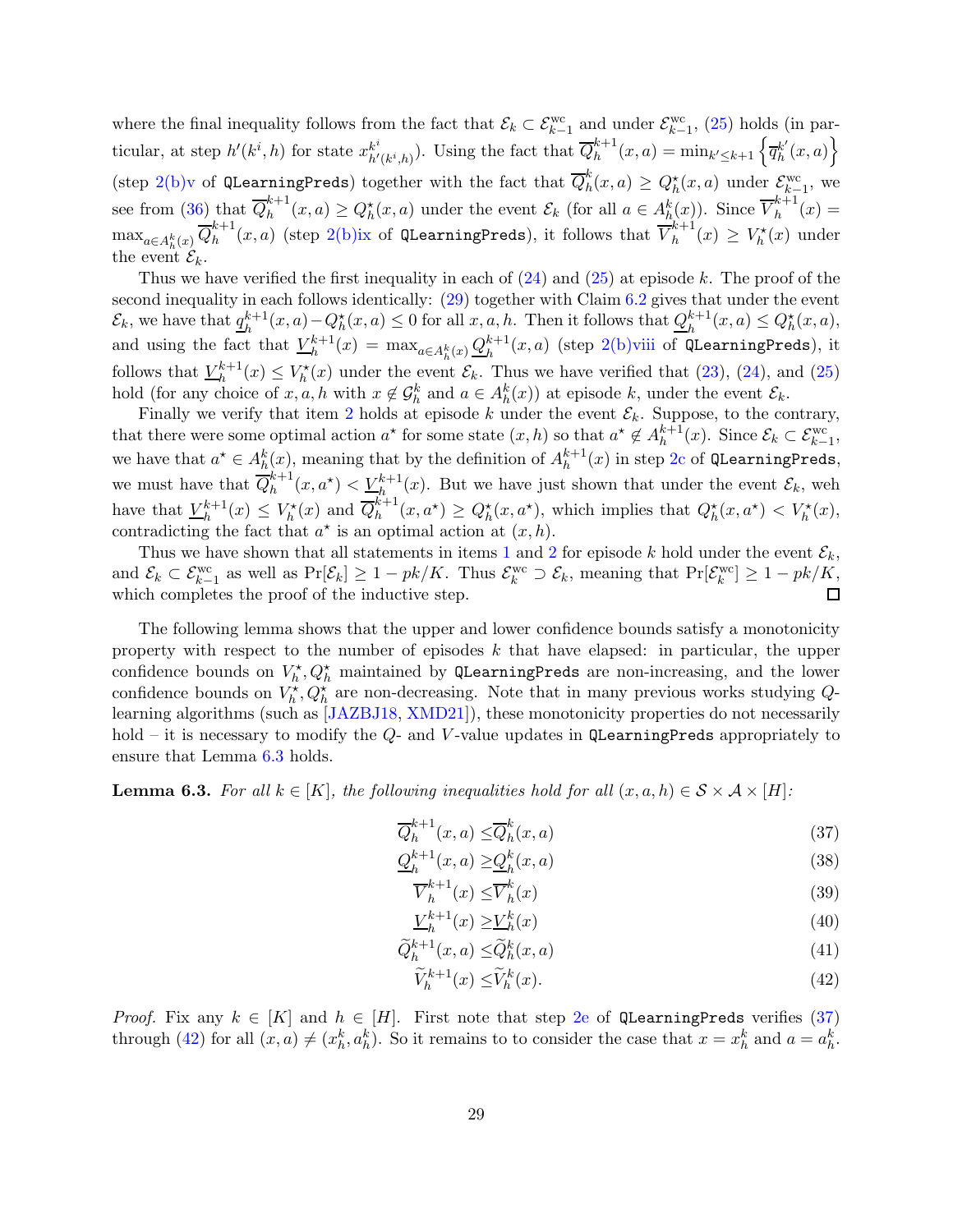First note that  $(37)$  and  $(38)$  are directly verified by steps  $2(b)v$  and  $2(b)v$ ii, respectively, of QLearningPreds. To verify [\(39\)](#page-28-4), note that  $A_h^k(x_h^k) \subset A_h^{k-1}(x_h^k)$ , meaning that

$$
\overline{V}_h^{k+1}(x_h^k) = \max_{a' \in A_h^k(x_h^k)} \{\overline{Q}_h^{k+1}(x_h^k, a')\} \le \max_{a' \in A_h^{k-1}(x_h^k)} \{\overline{Q}_h^{k+1}(x_h^k, a')\} \le \max_{a' \in A_h^{k-1}(x_h^k)} \{\overline{Q}_h^k(x_h^k, a')\} = \overline{V}_h^k(x_h^k),
$$

where the second inequality uses  $(37)$  and the last equality uses steps  $2(b)$ viii and  $2e$  of QLearningPreds (in particular, note that  $\overline{V}_h^k$  ${}_{h}^{k}(x_{h}^{k})$  and  $\overline{Q}_{h}^{k}$  $h_h^k(x_h^k, \cdot)$  remain unchanged from the previous episode before k at which  $x_h^k$  was visited).

Next we verify [\(40\)](#page-28-5); choose  $a \in A_h^k(x_h^k)$  so that  $\underline{V}_h^{k+1}$  $\frac{k+1}{h}(x_h^k) = \underline{Q}_h^{k+1}(x_h^k, a)$ , and  $a' \in A_h^{k-1}(x_h^k)$ so that  $\underline{V}_h^k = \underline{Q}_h^k$  $h_h^k(x_h^k, a')$ . If [\(40\)](#page-28-5) did not hold, we would have that  $Q_h^{k+1}$  $\frac{k+1}{h}(x_h^k, a') \geq \frac{Q_h^k}{h}$  $_{h}^{k}(x_{h}^{k},a')>$  $Q_{\rm \scriptscriptstyle L}^{k+1}$  $h_h^{k+1}(x_h^k, a)$ , which must mean that  $a' \notin A_h^k(x_h^k)$ . But this is impossible since  $\overline{Q}_h^{k+1}$  $h^{\kappa+1}(x_h^k, a') \geq$  $Q_{\rm\scriptscriptstyle L}^{k+1}$  $h^{k+1}(x_h^k, a') = V_h^{k+1}$  $h^{k+1}(x_h^k)$ , so by step [2c](#page-17-3) of QLearningPreds  $a'$  must belong to  $A_h^k(x_h^k)$ .

Finally,  $(41)$  is verified by step  $2(d)$ ii of QLearningPreds, and to see that  $(42)$  holds, we again use that  $A_h^k(x_h^k) \subset A_h^{k-1}(x_h^k)$  to get that

$$
\widetilde{V}_{h}^{k+1}(x_{h}^{k}) = \max_{a' \in A_{h}^{k}(x_{h}^{k})} \max \left\{ \widetilde{Q}_{h}^{k+1}(x_{h}^{k}, a'), \underline{Q}_{h}^{k+1}(x_{h}^{k}, a') \right\}
$$
\n
$$
\leq \max_{a' \in A_{h}^{k-1}(x_{h}^{k})} \max \left\{ \widetilde{Q}_{h}^{k+1}(x_{h}^{k}, a'), \underline{Q}_{h}^{k+1}(x_{h}^{k}, a') \right\}
$$
\n
$$
\leq \max_{a' \in A_{h}^{k-1}(x_{h}^{k})} \max \left\{ \widetilde{Q}_{h}^{k}(x_{h}^{k}, a'), \underline{Q}_{h}^{k}(x_{h}^{k}, a') \right\}
$$
\n
$$
= \widetilde{V}_{h}^{k}(x_{h}^{k}), \tag{43}
$$

where  $(43)$  uses both  $(38)$  and  $(41)$ .

#### <span id="page-29-0"></span>6.2 Range functions and clipped range functions

Recall the definition of the range functions  $\Delta V_h^k$ ,  $\Delta Q_h^k$  in Definition [4.1,](#page-15-0) as well as the clipped range functions  $\Delta V_h^k$ ,  $\Delta \check{Q}_h^k$  in Definition [5.1.](#page-19-2) In this section we establish some basic guarantees of these functions. The first such result, Lemma [6.4,](#page-29-1) shows that the range functions are upper bounds on the gap between the upper and lower estimates for the Q- and V -value functions.

<span id="page-29-1"></span>**Lemma 6.4.** For all  $(x, h, k, a) \in S \times A \times [H] \times [K]$  for which  $x \notin \mathcal{G}_h^k$  and  $a \in A_h^k(x)$ , the range functions satisfy the following under the event  $\mathcal{E}^{\rm wc}$ :

$$
\Delta Q_h^k(x, a) \geq \overline{Q}_h^k(x, a) - \underline{Q}_h^k(x, a)
$$

$$
\Delta V_h^k(x) \geq \overline{V}_h^k(x) - \underline{V}_h^k(x).
$$

*Proof.* The proof closely follows that of  $[XMD21, Lemma B.3]$ . We use reverse induction on h. The base case  $h = H + 1$  is immediate since  $\overline{Q}_{H+1}^k, \underline{Q}_{H+1}^k, \overline{V}_{H+1}^k, \underline{V}_{H+1}^k$  are defined to be identically 0 for all  $k \in [K]$ . Next fix  $h \leq H$  and suppose that the statement of the lemma holds for all  $(x, h', k, a)$ for which  $h' > h$ . For any  $(x, k, a)$  for which  $x \notin \mathcal{G}_h^k$  and  $a \in A_h^k(x)$ , note that, for  $n = N_h^k(x, a)$ 

<span id="page-29-2"></span>
$$
\overline{\Box}
$$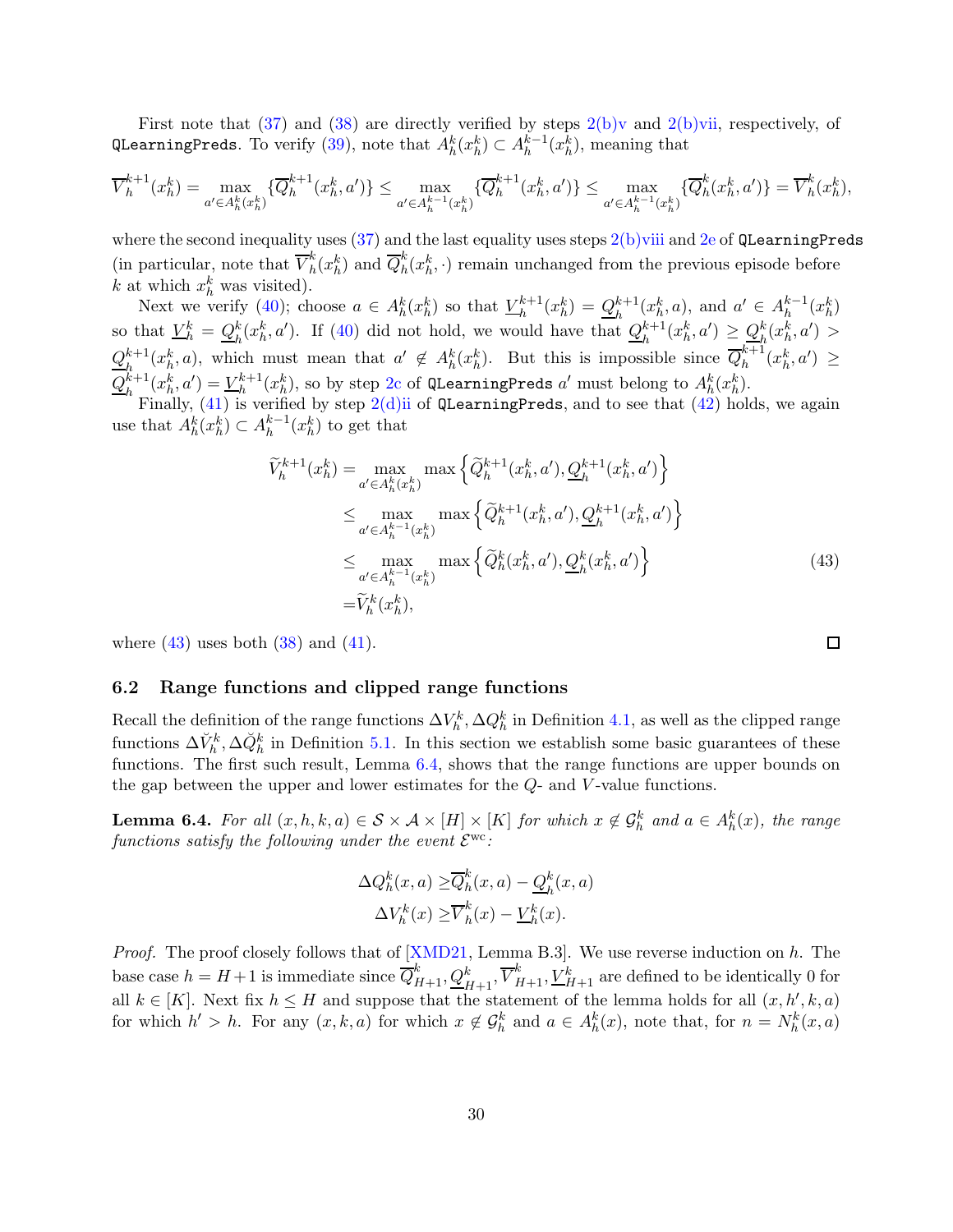and  $k_h^i = k_h^i(x, a)$ ,

$$
\overline{Q}_h^k(x,a) - \underline{Q}_h^k(x,a) \leq \alpha_n^0 \cdot H + \sum_{i=1}^n \alpha_n^i \cdot (\overline{V}_{h'(k_h^i,h)}^{k_h^i} - \underline{V}_{h'(k_h^i,h)}^{k_h^i})(x_{h'(k_h^i,h)}^{k_h^i}) + \beta_n \tag{44}
$$

<span id="page-30-2"></span><span id="page-30-1"></span>
$$
\leq \alpha_n^0 \cdot H + \sum_{i=1}^n \alpha_n^i \cdot \Delta V_{h'(k_h^i, h)}^{k_h^i} (x_{h'(k_h^i, h)}^{k_h^i}) + \beta_n \tag{45}
$$

<span id="page-30-4"></span><span id="page-30-3"></span>
$$
=\Delta Q_h^k(x,a). \tag{46}
$$

where  $(44)$  follows from  $(23)$  of Lemma [6.1](#page-24-1) (in particular, we use the validity of  $(23)$  for episode  $(k-1)$  and [\(45\)](#page-30-2) uses the inductive hypothesis (since  $h'(k_h^i, h) > h$ ). Thus the inductive step for  $\Delta Q_h^k$  is verified. To lower bound  $\Delta V_h^k$ , we first note that by Definition [4.1](#page-15-0) for any  $x \notin \mathcal{G}_h^k$ , there is some  $k' \leq k$  so that  $\Delta V_h^k(x) = \Delta Q_h^{k'}$  $\int_h^h(x, a^*)$  for  $a^* = \arg \max_{a' \in A_h^{k'}(x)} {\{\overline{Q}_h^{k'}\}}$  $h^{k'}(x,a') - Q_h^{k'}$  $_{h}^{k'}(x,a')\}$ . Then

V k h (x) − V k h (x) ≤V k ′ h (x) − V k ′ h (x) (Using [\(39\)](#page-28-4) of Lemma [6.3\)](#page-28-0) = max a ′∈Ak′ h (x) Q k ′ h (x, a′ ) ! − max a ′∈Ak′ h (x) Q k ′ h (x, a′ ) ! (47) ≤ max a ′∈Ak′ h (x) n Q k ′ h (x, a′ ) − Q k ′ h (x, a′ ) o ≤Q k ′ h (x, a<sup>⋆</sup> ) − Q k ′ h (x, a<sup>⋆</sup> ) (For a <sup>⋆</sup> = arg max<sup>a</sup> ′∈Ak′ h (x) {Q k ′ h (x, a′ ) − Q k ′ h (x, a′ )}) ≤∆Q k ′ h (x, a<sup>⋆</sup> ) (Using [\(46\)](#page-30-3)) =∆V k h (x), (48)

where [\(47\)](#page-30-4) follows from steps [2\(b\)viii](#page-17-13) and [2\(b\)ix](#page-17-12) of QLearningPreds and the final equality [\(48\)](#page-30-5) follows from the definition of  $k'$ .  $\Box$ 

Lemma [6.5](#page-30-0) below shows that despite the clipping of the bonus  $\beta_n$  in the definition of the clipped range function (see [\(14\)](#page-19-4)), the clipped range functions  $\Delta \check{Q}_h^k$ ,  $\Delta \check{V}_h^k$  remain approximate upper bounds on the range functions  $\Delta Q_h^k, \Delta V_h^k$ .

<span id="page-30-0"></span>**Lemma 6.5.** For all  $(x, h, k, a) \in S \times A \times [H] \times [K]$  for which  $x \notin G_h^k$  and  $a \in A_h^k(x)$ , the partially-clipped range functions satisfy the following:

<span id="page-30-7"></span><span id="page-30-5"></span>
$$
\Delta \breve{Q}_h^k(x, a) \ge \Delta Q_h^k(x, a) - \frac{\Delta_{\min}}{4H}
$$

$$
\Delta \breve{V}_h^k(x) \ge \Delta V_h^k(x) - \frac{\Delta_{\min}}{4H}.
$$

*Proof.* The lemma follows in a similar manner to [\[XMD21,](#page-68-2) Proposition B.5]. We prove by reverse induction on  $h$  and forward induction on  $k$  that

$$
\Delta \breve{Q}_h^k(x, a) \ge \Delta Q_h^k(x, a) - \frac{(H + 1 - h)}{H} \cdot \frac{\Delta_{\min}}{4H}
$$
\n(49)

and

<span id="page-30-6"></span>
$$
\Delta V_h^k(x) \ge \Delta V_h^k(x) - \frac{(H+1-h)}{H} \cdot \frac{\Delta_{\min}}{4H}.\tag{50}
$$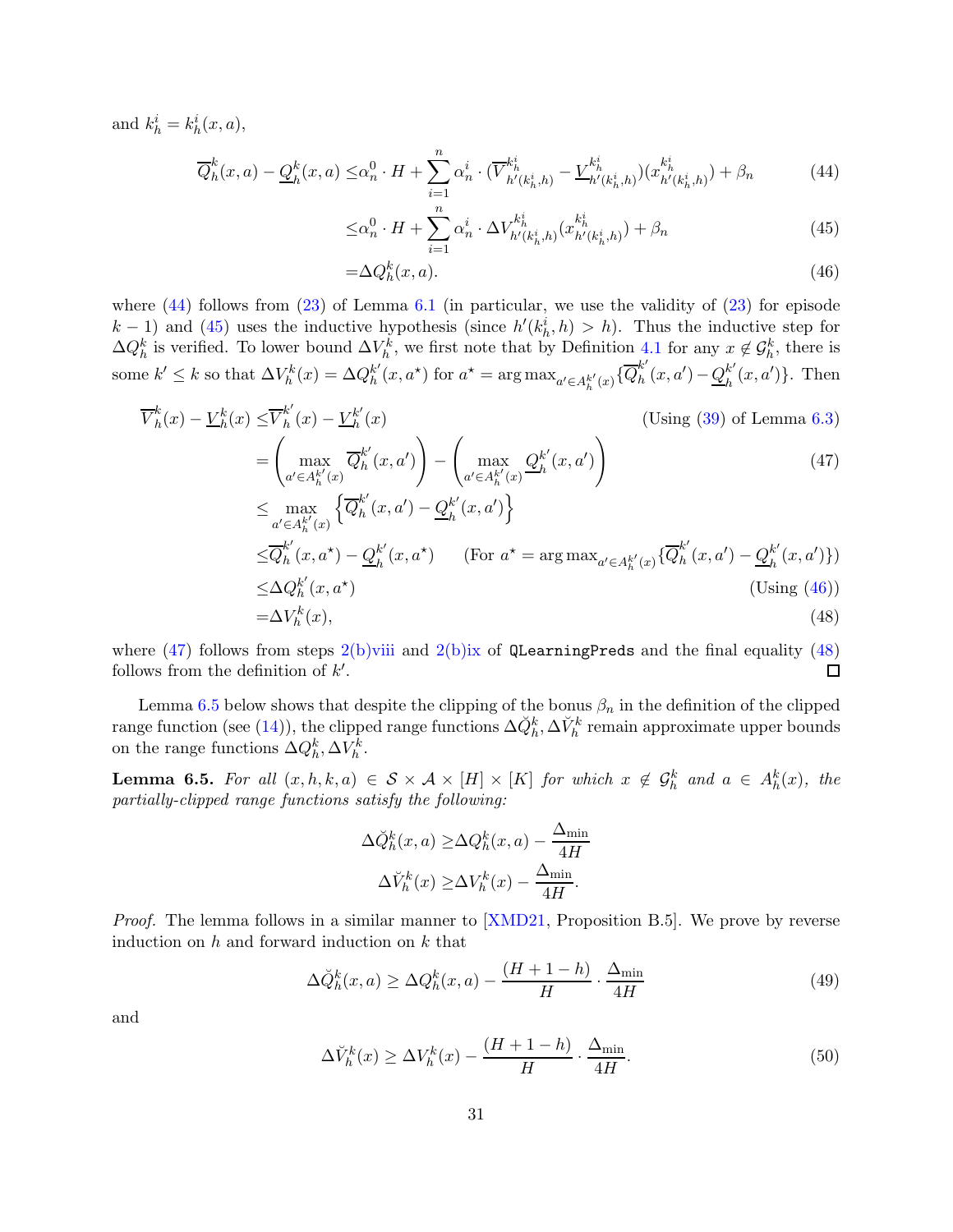The base case  $h = H + 1$  is immediate since  $\Delta \check{Q}_{H+1}^k, \Delta Q_{H+1}^k, \Delta \check{V}_{H+1}^k, \Delta V_{H+1}^k$  are identically 0. The base case  $k = 0$  is also immediate since  $\Delta \check{Q}_h^0(x, a) = \Delta \check{V}_h^0(x) = \Delta Q_h^0(x, a) = \Delta V_h^0(x) = H$  for all  $x, a, h \in S \times A \times [H]$ . To establish the inductive step, note that, for any  $(x, a, h, k)$  for which  $x \notin \mathcal{G}_h^k$  and  $a \in A_h^k(x)$ , letting  $n = N_h^k(x, a)$  and  $k_h^i = k_h^i(x, a)$  for  $i \in [n]$ , we have

$$
\Delta \breve{Q}_{h}^{k}(x, a) = \min \left\{ \Delta \breve{Q}_{h}^{k-1}(x, a), \ \alpha_{n}^{0} H + \text{clip} \left[ \beta_{n} \right] \frac{\Delta_{\min}}{4H^{2}} \right] + \sum_{i=1}^{n} \alpha_{n}^{i} \cdot \Delta \breve{V}_{h'(k_{h}^{i}, h)}^{k_{h}^{i}}(x_{h'(k_{h}^{i}, h)}^{k_{h}^{i}})
$$
\n
$$
\geq \min \left\{ \Delta Q_{h}^{k-1}(x, a) - \frac{(H + 1 - h)\Delta_{\min}}{4H^{2}},
$$
\n
$$
\alpha_{n}^{0} H + \beta_{n} + \sum_{i=1}^{n} \alpha_{n}^{i} \cdot \Delta \breve{V}_{h'(k_{h}^{i}, h)}^{k_{h}^{i}}(x_{h'(k_{h}^{i}, h)}^{k_{h}^{i}}) - \frac{\Delta_{\min}}{4H^{2}} \right\}
$$
\n
$$
\geq \min \left\{ \Delta Q_{h}^{k-1}(x, a) - \frac{(H + 1 - h)\Delta_{\min}}{4H^{2}},
$$
\n
$$
\alpha_{n}^{0} H + \beta_{n} + \sum_{i=1}^{n} \alpha_{n}^{i} \cdot \Delta V_{h'(k_{h}^{i}, h)}^{k_{h}^{i}}(x_{h'(k_{h}^{i}, h)}^{k_{h}^{i}}) - \frac{(H - h)\Delta_{\min}}{4H^{2}} - \frac{\Delta_{\min}}{4H^{2}} \right\}
$$
\n
$$
= \Delta Q_{h}^{k}(x, a) - \frac{(H + 1 - h)\Delta_{\min}}{4H^{2}}, \tag{51}
$$

where  $(51)$  used the inductive hypothesis (in particular,  $(50)$  at steps  $h' > h$ ). This establishes the inductive step for [\(49\)](#page-30-7).

We proceed to lower bound  $\Delta V_h^k(x, a)$ . For fixed  $x, a$ , set  $a^* = \arg \max_{a' \in A_h^k(x)} \{ \overline{Q}_h^k(x, a) \}$  $\int_h^n(x,a')$  –  $Q_{\rm\scriptscriptstyle L}^k$  $h(h_n^k(x, a'))$ . Using Definition [5.1,](#page-19-2) the inductive hypothesis, and the validity of [\(49\)](#page-30-7) for step h at episode  $k$ , we have

$$
\Delta \breve{V}_h^k(x) = \min \{ \Delta \breve{V}_h^{k-1}(x), \Delta \breve{Q}_h^k(x, a^*) \}
$$
  
\n
$$
\geq \min \{ \Delta V_h^{k-1}(x), \Delta Q_h^k(x, a^*) \} - \frac{(H+1-h)\Delta_{\min}}{4H^2},
$$

which completes the inductive step for  $(50)$ .

The following straightforward lemma shows that the clipped range functions are smaller than the range functions.

<span id="page-31-0"></span>**Lemma 6.6.** For all  $(x, h, k, a) \in S \times A \times [H] \times [K]$  for which  $x \notin \mathcal{G}_h^k$  and  $a \in A_h^k(x)$ , it holds that  $\Delta \check{Q}_h^k(x, a) \leq \Delta Q_h^k(x, a)$  and  $\Delta \check{V}_h^k(x) \leq \Delta V_h^k(x)$ .

Proof. The lemma is a straightforward consequence of Definitions [4.1](#page-15-0) and [5.1](#page-19-2) and induction on  $h, k$  (in particular, forward induction on k and reverse induction on h): in particular, for any h, k, having established the statement for all  $(h', k')$  with either  $h' > h$  or  $k' < k$ , we have that  $\Delta \check{Q}_h^k(x,a) \leq \Delta Q_h^k(x,a)$  since

$$
\alpha_n^0 H + \operatorname{clip} \left[ \beta_n \middle| \frac{\Delta_{\min}}{4H^2} \right] + \sum_{i=1}^n \alpha_n^i \cdot \Delta V_{h'(k_h^i(x,a),h)}^{k_h^i(x,a)} (x_{h'(k_h^i(x,a),h)}^{k_h^i(x,a)})
$$
  

$$
\leq \alpha_n^0 H + \beta_n + \sum_{i=1}^n \alpha_n^i \cdot \Delta V_{h'(k_h^i(x,a),h)}^{k_h^i(x,a)} (x_{h'(k_h^i(x,a),h)}^{k_h^i(x,a)}).
$$

<span id="page-31-1"></span>
$$
\Box
$$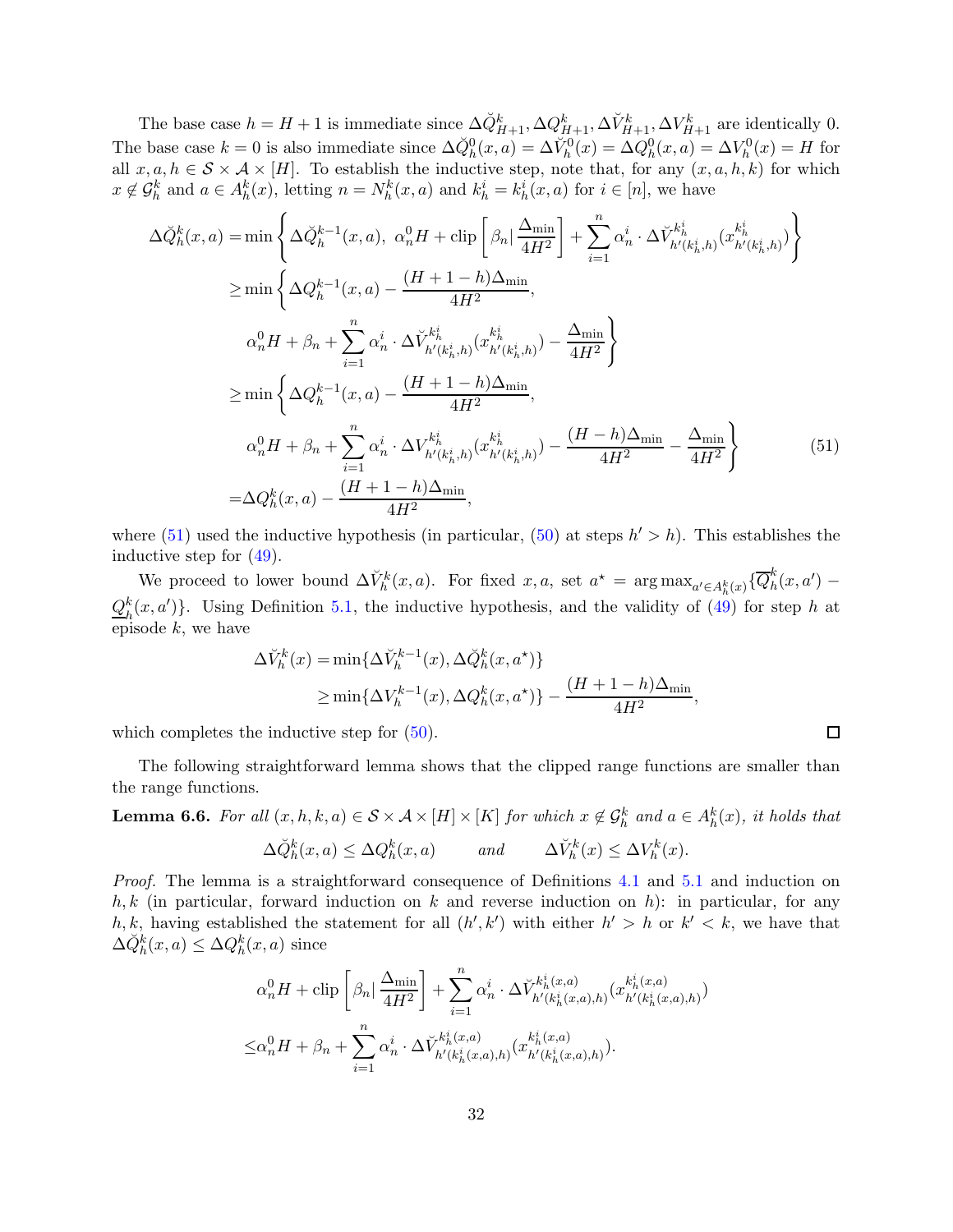It then follows immediately that  $\Delta \breve{V}_h^k(x) \leq \Delta V_h^k(x)$ .

Lemma [6.7](#page-32-0) establishes some monotonicity (with respect to  $k$ ) properties of the range functions, analogously to Lemma [6.3.](#page-28-0)

<span id="page-32-0"></span>**Lemma 6.7.** For all  $(x, a, h, k)$  so that  $x \notin \mathcal{G}_h^{k+1}$  and  $a \in A_h^{k+1}$  $h^{k+1}(x)$ , the following inequalities hold true:

<span id="page-32-4"></span><span id="page-32-2"></span>
$$
\Delta \check{Q}_{h}^{k+1}(x, a) \leq \Delta \check{Q}_{h}^{k}(x, a)
$$
\n
$$
\Delta \check{V}_{h}^{k+1}(x) \leq \Delta \check{V}_{h}^{k}(x)
$$
\n
$$
\Delta Q_{h}^{k+1}(x, a) \leq \Delta Q_{h}^{k}(x, a)
$$
\n
$$
\Delta V_{h}^{k+1}(x) \leq \Delta V_{h}^{k}(x).
$$
\n(53)

Moreover, for all  $(x, a, h, k) \in S \times A \times [H] \times [K]$ , it holds that

<span id="page-32-3"></span>
$$
\Delta \mathring{Q}_h^{k+1}(x, a) \le \Delta \mathring{Q}_h^k(x, a). \tag{54}
$$

Proof. The first four inequalities are immediate from Definitions [4.1](#page-15-0) and [5.1.](#page-19-2) The final inequality follows from Definition [5.2](#page-23-3) and [\(52\)](#page-32-2).  $\Box$ 

Lemma [6.8](#page-32-1) establishes some further monotonicity properties for QLearningPreds.

<span id="page-32-1"></span>Lemma 6.8. The following statements hold true:

- 1. When QLearningPreds is run with either DeltaConst or DeltaIncr, for all  $k \in [K]$ , it holds that  $\widehat{\Delta}^{k+1} \geq \widehat{\Delta}^k$ .
- 2. For any  $h \in [H]$  and  $k < k'$  for which  $x_h^k = x_h^{k'}$  $h'$ , we have  $\tau_h^{k'} \leq \tau_h^k$ .

Proof. We begin with the first statement; it is immediate for DeltaConst. In the case of DeltaIncr, we note that by [\(54\)](#page-32-3) of Lemma [6.7,](#page-32-0)  $\Delta \dot{Q}_h^k(x,a)$  is non-increasing as a function of k for all  $x, a, h$ . It is clear that the same is true of  $\tilde{\Delta} \dot{Q}_h^k(x,a)$  (defined in step [1](#page-18-6) of Algorithm [4\)](#page-18-0). Thus the expression in  $(13)$  is non-decreasing as a function of k.

To see the second statement, note that if  $\tau_h^k = 0$ , then either  $|A_h^k(x_h^k)| = 1$ , in which case it Fo see the second statement, note that if  $h = 0$ , then either  $|A_h(x_h)$ <br>will hold that  $|A_h^{k'}(x_h^k)| = 1$  (and so  $\tau_h^{k'} = 0$ ), or  $\Delta V_h^k(x_h^k) \leq \varphi_h(\widehat{\Delta}^k)$ , in  $\mathcal{L}_h^{k'}(x_h^k)$  = 1 (and so  $\tau_h^{k'} = 0$ ), or  $\Delta V_h^k(x_h^k) \leq \varphi_h(\widehat{\Delta}^k)$ , in which case it holds that  $\Delta V_n^{k'}$  $\mathcal{L}_{n}^{k'}(x_{h}^{k}) \leq \varphi_{h}(\widehat{\Delta}^{k}) \leq \varphi_{h}(\widehat{\Delta}^{k'})$  (and so  $\tau_{h}^{k'} = 0$ ), by [\(53\)](#page-32-4) and the first item of this lemma. □

Recall that the clip function is defined as follows: for real numbers x, y, we have clip  $[x|y] =$  $x \cdot \mathbb{I}[x \geq y]$ . We next state some lemmas establishing useful properties of the clip function in Lemmas [6.9,](#page-32-5) [6.10,](#page-32-6) and [6.11](#page-33-1) below.

<span id="page-32-5"></span>**Lemma 6.9** (Claim A.8, [\[XMD21\]](#page-68-2)). For any positive integers a, b, c so that  $a + b \geq c$  and any  $x \in (0,1)$ , it holds that

$$
a + b \le \text{clip}\left[a\left(\frac{xc}{2}\right) + (1+x)b\right).
$$

<span id="page-32-6"></span>**Lemma 6.10** (Claim A.13, [\[XMD21\]](#page-68-2)). For any  $c, \epsilon > 0$ , it holds that

$$
\sum_{n=1}^{\infty} \operatorname{clip} \left[ \frac{c}{\sqrt{n}} \middle| \epsilon \right] \le \frac{4c^2}{\epsilon}.
$$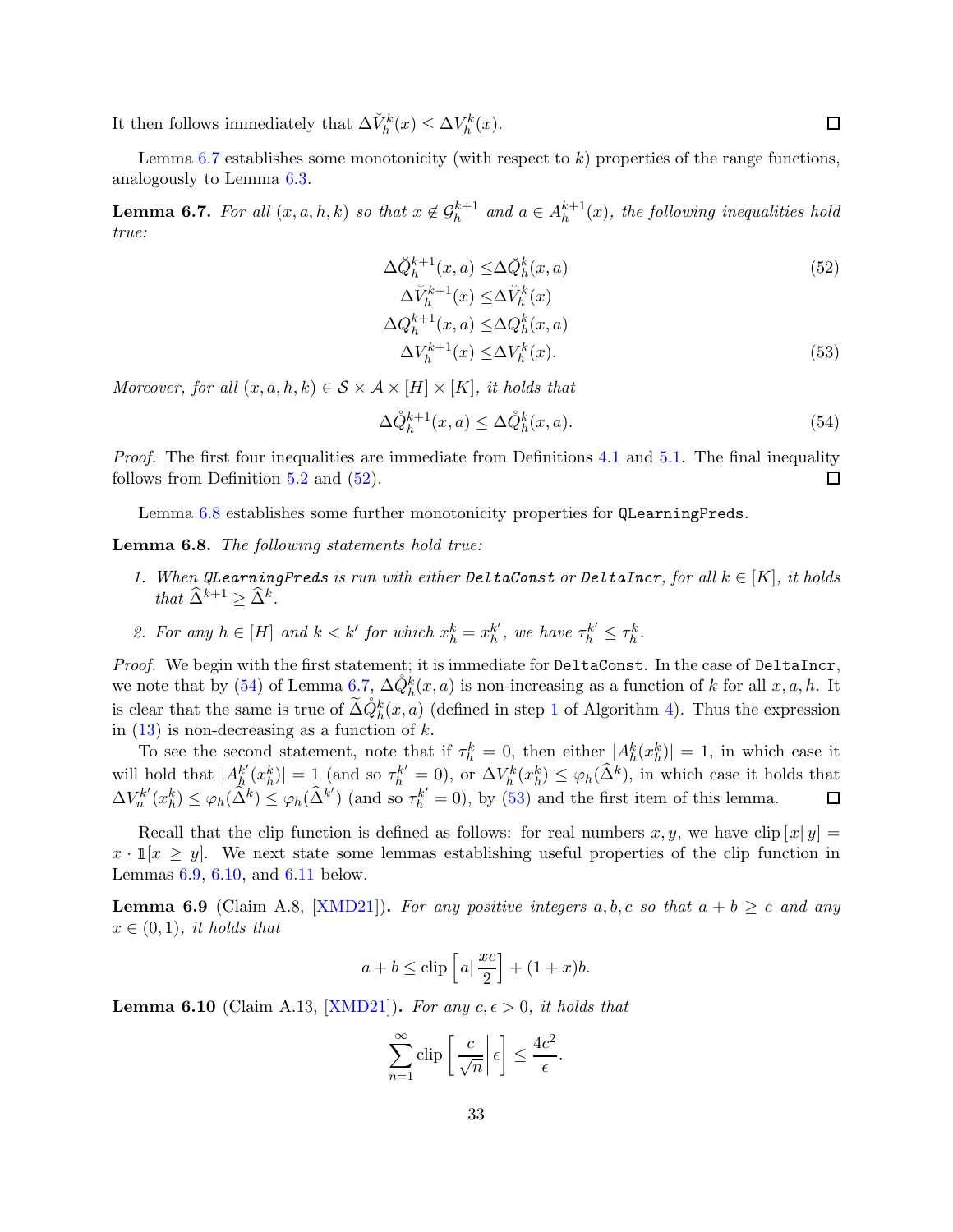<span id="page-33-1"></span>**Lemma 6.11.** Fix some  $c > 0$  and  $h \in [H]$ . For  $n \in \mathbb{N}$ , write  $\gamma_n = c/\sqrt{n}$ . Then for any function  $\theta : \mathcal{S} \times \mathcal{A} \to \mathbb{R}_{\geq 0}$ , and any subset  $\mathcal{W} \subset [K]$  of size  $M := |\mathcal{W}|$ , it holds that

$$
\sum_{k \in \mathcal{W}} \operatorname{clip} \left[ \gamma_{n_h^k} \middle| \theta(x_h^k, a_h^k) \right] \le \min \left\{ 2c\sqrt{SAM}, \sum_{(x, a) \in \mathcal{S} \times \mathcal{A}} \frac{4c^2}{\theta(x, a)} \right\}.
$$

*Proof.* For  $(x, a) \in S \times A$ , let  $\mathcal{W}_{x,a} := \{k \in \mathcal{W} : (x_h^k, a_h^k) = (x, a)\}\$ . Then, on the one hand, we have

$$
\sum_{k \in \mathcal{W}} \text{clip} \left[ \gamma_{n_h^k} \middle| \theta(x_h^k, a_h^k) \right] = \sum_{(x, a) \in \mathcal{S} \times \mathcal{A}} \sum_{k \in \mathcal{W}_{x, a}} \text{clip} \left[ \frac{c}{\sqrt{n_h^k}} \middle| \theta(x, a) \right]
$$

$$
\leq \sum_{(x, a) \in \mathcal{S} \times \mathcal{A}} \frac{4c^2}{\theta(x, a)},
$$

where the inequality uses Lemma [6.10.](#page-32-6) On the other hand, we have

$$
\sum_{k \in \mathcal{W}} \text{clip} \left[ \gamma_{n_h^k} \middle| \theta(x_h^k, a_h^k) \right] = \sum_{(x, a) \in \mathcal{S} \times \mathcal{A}} \sum_{k \in \mathcal{W}_{x, a}} \text{clip} \left[ \frac{c}{\sqrt{n_h^k}} \middle| \theta(x, a) \right]
$$
\n
$$
\leq \sum_{(x, a) \in \mathcal{S} \times \mathcal{A}} \sum_{i=1}^{|\mathcal{W}_{x, a}|} \frac{c}{\sqrt{i}}
$$
\n
$$
\leq \sum_{(x, a) \in \mathcal{S} \times \mathcal{A}} 2c \sqrt{|\mathcal{W}_{x, a}|}
$$
\n
$$
\leq 2c \sqrt{SAM},
$$

where the final inequality follows since  $\sum_{(x,a)\in S\times\mathcal{A}}|\mathcal{W}_{x,a}| = M$ .

### <span id="page-33-0"></span>6.3 Bounding the clipped range functions

For all  $(h, k) \in [H] \times [K]$  so that  $x_h^k \notin \mathcal{G}_h^k$  (so that  $\Delta V_h^k(x_h^k)$  is defined), write

$$
\breve{\delta}^k_h := \Delta V^k_h(x^k_h).
$$

Since  $a_h^k \in A_h^k(x_h^k)$ ,  $\Delta \check{Q}_h^k(x_h^k, a_h^k)$  is defined, and we may thus further write

$$
\breve{\theta}_h^k := \Delta \breve{Q}_h^k(x_h^k, a_h^k).
$$

Per the regret decomposition in Lemma [6.15,](#page-39-0) we will bound the regret  $\mathbb{E}\left[\sum_{k=1}^K (V_1^{\star}(x_1) - V_1^{\pi^k}(x_2))\right]$  $\left[ \frac{\pi^k}{1}(x_1) \right)$ by the quantity  $\sum_{(k,h):a_h^k\not\in\mathcal{A}_{h,0}^{\text{opt}}(x_h^k)} \check{\delta}_h^k$  (conditioned on the high-probability event  $\mathcal{E}^{\text{wc}}$ ). In this section we prove an upper bound on this latter quantity. In fact, we prove a more general result which upper bounds  $\sum_{(k,h)\in\mathcal{W}}\breve{\delta}_h^k$  for various sets  $\mathcal{W}\subset[K]\times[H]$ ; we will need this more general result in order to establish improved regret bounds in the case when the predictions  $Q_h$  are accurate.

We begin by defining the type of set  $W \subset [K] \times [H]$  for which we obtain such an upper bound, namely level-h sets.

 $\Box$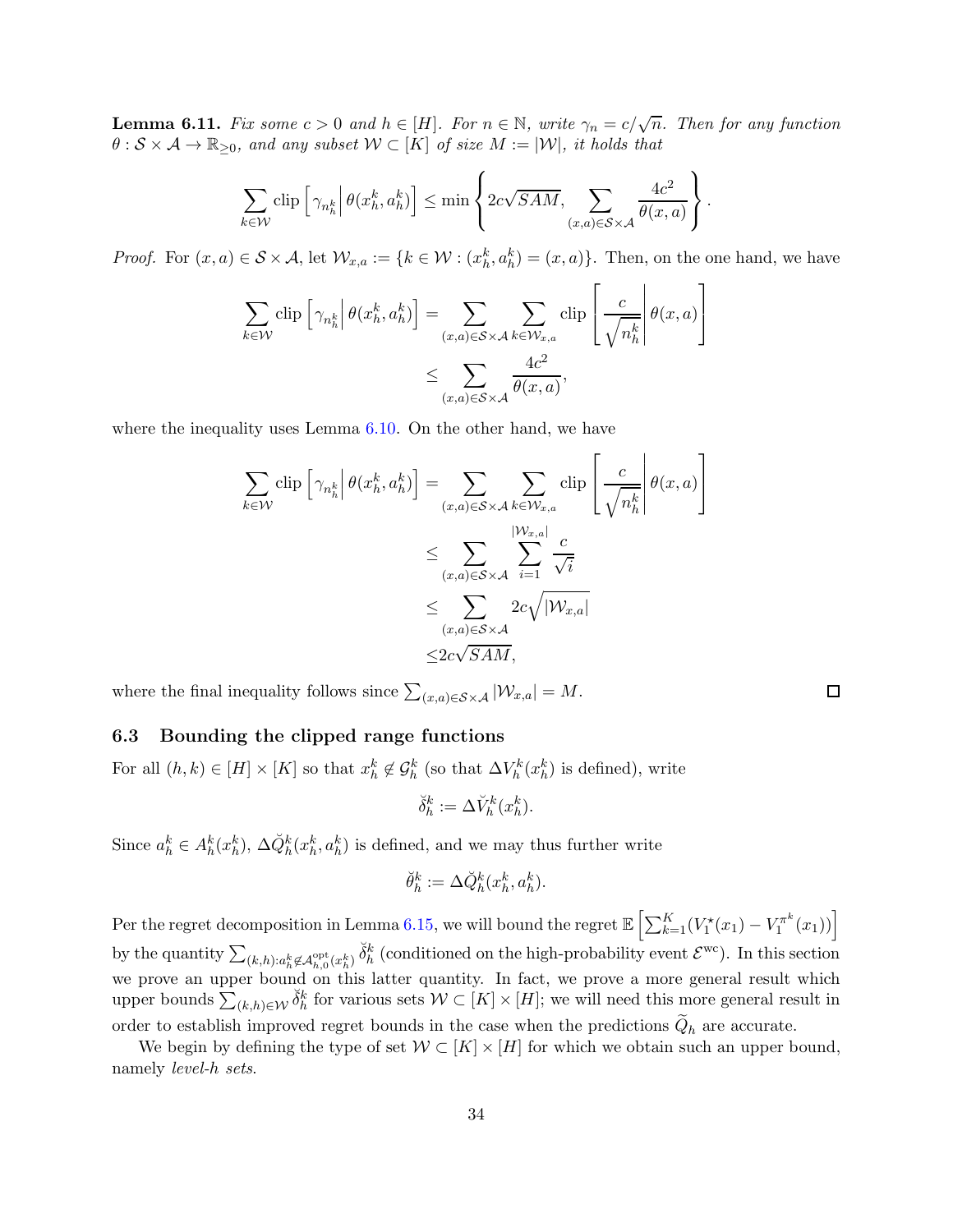<span id="page-34-1"></span><span id="page-34-0"></span>**Definition 6.1.** Fix  $h \in [H]$ . We say that a subset  $W \subset [K] \times [H]$  is a *level-h* set if the following conditions hold:

- <span id="page-34-4"></span>1. For each  $k \in [K]$ , there is at most one element  $(\widetilde{k}, \widetilde{h}) \in \mathcal{W}$  so that  $\widetilde{k} = k$ .
- <span id="page-34-3"></span>2. For all  $(k, \tilde{h}) \in \mathcal{W}$ , it holds that both  $\tau_{\tilde{h}}^k$  $\frac{k}{\tilde{h}} = 1$  and  $h \geq h$ .
- 3. For each  $(\widetilde{k}, \widetilde{h}) \in \mathcal{W}$  for which  $\widetilde{h} > h$ , for  $h \leq h' < \widetilde{h}$ , it holds that  $x_{h'}^{\widetilde{k}} \in \mathcal{G}_{h'}^{\widetilde{k}}$ .

For a level-h set, W, we next define its *reduction*, which replaces each element  $(\tilde{k}, \tilde{h}) \in W$  with  $\tilde{h} = h$  with another element  $(k', h)$ , where  $k' \leq \tilde{k}$  is as small as possible subject to  $(x_h^{\tilde{k}}, a_h^{\tilde{k}}) =$  $(x_h^{k'}$  $_{h}^{k'}, a_h^{k'}$  $h_h^{\kappa}$ ), and to the constraint that all elements in W are distinct. The reason that we will want to perform this operation is that our bounds on confidence intervals (in particular, [\(23\)](#page-24-0), which manifests in Definitions [4.1](#page-15-0) and [5.1\)](#page-19-2) are given in terms of the *first* n times a particular state-action pair  $(x, a, h)$  is visited. The reduction  $\mathcal{R}_h(\mathcal{W})$  has the property that for any  $(x, a)$ , if there are m elements  $(\tilde{k}, h) \in \mathcal{R}_h(\mathcal{W})$  with  $(x_h^{\tilde{k}}, a_h^{\tilde{k}}) = (x, a)$ , then those values  $\tilde{k}$  represent the *first m* episodes at which  $(x, a, h)$  is visited.

<span id="page-34-2"></span>**Definition 6.2.** Fix  $h \in [H]$ , and consider a level-h set  $W \subset [K] \times [H]$ . The level-h reduction of W, denoted  $\mathcal{R}_h(\mathcal{W})$ , is defined as follows: starting with W, perform the following procedure:

• For each  $(x, a) \in S \times A$ , let  $\mathcal{S}(x, a)$  denote the set of elements  $(\tilde{k}, h) \in \mathcal{W}$  for which  $(x_h^{\tilde{k}}, a_h^{\tilde{k}}) =$  $(x, a)$ . Remove the elements of  $\mathcal{S}(x, a)$  from W, and insert the elements

$$
(k_h^1(x, a), h), (k_h^2(x, a), h), \dots, (k_h^{|S(x, a)|}(x, a), h)
$$
\n(55)

into W. (Recall that, for any  $s > 0$ ,  $k_h^1(x, a)$ , ...,  $k_h^s(x, a)$  are the smallest s positive integers  $\tilde{k}$  so that  $(x_h^{\tilde{k}}, a_h^{\tilde{k}}) = (x, a)$ .)

Note that the level- $h$  reduction satisfies the following inequality:

$$
\max_{(\tilde{k},\tilde{h})\in\mathcal{W}}\{\tilde{k}\} \ge \max_{(\tilde{k},\tilde{h})\in\mathcal{R}_h(\mathcal{W})}\{\tilde{k}\}.\tag{56}
$$

The following lemma shows that the level-h reduction of a level-h set is a level-h set.

<span id="page-34-5"></span>**Lemma 6.12.** Suppose that  $W \subset [K] \times [H]$  is a level-h set for some  $h \in [H]$ . Then the level-h reduction  $\mathcal{R}_h(\mathcal{W})$  is also a level-h set.

*Proof.* We first verify that  $\mathcal{R}_h(\mathcal{W})$  satisfies property [1](#page-34-1) of Definition [6.1.](#page-34-0) Using the notation of Definition [6.2,](#page-34-2) we must check that, for each  $(x, a) \in S \times A$ , for  $1 \leq i \leq |\mathcal{S}(x, a)|$ , there is no  $\tilde{h} > h$ so that  $(k_h^i(x, a), \tilde{h}) \in \mathcal{W}$ . However, if this were the case for some i and  $\tilde{h}$ , since W is a level-h set, item [3](#page-34-3) of Definition [6.1](#page-34-0) gives us that  $x = x_h^{k_h^i(x,a)} \in \mathcal{G}_h^{k_h^i(x,a)}$  $h_h^{k_h^i(x,a)}$ . But then we must have  $\tau_h^{k_h^i(x,a)} = 0$ , which contradicts the fact that for some  $\tilde{k} \geq k_h^i(x, a)$  so that  $x_h^{\tilde{k}} = x$ ,  $\tau_h^{\tilde{k}} = 1$  and Lemma [6.8.](#page-32-1)

That the conditions of item [2](#page-34-4) of Definition [6.1](#page-34-0) hold for  $\mathcal{R}_h(\mathcal{W})$  follows directly from Lemma [6.8,](#page-32-1) and  $\mathcal{R}_h(\mathcal{W})$  satisfies the conditions of item [3](#page-34-3) since W does.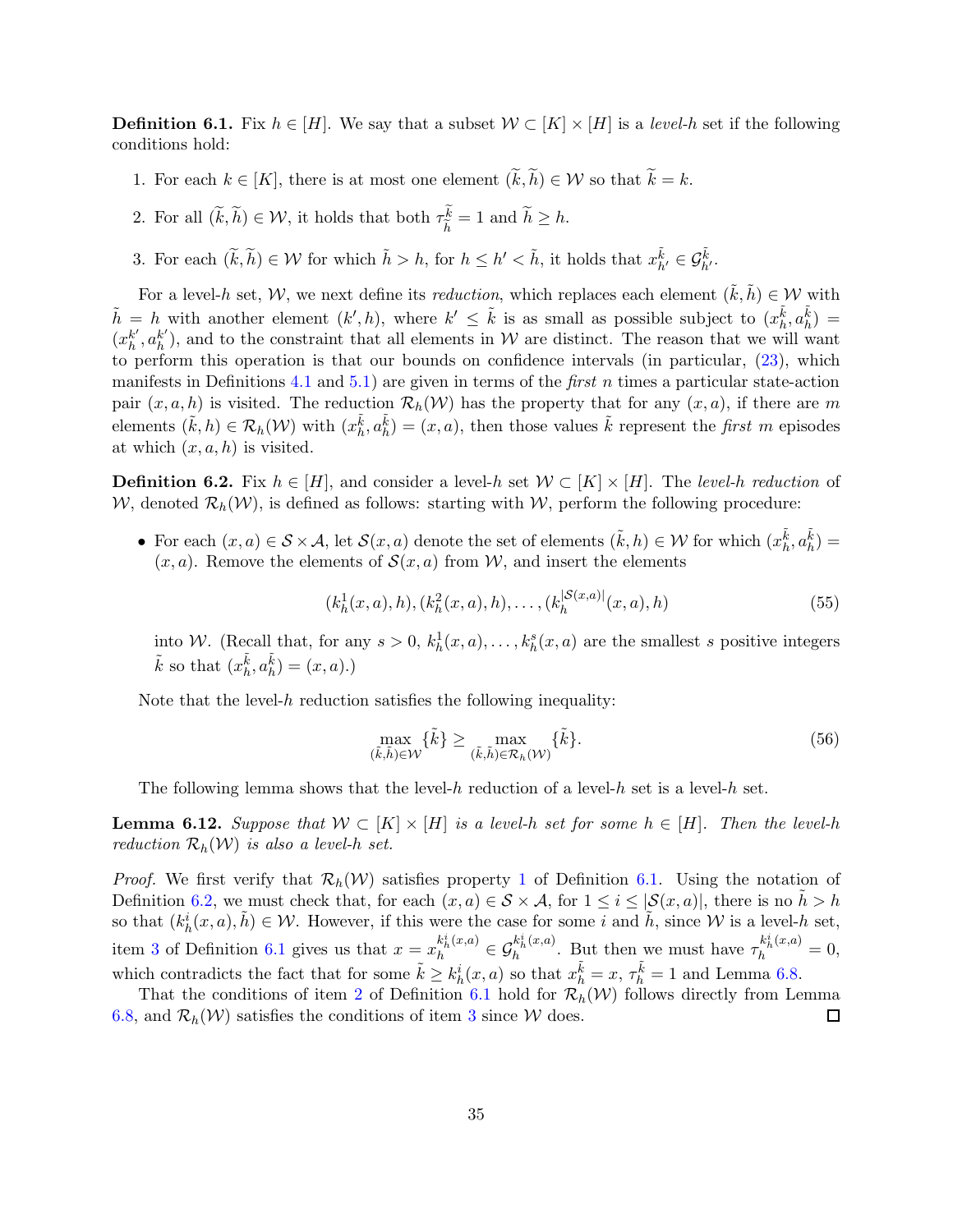We are now ready to state and prove Lemma [6.13,](#page-35-0) which is the main technical component of the worst-case (i.e., robustness) regret bounds in item [1](#page-60-0) of Theorem [3.1](#page-11-1) and item [1](#page-59-1) of Theorem [3.2.](#page-12-0) The first part (item [1\)](#page-35-1) of Lemma [6.13](#page-35-0) bounds  $\sum_{(k,\tilde{h})} \check{\delta}_{\tilde{h}}^k$  for any level-h set W (for any  $h \in [H]$ ), via a quantity (denoted by f below) that depends on  $|\mathcal{W}|$ , the step index h, and the largest episode number in  $W$ . The second part (item [2\)](#page-35-2) of the lemma then extends this upper bound to a somewhat more general family of subsets  $W \subset [K] \times [H]$ .

<span id="page-35-1"></span><span id="page-35-0"></span>**Lemma 6.13.** For all  $h \in [H]$ , the following statements hold:

1. For any level-h set  $W \subset [K] \times [H]$  and any  $k^*$  satisfying  $k^* \geq k$  for all  $(k, \tilde{h}) \in W$ , it holds that  $\sum_{(k,\tilde{h})\in\mathcal{W}}\check{\delta}_{\tilde{h}}^k \leq f(|\mathcal{W}|, h, k^*)$ , where for  $M \in \mathbb{N}, h \in [H]$ ,

$$
f(M, h, k^{*}) := M \cdot \left(1 + \frac{1}{H}\right)^{2} \cdot \varphi_{h+1}(\hat{\Delta}^{k^{*}})
$$
  
+ 
$$
\sum_{h'=h}^{H} \left(1 + \frac{1}{H}\right)^{2(H-h)} \left(SAH + \min\left\{C_{2}\sqrt{H^{3}SAM\iota}, \sum_{(x, a) \in S \times A} \frac{C_{2}^{2}H^{3}\iota}{\max\left\{\frac{\Delta \hat{\phi}_{h'}^{k^{*}}(x, a)}{2H}, \frac{\Delta_{\min}}{4H^{2}}\right\}}\right\}\right)
$$
  

$$
\leq M \cdot \varphi_{h}(\hat{\Delta}^{k^{*}}) + e^{2}SAH^{2} + \min\left\{e^{2}C_{2}\sqrt{H^{5}SAM\iota}, \sum_{(x, a, h') \in S \times A \times [H]} \frac{e^{2}C_{2}^{2}H^{3}\iota}{\max\left\{\frac{\Delta \hat{\phi}_{h'}^{k^{*}}(x, a)}{2H}, \frac{\Delta_{\min}}{4H^{2}}\right\}}\right\}.
$$
  
(57)

for the constant  $C_2 = 8C_0$ .

<span id="page-35-2"></span>2. Fix any set  $\mathcal{W} \subset [K] \times [H]$  (not necessarily a level-h set), so that for all  $(k, \tilde{h}) \in \mathcal{W}$ ,  $\tilde{h} = h$ and  $x_h^k \notin \mathcal{G}_h^k$ . For any  $k^*$  so that  $k^* \geq k$  for all  $(k, h) \in \mathcal{W}$ , it holds that  $\sum_{(k, \tilde{h}) \in \mathcal{W}} \check{\delta}_{\tilde{h}}^k \leq$  $f(|\mathcal{W}|, \tilde{h}, k^{\star}).$ 

*Proof.* In the proof of the lemma we will often use the following fact: for all  $(k, h) \in [K] \times [H]$  for which  $\tau_h^k = 1$ , by Definition [5.1](#page-19-2) and the choice of  $a_h^k$ , it holds that

<span id="page-35-5"></span><span id="page-35-3"></span>
$$
\check{\delta}_h^k = \Delta \check{V}_h^k(x_h^k) \le \Delta \check{Q}_h^k(x_h^k, a_h^k) = \check{\theta}_h^k. \tag{58}
$$

We will use reverse induction on h to prove the statement of the lemma. The base case  $h = H+1$ is immediate from the convention that  $\check{\delta}_{H+1}^k = 0$  for all  $k \in [K]$ .

Now we treat the inductive case. Fix  $h \leq H$ , and suppose that the lemma statement holds for all  $h' > h$ . For  $(x, a) \in S \times A$ , let  $\mathcal{Z}_h(x, a)$  denote the set of all episodes  $k \in [K]$  for which  $(x_h^k, a_h^k) = (x, a)$  and  $\tau_h^k = 1$ . For a positive integer m, let  $\mathcal{Z}_h^m(x, a)$  denote the set consisting of the m smallest elements of  $\mathcal{Z}_h(x, a)$  (or all of  $\mathcal{Z}_h(x, a)$ , if  $m > |\mathcal{Z}_h(x, a)|$ ).

Fix any k, h so that  $\tau_h^k = 1$ , and write  $k_h^i := k_h^i(x_h^k, a_h^k)$ . Then, by Definition [5.1](#page-19-2) and [\(58\)](#page-35-3),

$$
\breve{\delta}_{h}^{k} \leq \breve{\theta}_{h}^{k} = \alpha_{n_{h}^{k}}^{0} \cdot H + \sum_{i=1}^{n_{h}^{k}} \alpha_{n_{h}^{k}}^{i} \cdot \left(\Delta V_{h'(k_{h}^{i}, h)}^{k_{h}^{i}}(x_{h'(k_{h}^{i}, h)}^{k_{h}^{i}})\right) + \operatorname{clip}\left[\beta_{n} | \frac{\Delta_{\min}}{4H^{2}}\right]
$$
(59)

<span id="page-35-4"></span>
$$
=\alpha_{n_h^k}^0 \cdot H + \sum_{i=1}^{n_h^k} \alpha_{n_h^k}^i \cdot \left(\check{\delta}_{h'(k_h^i,h)}^{k_h^i}\right) + \operatorname{clip}\left[\beta_n \mid \frac{\Delta_{\min}}{4H^2}\right].\tag{60}
$$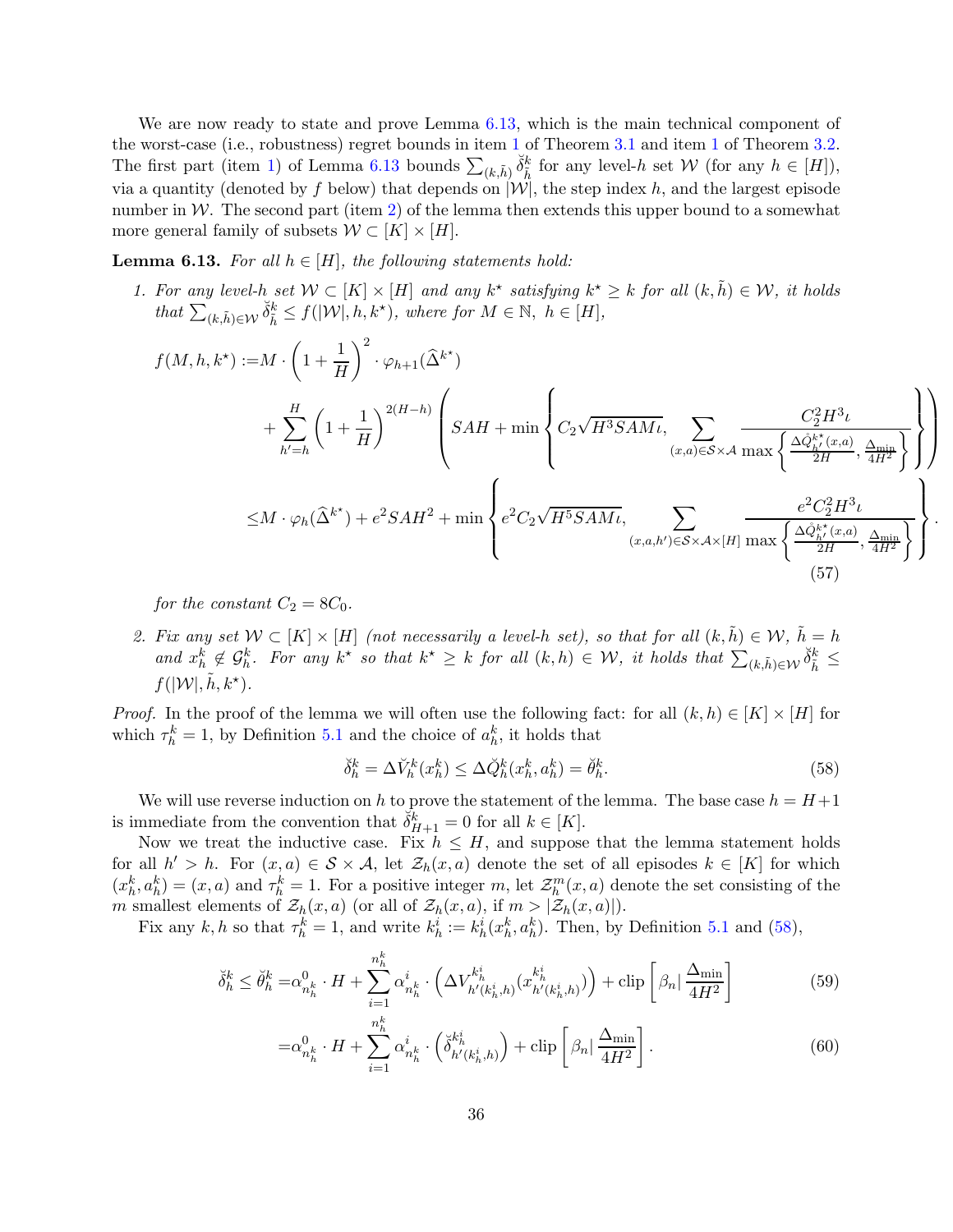Fix any  $m \in \mathbb{N}$ , as well as any  $(x, a) \in S \times A$ . As before we abbreviate  $k_h^i = k_h^i(x, a)$ . We next work towards an upper bound on  $\sum_{k \in \mathcal{Z}_h^m(x,a)} \check{\delta}_h^k$ , using [\(60\)](#page-35-4) for each  $k \in \mathcal{Z}_h^m(x,a)$ . We first sum the first term of [\(60\)](#page-35-4) over all  $k \in \mathcal{Z}_h^{m \in \mathcal{Z}_h}$ .

<span id="page-36-1"></span><span id="page-36-0"></span>
$$
\sum_{k \in \mathcal{Z}_h^m(x,a)} H \cdot \alpha_{n_h^k}^0 \le H \sum_{k \in \mathcal{Z}_h(x,a)} \mathbb{1}[n_h^k = 0] \le H,\tag{61}
$$

where the first inequality follows since  $\alpha_0^0 = 1$  and  $\alpha_t^0 = 0$  for  $t > 0$ , and the second inequality follows since for all  $k \in \mathcal{Z}_h(x,a)$ , we have  $(x_h^k, a_h^k) = (x,a)$  and there can only be a single episode in  $\mathcal{Z}_h(x, a)$  during which we first visit  $(x, a)$ .

The sum of the second and third terms of [\(60\)](#page-35-4) may be bounded as follows: if  $n_h^k > 0$ ,

$$
\sum_{i=1}^{n_h^k} \alpha_{n_h^k}^i \cdot \breve{\delta}_{h'(k_h^i, h)}^{k_h^i} + \text{clip}\left[\beta_{n_h^k}\right] \frac{\Delta_{\min}}{4H^2}\right]
$$
\n
$$
\leq \text{clip}\left[\text{clip}\left[\beta_{n_h^k}\right] \frac{\Delta_{\min}}{4H^2}\right] \left|\frac{\breve{\theta}_h^k}{2H}\right| + \left(1 + \frac{1}{H}\right) \cdot \sum_{i=1}^{n_h^k} \alpha_{n_h^k}^i \cdot \breve{\delta}_{h'(k_h^i, h)}^{k_h^i} \tag{62}
$$
\n
$$
\leq \text{li}\left[\begin{array}{ccc} \text{all} & \text{if } \Delta_{\min} & \breve{\theta}_h^k \end{array}\right] \cdot \left(1 + \frac{1}{H}\right) \cdot \sum_{i=1}^{n_h^k} \alpha_{n_h^k}^i \cdot \breve{\delta}_{h'(k_h^i, h)}^{k_h^i} \tag{62}
$$

<span id="page-36-2"></span>
$$
\leq \n\text{clip}\left[\beta_{n_h^k}\middle|\max\left\{\frac{\Delta_{\min}}{4H^2},\frac{\breve{\theta}_h^k}{2H}\right\}\right] + \left(1 + \frac{1}{H}\right) \cdot \sum_{i=1}^{n_h^k} \alpha_{n_h^k}^i \cdot \breve{\delta}_{h'(k_h^i,h)}^{k_h^i},\tag{63}
$$

where [\(62\)](#page-36-0) follows from Lemma [6.9](#page-32-5) and [\(60\)](#page-35-4) as well as the fact that  $\alpha_n^0$  $\frac{0}{n_h^k} = 0$  as  $n_h^k > 0$ . In the h case that  $n_h^k = 0$ , we have that  $\sum_{i=1}^{n_h^k} \alpha_i^i$  $\frac{i}{n_h^k} \cdot \breve{\delta}^{k_h^i}_{h'(k_h^i,h)} + \text{clip} \left[ \beta_{n_h^k} \right]$   $\frac{\Delta_{\min}}{4H}$  $\Big] = 0$  since  $\beta_0 = 0$  by definition  $(see (10)).$  $(see (10)).$  $(see (10)).$ 

Next, summing [\(60\)](#page-35-4) over all  $k \in \mathcal{Z}_h^m(x,a)$ , and using [\(61\)](#page-36-1) and [\(63\)](#page-36-2), we see that

$$
\sum_{k \in \mathcal{Z}_h^m(x,a)} \breve{\delta}_h^k \le H + \sum_{k \in \mathcal{Z}_h^m(x,a)} \left( \text{clip} \left[ \beta_{n_h^k} \middle| \max \left\{ \frac{\Delta_{\min}}{4H^2}, \frac{\breve{\theta}_h^k}{2H} \right\} \right] + \left( 1 + \frac{1}{H} \right) \cdot \sum_{i=1}^{n_h^k} \alpha_{n_h^k}^i \cdot \breve{\delta}_{h'(k_h^i,h)}^{k_i^i} \right) \le H + \sum_{k \in \mathcal{Z}_h^m(x,a)} \text{clip} \left[ \beta_{n_h^k} \middle| \max \left\{ \frac{\Delta_{\min}}{4H^2}, \frac{\breve{\theta}_h^k}{2H} \right\} \right] + \left( 1 + \frac{1}{H} \right) \cdot \sum_{k' \in \mathcal{Z}_h^m(x,a)} \breve{\delta}_{h'(k',h)}^{k'} \sum_{t=n_h^{k'}}^{\infty} \alpha_t^{n_h^{k'}} \tag{64}
$$

<span id="page-36-5"></span><span id="page-36-4"></span><span id="page-36-3"></span>
$$
=H+\sum_{k\in\mathcal{Z}_{h}^{m}(x,a)}\text{clip}\left[\beta_{n_{h}^{k}}\Big|\max\left\{\frac{\Delta_{\min}}{4H^{2}},\frac{\breve{\theta}_{h}^{k}}{2H}\right\}\right]+\left(1+\frac{1}{H}\right)^{2}\cdot\sum_{k'\in\mathcal{Z}_{h}^{m}(x,a)}\breve{\delta}_{h'(k',h)}^{k'}\quad(65)
$$

$$
\leq H+\sum_{k\in\mathcal{Z}_{h}^{m}(x,a)}\text{clip}\left[\beta_{n_{h}^{k}}\Big|\max\left\{\frac{\Delta_{\min}}{4H^{2}},\frac{\breve{\theta}_{h}^{k}}{2H}\right\}\right]
$$

$$
+\left(1+\frac{1}{H}\right)^{2}\cdot\left(\sum_{k'\in\mathcal{Z}_{h}^{m}(x,a):\ \tau_{h'(k',h)}^{k'}=0}\varphi_{h'(k',h)}(\widehat{\Delta}^{k'})+\sum_{k'\in\mathcal{Z}_{h}^{m}(x,a):\ \tau_{h'(k',h)}^{k'}=1}\breve{\delta}_{h'(k',h)}^{k'}\right),\tag{66}
$$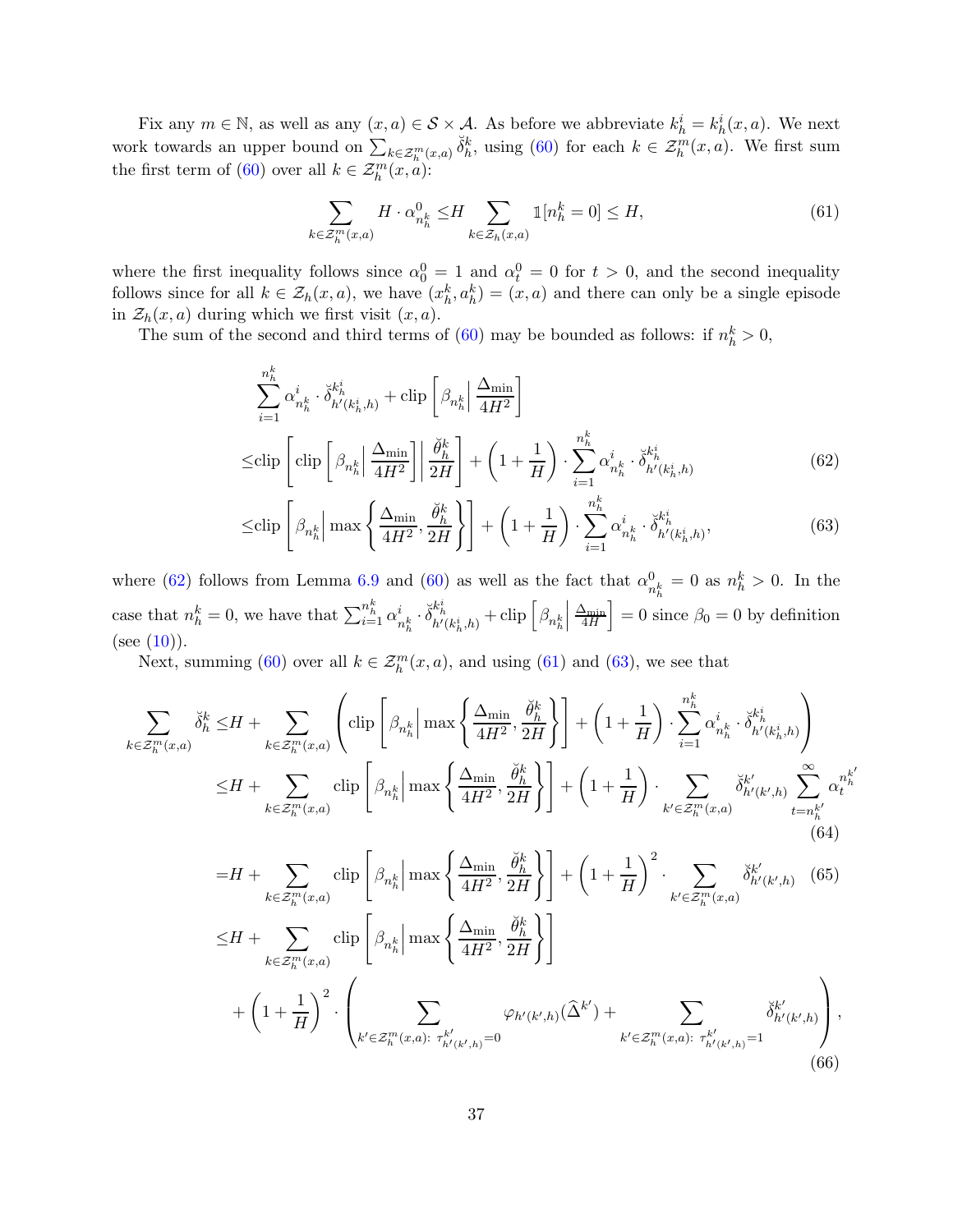where  $(64)$  follows from exchanging the order of summation,  $(65)$  uses item [3](#page-61-6) of Lemma [A.1,](#page-61-3) and [\(66\)](#page-36-5) uses the fact that for all  $k' \in \mathcal{Z}_h^m(x,a)$  for which  $\tau_{h'}^{k'}$  $\overline{h'}_{h'(k',h)}^{k'} = 0$ , we have that  $\overline{\delta}_{h'}^{k'}$  $\ddot{h'}(k',h) \triangleq$  $\Delta V^{k'}_{b'}$  $h^{\prime}(k^{\prime},h)\big(x_{h^{\prime}}^{k^{\prime}}$  $\mathcal{L}_{h'(k',h)}^{k'}$   $\leq \varphi_{h'(k',h)}(\widehat{\Delta}^{k'})$  (by Lemma [6.6\)](#page-31-0), since by definition of  $h'(k',h)$ , either  $h'(k',h)$  =  $H + 1$  or else  $x_{h'}^{k'}$  $_{h^{\prime}(k^{\prime},h)}^{k^{\prime}}\not\in\mathcal{G}_{h^{\prime}}^{k^{\prime}}$  $_{h^{\prime}(k^{\prime},h)}^{k^{\prime}}.$ 

Consider any level-h set  $W \subset [K] \times [H]$ , and consider any  $k^* \geq \max_{(\tilde{k}, \tilde{h}) \in \mathcal{W}} {\{\tilde{k}\}}$ . For each  $(x, a) \in S \times A$ , let  $m(x, a)$  denote the number of elements  $(\tilde{k}, h) \in W$  for which  $(x_h^k, a_h^k) = (x, a)$ . Let  $M_1$  be the number of  $(k, \tilde{h}) \in \mathcal{W}$  so that either  $\tilde{h} > h$  or  $\tilde{h} = h$  and  $\tau^k_{h'(\tilde{k}, h)} = 1$ ,  $M_0$  be the number of  $(k, \tilde{h}) \in W$  so that  $\tilde{h} = h$  and  $\tau^k_{h'(\tilde{k}, h)} = 0$ , and  $M := M_0 + M_1 = |\mathcal{W}|$ . Then

$$
\sum_{(\tilde{k},\tilde{h})\in\mathcal{W}} \check{\delta}_{\tilde{h}}^{\tilde{k}} \leq \sum_{(\tilde{k},\tilde{h})\in\mathcal{R}_{h}(\mathcal{W})} \check{\delta}_{\tilde{h}}^{\tilde{k}}
$$
\n
$$
= \sum_{(x,a)\in\mathcal{S}\times\mathcal{A}} \sum_{i=1}^{m(x,a)} \check{\delta}_{\tilde{h}}^{\tilde{k}_{\tilde{h}}^i(x,a)} + \sum_{(\tilde{k},\tilde{h})\in\mathcal{R}_{h}(\mathcal{W}): \tilde{h}>h} \check{\delta}_{\tilde{h}}^{\tilde{k}}
$$
\n
$$
\leq SAH + \sum_{(x,a)\in\mathcal{S}\times\mathcal{A}} \sum_{k\in\mathcal{Z}_{h}^{m(x,a)}(x,a)} \text{clip}\left[\beta_{n_{\tilde{h}}} \bigg| \max\left\{\frac{\Delta_{\min}}{4H^2}, \frac{\check{\theta}_{\tilde{h}}^k}{2H}\right\}\right] + \sum_{(\tilde{k},\tilde{h})\in\mathcal{R}_{h}(\mathcal{W}): \tilde{h}>h} \check{\delta}_{\tilde{h}}^{\tilde{k}}
$$
\n
$$
+ \left(1 + \frac{1}{H}\right)^2 \cdot \left(M_0 \cdot \varphi_{h+1}(\hat{\Delta}^{k^*}) + \sum_{(x,a)\in\mathcal{S}\times\mathcal{A}} \sum_{k'\in\mathcal{Z}_{h}^{m(x,a)}(x,a): \tau_{h'(k',h)}^{k'}=1} \check{\delta}_{h'(k',h)}^{k'}
$$
\n
$$
\leq SAH + \sum_{(x,a)\in\mathcal{S}\times\mathcal{A}} \sum_{k\in\mathcal{Z}_{h}^{m(x,a)}(x,a)} \text{clip}\left[\beta_{n_{\tilde{h}}} \bigg| \max\left\{\frac{\Delta_{\min}}{4H^2}, \frac{\Delta_{\tilde{Q}_{h}^{k^*}}(x,a)}{2H}\right\}\right]
$$
\n
$$
+ \left(1 + \frac{1}{H}\right)^2 \cdot M_0 \cdot \varphi_{h+1}(\hat{\Delta}^{k^*}) + \left(1 + \frac{1}{H}\right)^2 \cdot \sum_{(\tilde{k},\tilde{h})\in\mathcal{W}'} \check{\delta}_{\tilde{h}}^{\tilde{k}}, \
$$

where

<span id="page-37-0"></span>
$$
\mathcal{W}' := \left\{ (\tilde{k}, \tilde{h}) \in \mathcal{R}_h(\mathcal{W}) : \tilde{h} > h \right\} \cup \left\{ (\tilde{k}, h'(\tilde{k}, h)) : (\tilde{k}, h) \in \mathcal{R}_h(\mathcal{W}), \ \tau_{h'(\tilde{k}, h)}^{\tilde{k}} = 1 \right\},\
$$

so that  $|W'| = M_1$  and  $\max_{(\tilde{k}, \tilde{h}) \in \mathcal{W}'} {\{\tilde{k}\}} \leq k^*$ . Moreover, in [\(67\)](#page-37-0), we have used that by Lemma [6.7,](#page-32-0)  $\breve{\theta}_h^k = \Delta \breve{Q}_h^k(x_h^k, a_h^k) \geq \Delta \mathring{Q}_h^{k^\star}$  $h^{\star}(x_h^k, a_h^k)$  for all  $k \in \mathcal{Z}_h^{m(x,a)}$  (since  $\tau_h^k = 1$  for all  $k \in \mathcal{Z}_{h_\infty}^{m(x,a)}(x,a)$ ). We claim that W' is a level- $(h + 1)$  set. For any  $k \in [K]$ , if  $(k, \tilde{h}) \in \mathcal{R}_h(\mathcal{W})$  for some  $\tilde{h} > h$ , then since  $\mathcal{R}_h(\mathcal{W})$  is a level-h set (Lemma [6.12\)](#page-34-5), it must hold that  $x_h^k \in \mathcal{G}_h^k$ , meaning that  $\tau_h^k = 0$ , and thus  $(k, h) \notin \mathcal{R}_h(\mathcal{W})$ . This verifies that  $\mathcal{W}'$  satisfies condition [1](#page-34-1) of Definition [6.1.](#page-34-0) It is immediate that for all  $(\tilde{k}, \tilde{h}) \in \mathcal{W}'$ , we have  $\tau_{\tilde{h}}^{\tilde{k}} = 1$  and  $\tilde{h} \geq h + 1$  (condition [2\)](#page-34-4), and condition [3](#page-34-3) follows from the corresponding condition for  $\mathcal{R}_h(\mathcal{W})$  as well as the fact that for all  $(\tilde{k}, h) \in \mathcal{R}_h(\mathcal{W})$ , for all  $h'$ satisfying  $h + 1 \leq h' < h'(\tilde{k}, h)$ , we have  $x_{h'}^{\tilde{k}} \in \mathcal{G}_{h'}^{\tilde{k}}$ .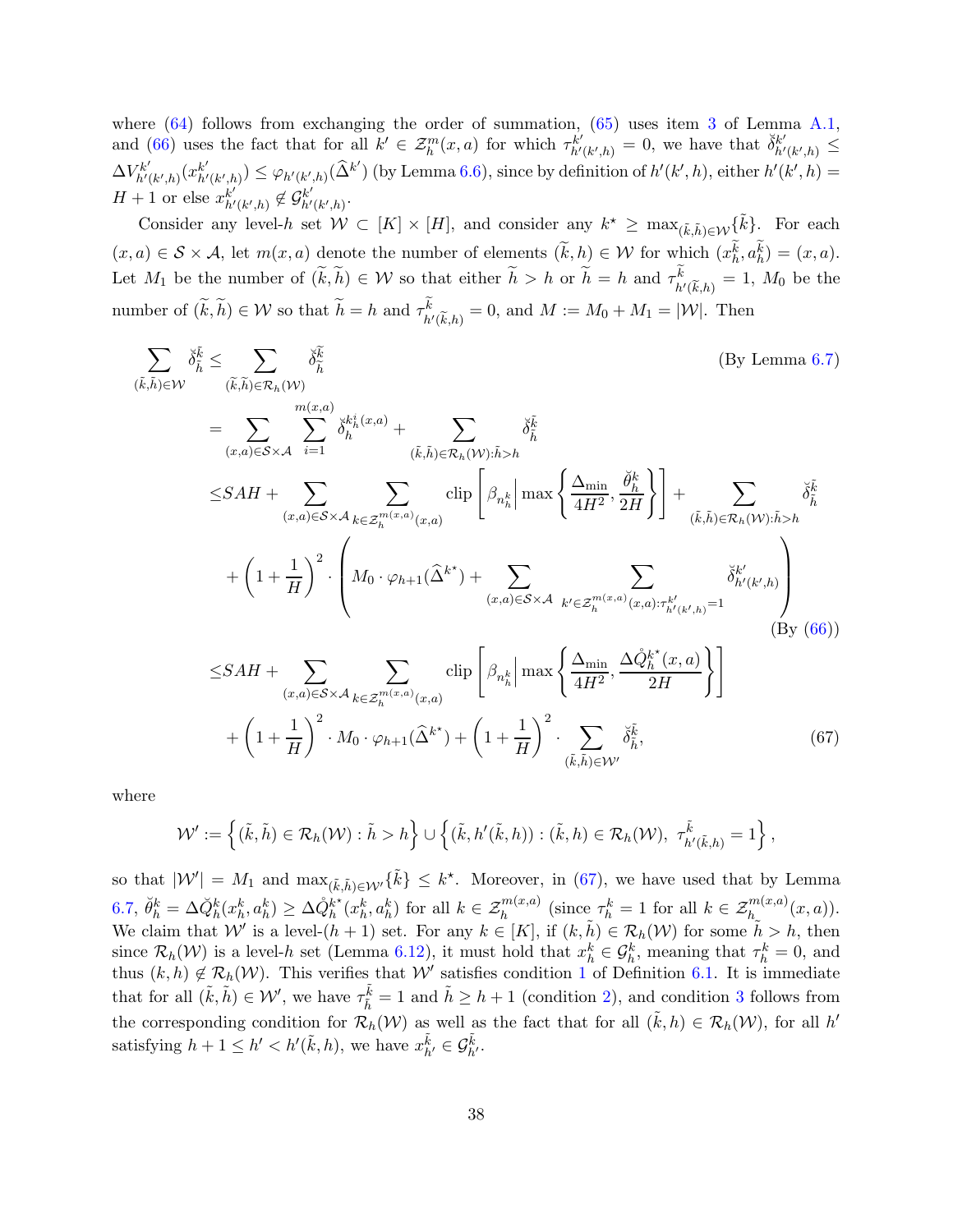Thus, we may apply the inductive hypothesis for the set  $W'$ , which gives, together with  $(67)$ and Lemma [6.11,](#page-33-1) with  $\theta(x,a) = \max \left\{ \frac{\Delta \hat{Q}_h^{k^*}}{2!} \right\}$  $\frac{k}{h} (x,a)$  $\frac{\hbar}{2H}^{(x,a)}$ ,  $\frac{\Delta_{\min}}{4H^2}$  $\mathcal{L}$ and the set  $W$  in Lemma [6.11](#page-33-1) set to  ${k : \exists (x, a) \in S \times A \text{ s.t. } k \in \mathcal{Z}_h^{m(x,a)}(x,a) }$ ,

$$
\sum_{(\tilde{k},\tilde{h})\in\mathcal{W}} \check{\delta}_{\tilde{h}}^{\tilde{k}} \leq SAH + \min\left\{ 8C_0\sqrt{H^3SAM\iota}, \sum_{(x,a)\in S\times\mathcal{A}} \frac{64C_0^2H^3\iota}{\max\left\{ \frac{\Delta \hat{\phi}_{h}^{k*}(x,a)}{2H}, \frac{\Delta_{\min}}{4H^2} \right\}} \right\} \n+ M_0 \cdot \left( 1 + \frac{1}{H} \right)^2 \cdot \varphi_{h+1}(\hat{\Delta}^{k^*}) + \left( 1 + \frac{1}{H} \right)^2 \cdot f(M_1, h+1, k^*) \n\leq M \cdot \left( 1 + \frac{1}{H} \right)^2 \cdot \varphi_{h+1}(\hat{\Delta}^{k^*}) \n+ \sum_{h'=h}^H \left( 1 + \frac{1}{H} \right)^{2(H-h)} \cdot \left( SAH + \min\left\{ C_2\sqrt{H^3SAM\iota}, \sum_{(x,a)\in S\times\mathcal{A}} \frac{C_2^2H^3\iota}{\Delta \hat{Q}_{h'}^{k*}(x,a)} \right\} \right) \n= f(M, h, k^*),
$$

thus establishing item [1](#page-35-1) of the lemma.

Next we establish item [2](#page-35-2) of the lemma. Fix any set  $W \subset [K] \times [H]$  so that for all  $(k, \tilde{h}) \in \mathcal{W}$ ,  $\tilde{h} = h$  and  $x_h^k \notin \mathcal{G}_h^k$ . Suppose further that  $k^*$  satisfies  $k^* \geq k$  for all  $(k, h) \in \mathcal{W}$ . Thus, for all  $(k, h) \in \mathcal{W}$ , either  $\tau_h^k = 1$  or  $\breve{\delta}_h^k = \Delta V_h^k(x_h^k) \leq \varphi_h(\widehat{\Delta}^k)$ . Note also that  $\mathcal{W}' := \{(k, h) \in \mathcal{W} : \tau_h^k = 1\}$ is a level-h set. Then, using item [1](#page-35-1) on the set  $\mathcal{W}',$ 

$$
\sum_{(k,h)\in\mathcal{W}} \check{\delta}_h^k \leq \sum_{(k,h)\in\mathcal{W}: \ \tau_h^k=0} \varphi_h(\widehat{\Delta}^k) + \sum_{(k,h)\in\mathcal{W}'} \check{\delta}_h^k
$$
  
\n
$$
\leq |W\backslash\mathcal{W}'| \cdot \varphi_h(\widehat{\Delta}^{k^*}) + f(|W'|, h, k^*)
$$
  
\n
$$
\leq f(|W|, h, k^*),
$$

<span id="page-38-0"></span>as desired.

#### 6.4 Establishing the robustness regret bounds

In this section we prove a regret decomposition in Lemma [6.15](#page-39-0) and combine it with Lemma [6.13,](#page-35-0) which will suffice for proving the robustness regret bounds in Theorems [3.1](#page-11-1) and [3.2.](#page-12-0) Lemma [6.14](#page-38-1) below is needed to prove the regret decomposition bound. It states that the loss incurred by choosing any non-optimal action  $a_h^k$  at a state  $x_h^k$  may be bounded by the clipped value function  $\check{\delta}_h^k$ ; the statement (and proof) is similar to that of in Lemma 4.4 of [\[XMD21\]](#page-68-2).

<span id="page-38-1"></span>**Lemma 6.14.** For all  $(h, k) \in [H] \times [K]$  for which  $x_h^k \notin \mathcal{G}_h^k$  and  $a_h^k \notin \mathcal{A}_{h,0}^{\text{opt}}(x_h^k)$ , it holds, under the event  $\mathcal{E}^{\rm wc}$ , that

$$
V_h^{\star}(x_h^k) - Q_h^{\star}(x_h^k, a_h^k) \le 4 \cdot \breve{\delta}_h^k
$$

.

 $\Box$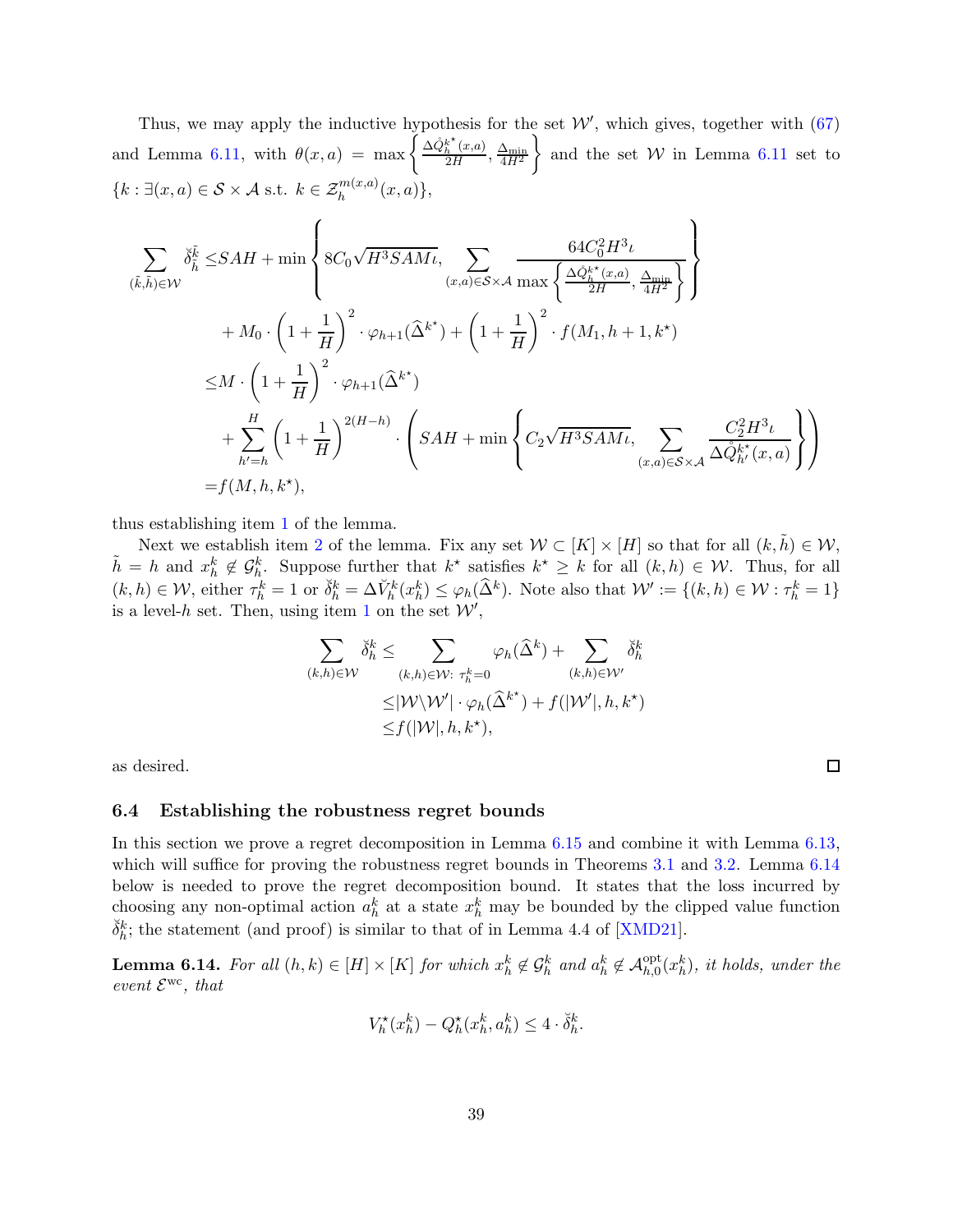*Proof.* We assume throughout the proof that the event  $\mathcal{E}^{\text{wc}}$  holds (in particular, this allows us to apply Lemma [6.4\)](#page-29-1). Since  $a_h^k \in A_h^k(x_h^k)$ , we have  $\overline{Q}_h^k$  $h(k_h^k, a_h^k) \geq \underline{V}_h^k(x_h^k)$ , and so

$$
V_h^{\star}(x_h^k) - Q_h^{\star}(x_h^k, a_h^k) \le \overline{V}_h^k(x_h^k) - \underline{V}_h^k(x_h^k) + \overline{Q}_h^k(x_h^k, a_h^k) - \underline{Q}_h^k(x_h^k, a_h^k).
$$

We may bound  $\overline{V}_h^k$  $h(k_h^k) - V_h^k(x_h^k)$  as follows:

$$
\overline{V}_{h}^{k}(x_{h}^{k}) - \underline{V}_{h}^{k}(x_{h}^{k})
$$
\n
$$
\leq \Delta V_{h}^{k}(x_{h}^{k}) + \frac{\Delta_{\min}}{4} = \breve{\delta}_{h}^{k} + \frac{\Delta_{\min}}{4}.
$$
\n(By Lemma 6.4 and since  $x_{h}^{k} \notin \mathcal{G}_{h}^{k}$ )

\n(By Lemma 6.5)

By Definition [5.1,](#page-19-2) there is some  $k' \leq k$  so that  $\breve{\delta}_h^k = \Delta V_h^k(x_h^k) = \Delta \breve{Q}_h^{k'}$  $_{h}^{k'}(x_{h}^{k'}$  $h'$ ,  $a^{\star}$ ) for  $a^{\star} = \arg \max_{a' \in A_h^{k'}(x_h^k)} \overline{Q}_h^{k'}$  $\int_h^n (x, a') Q_{\scriptscriptstyle L}^{k'}$  $\binom{k}{h}(x,a')$ . Now we have

$$
\overline{Q}_{h}^{k}(x_{h}^{k}, a_{h}^{k}) - \underline{Q}_{h}^{k}(x_{h}^{k}, a_{h}^{k})
$$
\n
$$
\leq \overline{Q}_{h}^{k'}(x_{h}^{k}, a_{h}^{k}) - \underline{Q}_{h}^{k'}(x_{h}^{k}, a_{h}^{k})
$$
\n
$$
\leq \overline{Q}_{h}^{k'}(x_{h}^{k}, a^*) - \underline{Q}_{h}^{k'}(x_{h}^{k}, a^*)
$$
\n(Since  $a_{h}^{k} \in A_{h}^{k}(x_{h}^{k}) \subseteq A_{h}^{k'}(x_{h}^{k})$ )\n
$$
\leq \Delta Q_{h}^{k'}(x_{h}^{k}, a^*)
$$
\n(Since  $a_{h}^{k} \in A_{h}^{k}(x_{h}^{k}) \subseteq A_{h}^{k'}(x_{h}^{k})$ )\n
$$
\leq \Delta \widetilde{Q}_{h}^{k'}(x_{h}^{k}, a^*) + \frac{\Delta_{\min}}{4}
$$
\n(Siy Lemma 6.4 and since  $x_{h}^{k} \notin \mathcal{G}_{h}^{k'}$ )\n(Sy Lemma 6.5)\n
$$
= \widetilde{\delta}_{h}^{k} + \frac{\Delta_{\min}}{4}.
$$

Since  $a_h^k \notin \mathcal{A}_{h,0}^{\text{opt}}(x_h^k)$ , we have that  $V_h^{\star}(x_h^k) - Q_h^{\star}(x_h^k, a_h^k) \geq \Delta_{\text{min}}$ . Thus  $\Delta_{\text{min}}/2 \leq (V_h^{\star}(x_h^k) Q_h^{\star}(x_h^k, a_h^k)$ /2, meaning that  $V_h^{\star}(x_h^k) - Q_h^{\star}(x_h^k, a_h^k) \leq 4 \cdot \tilde{\delta}_h^k$ , as desired.  $\Box$ 

Next we state and prove the regret decomposition bound which is used to bound the worst-case regret.

<span id="page-39-0"></span>**Lemma 6.15** (Regret decomposition for worst-case bound). For the choice  $p = 1/(H^2K)$ , the regret of QLearningPreds may be bounded as follows:

$$
\sum_{k=1}^K \mathbb{E}\left[V_1^{\star}(x_1^k) - V_1^{\pi^k}(x_1^k)\right] \le 1 + 4 \cdot \mathbb{E}\left[\sum_{(k,h): a_h^k \not\in \mathcal{A}_{h,0}^{\text{opt}}(x_h^k)} \check{\delta}_h^k \middle| \mathcal{E}^{\text{wc}}\right].
$$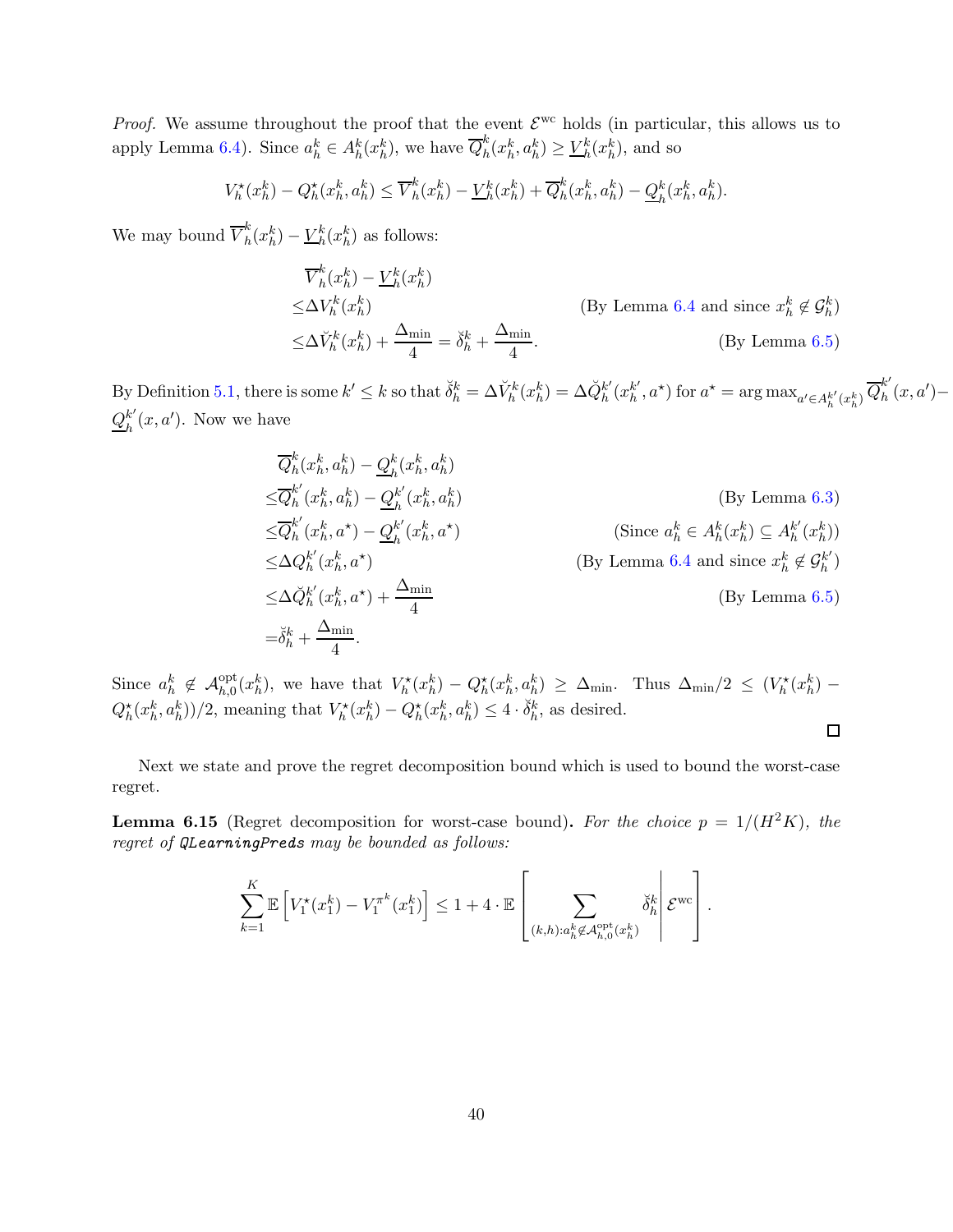Proof. Note that

$$
\sum_{k=1}^{K} \mathbb{E}\left[ (V_1^{\star} - V_1^{\pi^k})(x_1^k) \right]
$$
\n
$$
= \sum_{k=1}^{K} \mathbb{E}_{\pi^k} \left[ \sum_{h=1}^{H} V_h^{\star}(x_h^k) - Q_h^{\star}(x_h^k, a_h^k) \right]
$$
\n
$$
\leq \sum_{k=1}^{K} \mathbb{E}_{\pi^k} \left[ \sum_{h=1}^{H} \mathbb{1}[a_h^k \notin \mathcal{A}_{h,0}^{\text{opt}}(x_h^k)] \cdot (V_h^{\star}(x_h^k) - Q_h^{\star}(x_h^k, a_h^k)) \right]
$$
\n
$$
\leq \sum_{k=1}^{K} \mathbb{E}_{\pi^k} \left[ \sum_{h=1}^{H} \mathbb{1}[a_h^k \notin \mathcal{A}_{h,0}^{\text{opt}}(x_h^k)] \cdot (V_h^{\star}(x_h^k) - Q_h^{\star}(x_h^k, a_h^k)) \mid \mathcal{E}^{\text{wc}} \right] + KH^2 \cdot \Pr[\mathcal{E}^{\text{wc}}].
$$

Note that  $Pr[\overline{\mathcal{E}^{\text{wc}}}] \leq p$ , which may be bounded above by  $1/(H^2K)$  if we choose  $p = 1/(H^2K)$ .

Now let us condition on the event  $\mathcal{E}^{\text{wc}}$ . Since  $a_h^k \in A_h^k(x_h^k)$  for all  $h, k$ , and in the event that  $|A_h^k(x_h^k)| = 1$  it must be the case that  $A_h^k(x_h^k)$  contains the optimal action at  $x_h^k$  (Lemma [6.1,](#page-24-1) item [2\)](#page-24-3) under the event  $\mathcal{E}^{\text{wc}}, a_h^k \notin \mathcal{A}_{h,0}^{\text{opt}}(x_h^k)$  implies that  $x_h^k \notin \mathcal{G}_h^k$  under  $\mathcal{E}^{\text{wc}}$ . Thus, conditioned on  $\mathcal{E}^{\text{wc}}$ , using Lemma [6.14,](#page-38-1) we have that

$$
\sum_{k=1}^K \sum_{h=1}^H \mathbb{1}[a_h^k \notin \mathcal{A}_{h,0}^{\text{opt}}(x_h^k)] \cdot (V_h^\star(x_h^k) - Q_h^\star(x_h^k, a_h^k)) \le 4 \cdot \sum_{(k,h): a_h^k \notin \mathcal{A}_{h,0}^{\text{opt}}(x_h^k)} \check{\delta}_h^k
$$

This completes the proof of the lemma.

To combine Lemma [6.13](#page-35-0) with the regret decomposition result of Lemma [6.15,](#page-39-0) we need a way of upper bounding the left-hand side of  $(57)$  from Lemma  $6.13$ , which looks much like the gap-based bound quantity in [\(6\)](#page-11-3) used in Theorems [3.1](#page-11-1) and [3.2,](#page-12-0) but with the actual gaps  $\Delta_h(x, a)$  replaced by the proxies  $\Delta \hat{Q}_h^{k^*}$  $h_h^{k^*}(x, a) \geq \Delta \mathcal{O}_h^K(x, a)$ . Lemma [6.16](#page-40-0) below shows that the proxies  $\Delta \mathcal{O}_h^K(x, a)$  are indeed upper bounds on the true gaps  $\Delta_h(x, a)$ .

<span id="page-40-0"></span>**Lemma 6.16.** Consider any  $(x, a, h) \in S \times A \times [H]$ , and suppose the event  $\mathcal{E}^{\text{wc}}$  holds. Then

$$
\max\left\{\frac{\Delta\dot{Q}_h^K(x,a)}{2H},\frac{\Delta_{\min}}{4H^2}\right\} \ge \max\left\{\frac{\Delta_h(x,a)}{8H}, \mathbb{1}[\mathcal{A}_{h,0}^{\text{opt}}(x) = \{a\}] \cdot \frac{\Delta_{\min,h}(x)}{8H},\frac{\Delta_{\min}}{4H^2}\right\}.
$$
 (68)

Further, for any  $\tilde{\Delta}_{\text{min}} \leq \Delta_{\text{min}}$ , recalling the definition of  $\tilde{\Delta} \dot{Q}_h^k$  in step [1](#page-18-6) of Algorithm [4,](#page-18-0) it holds that

$$
\max\left\{\frac{\tilde{\Delta}\dot{Q}_{h}^{K}(x,a)}{2H},\frac{\tilde{\Delta}_{\min}}{4H^{2}}\right\} \geq \max\left\{\frac{\Delta_{h}(x,a)}{8H},\mathbb{I}[\mathcal{A}_{h,0}^{\text{opt}}(x)=\{a\}]\cdot\frac{\Delta_{\min,h}(x)}{8H},\frac{\tilde{\Delta}_{\min}}{4H^{2}}\right\}.
$$
 (69)

*Proof.* Suppose the event  $\mathcal{E}^{\text{wc}}$  holds (this allows us to apply Lemmas [6.4](#page-29-1) and [6.14\)](#page-38-1). By definition, there is some  $k \in [K]$  so that  $\Delta \dot{Q}_h^K(x, a) = \Delta \ddot{Q}_h^k(x, a)$  and either  $(x_h^k, a_h^k) = (x, a)$  and  $\tau_h^k = 1$  or else  $k = 1$ . In the case  $k = 1$ , we have  $\Delta \dot{Q}_h^K(x, a) = H \ge \Delta_h(x, a)$ . Otherwise, we consider two cases:

<span id="page-40-2"></span><span id="page-40-1"></span>口

.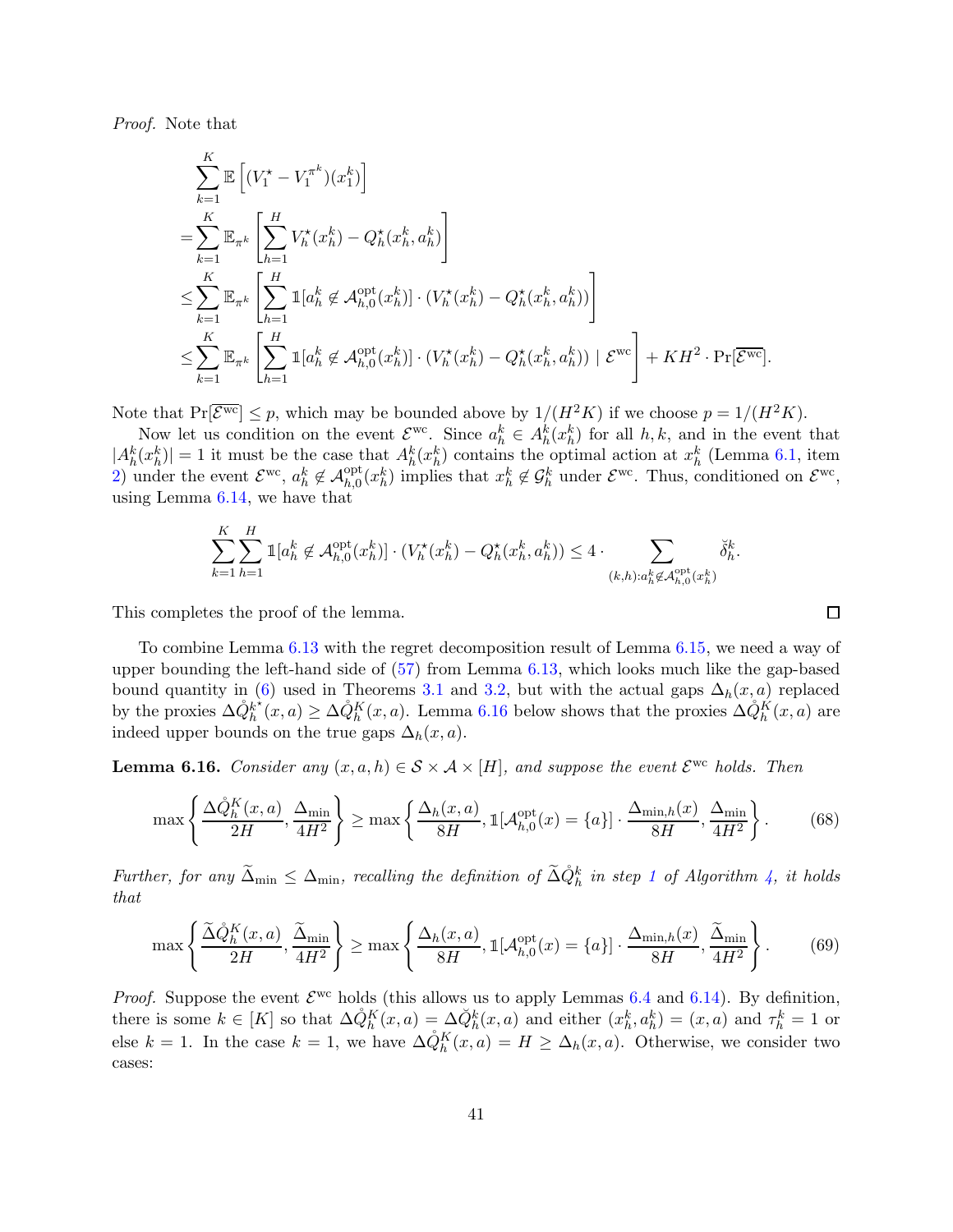• Suppose  $a \notin \mathcal{A}_{h,0}^{\text{opt}}(x)$ . Then

$$
\Delta \mathring{Q}_h^K(x, a) = \Delta \mathring{Q}_h^k(x_h^k, a_h^k) \ge \mathring{\delta}_h^k \ge \frac{1}{4} \cdot \Delta_h(x_h^k, a_h^k) = \frac{1}{4} \cdot \Delta_h(x, a),
$$

where the first inequality follows from  $(58)$  and the second inequality follows from Lemma [6.14.](#page-38-1)

• Suppose that  $a$  is the unique action in  $\mathcal{A}_{h,0}^{\text{opt}}$  $\mathcal{A}_{h,0}^{\text{opt}}(x)$ , i.e., that  $\mathcal{A}_{h,0}^{\text{opt}}$  $_{h,0}^{\text{opt}}(x) = \{a\}.$  Since  $\tau_h^k = 1$ , we have that  $x \notin \mathcal{G}_h^k$ , meaning that there is some sub-optimal action remaining in  $A_h^k(x)$ , which we denote by  $a'$ . Then

$$
\overline{Q}_h^k(x_h^k, a') - \underline{Q}_h^k(x_h^k, a') \leq \overline{Q}_h^k(x_h^k, a_h^k) - \underline{Q}_h^k(x_h^k, a_h^k)
$$

(Since  $a_h^k$  maximizes the confidence interval)

$$
\leq \Delta Q_h^k(x_h^k, a_h^k) \tag{By Lemma 6.4}
$$

$$
\leq \Delta \breve{Q}_h^k(x_h^k, a_h^k) + \frac{\Delta_{\min}}{4}.\tag{By Lemma 6.5}
$$

Moreover, as in the proof of Lemma  $6.14$ , we have, by Lemmas  $6.4$  and  $6.5$  as well as  $(58)$ .

$$
\overline{V}_h^k(x_h^k) - \underline{V}_h^k(x_h^k) \le \Delta V_h^k(x_h^k) \le \Delta \breve{V}_h^k(x_h^k) + \frac{\Delta_{\min}}{4} \le \Delta \breve{Q}_h^k(x_h^k, a_h^k) + \frac{\Delta_{\min}}{4}.
$$

Combining the above displays, we obtain

$$
\Delta_{\min,h}(x) \leq \Delta_h(x, a')
$$
  
\n
$$
\leq (\overline{V}_h^k(x_h^k) - \underline{V}_h^k(x_h^k)) + (\overline{Q}_h^k(x_h^k, a') - \underline{Q}_h^k(x_h^k, a'))
$$
  
\n
$$
\leq 2 \cdot \Delta \breve{Q}_h^k(x_h^k, a_h^k) + \frac{\Delta_{\min}}{2},
$$

which implies that  $\Delta \dot{Q}_h^K(x, a) = \Delta \ddot{Q}_h^k(x_h^k, a_h^k) \ge \frac{\Delta_{\min,h}(x)}{4}$  $\frac{a,h(\mu)}{4}$ .

The above two cases imply that  $\frac{\Delta \hat{Q}_h^K(x,a)}{2H} \ge \max \left\{ \frac{\Delta_h(x,a)}{8H} \right\}$  $_{8H}^{\frac{(1)}{8H}},1$   $[\mathcal{A}_{h,0}^{\mathrm{opt}}]$  $\frac{\mathrm{opt}}{h,0}(x) = \{a\} \cdot \frac{\Delta_{\min,h}(x)}{8H}$ 8H o . The first inequality, [\(68\)](#page-40-1), follows immediately.

To establish the second inequality, [\(69\)](#page-40-2), of the lemma, we simply note that all arguments of this lemma (including Lemmas [6.5](#page-30-0) and [6.14\)](#page-38-1) go through without modification if  $\Delta_{\text{min}}$  is replaced with any lower bound  $\widetilde{\Delta}_{\min}$  of  $\Delta_{\min}$  in the definitions of  $\Delta V_h^k$ ,  $\Delta \check{Q}_h^k$ ,  $\Delta \check{Q}_h^k$ . □

The following lemma presents the worst-case regret bound for QLearningPreds with the subprocedure DeltaConst used to choose  $\widehat{\Delta}^k$ .

<span id="page-41-0"></span>**Lemma 6.17.** Suppose  $T \geq SAH^3$ . When given as input any prediction function  $\widetilde{Q}$ , the regret of QLearningPreds (with DeltaConst and input parameter  $\mathscr{R} \geq \max\{SAH^3, \mathscr{C}_{M,T,1}\}$ ) satisfies:

$$
\mathbb{E}\left[\sum_{k=1}^K (V_1^{\star} - V_1^{\pi^k})(x_1^k)\right] \le O(\mathscr{R}).
$$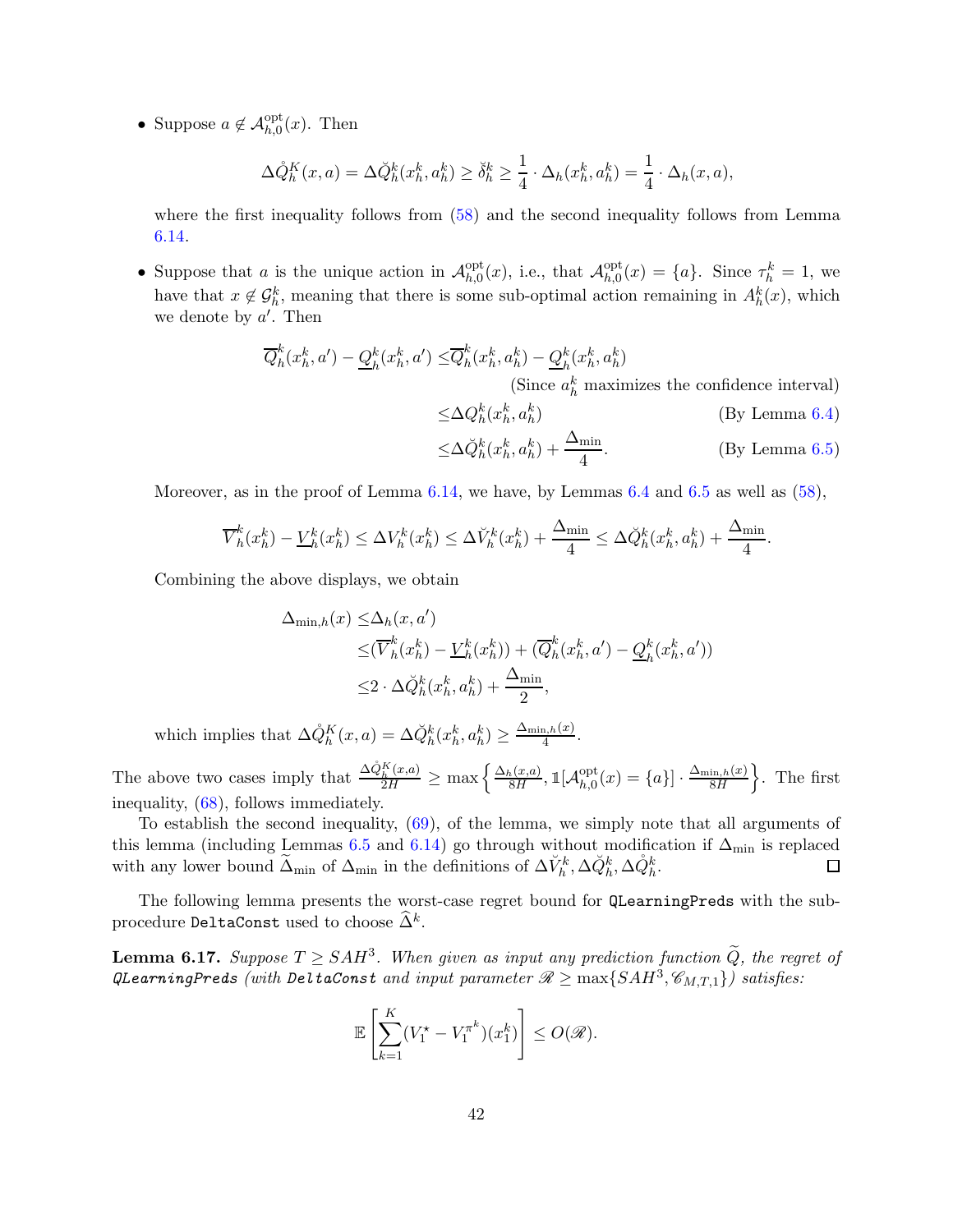Proof. We first note that the regret decomposition of Lemma [6.15](#page-39-0) gives

$$
\sum_{k=1}^K \mathbb{E}\left[V_1^{\star}(x_1^k) - V_1^{\pi^k}(x_1^k)\right] \leq 1 + 4 \cdot \mathbb{E}\left[\sum_{(k,h): a_k^k \notin \mathcal{A}_{h,0}^{\text{opt}}(x_k^k)} \check{\delta}_h^k \middle| \mathcal{E}^{\text{wc}}\right].
$$

Recall that under the event  $\mathcal{E}^{\text{wc}}, a_h^k \notin \mathcal{A}_{h,0}^{\text{opt}}(x_h^k)$  implies that  $x_h^k \notin \mathcal{G}_h^k$ . Thus, conditioned on  $\mathcal{E}^{\text{wc}},$ we may bound  $4\sum_{(k,h):a_h^k \notin \mathcal{A}_{h,0}^{\text{opt}}(x_h^k)} \check{\delta}_h^k$  as follows:

4. 
$$
\sum_{(k,h):a_h^k \notin \mathcal{A}_{h,0}^{\text{opt}}(x_h^k)} \check{\delta}_h^k
$$
  
\n
$$
\leq 4H \cdot \left( K \cdot \varphi_1(\hat{\Delta}^K) + e^2 SA H^2 + \min \left\{ e^2 C_2 \sqrt{H^5 S AK\iota}, \sum_{(x,a,h) \in S \times \mathcal{A} \times [H]} \frac{e^2 C_2^2 H^3 \iota}{\max \left\{ \frac{\Delta \hat{Q}_h^K(x,a)}{2H}, \frac{\Delta_{\min}}{4H^2} \right\}} \right\} \right)
$$
  
\n(Using item 2 of Lemma 6.13)

$$
\leq O(\mathscr{R}) + O(SAH^3) + O\left(\min\left\{\sqrt{H^7SAK\iota}, H^6\iota \cdot \left(\sum_{(x,a,h):a\not\in \mathcal{A}_{h,0}^{\text{opt}}(x)}\frac{1}{\Delta_h(x,a)} + \frac{|\mathcal{A}^{\text{mul}}|}{\Delta_{\text{min}}}\right)\right\}\right)
$$
  
(By the definition of  $\widehat{\Delta}^K$  in **DeltaConst**, Algorithm 3, and Lemma 6.16)

$$
\le O(\mathscr{R}) + O(\mathscr{C}_{M,T,1}) \le O(\mathscr{R}),
$$

where the second-to-last inequality follows from the fact that  $\mathcal{R} \geq SAH^3$ .

$$
\Box
$$

The following lemma presents the worst-case regret bound for QLearningPreds with the subprocedure DeltaIncr used to choose  $\widehat{\Delta}^k$ .

<span id="page-42-0"></span>**Lemma 6.18.** Suppose  $T \geq SAH^3$ . When given as input any prediction function  $\widetilde{Q}$ , the regret of the QLearningPreds with input parameter  $\lambda$  (used with DeltaIncr and input parameter  $\tilde{\Delta}_{min} \leq$  $\Delta_{\text{min}}$ ) satisfies:

$$
\mathbb{E}\left[\sum_{k=1}^K (V_1^{\star}-V_1^{\pi^k})(x_1^k)\right] \leq O\left(\min\left\{\sqrt{\frac{SAH^9T\iota^2}{\lambda}},\frac{H^8\iota^2}{\lambda}\cdot\left(\sum_{(x,a,h):a\not\in\mathcal{A}_{h,0}^{\text{opt}}(x)}\frac{1}{\Delta_h(x,a)}+\frac{|\mathcal{A}^{\text{mul}}|}{\widetilde{\Delta}_{\text{min}}}\right)\right\}\right).
$$

Proof. We first note that the regret decomposition of Lemma [6.15](#page-39-0) gives

$$
\sum_{k=1}^K \mathbb{E}\left[V_1^{\star}(x_1^k) - V_1^{\pi^k}(x_1^k)\right] \leq 1 + 4 \cdot \mathbb{E}\left[\sum_{(k,h): a_h^k \not\in \mathcal{A}_{h,0}^{\mathrm{opt}}(x_h^k)} \breve{\delta}_h^k \middle| \mathcal{E}^{\mathrm{wc}}\right].
$$

The guarantee that  $\widetilde{\Delta}_{\min} \leq \Delta_{\min}$  gives that  $\widetilde{\Delta}_{\mathcal{O}_{h}}^{\mathcal{N}}(x,a) \leq \Delta_{\mathcal{O}_{h}}^{\mathcal{N}}(x,a)$  for all  $x, a, h$ . Recall that under the event  $\mathcal{E}^{\text{wc}}, a_h^k \notin \mathcal{A}_{h,0}^{\text{opt}}(x_h^k)$  implies that  $x_h^k \notin \mathcal{G}_h^k$ . Thus, conditioned on  $\mathcal{E}^{\text{wc}}$ , we may bound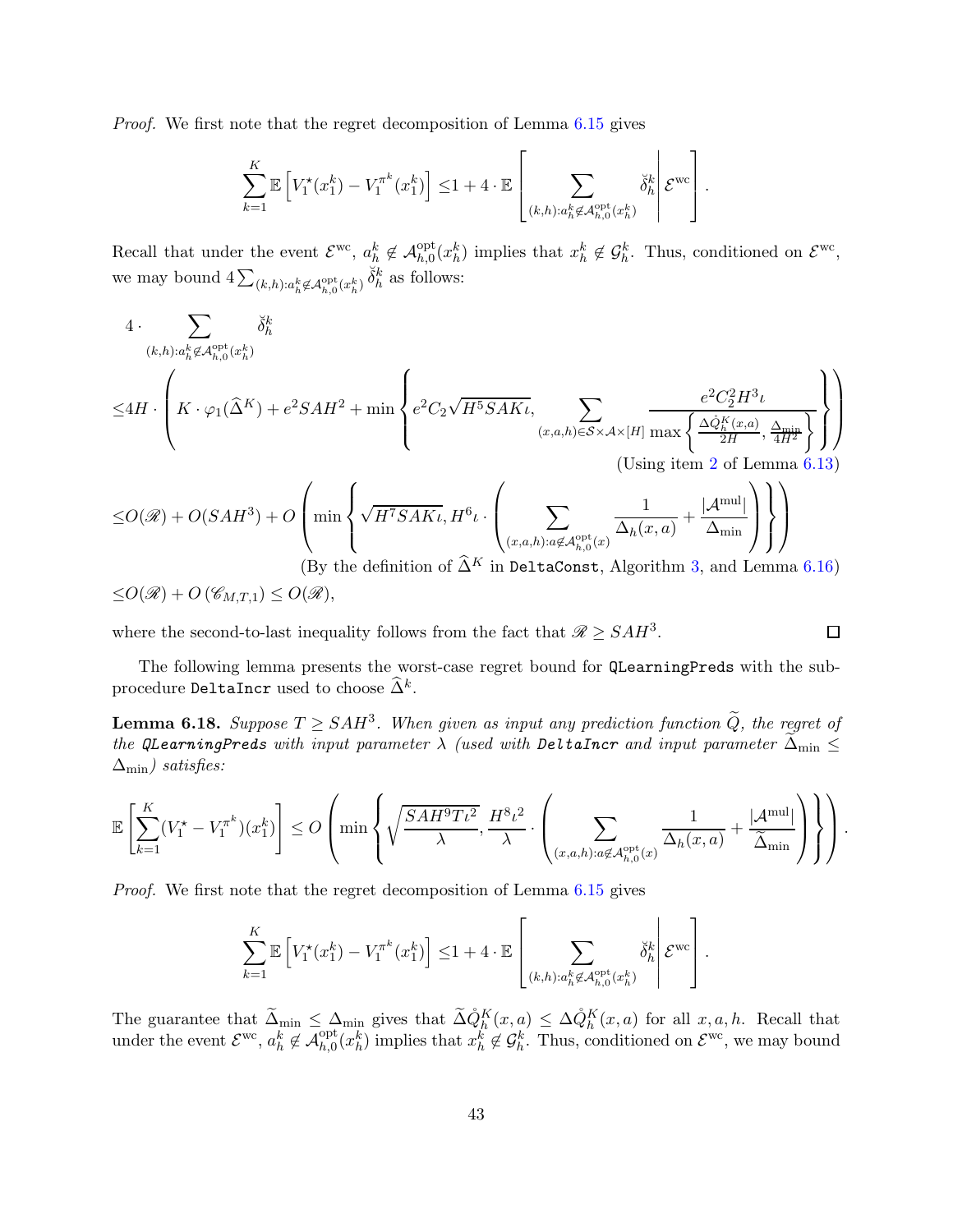$$
4 \sum_{(k,h):a_h^k \notin \mathcal{A}_{h,0}^{\text{opt}}(x_h^k)} \check{\delta}_h^k \text{ as follows:}
$$
\n
$$
4 \cdot \sum_{(k,h):a_h^k \notin \mathcal{A}_{h,0}^{\text{opt}}(x_h^k)} \check{\delta}_h^k
$$
\n
$$
\leq 4H \cdot \left( K \cdot \varphi_1(\hat{\Delta}^K) + e^2 SA H^2 + \min \left\{ e^2 C_2 \sqrt{H^5 SAKt}, \sum_{(x,a,h) \in S \times A \times [H]} \frac{e^2 C_2^2 H^3 t}{\max \left\{ \frac{\Delta \mathcal{O}_h^K(x,a)}{2H}, \frac{\Delta_{\min}}{4H^2} \right\}} \right\} \right)
$$
\n(Using item 2 of Lemma 6.13)

≤O SAH<sup>3</sup> <sup>+</sup> KH · min H<sup>5</sup> ι 2 λK · X (x,a,h) 1 max <sup>∆</sup><sup>e</sup> <sup>Q</sup>˚<sup>K</sup> h (x,a) 2H , ∆e min 4H<sup>2</sup> , r SAH<sup>8</sup> ι 2 λK . (By the definition of <sup>∆</sup><sup>b</sup> <sup>K</sup> in DeltaIncr, Algorithm [4](#page-18-0) and <sup>∆</sup>eQ˚<sup>K</sup> <sup>h</sup> <sup>≤</sup> <sup>∆</sup>Q˚<sup>k</sup> h )

By Lemma  $6.16$  (in particular,  $(69)$ ), we conclude that

<span id="page-43-1"></span>
$$
\mathbb{E}\left[\sum_{k=1}^{K}(V_{1}^{*}-V_{1}^{\pi^{k}})(x_{1}^{k})\right]
$$
\n
$$
\leq O\left(SAH^{3}+\min\left\{\sqrt{\frac{SAH^{10}K\iota^{2}}{\lambda}},\frac{H^{8}\iota^{2}}{\lambda}\cdot\left(\sum_{(x,a,h):a\notin\mathcal{A}_{h,0}^{\text{opt}}(x)}\frac{1}{\Delta_{h}(x,a)}\right.\right.\right.
$$
\n
$$
+\sum_{(x,h):|\mathcal{A}_{h,0}^{\text{opt}}(x)|=1}\frac{1}{\Delta_{\min,h}(x)}+\sum_{(x,a,h)\in\mathcal{A}^{\text{mul}}}\frac{1}{\widetilde{\Delta}_{\min}}\right\}\right)\right\})
$$
\n
$$
\leq O\left(SAH^{3}+\min\left\{\sqrt{\frac{SAH^{9}T\iota^{2}}{\lambda}},\frac{H^{8}\iota^{2}}{\lambda}\cdot\left(\sum_{(x,a,h):a\notin\mathcal{A}_{h,0}^{\text{opt}}(x)}\frac{1}{\Delta_{h}(x,a)}+\frac{|\mathcal{A}^{\text{mul}}|}{\widetilde{\Delta}_{\text{min}}}\right)\right\}\right).
$$
\n(70)

Finally, the fact that  $T \geq SAH^3$  implies that the term  $SAH^3$  in the above expression is dominated by the second term (see also Lemma [A.2\)](#page-61-7).  $\Box$ 

We remark that in the proof of Lemma [6.18,](#page-42-0) if  $\Delta_{\min} = |\mathcal{A}^{\text{mul}}| = 0$ , then the term  $\frac{|\mathcal{A}^{\text{mul}}|}{\Delta_{\min}}$  can be interepreted as 0. This follows from the fact that in the inequality [\(70\)](#page-43-1), the summation in the third term  $\sum_{(x,a,h)\in\mathcal{A}^{\rm mul}}\frac{1}{\Delta_{\rm m}}$  $\frac{1}{\Delta_{\min}}$  is over an empty set.

# <span id="page-43-0"></span>7 Proofs for approximate distillation bound

In this section we establish the upper bounds in item [2](#page-11-2) of Theorem [3.1](#page-11-1) and item [2](#page-12-1) of Theorem [3.2,](#page-12-0) which give a regret bound for QLearningPreds when the predictions  $Q_h$  are an  $\epsilon$ -approximate distillation of  $Q_h^*$ .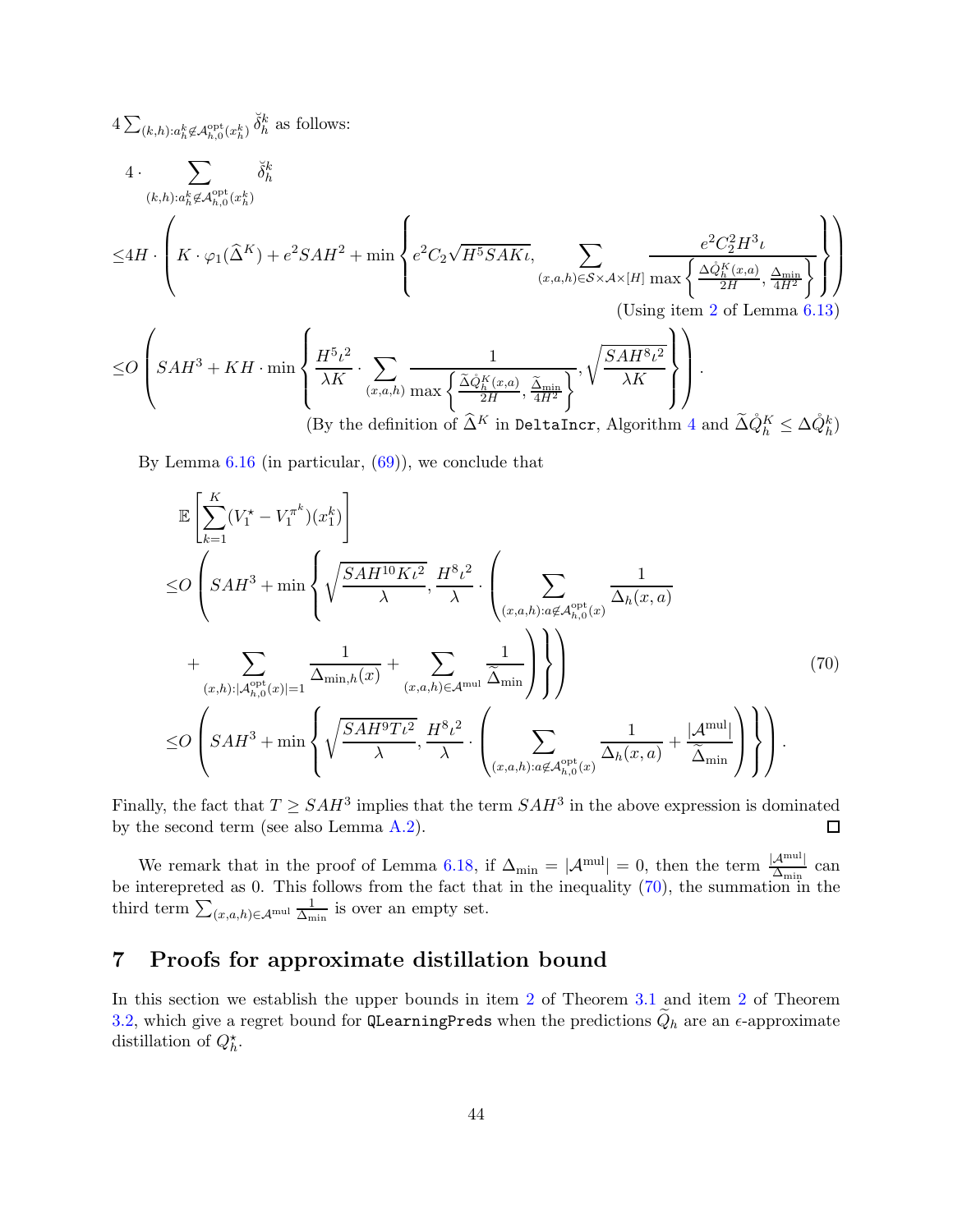#### <span id="page-44-0"></span>7.1 Bounding the number of exploration episodes

A key challenge in establishing these bounds is to show that QLearningPreds does not spend too many episodes ignoring the predictions  $Q_h$  as part of the exploration phase. To this end, we bound the number of episodes k for which  $\sigma_h^k = 1$  (for each  $h \in [H]$ ). Note that this is not exactly the same as the number of episodes k for which  $\tau_h^k = 1$ , and that it is the parameters  $\tau_h^k$  (not  $\sigma_h^k$ ) which correspond to whether the policy  $\pi_h^k$  (defined in [\(11\)](#page-18-3)) engages in exploration or constrained exploitation. We will show, however (in Claim [7.10\)](#page-54-1), that those episodes k for which  $\sigma_h^k = 0$  but  $\tau_h^k = 1$  only contribute a small amount to the overall regret; this is in turn a consequence of Lemma [7.6,](#page-51-1) which shows that if there is a non-optimal action in  $A_h^k(x)$ , then  $\Delta V_h^k(x)$  (which is used to define  $\tau_h^k$ ) and  $\Delta \check{Q}_h^k(x)$  (which is used to define  $\sigma_h^k$ ) must be close.

Recall the definition of  $\hat{\lambda}$  in Theorem [3.2.](#page-12-0) Lemma [7.1](#page-44-1) treats the case where DeltaConst is used to choose  $\widehat{\Delta}^k$ ; it bounds, for each  $h \in [H]$ , the number of episodes k for which  $\sigma_h^k = 1$ , as a function of  $\hat{\lambda}$ . The main tool in the proof is Lemma [6.13,](#page-35-0) which is used to show that the parameters  $\delta_h^k = \Delta V_h^k(x_h^k)$  decrease sufficiently fast to  $\Delta V_h^k(x_h^k) \le \frac{1}{1 + \frac{1}{H}} \cdot \varphi_h(\hat{\Delta}^k)$ , i.e.,  $\sigma_h^k = 0$ , for most episodes k.

<span id="page-44-1"></span>**Lemma 7.1.** Suppose QLearningPreds is run with DeltaConst to choose the values  $\widehat{\Delta}^k$ . Then for all  $h \in [H]$ , the number of episodes  $k \in [K]$  for which  $\sigma_h^k = 1$  is at most  $\max\{SAH^3, \hat{\lambda} \cdot K\}$ .

*Proof.* Per DeltaConst, we have that  $\widehat{\Delta}^k = \mathcal{R}/(KH)$  for all  $k \in [K]$ . Therefore, throughout the proof of this lemma we will drop the superscript k and write  $\widehat{\Delta} := \widehat{\Delta}^k$  (which holds for all  $k \in [K]$ ).

For any  $(h, k) \in [H] \times [K]$ , note that  $\sigma_h^k = 1$  implies that  $\varphi_h(\widehat{\Delta}) < (1 + 1/H) \cdot \Delta V_h^k(x_h^k) =$  $(1+1/H) \cdot \check{\delta}_h^k$ . Write  $\mathcal{Y}_h := \{k : \sigma_h^k = 1\}$ . Then for each h, we have that

$$
\sum_{k\in\mathcal{Y}_h} \breve{\delta}_h^k \ge \frac{1}{1+1/H} \cdot \varphi_h(\widehat{\Delta}) \cdot |\mathcal{Y}_h|.
$$

Using the above inequality and item [2](#page-35-2) of Lemma [6.13](#page-35-0) with the set  $W = \{(k, h) : \sigma_h^k = 1\}$  (which satisfies the requirement that each  $(k, h) \in \mathcal{W}$  satisfies  $x_h^k \notin \mathcal{G}_h^k$ , we get that

$$
\frac{\varphi_h(\widehat{\Delta}) \cdot |\mathcal{Y}_h|}{1 + 1/H}
$$
\n
$$
\leq \sum_{k \in \mathcal{Y}_h} \breve{\delta}_h^k
$$
\n
$$
\leq |\mathcal{Y}_h| \cdot (1 + 1/H)^2 \cdot \varphi_{h+1}(\widehat{\Delta}) + e^2 SA H^2 + \min \left\{ e^2 C_2 \sqrt{H^5 SA |\mathcal{Y}_h|} t, \sum_{(x, a, h') \in S \times A \times [H]} \frac{e^2 C_2^2 H^3 t}{\max \left\{ \frac{\Delta \widehat{Q}_h^K(x, a)}{2H}, \frac{\Delta_{\min}}{4H^2} \right\}} \right\}
$$

.

Rearranging and using the fact that  $\varphi_h(\frac{\hat{\Delta}}{1+1/H}) - (1+1/H)^2 \cdot \varphi_{h+1}(\hat{\Delta}) \ge \frac{\varphi_{h+1}(\hat{\Delta})}{H}$ , we obtain that

$$
\frac{|\mathcal{Y}_h|\cdot\varphi_{h+1}(\widehat{\Delta})}{H}\leq e^2SAH^2+\min\left\{e^2C_2\sqrt{H^5SA|\mathcal{Y}_h|}\iota,\sum_{(x,a,h')\in\mathcal{S}\times\mathcal{A}\times[H]}\frac{e^2C_2^2H^3\iota}{\max\left\{\frac{\Delta\hat{\phi}_h^K(x,a)}{2H},\frac{\Delta_{\min}}{4H^2}\right\}}\right\}.
$$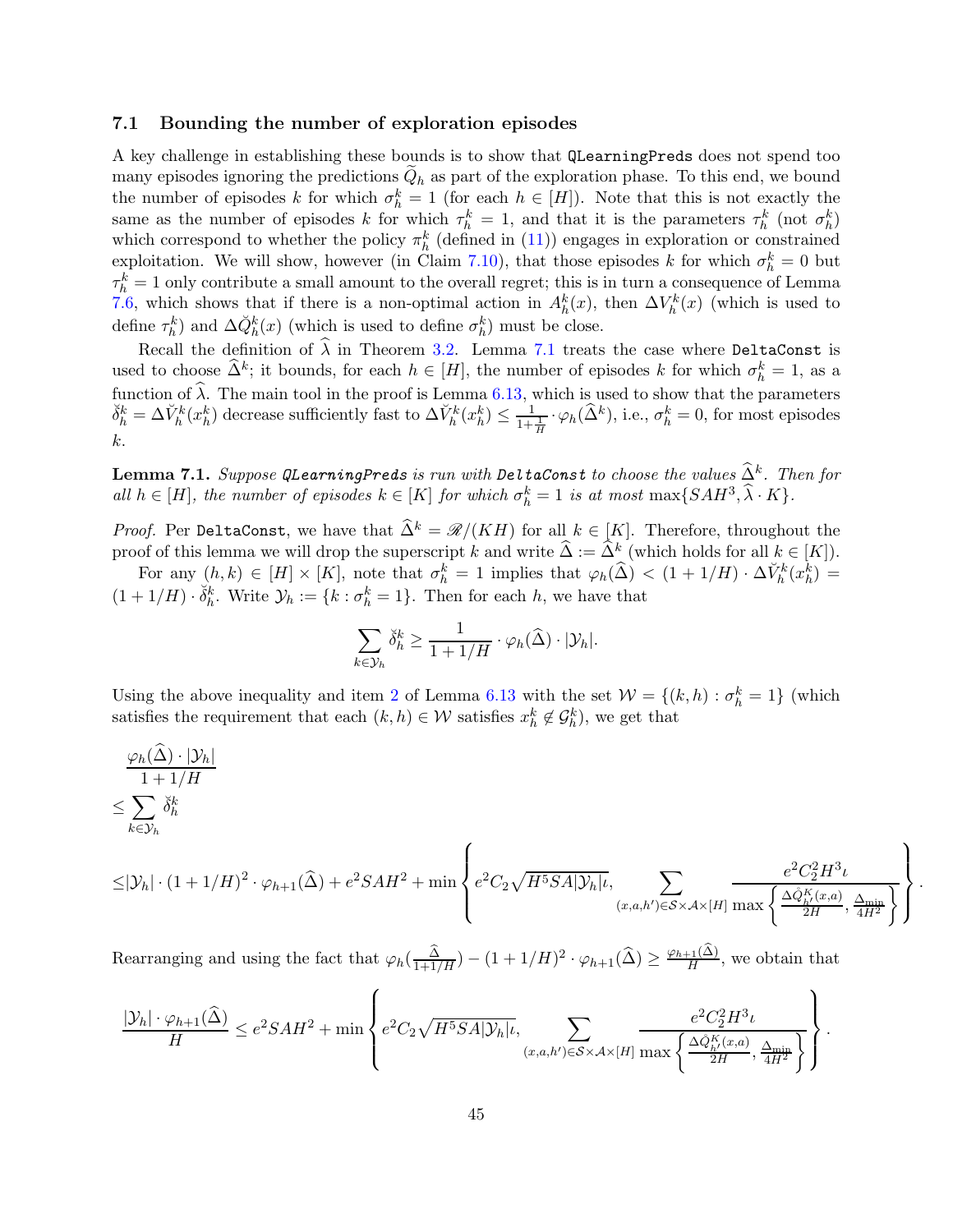By Lemma [6.16,](#page-40-0) it follows that

$$
\frac{|\mathcal{Y}_h| \cdot \varphi_{h+1}(\hat{\Delta})}{H} \le e^{2}SAH^2 + \min\left\{ e^2C_2\sqrt{H^5SA|\mathcal{Y}_h|_{\iota}}, 16e^2C_2^2H^5\iota \cdot \left( \sum_{(x,a,h') \in S \times A \times [H]: a \notin A_{h',0}^{\text{opt}}(x)} \frac{1}{\Delta_h(x,a)} + \frac{|\mathcal{A}^{\text{mul}}|}{\Delta_{\text{min}}} \right) \right\}
$$
  

$$
\le \min\left\{ 2e^2C_2\sqrt{H^5SA|\mathcal{Y}_h|_{\iota}}, 32e^2C_2^2H^5\iota \cdot \left( \sum_{(x,a,h') \in S \times A \times [H]: a \notin A_{h',0}^{\text{opt}}(x)} \frac{1}{\Delta_h(x,a)} + \frac{|\mathcal{A}^{\text{mul}}|}{\Delta_{\text{min}}} \right) \right\},
$$
(71)

where the second inequality above follows from the fact that, assuming  $|\mathcal{Y}_h| \geq SAH^3$ , both terms in the minimum are bounded below by  $e^2SAH^2$ . Recall that  $\hat{\lambda} \geq SAH^3/K$  is defined to be as small as possible so that

$$
\mathscr{R} \geq \min \left\{ \sqrt{\frac{H^9SAK\iota}{\hat{\lambda}}}, \frac{1}{\hat{\lambda}} \cdot H^7 \iota \cdot \left( \sum_{(x, a, h') \in \mathcal{S} \times \mathcal{A} \times [H]: a \not \in \mathcal{A}_{h', 0}^{\mathrm{opt}}(x)} \frac{1}{\Delta_h(x, a)} + \frac{|\mathcal{A}^{\mathrm{mul}}|}{\Delta_{\mathrm{min}}} \right) \right\},
$$

and that  $\widehat{\Delta} = \mathcal{R}/(KH)$  (per DeltaConst). We next consider two cases:

1. 
$$
\mathcal{R} \ge \sqrt{\frac{H^9 S AK\iota}{\hat{\lambda}}}
$$
. Then from (71),  

$$
|\mathcal{Y}_h| \le \frac{2e^2 C_2 \sqrt{H^7 S A |\mathcal{Y}_h| \iota}}{\varphi_{h+1}(\hat{\Delta})} \le \frac{2e^2 C_2}{C_1} \cdot \frac{\sqrt{H^7 S A |\mathcal{Y}_h| \iota}}{\sqrt{H^7 S A \iota/(\hat{\lambda} \cdot K)}},
$$

which implies that

<span id="page-45-0"></span>
$$
\sqrt{|\mathcal{Y}_h|} \le \frac{2e^2C_2}{C_1} \cdot \sqrt{\widehat{\lambda} \cdot K},
$$

and in turn we get that  $|\mathcal{Y}_h| \leq \hat{\lambda} \cdot K$  since  $C_1$  is chosen so that  $2e^2C_2 \leq C_1$ .

2. 
$$
\mathcal{R} \ge \frac{1}{\lambda} \cdot H^7 \iota \cdot \left( \sum_{(x,a,h') \in \mathcal{S} \times \mathcal{A} \times [H]: a \notin \mathcal{A}_{h',0}^{\text{opt}}(x) } \frac{1}{\Delta_h(x,a)} + \frac{|\mathcal{A}^{\text{mul}}|}{\Delta_{\text{min}}} \right)
$$
. Then from (71),  

$$
|\mathcal{Y}_h| \le \frac{32e^2C_2^2H^6\iota}{\varphi_{h+1}(\widehat{\Delta})} \cdot \left( \sum_{(x,a,h') \in \mathcal{S} \times \mathcal{A} \times [H]: a \notin \mathcal{A}_{h',0}^{\text{opt}}(x) } \frac{1}{\Delta_h(x,a)} + \frac{|\mathcal{A}^{\text{mul}}|}{\Delta_{\text{min}}} \right)
$$

$$
\le \frac{32e^2C_2^2}{C_1} \cdot K \cdot \widehat{\lambda} \le K \cdot \widehat{\lambda},
$$

where the final inequality follows since  $C_1$  is chosen so that  $32e^2C_2^2 \leq C_1$ .

 $\Box$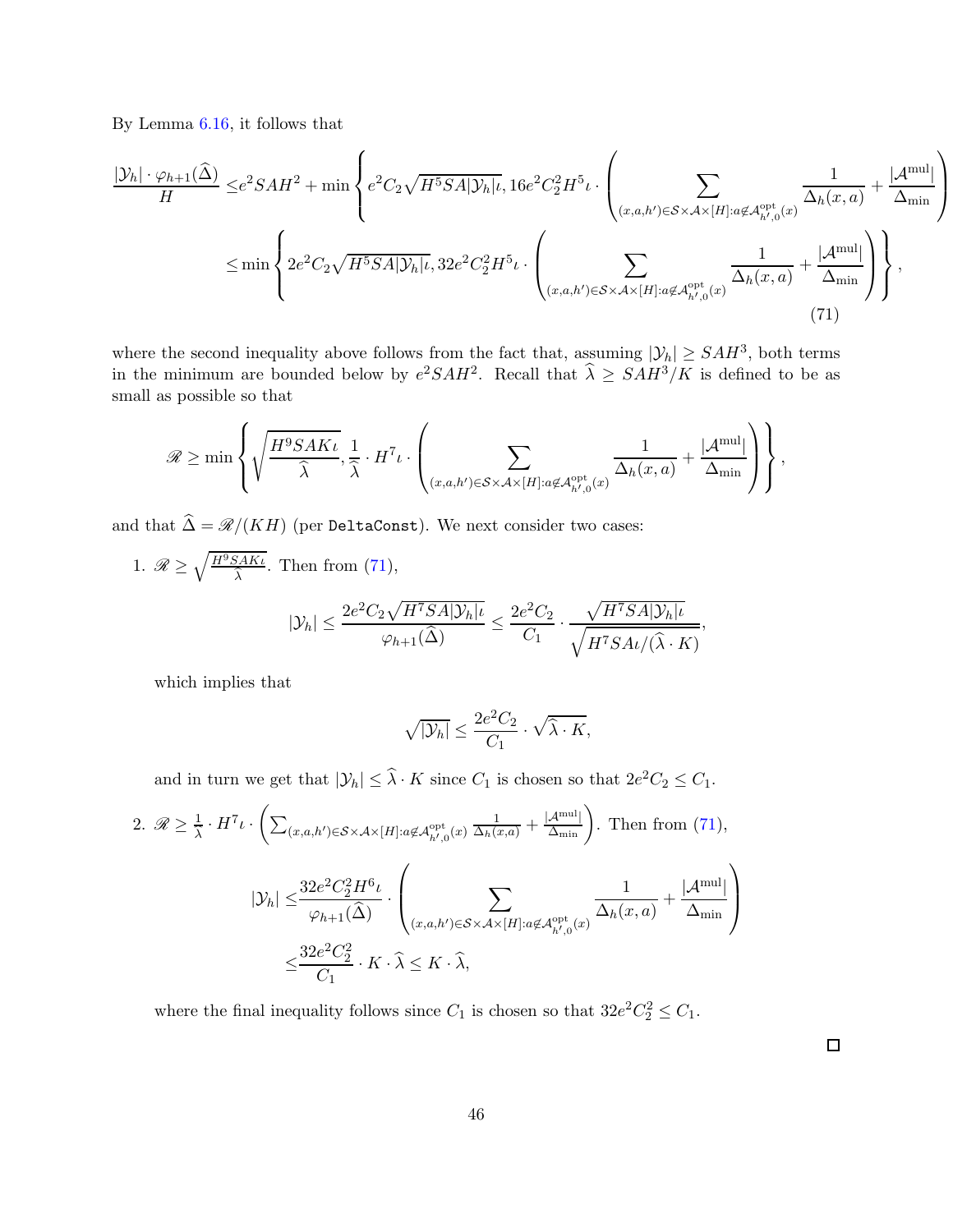Lemma [7.2](#page-46-0) establishes the same result as Lemma [7.1,](#page-44-1) except for the choice of DeltaIncr in QLearningPreds. The proof is more subtle, though, because of the more complex nature of the parameters  $\hat{\Delta}^k$  in DeltaIncr. In particular, to establish Lemma [7.2,](#page-46-0) we need to divide the set of episodes into different phases, so that within each phase the value of  $\hat{\Delta}^k$  only changes by a small multiplicative factor.

<span id="page-46-0"></span>Lemma 7.2. Suppose QLearningPreds is run with DeltaIncr (Algorithm [4\)](#page-18-0) to choose the values  $\widehat{\Delta}^k$ . Then for all  $h \in [H]$ , the number of episodes  $k \in [K]$  for which  $\sigma_h^k = 1$  is at most  $\max\{SAH^3, \lambda\}$ .  $K$ .

*Proof.* Since  $\Delta \check{Q}_h^1(x,a) = H$  for all  $(x,a,h)$ , it holds that  $\hat{\Delta}^1 \geq \frac{SAH}{\lambda K}$ . Also note that by definition we have  $\widehat{\Delta}^k \leq \sqrt{\frac{SAH^8\iota^2}{\lambda K}}$  for all k. Note that  $\sqrt{\frac{SAH^8\iota^2}{\lambda K}} \cdot \frac{\lambda K}{SAH} \leq$  $\sqrt{\lambda KH^6 \iota^2}$ . For  $0 \leq i \leq$  $\left[ \log_{1+\frac{1}{H}}(\sqrt{\lambda KH^6 \iota^2}) \right]$ , set  $\omega_i := 2^i \cdot \frac{SAH}{\lambda K}$ . H

For  $(h, k) \in [H] \times [K]$ , note that  $\sigma_h^k = 1$  implies that  $\varphi_h(\widehat{\Delta}^k) < (1 + 1/H) \cdot \Delta V_h^k(x_h^k) =$  $(1+1/H) \cdot \check{\delta}_h^k$ . For each  $1 \leq i \leq \lceil \log_{1+1/H}(\sqrt{\lambda KH^6\iota^2}) \rceil$  and  $h \in [H]$  set  $\mathcal{Y}_h^i := \{k \in [K] : \sigma_h^k = h \}$ 1,  $\omega_{i-1} \leq \widehat{\Delta}^k \leq \omega_i$ .

Then for each  $h \in [H]$  and  $0 \leq i \leq \lceil \log_{1+\frac{1}{H}}(\sqrt{\lambda KH^6 \iota^2}) \rceil$ ,

$$
\sum_{k \in \mathcal{Y}_h^i} \breve{\delta}_h^k \ge |\mathcal{Y}_h^i| \cdot \frac{\varphi_h(\omega_{i-1})}{1 + \frac{1}{H}}.\tag{72}
$$

<span id="page-46-2"></span><span id="page-46-1"></span>.

Set  $\mathcal{Y}_h := \bigcup_i \mathcal{Y}_h^i$ . Fix any  $h \in [H]$  and i satisfying  $1 \leq i \leq \lceil \log_{1+\frac{1}{H}}(\sqrt{\lambda K H^6 \iota^2}) \rceil$ . Using [\(72\)](#page-46-1) and the statement of item [2](#page-35-2) of Lemma [6.13](#page-35-0) for  $W = \{(k, h) : k \in \mathcal{Y}_h^i\}$ , noting that for  $k^* = \max_{k \in \mathcal{Y}_h^i} \{k\},$ we have  $\widehat{\Delta}^{k^*} \leq \omega_i$ , we see that

$$
\frac{|\mathcal{Y}_h^i| \cdot \varphi_h(\omega_{i-1})}{1 + 1/H}
$$
  

$$
\leq \sum_{k \in \mathcal{Y}_h^i} \breve{\delta}_h^k
$$

$$
\leq \!\! |\mathcal{Y}^i_h|\cdot \left(1+\frac{1}{H}\right)^2\cdot \varphi_{h+1}(\omega_i) + e^2 S A H^2 + \min\left\{ e^2 C_2 \sqrt{H^5 S A |\mathcal{Y}^i_h|} \iota, \sum_{(x,a,h')\in \mathcal{S}\times\mathcal{A}\times [H]}\frac{e^2 C_2^2 H^3 \iota}{\max\left\{\frac{\Delta \hat{Q}_{h'}^{k^*}(x,a)}{2H}, \frac{\Delta_{\min}}{4H^2}\right\}}\right\}
$$

Rearranging and using the fact that  $\frac{\varphi_h(\omega_{i-1})}{1+1/H} - (1+\frac{1}{H})^2 \cdot \varphi_{h+1}(\omega_{i-1}) \geq \varphi_{h+1}(\omega_{i-1})/H$ , we obtain that  $\epsilon$ 

$$
\frac{|\mathcal{Y}_h^i|}{H} \cdot \varphi_{h+1}(\omega_{i-1}) \leq e^2 SA H^2 + \min \left\{ e^2 C_2 \sqrt{H^5 SA |\mathcal{Y}_h^i| t}, \sum_{(x,a,h') \in S \times \mathcal{A} \times [H]} \frac{e^2 C_2^2 H^3 t}{\max \left\{ \frac{\Delta \hat{\phi}_{h'}^{k^*}(x,a)}{2H}, \frac{\Delta_{\text{min}}}{4H^2} \right\}} \right\}
$$
  

$$
\leq e^2 SA H^2 + \min \left\{ e^2 C_2 \sqrt{H^5 SA |\mathcal{Y}_h^i| t}, \sum_{(x,a,h') \in S \times \mathcal{A} \times [H]} \frac{e^2 C_2^2 H^3 t}{\max \left\{ \frac{\tilde{\Delta} \hat{\phi}_{h'}^{k^*}(x,a)}{2H}, \frac{\tilde{\Delta}_{\text{min}}}{4H^2} \right\}} \right\},
$$
(73)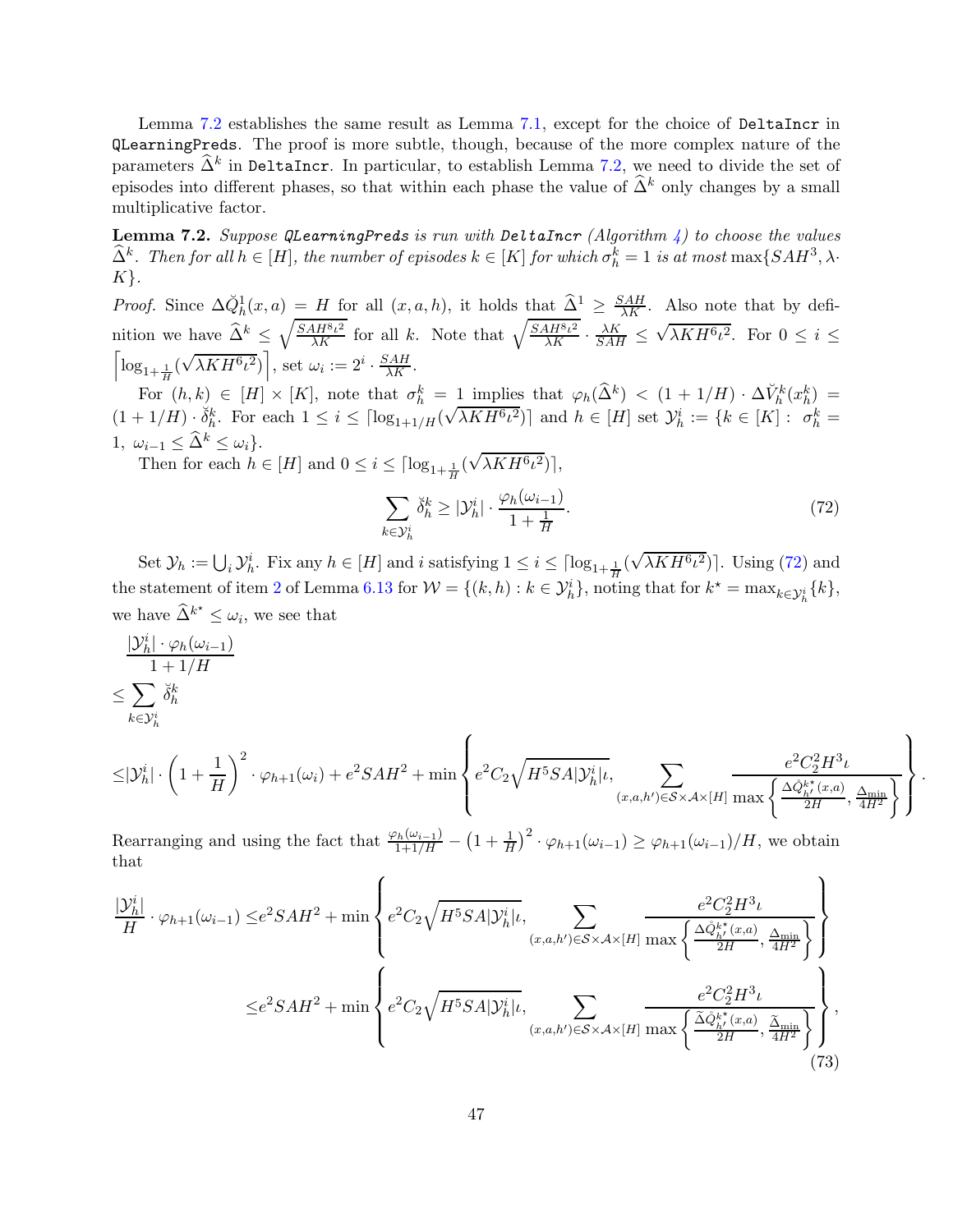where the second inequality above follows from  $\widetilde{\Delta}_{min} \leq \Delta_{min}$  and therefore  $\widetilde{\Delta} \dot{Q}_{h'}^{k^{\star}}(x, a) \leq \Delta \dot{Q}_{h'}^{k^{\star}}(x, a)$ for all  $x, a, h'$ . We now consider two cases, based on the value of  $\hat{\Delta}^{k^*}$  (depending on which of the two terms in the minimum in  $(13)$  in the algorithm DeltaIncr is smaller):

1. Suppose 
$$
\hat{\Delta}^{k^*} = \frac{H^5 \iota^2}{\lambda K} \cdot \sum_{(x,a,h)} \frac{1}{\max\left\{\frac{\tilde{\Delta} \dot{Q}_h^{k^*}(x,a)}{2H}, \frac{\tilde{\Delta}_{\min}}{4H^2}\right\}}
$$
. Note that  
\n
$$
\varphi_{h+1}(\omega_{i-1}) \ge C_1 \cdot \omega_{i-1} \ge C_1/(1+1/H) \cdot \omega_i \ge C_1/(1+1/H) \cdot \hat{\Delta}^{k^*} \ge C_1/2 \cdot \hat{\Delta}^{k^*}, \tag{74}
$$

as well as  $\lceil \log_{1+1/H}(\sqrt{\lambda KH^6 \iota^2}) \rceil \leq 8H\iota$ . Then using [\(73\)](#page-46-2), we get that

<span id="page-47-2"></span><span id="page-47-0"></span>
$$
|\mathcal{Y}_{h}^{i}| \leq \frac{1}{\varphi_{h+1}(\omega_{i-1})} \cdot \left(e^{2}SAH^{3} + \sum_{(x,a,h') \text{ max}} \frac{e^{2}C_{2}^{2}H^{4} \iota}{\frac{\tilde{\Delta}\hat{\phi}_{h'}^{k*}(x,a)}{2H}, \frac{\tilde{\Delta}_{\text{min}}}{4H^{2}}} \right)
$$
  
\n
$$
\leq \frac{1}{\varphi_{h+1}(\omega_{i-1})} \cdot \sum_{(x,a,h') \text{ max}} \frac{2e^{2}C_{2}^{2}H^{4} \iota}{\frac{\tilde{\Delta}\hat{\phi}_{h'}^{k*}(x,a)}{2H}, \frac{\tilde{\Delta}_{\text{min}}}{4H^{2}}} \right)
$$
  
\n
$$
\leq \frac{2 \cdot 7H\iota}{C_{1} \cdot \hat{\Delta}^{k*} \cdot \lceil \log_{1+1/H}(\sqrt{\lambda KH^{6} \iota^{2}}) \rceil} \cdot \sum_{(x,a,h') \text{ max}} \frac{2e^{2}C_{2}^{2}H^{4} \iota}{\frac{\tilde{\Delta}\hat{\phi}_{h'}^{k*}(x,a)}{2H}, \frac{\tilde{\Delta}_{\text{min}}}{4H^{2}}} \right)
$$
  
\n
$$
= \frac{32e^{2}C_{2}^{2} \cdot \lambda K}{C_{1} \cdot \lceil \log_{1+1/H}(\sqrt{\lambda KH^{6} \iota^{2}}) \rceil} \leq \frac{\lambda K}{\lceil \log_{1+1/H}(\sqrt{\lambda KH^{6} \iota^{2}}) \rceil},
$$
\n(76)

where [\(75\)](#page-47-0) follows since  $\max\left\{\frac{\tilde{\Delta}\dot{Q}_{h'}^{k^*}(x,a)}{2H}\right\}$  $\frac{\Delta_{h'}(x,a)}{2H}, \frac{\Delta_{\min}}{4H^2}$  $\mathcal{L}$  $\leq H$  for all  $(x, a, h')$ , and  $(76)$  follows since  $C_1$ is chosen so that  $C_1 \geq 32e^2C_2^2$  (see [\(22\)](#page-24-8)). Therefore,  $|\mathcal{Y}_h| \leq \sum_{i=1}^{\lceil \log_{1+1/H}(\sqrt{\lambda KH^6\iota^2}) \rceil} |\mathcal{Y}_h^i| \leq \lambda K$ .

2. Otherwise, by the definition of  $\hat{\Delta}^k$  in [\(13\)](#page-18-5), we have  $\hat{\Delta}^{k^*} = \sqrt{\frac{SAH^8\iota^2}{\lambda K}} = \hat{\Delta}^K$ . Note that [\(74\)](#page-47-2) still holds, and so, using  $(73)$ , we get that, for each i,

<span id="page-47-1"></span>
$$
|\mathcal{Y}_h^i| \leq \frac{1}{\varphi_{h+1}(\omega_{i-1})} \cdot \left(e^2 SA H^3 + e^2 C_2 \sqrt{H^7 SA |\mathcal{Y}_h^i| \iota}\right)
$$
  
\n
$$
\leq \frac{1}{\varphi_{h+1}(\omega_{i-1})} \cdot 2e^2 C_2 \sqrt{H^7 SA |\mathcal{Y}_h^i| \iota}
$$
  
\n
$$
\leq \frac{\sqrt{8H\iota}}{C_1 \cdot \widehat{\Delta}^{k^*} \cdot \sqrt{\lceil \log_{1+1/H}(\sqrt{\lambda K H^7 \iota^2}) \rceil}} \cdot 2e^2 C_2 \sqrt{H^7 SA |\mathcal{Y}_h^i| \iota},
$$
\n(77)

which implies that

$$
\sqrt{|\mathcal{Y}_h^i|} \leq \frac{6e^2C_2}{C_1} \cdot \frac{1}{\sqrt{\lceil \log_{1+1/H}(\sqrt{\lambda K H^7 \iota^2}) \rceil}} \cdot \sqrt{\lambda K},
$$

and since  $C_1$  is chosen so that  $C_1 \ge 6e^2C_2$ , we get that  $|\mathcal{Y}_h| \le \lambda K$ , as desired.

Thus, in both cases, we obtain that  $|\mathcal{Z}_h| \leq \max\{SAH^3, \lambda K\}$ , completing the proof of the lemma.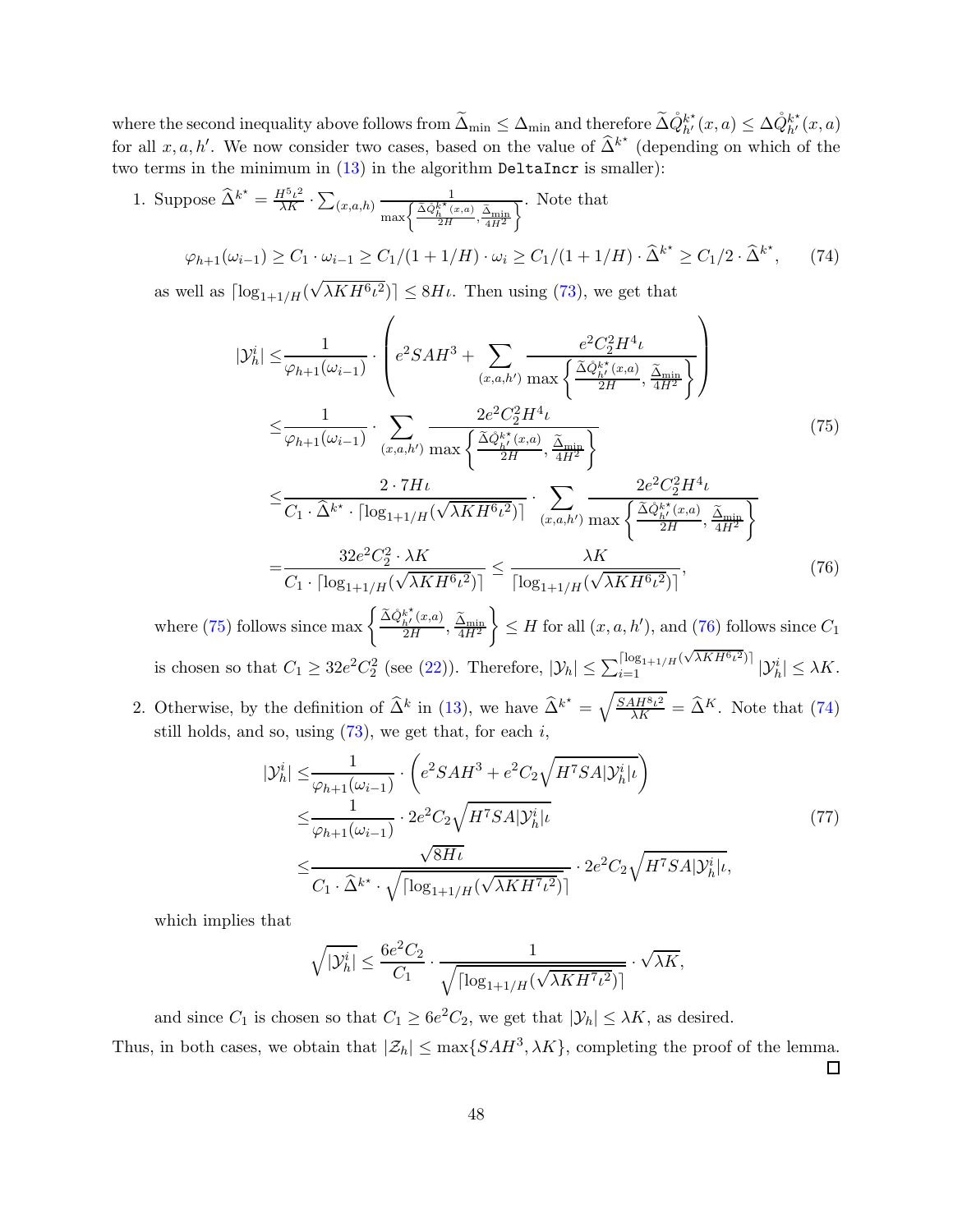#### <span id="page-48-0"></span>7.2 Bounding the value functions  $\overline{R}^k_h$  $_h^k, \overline{Q}_h^k, \overline{V}_h^k$

In this section we establish some basic bounds on the value functions  $\overline{R}_h^k$  $\tilde{h}_h, \tilde{Q}_h^k, \tilde{V}_h^k$  maintained by QLearningPreds to refine the predictions  $Q_h$ . Many of the results are analogous to the bounds on  $\overline{Q}^k_h$  $_{h}^{k},\underline{Q}_{h}^{k},\overline{V}_{h}^{k}$  $h<sub>h</sub>$ ,  $V<sub>h</sub><sup>k</sup>$  proven in Section [6.1.](#page-23-2) However, since the updating procedures are distinct from those used to update the upper and lower  $Q$ - and V-value functions (in particular, we do not use the multi-step bootstrap of  $[XMD21]$  to update  $\tilde{Q}_h^k, \tilde{V}_h^k$ , we cannot derive the results in this section directly from those in Section  $6.1$ .

The first result, Lemma [7.3,](#page-48-1) is a straightforward consequence of the updates to  $\overline{R}_h^k$  $_h^{\kappa}$  in QLearningPreds.

<span id="page-48-1"></span>**Lemma 7.3.** For any  $(x, a, h, k) \in S \times A \times [H] \times [K]$ , suppose the episodes in which  $(x, a)$  was previously taken at step h are denoted  $k^1, \ldots, k^n < k$  (in particular,  $k^i = k_h^i(x, a)$  and  $n = N_h^k(x, a)$ ). Then the following identity holds:

$$
(\overline{R}_{h}^{k} - Q_{h}^{\star})(x, a) = \alpha_{n}^{0}(H - Q_{h}^{\star}(x, a)) + \sum_{i=1}^{n} \alpha_{n}^{i} \cdot \left( (\widetilde{V}_{h+1}^{k^{i}} - V_{h+1}^{\star})(x_{h+1}^{k^{i}}) + \left( (\widehat{\mathbb{P}}_{h}^{k^{i}} - \mathbb{P}_{h})V_{h+1}^{\star} \right)(x, a) + b_{i} \right).
$$

*Proof.* Note that  $\overline{R}_h^k$  $\int_{h}^{n}(x,a)$  is updated as follows:

$$
\overline{R}_h^{k+1}(x,a) = \begin{cases} (1 - \alpha_n) \cdot \overline{R}_h^k(x,a) + \alpha_n \cdot [r_h(x,a) + \widetilde{V}_{h+1}^k(x_{h+1}^k) + b_n] : & (x,a) = (x_h^k, a_h^k), \\ \overline{R}_h^k(x,a) : & \text{else,} \end{cases}
$$

where  $n = N_h^{k+1}$  $h_1^{k+1}(x, a)$  in the first case above. Iterating the above, we obtain that for any  $(x, a, h, k)$ , letting  $n = \tilde{N}_h^k(x, a),$ 

$$
\overline{R}_h^k(x, a) = \alpha_n^0 \cdot H + \sum_{i=1}^n \alpha_n^i \cdot \left( r_h(x, a) + \widetilde{V}_{h+1}^{k^i}(x_{h+1}^{k^i}) + b_i \right). \tag{78}
$$

<span id="page-48-3"></span><span id="page-48-2"></span> $\Box$ 

Using the Bellman optimality equation  $Q_h^{\star}(x, a) = r_h(x, a) + \mathbb{P}_h V_{h+1}^{\star}(x, a)$  together with the fact that  $\sum_{i=0}^{n} \alpha_n^i = 1$  and the notation  $(\hat{\mathbb{P}}_h^{k^i})$  $h_0^{k^i}V_{h+1}(x, a) = V_{h+1}(x_{h+1}^{k^i})$  for  $(x, a) = (x_h^{k^i})$  $_{h}^{k^{i}},a_{h}^{k^{i}}$  $\binom{k^i}{h}$ , we see that, for  $n = N_h^k(x, a)$ ,

$$
Q_h^{\star}(x, a) = \alpha_n^0 \cdot Q_h^{\star}(x, a) + \sum_{i=1}^n \alpha_n^i \cdot \left( r_h(x, a) + (\mathbb{P}_h - \hat{\mathbb{P}}_h^{k^i}) V_{h+1}^{\star}(x, a) + V_{h+1}^{\star}(x_{h+1}^{k^i}) \right). \tag{79}
$$

Subtracting [\(79\)](#page-48-2) from [\(78\)](#page-48-3) gives the desired result.

The following straightforward lemma, which generalizes item [2](#page-24-3) of Lemma [6.1,](#page-24-1) shows that any approximately optimal action a at any state  $(x, h)$  either remains in  $A_h^k(x)$  at each episode k or else there is some other action in  $A_h^k(x)$  with smaller sub-optimality than a.

<span id="page-48-4"></span>**Lemma 7.4.** Under the event  $\mathcal{E}^{\text{wc}}$ , for any  $\epsilon > 0$  and every  $(x, a, h) \in \mathcal{S} \times \mathcal{A} \times [H]$ , if it holds that  $\Delta_h(x, a) \leq \epsilon$ , then for each  $k \in [K]$ , at least one of the following must hold true:

- $a \in A_h^k(x)$ ; or
- For some  $a^* \in A_h^k(x)$  (in particular, we may choose  $a^* \in A_h^k(x)$  maximizing  $Q_h^k$  $_{h}^{k}(x,a^{\star})),$  $\Delta_h(x, a^*) \leq V_h^*(x) - Q_h^k$  $_{h}^{k}(x,a^{\star})<\epsilon.$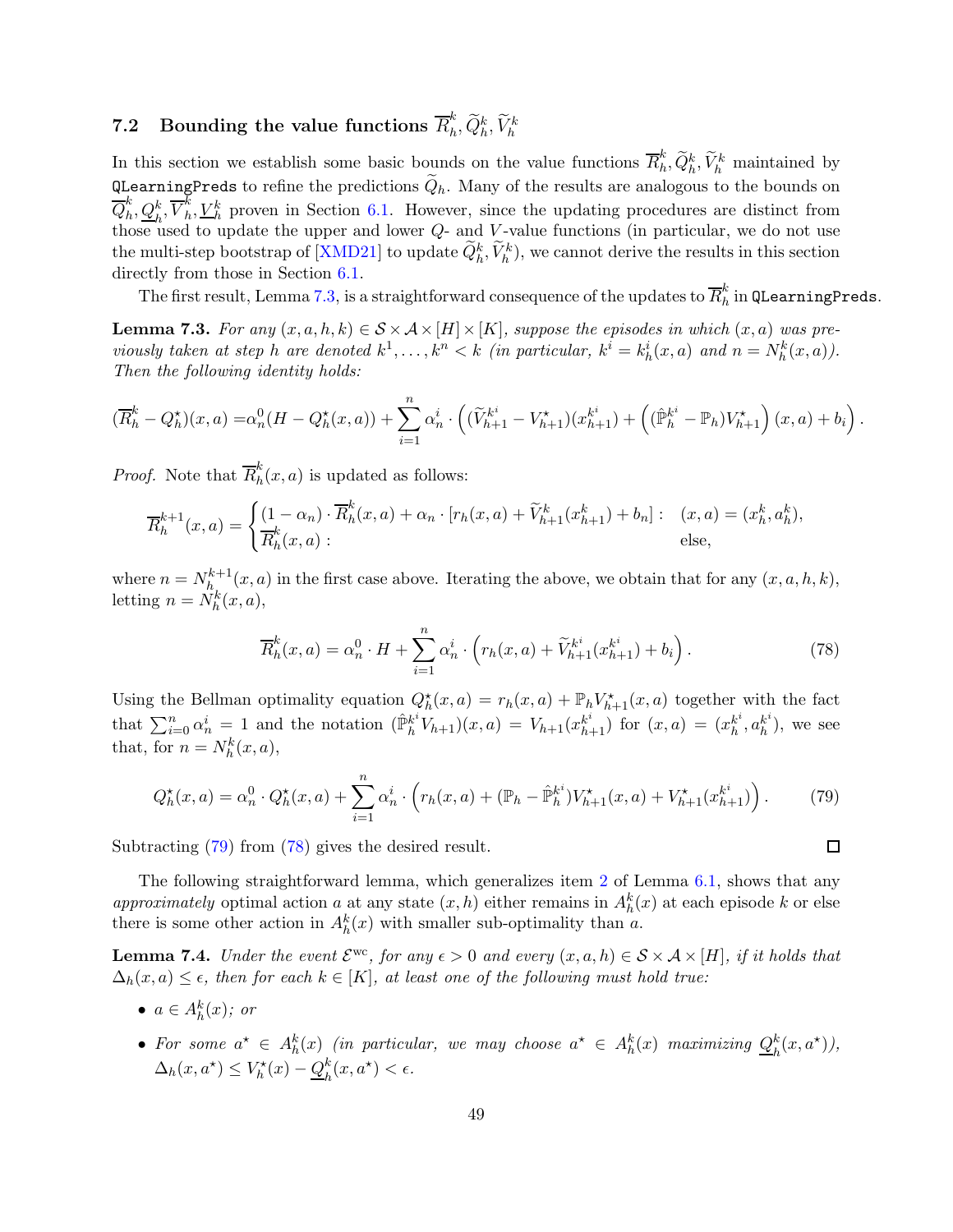*Proof.* If  $a \notin A_h^k(x)$ , then it must be the case that for some  $k' \leq k$ ,  $\overline{Q}_h^{k'}$  $_{h}^{k'}(x,a) < \underline{V}_{h}^{k'}$  $_{h}^{k'}(x)$ ; by Lemma [6.3,](#page-28-0) we have  $V_h^{\vec{k}}(x) \geq V_h^{k'}$  $h'(x)$ , and so some action  $a^* \in A_h^k(x)$  must satisfy  $Q_h^*(x, a^*) \geq \underline{Q}_h^k(x, a^*) =$ h  $V_h^k(x) > \overline{Q}_h^{k'}$  $h_h^{\kappa}(x,a) \geq Q_h^{\star}(x,a)$ . Hence  $\Delta_h(x,a^{\star}) = V_h^{\star}(x) - Q_h^{\star}(x,a^{\star}) \leq V_h^{\star}(x) - Q_h^k(x,a^{\star}) \leq$  $V_h^{\star}(x) - Q_h^{\star}(x, a) = \Delta_h(x, a) \le \epsilon.$ 

The next lemma, Lemma [7.5,](#page-49-0) uses Lemmas [7.3](#page-48-1) and [7.4](#page-48-4) above together with a martingale concentration inequality to show bounds on  $\tilde{Q}_h^k$ ,  $\tilde{V}_h^k$  that hold with high probability. We note that an additional necessary ingredient is the assumption that the input predictions  $Q_h$  are an  $\epsilon$ approximate distillation of  $Q_h^*$ ; this is used to show that for all  $k \in [K]$ ,  $\widetilde{Q}_h^k$  is also an approximate distillation with high probability (item [3\)](#page-49-1), which in turn is used to show that  $\tilde{V}_h^k$  is approximately lower bounded by  $V_h^{\star}$  (item [4\)](#page-49-2).

<span id="page-49-0"></span>**Lemma 7.5.** Set  $p = 1/(H^2K)$ . Suppose that  $\tilde{Q}$  is an  $\epsilon$ -approximate distillation on the optimal value function  $Q_h^*$ . Then, there is an event  $\mathcal{E}^{\text{pred}}$  with  $\Pr[\mathcal{E}^{\text{pred}}] \geq 1 - p$  so that the following hold under  $\mathcal{E}^{\text{pred}} \cap \mathcal{E}^{\text{wc}}$ :

<span id="page-49-3"></span>1. For  $n \in \mathbb{N}$ , recall that  $\beta_n = 2 \sum_{i=1}^n \alpha_n^i b_i$ . Then for any  $(x, a, h, k) \in S \times A \times [H] \times [K]$ , it holds that, for  $n = N_h^k(x, a)$ ,

$$
(\overline{R}_{h}^{k} - Q_{h}^{*})(x, a) \leq \alpha_{n}^{0}H + \sum_{i=1}^{n} \alpha_{n}^{i} \cdot (\widetilde{V}_{h+1}^{k_{h}^{i}(x, a)} - V_{h+1}^{*})(x_{h+1}^{k_{h}^{i}(x, a)}) + \beta_{n}.
$$

<span id="page-49-4"></span><span id="page-49-1"></span>2. For all  $(x, a, h, k) \in S \times A \times [H] \times [K]$ , it holds that  $\overline{R}_h^k$  $h_n^{\kappa}(x,a) \geq Q_h^{\star}(x,a) - \epsilon \cdot (H + 1 - h).$ 

- 3. For all  $(x, h, k) \in S \times [H] \times [K]$ , there is some  $\bar{a} \in A$  so that  $\Delta_h(x, \bar{a}) \leq \epsilon$  and  $\widetilde{Q}_h^k(x, \bar{a}) \geq \epsilon$  $Q_h^{\star}(x,\bar{a})-\epsilon\cdot(H+1-h)$ . In particular,  $\widetilde{Q}^k$  is an  $\epsilon\cdot(H+2-h)$ -approximate distillation on  $Q^{\star}.$
- <span id="page-49-5"></span><span id="page-49-2"></span>4. For all  $(x, h, k) \in S \times [H] \times [K]$ , it holds that  $\widetilde{V}_h^k(x) \geq V_h^*(x) - \epsilon \cdot (H + 2 - h)$ .

5. For any  $(h, k) \in S \times A \times [H] \times [K]$ , it holds that, for  $n = N_h^k(x_h^k, a_h^k)$ ,

$$
(\overline{R}_{h}^{k} - Q_{h}^{\star})(x_{h}^{k}, a_{h}^{k}) \leq \alpha_{n}^{0} H + \text{clip}\left[\beta_{n} | \frac{[\Delta_{h}(x_{h}^{k}, a_{h}^{k}) - 2\epsilon \cdot (H+1)]_{+}}{2H}\right] + \left(1 + \frac{1}{H}\right) \cdot \sum_{i=1}^{n} \alpha_{n}^{i} \cdot (\widetilde{V}_{h+1}^{k_{h}^{i}(x_{h}^{k}, a_{h}^{k})} - V_{h+1}^{\star})(x_{h+1}^{k_{h}^{i}(x_{h}^{k}, a_{h}^{k})}).
$$

*Proof.* Fix any  $(x, a, h) \in S \times A \times [H]$ . Set  $k^0 = 0$  and for  $i \ge 1$ ,

$$
k^{i} := \min \left( \left\{ k \in [K] : k > k^{i-1} \text{ and } (x_{h}^{k}, a_{h}^{k}) = (x, a) \right\} \cup \{ K + 1 \} \right).
$$

Let  $\mathcal{H}_k$  denote the  $\sigma$ -field generated by all random variables up to and including episode k, step H; the random variable  $k^i$  is a stopping time of the filtration  $(\mathcal{H}_k)_{\substack{k \geq 0 \\ k \geq 0}}$ . Let  $\mathcal{F}_i$ ,  $i \geq 0$  be the filtration given by  $\mathcal{F}_i = \mathcal{H}_{k^i}$ . Then  $\left( \mathbb{1}[k^i \leq K] \cdot [(\hat{\mathbb{P}}_h^{k^i} - \mathbb{P}_h) V_{h+1}^*](x, a) \right)_{i=1}^K$ is a martingale difference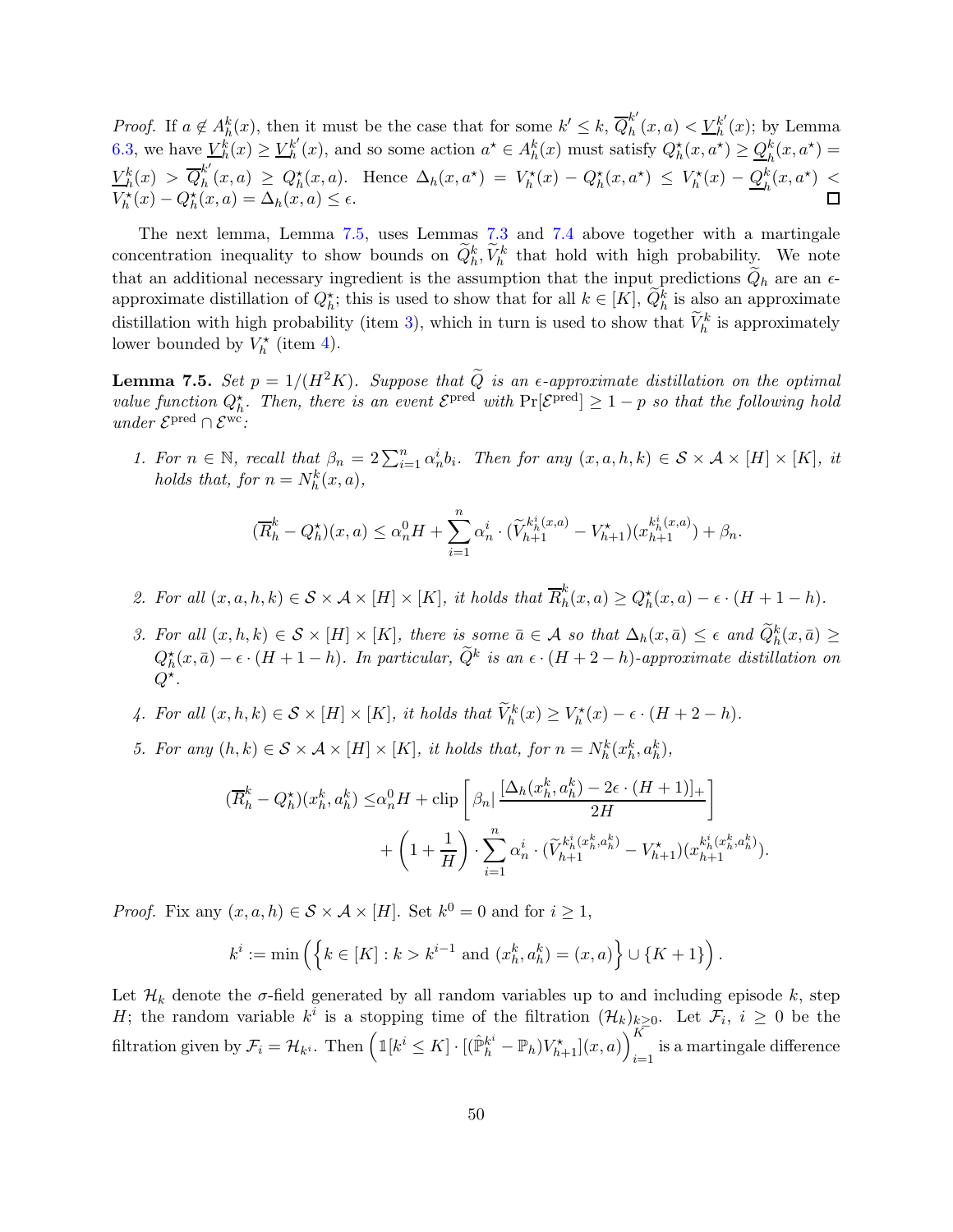sequence adapted to the filtration  $\mathcal{F}_i$ . By the Azuma-Hoeffding inequality and a union bound over all  $m \in [K]$ , it holds that, for some constant  $C_0 > 0$ , with probability at least  $1 - p/(SAH)$ ,

$$
\forall m \in [K]: \quad \left| \sum_{i=1}^{m} \alpha_m^i \cdot \mathbb{1}[k^i \le K] \cdot [(\hat{\mathbb{P}}_h^{k^i} - \mathbb{P}_h) V_{h+1}^*](x, a) \right| \le \frac{C_0 H}{4} \sqrt{\sum_{i=1}^{m} (\alpha_m^i)^2 \cdot \iota} \le \frac{C_0}{2} \sqrt{\frac{H^3 \iota}{m}},
$$
\n(80)

where the final inequality follows from item [2](#page-61-5) of Lemma  $A.1$ . Taking a union bound over all  $(x, a, h) \in S \times A \times [H]$ , we get that with probability  $1 - p$ , for all  $(x, a, h, k) \in S \times A \times [H] \times [K]$ ,

<span id="page-50-1"></span><span id="page-50-0"></span>
$$
\left| \sum_{i=1}^{n} \alpha_n^i \left[ (\hat{\mathbb{P}}_h^{k_h^i(x,a)} - \mathbb{P}_h) V_{h+1}^{\star} \right] (x, a) \right| \le \frac{C_0}{2} \sqrt{\frac{H^3 \iota}{n}} \quad \text{where } n = N_h^k(x, a). \tag{81}
$$

(Here we have applied [\(80\)](#page-50-0) with  $m = N_h^k(x, a) \leq K$ , and used the fact that  $\mathbb{1}[k_h^i(x, a) \leq K] = 1$ for  $i \leq N_h^k(x,a)$ .) Let  $\mathcal{E}^{\text{pred}}$  denote the probability  $1-p$  event under which [\(81\)](#page-50-1) holds. From [\(21\)](#page-24-7) we have that  $\beta_n/2 \geq C_0 \sqrt{H^3 \iota/n}$ . Then item [1](#page-49-3) of the lemma follows from Lemma [7.3](#page-48-1) and [\(81\)](#page-50-1).

To establish the remaining items of the lemma statement, we use reverse induction on  $h$ . The base case  $h = H+1$  is immediate since as a matter of convention, all of  $\overline{R}_{H+1}^k, Q_{H+1}^{\star}, \widetilde{Q}_{H+1}^k, \widetilde{V}_{H+1}^k, V_{H+1}^{\star}$ are identically 0. Assuming that items [2,](#page-49-4) [3,](#page-49-1) and [4](#page-49-2) hold for step  $h + 1$ , [\(81\)](#page-50-1) and Lemma [7.3](#page-48-1) give that, under the event  $\mathcal{E}^{\text{pred}}$ , for each  $(x, a, h, k) \in \mathcal{S} \times \mathcal{A} \times [H] \times [K]$ , for  $n = \widetilde{N}_{h}^{k}(x, a)$ ,

$$
(\overline{R}_{h}^{k} - Q_{h}^{\star})(x, a) \geq \sum_{i=1}^{n} \alpha_{n}^{i} \cdot \left( (\widetilde{V}_{h+1}^{\widetilde{k}_{h}^{i}(x, a)} - V_{h+1}^{\star})(x_{h+1}^{\widetilde{k}_{h}^{i}(x, a)}) + \left( (\widehat{\mathbb{P}}_{h}^{\widetilde{k}_{h}^{i}(x, a)} - \mathbb{P}_{h}) V_{h+1}^{\star} \right) (x, a) + b_{i} \right)
$$
  

$$
\geq -\epsilon \cdot (H + 1 - h) + \beta_{n}/2 - \frac{C_{0}}{2} \sqrt{H^{3} \iota/n}
$$
  

$$
\geq -\epsilon \cdot (H + 1 - h),
$$

thus establishing item [2](#page-49-4) of the lemma at step h.

To establish item [3](#page-49-1) at step h, we use increasing induction on k. The base case  $k = 1$  follows from the fact that, by assumption,  $\hat{Q}^1$  is an  $\epsilon$ -approximate distillation on  $Q^*$ . To establish the inductive step, we note that by construction,  $\widetilde{Q}_{h}^{k}(x, a) = \min\{\overline{R}_{h}^{k}$  $h^k_h(x,a), \widetilde{Q}^{k-1}_h(x,a), \overline{Q}^k_h$  $h(n, a)$  for all  $(x, a) \in S \times A$ . By the inductive hypothesis (on k), for each  $x \in S$ , there is some  $\overline{a} \in A$  so that  $\Delta_h(x, \bar{a}) \leq \epsilon$  and  $\widetilde{Q}_h^{k-1}(x, \bar{a}) \geq Q_h^{\star}(x, \bar{a}) - \epsilon \cdot (H + 1 - h)$ . Under the event  $\mathcal{E}^{\text{wc}}$  have that  $\overline{Q}_h^k$  $\frac{\kappa}{h}(x,\bar{a})\geq$  $Q_h^{\star}(x, \bar{a})$ , and we have already established (item [2\)](#page-49-4) that  $\overline{R}_h^k$  $h_h^k(x, \bar{a}) \geq Q_h^*(x, \bar{a}) - \epsilon \cdot (H + 1 - h),$  which implies that  $\widetilde{Q}_h^k(x, \bar{a}) \geq Q_h^*(x, \bar{a}) - \epsilon \cdot (H + 1 - h)$ .

Finally we establish item [4](#page-49-2) at step  $h$ . Again we use increasing induction on  $k$ , noting that the base case  $k = 1$  follows from the fact that, for all  $x \in S$ ,  $\widetilde{V}_h^1(x) = \max_{a \in A} \widetilde{Q}_h^1(x, a) \ge V_h^*(x) - \epsilon$ , using that  $\tilde{Q}^k$  is an  $\epsilon$ -approximate distillation on  $Q^*$ . To establish the inductive step (i.e., at episode k, assuming that item [4](#page-49-2) holds at episode  $k-1$  and step h), note that for any  $x \in \mathcal{S}$ ,

<span id="page-50-2"></span>
$$
\widetilde{V}_h^k(x) = \max_{a' \in A_h^k(x)} \left\{ \max \{ \widetilde{Q}_h^k(x, a'), \underline{Q}_h^k(x, a') \} \right\} \tag{82}
$$

Moreover, since  $\widetilde{Q}_h^k$  is an  $\epsilon \cdot (H + 2 - h)$ -approximate distillation on  $Q_h^{\star}$  (item [3](#page-49-1) at step h), for any x, there is some  $\bar{a} \in \mathcal{A}$  so that  $\Delta_h(x, \bar{a}) + [Q_h^*(x, \bar{a}) - \tilde{Q}_h^k(x, \bar{a})]_+ \leq \epsilon \cdot (H + 2 - h)$ . By Lemma [7.4](#page-48-4)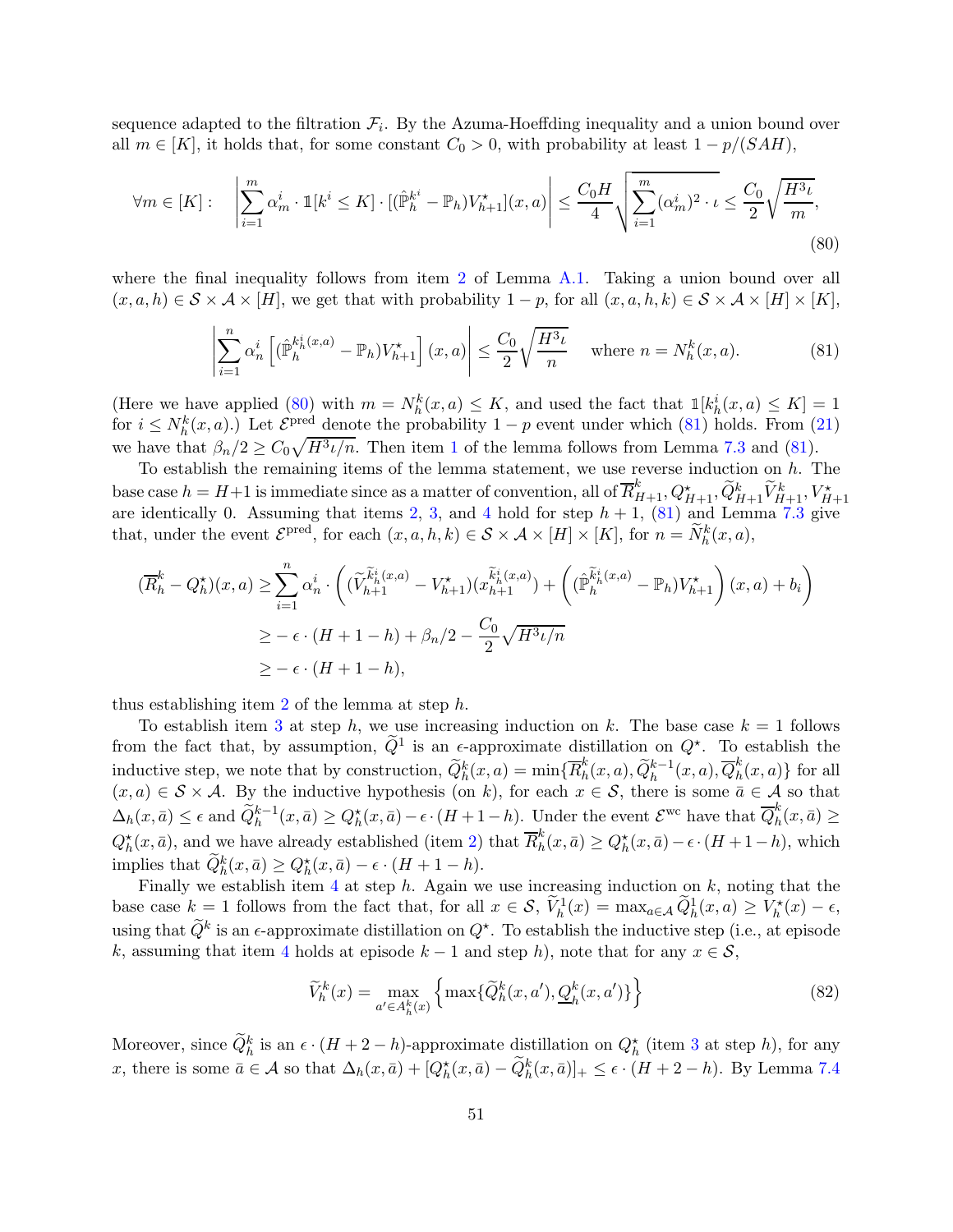with  $(x, a, h) = (x, \bar{a}, h)$ , since  $\Delta_h(x, \bar{a}) \leq \epsilon \cdot (H + 2 - h)$ , it holds that either  $\bar{a} \in A_h^k(x)$  or else there is some  $a^* \in A_h^k(x)$  so that  $V_h^*(x) - Q_h^k$  $_{h}^{k}(x, a^{\star}) < \epsilon$ . If  $\bar{a} \in A_{h}^{k}(x)$ , then

$$
\max_{a' \in A_h^k(x)} \left\{ \max \{ \widetilde{Q}_h^k(x, a'), \underline{Q}_h^k(x, a') \} \right\} \ge \widetilde{Q}_h^k(x, \bar{a}) \ge V_h^*(x) - \epsilon \cdot (H + 2 - h).
$$

Otherwise, we have

$$
\max_{a' \in A_h^k(x)} \left\{ \max \{ \widetilde{Q}_h^k(x, a_h^k), \underline{Q}_h^k(x, a_h^k) \} \right\} \ge \underline{Q}_h^k(x, a^\star) > V_h^\star(x) - \epsilon \cdot (H + 2 - h).
$$

Thus, by [\(82\)](#page-50-2) and the inductive hypothesis (on k), it holds that  $\widetilde{V}_h^k(x) \geq V_h^*(x) - \epsilon \cdot (H + 2 - h)$ , as desired.

Next we establish item [5](#page-49-5) of the lemma. By item [2](#page-49-4) of the lemma, under the event  $\mathcal{E}^{\text{wc}}$ , we have, for all  $(h, k) \in [H] \times [K]$ ,

$$
\overline{R}_h^k(x_h^k, a_h^k) \ge Q_h^*(x_h^k, a_h^k) - \epsilon \cdot H \ge \underline{Q}_h^k(x_h^k, a_h^k) - \epsilon \cdot H.
$$

Then by [\(82\)](#page-50-2) and the definition of  $a_h^k$  (using that  $\tau_h^k = 0$ ), we have that

$$
\overline{R}_h^k(x_h^k, a_h^k) \ge \max\{\underline{Q}_h^k(x_h^k, a_h^k), \widetilde{Q}_h^k(x_h^k, a_h^k)\} - \epsilon \cdot H
$$
  
= 
$$
\max_{a' \in A_h^k(x_h^k)} \left\{ \max\{\underline{Q}_h^k(x_h^k, a'), \widetilde{Q}_h^k(x_h^k, a')\} \right\} - \epsilon \cdot H
$$
  
= 
$$
\widetilde{V}_h^k(x_h^k) - \epsilon \cdot H.
$$

Thus, by item [4](#page-49-2) of the lemma, we have that  $\overline{R}_h^k$  $h_k^k(x_h^k, a_h^k) \ge V_h^*(x_h^k) - 2\epsilon \cdot (H+1)$ . Hence

$$
\overline{R}_h^k(x_h^k, a_h^k) - Q_h^{\star}(x_h^k, a_h^k) \ge V_h^{\star}(x_h^k) - Q_h^{\star}(x_h^k, a_h^k) - 2\epsilon \cdot (H+1) \ge \Delta_h(x_h^k, a_h^k) - 2\epsilon \cdot (H+1).
$$

<span id="page-51-0"></span>The statement of item [5](#page-49-5) then follows from item [1](#page-49-3) and Lemma [6.9.](#page-32-5)

#### 7.3 Additional bounds on  $Q$ - and  $V$ -value functions

In this section we prove some additional bounds on  $\overline{V}_h^k$  $_h^k, \underline{V}_h^k, \Delta V_h^k, \Delta \breve{V}_h^k.$ 

Recall from Lemma [6.6](#page-31-0) that for any  $(x, h, k, a)$  for which  $x \notin \mathcal{G}_h^k$ , we have  $\Delta V_h^k(x) \leq \Delta V_h^k(x)$ . The next lemma (in particular,  $(84)$ ) shows that a reverse inequality holds up to a factor of  $1+1/H$ , *if there is a non-optimal action in*  $A_h^k(x)$ . This fact formalizes the intuition that the purpose of defining the clipped value functions  $\Delta V_h^k$ ,  $\Delta \tilde{Q}_h^k$  is to avoid paying for the case when only optimal actions remain in  $A_h^k(x)$  (in which case one should not suffer any regret no matter which action is taken at  $x$ ).

<span id="page-51-1"></span>**Lemma 7.6.** For any  $(x, h, k) \in S \times [H] \times [K]$ , if there is a non-optimal action in  $A_h^k(x)$ , then, under the event  $\mathcal{E}^{\rm wc}$ , it holds that

$$
\Delta \breve{V}_h^k(x) \ge \frac{\Delta_{\min,h}(x)}{4} \tag{83}
$$

<span id="page-51-3"></span><span id="page-51-2"></span>口

$$
\overline{V}_h^k(x) - \underline{V}_h^k(x) \le \Delta V_h^k(x) \le \left(1 + \frac{1}{H}\right) \cdot \Delta \breve{V}_h^k(x). \tag{84}
$$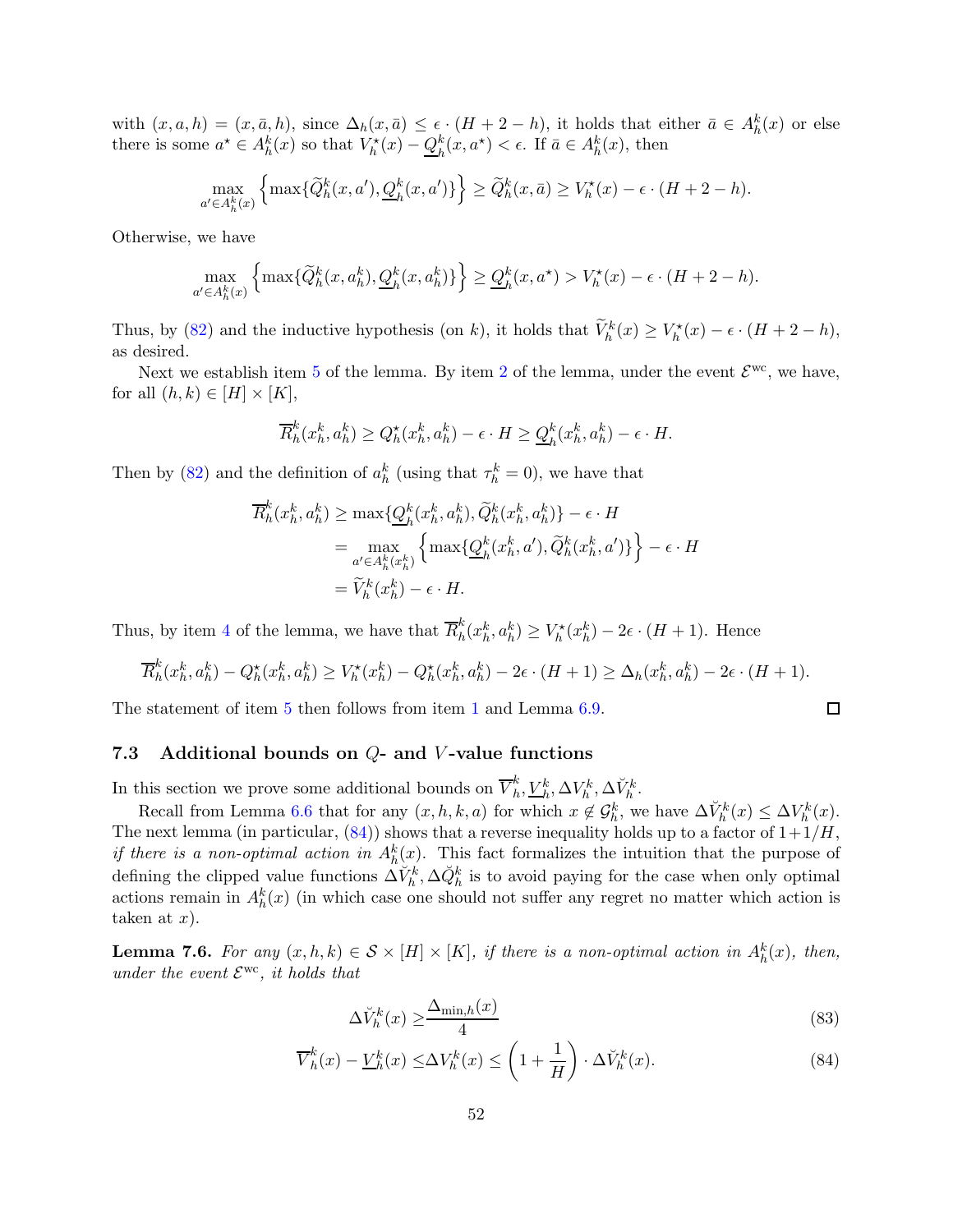*Proof.* Fix  $x, h, k$  and set  $a^* = \arg \max_{a' \in A_h^k(x)} \{ \overline{Q}_h^k\}$  $h<sup>k</sup>(x, a') - Q_h<sup>k</sup>$  $h_h^k(x, a')$ . Then by Definition [5.1,](#page-19-2) we have that  $\Delta V_h^k(x) = \min \left\{ \Delta V_h^{k-1}(x), \ \Delta \check{Q}_h^k(x, a^{\star}) \right\}$ . If  $\Delta V_h^k(x) = \Delta V_h^{k-1}(x)$ , then we may replace k with  $k-1$ , noting the existence of a non-optimal action in  $A_h^k(x)$  implies the existence of a nonoptimal action in  $A_h^{k-1}(x)$  (continuing this process may eventually lead to the case  $k = 0$ , for which [\(83\)](#page-51-3) and [\(84\)](#page-51-2) hold by the definition  $\Delta V_h^0(x) = H$ ). So we may assume that  $\Delta V_h^k(x) = \Delta \check{Q}_h^k(x, a')$ .

Let a' denote some sub-optimal action in  $A_h^k(x)$ . Then under the event  $\mathcal{E}^{\text{wc}}$ , we must have that  $x \notin \mathcal{G}_h^k$ , meaning that

$$
\overline{Q}_h^k(x, a') - \underline{Q}_h^k(x, a') \le \overline{Q}_h^k(x, a') - \underline{Q}_h^k(x, a')
$$
 (Since *a'* maximizes the confidence interval)  
\n
$$
\le \Delta Q_h^k(x, a')
$$
 (By Lemma 6.4)

<span id="page-52-1"></span>
$$
\leq \Delta \breve{Q}_h^k(x, a') + \frac{\Delta_{\min}}{4}.\tag{By Lemma 6.5}
$$

Moreover, as in the proof of Lemma [6.14,](#page-38-1) we have, by Lemmas [6.4](#page-29-1) and [6.5,](#page-30-0)

$$
\overline{V}_h^k(x) - \underline{V}_h^k(x) \le \Delta V_h^k(x) \le \Delta \breve{V}_h^k(x) + \frac{\Delta_{\min}}{4H} = \Delta \breve{Q}_h^k(x, a') + \frac{\Delta_{\min}}{4H}.\tag{85}
$$

Combining the above displays, we obtain that under the event  $\mathcal{E}^{\rm wc}$ ,

$$
\Delta_{\min,h}(x) \leq \Delta_h(x, a')
$$
  
\n
$$
\leq (\overline{V}_h^k(x) - \underline{V}_h^k(x)) + (\overline{Q}_h^k(x, a') - \underline{Q}_h^k(x, a'))
$$
  
\n
$$
\leq 2 \cdot \Delta \breve{Q}_h^k(x, a') + \frac{\Delta_{\min}}{2},
$$

which implies that  $\Delta V_h^k(x) = \Delta \check{Q}_h^k(x, a') \ge \frac{\Delta_{\min,h}(x)}{4}$  $\frac{a_1h(x)}{4}$ . This verifies [\(83\)](#page-51-3). To verify [\(84\)](#page-51-2), we use [\(85\)](#page-52-1) to get

$$
\overline{V}_h^k(x) - \underline{V}_h^k(x) \le \Delta V_h^k(x) \le \Delta \breve{V}_h^k(x) + \frac{\Delta_{\min}}{4H} \le \Delta \breve{V}_h^k(x) + \frac{\Delta_{\min,h}(x)}{4H} \le \left(1 + \frac{1}{H}\right) \cdot \Delta \breve{V}_h^k(x),
$$
  
ere the final inequality follows from (83).

where the final inequality follows from  $(83)$ .

The following simple lemma shows that  $\widetilde{V}_h^k$  is bounded above by  $\overline{V}_h^k$  $\hat{h}$ , which is an immediate consequence of the definition of  $\widetilde{V}_h^k$  in QLearningPreds.

<span id="page-52-2"></span>**Lemma 7.7.** For all  $x, a, h, k \in S \times A \times [H] \times [K]$ , it holds that  $\widetilde{V}_h^k(x) \leq \overline{V}_h^k$  $\int_h^n(x)$ .

*Proof.* The definition of  $\tilde{Q}_h^k$  at step 2(d) ii ensures that for all  $x, a, j, k$ , we have that  $\tilde{Q}_h^k(x, a) \leq$  $\overline{Q}^k_h$  $h^k(h(x, a)$ . The conclusion of the lemma follows from the fact that  $\overline{V}_h^k$  $h(k) = \max_{a' \in A_h^k(x)} \{ \overline{Q}_h^k\}$  $\binom{n}{h}(x,a')\}$ and  $\widetilde{V}_h^k(x) \leq \max_{a' \in A_h^k(x)} \{\widetilde{Q}_h^k(x, a')\}.$  $\Box$ 

#### <span id="page-52-0"></span>7.4 Regret bounds for approximate distillation

The below lemma, the main result of this section, shows that in the case that the provided predictions  $\tilde{Q}$  are an  $\epsilon$ -approximate distillation of the true value function  $Q^*$ , then we may bound the regret of QLearningPreds by a quantity that in general will be smaller than generic worst-case regret bounds. In particular, the set of states and actions  $S \times A \times [H]$  is replaced with the fooling set  $\mathcal{F}(\epsilon'/2, \epsilon')$ , which will be significantly smaller if the predictions  $Q_h$  are very accurate.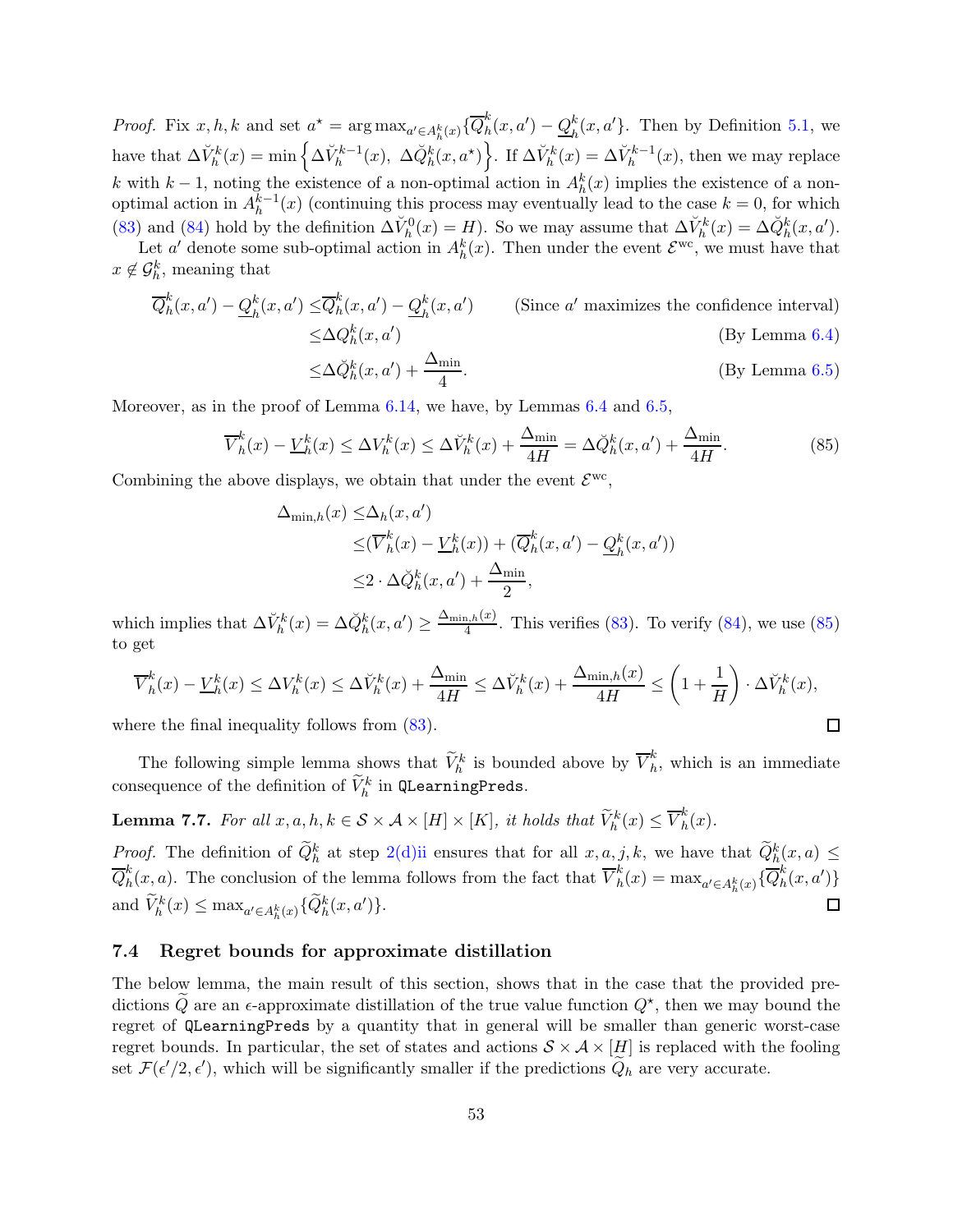<span id="page-53-4"></span>**Lemma 7.8.** Suppose the event  $\mathcal{E}^{\text{wc}} \cap \mathcal{E}^{\text{pred}}$  holds, and set  $\epsilon' := 4\epsilon \cdot (H+1)$ . If  $\widetilde{Q}$  is an  $\epsilon$ -approximate distillation on  $Q^*$  and either  $\tilde{Q}$  lacks  $\epsilon'$ -fooling optimal actions (Definition [3.3\)](#page-10-2). Then the following regret bounds hold:

<span id="page-53-3"></span>
$$
\sum_{k=1}^{K} (V_1^* - V_1^{\pi^k})(x_1^k)
$$
  
\n
$$
\leq O((\epsilon H + \epsilon') \cdot TH) + O\left(H \cdot \sum_{h=1}^{H} \sum_{k=1}^{K} \sigma_h^k \check{\delta}_h^k\right)
$$
  
\n
$$
+ O\left(\min\left\{\sqrt{H^6 K \iota \cdot |\mathcal{F}(\epsilon(H+1), \epsilon')|}, \sum_{(x, a, h) \in \mathcal{F}(\epsilon(H+1), \epsilon')}\frac{H^4 \iota}{[\Delta_h(x, a) - 2\epsilon \cdot (H+1)]_+}\right\}\right).
$$
 (86)

*Proof.* Recall from QLearningPreds that the values  $\tau_h^k \in \{0,1\}$  are defined as follows:  $\tau_h^k = 0$  if  $x_h^k \in \mathcal{G}_h^k$  or  $\Delta V_h^k(x_h^k) \leq \varphi_h(\hat{\Delta}^k)$ , and  $\tau_h^k = 1$  otherwise. Also recall that we defined values  $\sigma_h^k \in \{0,1\}$ for all  $(h, k) \in [H] \times [K]$  as follows:  $\sigma_h^k = 0$  if  $x_h^k \in \mathcal{G}_h^k$  or  $\Delta V_h^k(x_h^k) \le \frac{1}{1 + \frac{1}{H}} \cdot \varphi_h(\widehat{\Delta}^k)$ , and  $\sigma_h^k = 1$ otherwise.

For any  $h \in [H]$ , let  $\mathcal{W}_h^{\sigma} \subset [K]$  denote the set of episodes k for which  $\sigma_h^k = 1$ . Similarly, let  $\mathcal{W}^{\tau}_{h} \subset [K]$  denote the set of episodes k for which  $\tau_{h}^{k} = 1$ .

Set  $\epsilon' = 4\epsilon \cdot (H+1)$ , and for each  $(x, h) \in S \times [H]$ , let  $\mathcal{A}_{h, \epsilon'}^{\text{opt}}(x)$  denote the set of actions  $a' \in \mathcal{A}$ so that  $V_h^{\star}(x) - Q_h^{\star}(x, a') \leq \epsilon'$ . Next, for any  $k \in [K]$ , we have that, under the event  $\mathcal{E}^{\text{wc}}$ ,

$$
\sum_{h=1}^{H} V_{h}^{*}(x_{h}^{k}) - Q_{h}^{*}(x_{h}^{k}, a_{h}^{k})
$$
\n
$$
\leq \epsilon' H + \sum_{h=1}^{H} \mathbb{1}[a_{h}^{k} \notin \mathcal{A}_{h,\epsilon'}^{\text{opt}}(x_{h}^{k})] \cdot (V_{h}^{*}(x_{h}^{k}) - Q_{h}^{*}(x_{h}^{k}, a_{h}^{k}))
$$
\n
$$
\leq (\epsilon \cdot (H+1) + \epsilon')H + \sum_{h=1}^{H} (1 - \sigma_{h}^{k}) \cdot \mathbb{1}[a_{h}^{k} \notin \mathcal{A}_{h,\epsilon'}^{\text{opt}}(x_{h}^{k})] \cdot (\widetilde{V}_{h}^{k}(x_{h}^{k}) - Q_{h}^{*}(x_{h}^{k}, a_{h}^{k})) + 4\sigma_{h}^{k} \cdot \breve{\delta}_{h}^{k} \qquad (87)
$$
\n
$$
\leq (2\epsilon \cdot (H+1) + 2\epsilon')H + \sum_{h=1}^{H} (1 - \tau_{h}^{k}) \cdot \mathbb{1}[a_{h}^{k} \notin \mathcal{A}_{h,\epsilon'}^{\text{opt}}(x_{h}^{k})] \cdot (\overline{R}_{h}^{k}(x_{h}^{k}, a_{h}^{k}) - Q_{h}^{*}(x_{h}^{k}, a_{h}^{k})) + 4\sigma_{h}^{k} \cdot \breve{\delta}_{h}^{k},
$$
\n(88)

where  $(87)$  follows from item [4](#page-49-2) of Lemma [7.5](#page-49-0) and Lemma [6.14,](#page-38-1) and  $(88)$  follows from Claims [7.9](#page-53-2) and [7.10](#page-54-1) below.

<span id="page-53-2"></span>**Claim 7.9.** For any  $(h, k) \in [H] \times [K]$  so that  $\tau_h^k = 0$ , it holds that  $\widetilde{V}_h^k(x_h^k) \leq \overline{R}_h^k$  $h_k^k(x_h^k, a_h^k) + \epsilon \cdot H$ . *Proof.* Since  $\tau_h^k = 0$ , we have that  $a_h^k = \arg \max_{a' \in A_h^k(x_h^k)} {\max \{ \widetilde{Q}_h^k(x_h^k, a'), \underline{Q}_h^k(x_h^k, a') \}}$ . Then by definition of  $\widetilde{V}_h^k$ ,

<span id="page-53-1"></span><span id="page-53-0"></span>
$$
\widetilde{V}_h^k(x_h^k) = \max\{\widetilde{Q}_h^k(x_h^k, a_h^k), \underline{Q}_h^k(x_h^k, a_h^k) \le \overline{R}_h^k(x_h^k, a_h^k) + \epsilon \cdot H
$$
\n(89)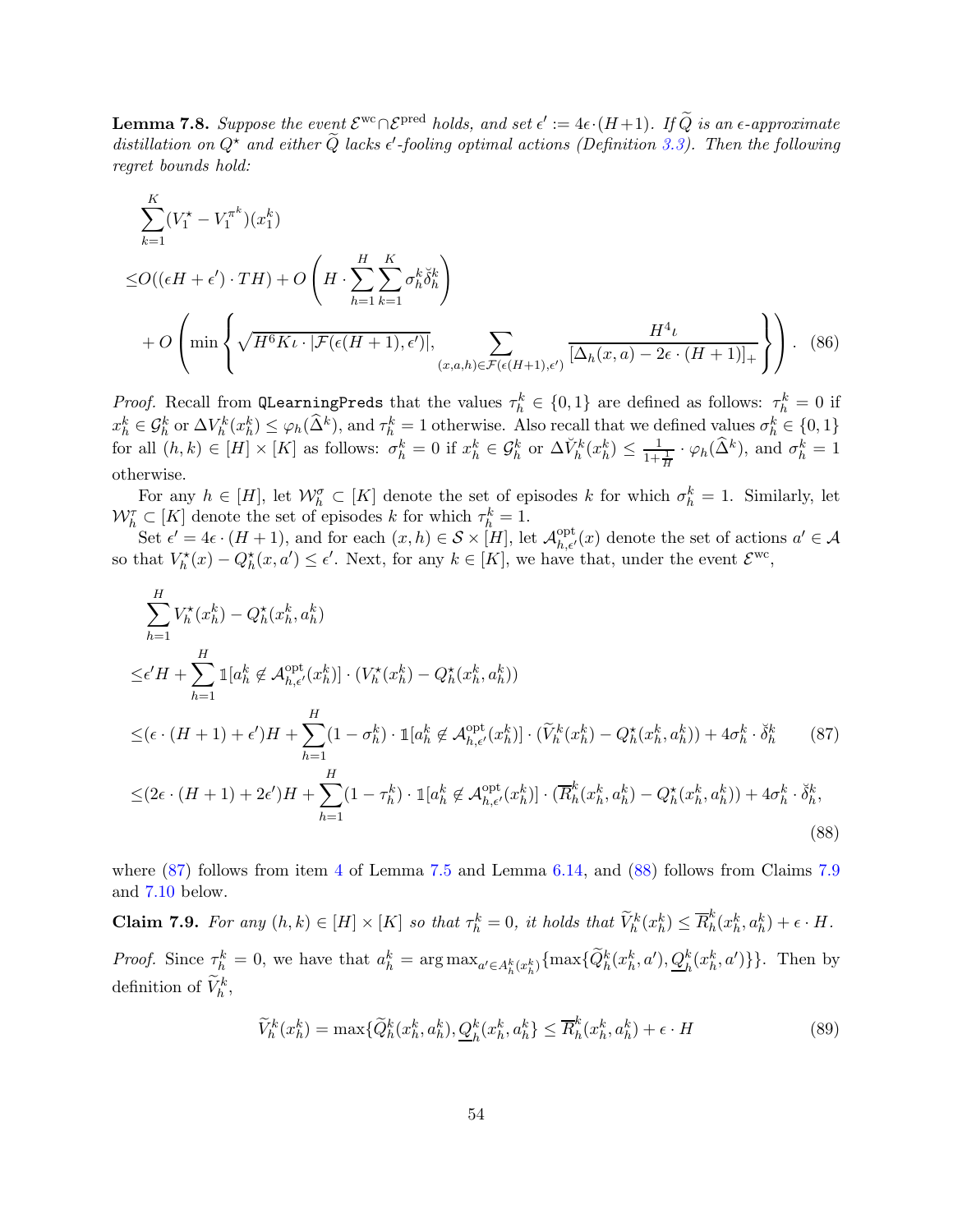$h_i^k(x_h^k, a_h^k) \leq Q_h^\star(x_h^k, a_h^k) \leq \overline{R}_h^k$ where the inequality above uses the fact that  $Q_{\mu}^{k}$  $h^k(h^k, a^k) + \epsilon \cdot (H + 1 - h)$ (item [2](#page-49-4) of Lemma [7.5\)](#page-49-0) and that  $\widetilde{Q}_h^k(x_h^k, a_h^k) \leq \overline{R}_h^k$  $h_h^k(x_h^k, a_h^k)$  by the definition of  $\widetilde{Q}_h^k$  (step [2\(d\)ii](#page-17-16) of the  $\Box$ algorithm).

<span id="page-54-1"></span>**Claim 7.10.** For any  $(h, k) \in [H] \times [K]$  so that  $\tau_h^k = 1$ , at least one of the following statements holds true under the event  $\mathcal{E}^{\rm wc}$ :

- $\widetilde{V}_h^k(x_h^k) \leq Q_h^*(x_h^k, a_h^k) + \epsilon'.$
- $\Delta V_h^k(x_h^k) \leq \left(1 + \frac{1}{H}\right) \cdot \Delta V_h^k(x_h^k)$  and  $\sigma_h^k = 1$ .

*Proof.* Suppose that the second statement does not hold true. Then either  $\Delta V_h^k(x_h^k) > (1 + 1/H)$ . *h* h (x<sub>h</sub>)  $\vee$  (1+1/*h*).<br>  $\Delta V_h^k(x_h^k)$  or  $\sigma_h^k = 0$ . First suppose that  $\sigma_h^k = 0$ . Since  $\tau_h^k = 1$ , we have  $x_h^k \notin G_h^k$ , meaning that  $\Delta V_h^k(x_h^k) \leq \frac{1}{1+1/H} \cdot \varphi_h(\widehat{\Delta}^k)$ . But  $\tau_h^k = 1$  also implies that  $\Delta V_h^k(x_h^k) > \varphi_h(\widehat{\Delta}^k)$ , which implies that  $\Delta V_h^k(x_h^k) > (1 + 1/H) \cdot \Delta V_h^k(x_h^k).$ 

Thus we may assume from here on that  $\Delta V_h^k(x_h^k) > (1+1/H) \cdot \Delta V_h^k(x_h^k)$ . By Lemma [7.6,](#page-51-1) under the event  $\mathcal{E}^{\text{wc}}, A_h^k(x_h^k)$  must consist of only optimal actions. By definition of  $\widetilde{V}_h^k$ , there is some  $a \in A_h^k(x_h^k)$  so that  $\widetilde{V}_h^k(x_h^k) = \max{\{\widetilde{Q}_h^k(x_h^k, a), \underline{Q}_h^k(x_h^k, a)\}}$ . We know that a must be an optimal action, i.e.,  $\Delta_h(x_h^k, a) = 0$ . Since the input predictions  $\tilde{Q}$  lack  $\epsilon'$ -fooling optimal actions (Definition [3.3\)](#page-10-2),<sup>13</sup> it holds that  $\tilde{Q}_h(x_h^k, a) \leq V_h^*(x_h^k) + \epsilon'$ . Therefore,

$$
\widetilde{V}_h^k(x_h^k) = \widetilde{Q}_h^k(x_h^k, a) \le \widetilde{Q}_h(x_h^k, a) \le V_h^{\star}(x_h^k) + \epsilon'.
$$

Moreover, since  $a_h^k \in A_h^k(x_h^k)$  (and therefore is an optimal action), we have that  $V_h^*(x_h^k) = Q_h^*(x_h^k, a_h^k)$ , meaning that  $\tilde{V}_h^k(x_h^k) - Q_h^*(x_h^k, a_h^k) \le \epsilon'$ , as desired.

We next need the following claim:

<span id="page-54-0"></span>**Claim 7.11.** For any  $(k, h)$  satisfying  $\tau_h^k = 0$ , if either

1.  $a_h^k \notin \mathcal{A}_{h,\epsilon'}^{\text{opt}}(x_h^k)$ ; or 2.  $(\tilde{V}_h^k - V_h^{\star})(x_h^k) > \epsilon',$ 

then we have that, under the event  $\mathcal{E}^{\rm wc}$ ,  $(x_h^k, a_h^k, h) \in \mathcal{F}(\epsilon \cdot (H+1), \epsilon').$ 

*Proof of Claim [7.11.](#page-54-0)* For the entirety of the proof of the claim we assume that  $\mathcal{E}^{\text{wc}}$  holds. We first suppose that  $a_h^k \notin \mathcal{A}_{h,\epsilon'}^{\text{opt}}(x_h^k)$ . Notice that  $\Delta_h(x_h^k, a_h^k) > \epsilon'$  since  $a_h^k \notin \mathcal{A}_{h,\epsilon'}^{\text{opt}}(x_h^k)$ . By item [4](#page-49-2) of Lemma [7.5](#page-49-0) and the choice of  $a_h^k$  when  $\tau_h^k = 0$ ,

$$
\max\{\widetilde{Q}_{h}^{k}(x_{h}^{k}, a_{h}^{k}), \underline{Q}_{h}^{k}(x_{h}^{k}, a_{h}^{k})\} = \max_{a' \in A_{h}^{k}(x_{h}^{k})} \left\{\max\{\widetilde{Q}_{h}^{k}(x_{h}^{k}, a'), \underline{Q}_{h}^{k}(x_{h}^{k}, a')\}\right\} = \widetilde{V}_{h}^{k}(x_{h}^{k}) \ge V_{h}^{*}(x_{h}^{k}) - \epsilon \cdot (H+1)
$$
\n(90)

If  $Q_h^k$  $h^k(x_h^k, a_h^k) \geq V_h^{\star}(x_h^k) - \epsilon \cdot (H+1)$ , then it holds that  $Q_h^{\star}(x_h^k, a_h^k) \geq V_h^{\star}(x_h^k) - \epsilon \cdot (H+1) > V_h^{\star}(x_h^k) - \epsilon'$ (since  $\epsilon' > \epsilon \cdot (H+1)$ ), which contradicts  $a_h^k \notin \mathcal{A}_{h,\epsilon'}^{\text{opt}}(x_h^k)$ . Hence  $\widetilde{Q}_h^k(x_h^k, a_h^k) \ge V_h^*(x_h^k) - \epsilon \cdot (H+1)$ ,

<sup>&</sup>lt;sup>13</sup>We remark that this is the only place in the proof where we use that the predictions  $\tilde{Q}$  lack  $\epsilon'$ -fooling optimal actions.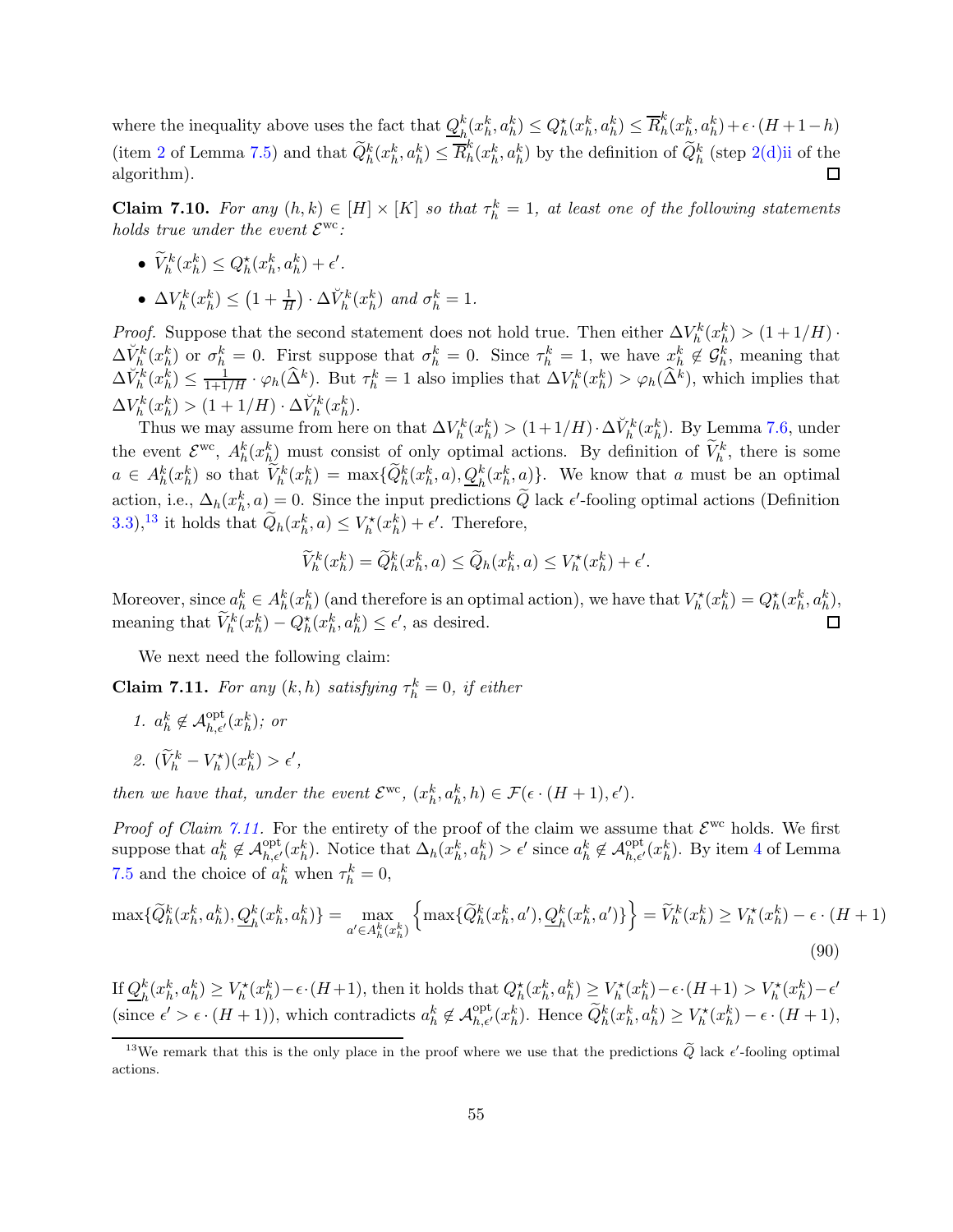$\text{ meaning that } \widetilde{Q}_{h}^{k}(x_{h}^{k}, a_{h}^{k}) - Q_{h}^{\star}(x_{h}^{k}, a_{h}^{k}) \geq \Delta_{h}(x_{h}^{k}, a_{h}^{k}) - \epsilon \cdot (H+1).$  Since  $\widetilde{Q}_{h}(x_{h}^{k}, a_{h}^{k}) = \widetilde{Q}_{h}^{1}(x_{h}^{k}, a_{h}^{k}) \geq$  $\widetilde{Q}_{h}^{k}(x_{h}^{k}, a_{h}^{k}),$  we get that  $(x_{h}^{k}, a_{h}^{k}, h) \in \mathcal{F}(\epsilon \cdot (H+1), \epsilon').$ 

Next suppose that  $(\widetilde{V}_h^k - V_h^*)(x_h^k) > \epsilon'$ . Then, again using the choice of  $a_h^k$  when  $\tau_h^k = 0$ ,

<span id="page-55-1"></span><span id="page-55-0"></span> $\max\{\widetilde{Q}_{h}^{k}(x_h^k, a_h^k), \underline{Q}_{h}^{k}(x_h^k, a_h^k)\}\geq \widetilde{V}_h^{k}(x_h^k) > V_h^{\star}(x_h^k) + \epsilon'.$ 

Since  $Q_h^k$  $h_k^k(x_h^k, a_h^k) \leq Q_h^*(x_h^k, a_h^k) \leq V_h^*(x_h^k)$  under the event  $\mathcal{E}^{\text{wc}}$ , we must have  $\widetilde{Q}_h^k(x_h^k, a_h^k) > V_h^*(x_h^k) +$  $\epsilon'$ , which implies that  $\widetilde{Q}_h^1(x_h^k, a_h^k) > V_h^*(x_h^k) + \epsilon'$ , meaning that  $(x_h^k, a_h^k, h) \in \mathcal{F}(\epsilon \cdot (H+1), \epsilon').$ 

Next for any  $h \in [H]$ , we compute

$$
\sum_{k \notin \mathcal{W}_h^{\tau}} \mathbb{1}[a_h^k \notin \mathcal{A}_{h,\epsilon'}^{\text{opt}}(x_h^k)] \cdot (\overline{R}_h^k(x_h^k, a_h^k) - Q_h^\star(x_h^k, a_h^k))
$$
\n
$$
\leq \sum_{(x,a,h)\in \mathcal{F}_h(\epsilon\cdot(H+1),\epsilon')} \sum_{i=1}^{N_h^{\kappa+1}(x,a)} (\overline{R}_h^{k_h^\star}(x,a) - Q_h^\star(x,a)) \tag{91}
$$

$$
\leq H \cdot |\mathcal{F}_h(\epsilon(H+1), \epsilon')| + \sum_{(x, a, h) \in \mathcal{F}_h(\epsilon(H+1), \epsilon)} \left( \sum_{i=1}^{N_h^{K+1}(x, a)} \left( 1 + \frac{1}{H} \right) \sum_{t=1}^i \alpha_i^t \cdot (\widetilde{V}_{h+1}^{k_h^t(x, a)} - V_{h+1}^{\star}) (x_{h+1}^{k_h^t(x, a)}) \right)
$$

$$
+ \operatorname{clip}\left[\beta_i \left| \frac{\left[\Delta_h(x, a) - 2\epsilon \cdot (H+1)\right]_+}{4H} \right]\right) \tag{92}
$$

$$
\leq H \cdot |\mathcal{F}_h(\epsilon(H+1), \epsilon')| + \sum_{(x, a, h) \in \mathcal{F}_h(\epsilon(H+1), \epsilon')} \left( \left( 1 + \frac{1}{H} \right)^{N_h^{K+1}(x, a)} \left( \tilde{V}_{h+1}^{k_h^t(x, a)} - V_{h+1}^{\star} \right) (x_{h+1}^{k_h^t(x, a)}) \cdot \sum_{i=t}^{\infty} \alpha_i^t \right) + \sum_{i=1}^{N_h^{K+1}(x, a)} \text{clip} \left[ \beta_i \left| \frac{\left( \Delta_h(x, a) - 2\epsilon \cdot (H+1) \right]_+}{4H} \right] \right) \n\leq H \cdot |\mathcal{F}_h(\epsilon(H+1), \epsilon')| + \sum_{(x, a, h) \in \mathcal{F}_h(\epsilon(H+1), \epsilon')} \min \left\{ 8C_0 \sqrt{H^3 \iota \cdot N_h^{K+1}(x, a)}, \frac{64C_0^2 H^4 \iota}{\left[ \Delta_h(x, a) - 2\epsilon \cdot (H+1) \right]_+} \right\} \n(1+1/H)^2 \cdot \sum_{k \in [K]} (\tilde{V}_{h+1}^k - V_{h+1}^{\star}) (x_{h+1}^k), \tag{93}
$$

<span id="page-55-2"></span>where [\(91\)](#page-55-0) uses Claim [7.11,](#page-54-0) [\(92\)](#page-55-1) uses item [5](#page-49-5) of Lemma [7.5](#page-49-0) and the fact that  $(x_h^{k_h^i(x,a)})$  $\frac{k_{h}^{i}(x,a)}{h}, a_{h}^{k_{h}^{i}(x,a)}$  $\binom{n_h(x,a)}{h}$  =  $(x, a)$ , and the final inequality  $(93)$  $(93)$  $(93)$  uses item 3 of Lemma [A.1](#page-61-3) and Lemma [6.10.](#page-32-6) Moreover, we have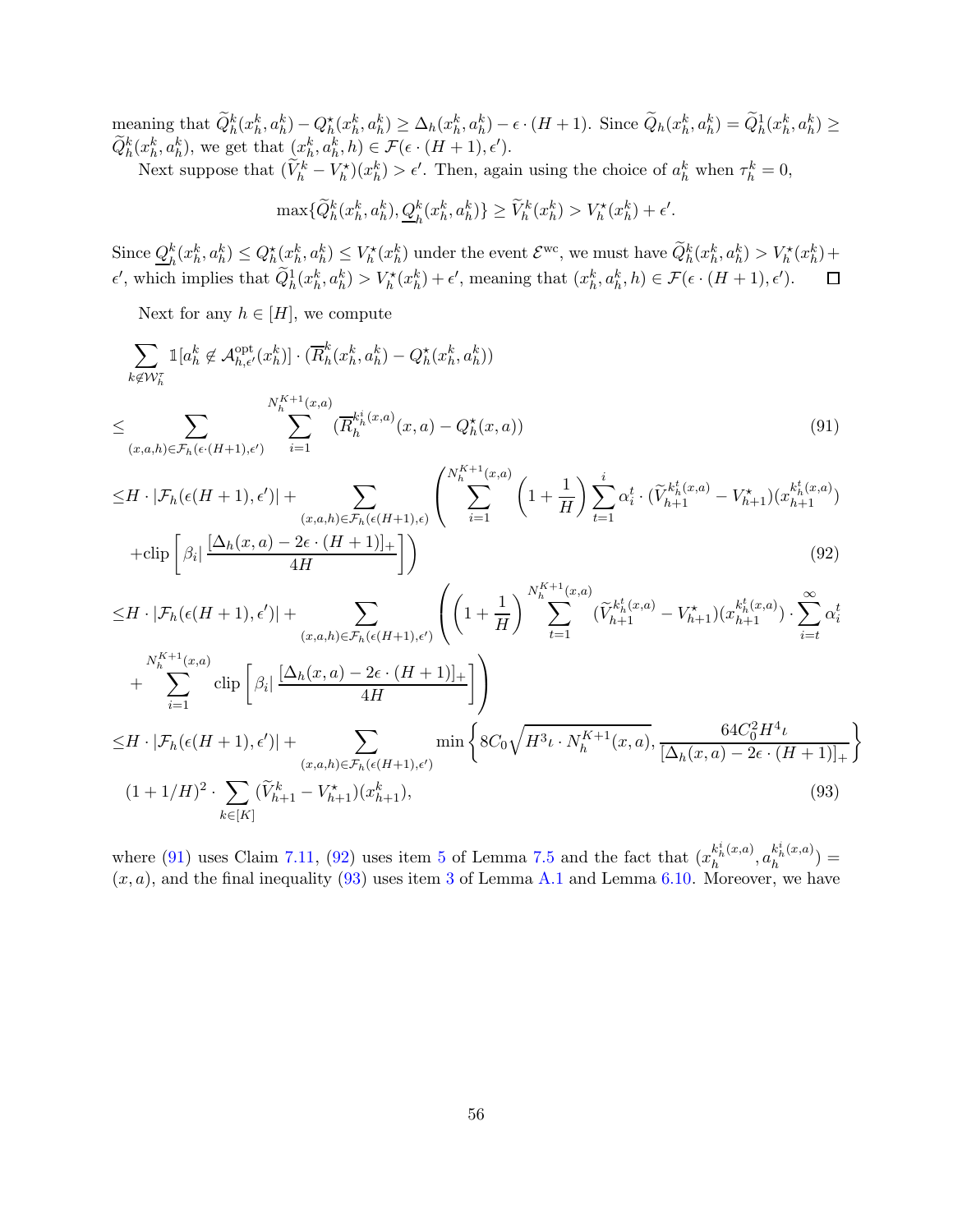that

$$
\sum_{k \in [K]} (\widetilde{V}_{h+1}^{k} - V_{h+1}^{*})(x_{h+1}^{k})
$$
\n
$$
\leq K \cdot \epsilon' + \sum_{k \in [K]} \mathbb{1}[\sigma_{h+1}^{k} = 1 \text{ and } \Delta V_{h+1}^{k}(x_{h+1}^{k}) \leq (1 + 1/H)\delta_{h+1}^{k}] \cdot (\overline{V}_{h+1}^{k} - \underline{V}_{h+1}^{k})(x_{h+1}^{k})
$$
\n
$$
+ \sum_{k \notin \mathcal{W}_{h+1}^{r}} (\widetilde{V}_{h+1}^{k} - V_{h+1}^{*})(x_{h+1}^{k})
$$
\n
$$
\leq (2\epsilon' + \epsilon \cdot H) \cdot K + \sum_{k=1}^{K} 2\sigma_{h+1}^{k} \cdot \delta_{h+1}^{k} + \sum_{k \notin \mathcal{W}_{h+1}^{r}} \mathbb{1}[(\widetilde{V}_{h+1}^{k} - V_{h+1}^{*})(x_{h+1}^{k}) > \epsilon'] \cdot \left( (\overline{R}_{h+1}^{k} - Q_{h+1}^{*})(x_{h+1}^{k}, a_{h+1}^{k}) \right)
$$

$$
1 \cdot o_{h+1} + \sum_{k \notin \mathcal{W}_{h+1}^{\tau}} \mathbb{1}(V_{h+1} - V_{h+1})(x_{h+1}) > \epsilon \cdot \left( (R_{h+1} - Q_{h+1})(x_{h+1}, a_{h+1}) \right)
$$

<span id="page-56-0"></span>(Using Claim [7.9](#page-53-2) and Lemma [6.4\)](#page-29-1)

$$
\leq (2\epsilon' + \epsilon H) \cdot K + 2 \sum_{k=1}^{K} \sigma_{h+1}^{k} \check{\delta}_{h+1}^{k} + \sum_{(x,a,h+1) \in \mathcal{F}_{h+1}(\epsilon(H+1),\epsilon')} \sum_{i=1}^{N_{h+1}^{K+1}(x,a)} (\overline{R}_{h+1}^{k_{h+1}^{i}(x,a)}(x,a) - Q_{h+1}^{\star}(x,a)),
$$
\n(94)

where [\(94\)](#page-56-0) follows from Claim [7.11](#page-54-0) (in particular, if  $\tau_{h+1}^k = 0$  and  $(\tilde{V}_{h+1}^k - V_{h+1}^*) (x_{h+1}^k) > \epsilon'$ , then  $(x_{h+1}^k, a_{h+1}^k, h+1) \in \mathcal{F}_{h+1}(\epsilon(H+1), \epsilon').$ 

Combining [\(93\)](#page-55-2) and [\(94\)](#page-56-0), and iterating for  $h, h+1, \ldots, H$ , we see that

$$
\sum_{(x,a,h)\in\mathcal{F}_h(\epsilon(H+1),\epsilon')} \sum_{i=1}^{N_h^{K+1}(x,a)} (\overline{R}_h^{k_h^i(x,a)} - Q_h^*(x_h^k, a_h^k))
$$
\n
$$
\leq e^2KH \cdot (2\epsilon' + \epsilon H) + e^2H \cdot |\mathcal{F}(\epsilon(H+1),\epsilon')| + 2e^2 \sum_{h'=h+1}^H \sum_{k=1}^K \sigma_h^k \delta_h^k
$$
\n
$$
+ e^2 \sum_{h'=h}^H \sum_{(x,a,h')\in\mathcal{F}_h/(\epsilon(H+1),\epsilon')} \min \left\{ 8C_0 \sqrt{H^3\iota \cdot N_{h'}^{K+1}(x,a)}, \frac{64C_0^2 H^4 \iota}{[\Delta_{h'}(x,a) - 2\epsilon \cdot (H+1)]_+} \right\}
$$
\n
$$
\leq e^2KH \cdot (2\epsilon' + \epsilon H) + e^2H \cdot |\mathcal{F}(\epsilon(H+1),\epsilon')| + 2e^2 \sum_{h'=h+1}^H \sum_{k=1}^K \sigma_h^k \delta_h^k
$$
\n
$$
+ e^2 \sum_{h'=h}^H \min \left\{ 8C_0 \sqrt{H^3K\iota \cdot |\mathcal{F}_{h'}(\epsilon(H+1),\epsilon')|}, \sum_{(x,a,h')\in\mathcal{F}_{h'}(\epsilon(H+1),\epsilon')} \frac{64C_0^2 H^4 \iota}{[\Delta_{h'}(x,a) - 2\epsilon \cdot (H+1)]_+} \right\}
$$
\n
$$
\leq e^2KH \cdot (2\epsilon' + \epsilon H) + e^2H \cdot |\mathcal{F}(\epsilon(H+1),\epsilon')| + 2e^2 \sum_{h'=h+1}^H \sum_{k=1}^K \sigma_h^k \delta_h^k
$$
\n
$$
+ \min \left\{ 8C_0 e^2 \sqrt{H^4K\iota \cdot |\mathcal{F}(\epsilon(H+1),\epsilon')|}, \sum_{(x,a,h)\in\mathcal{F}(\epsilon(H+1),\epsilon')} \frac{64e^2 C_0^2 H^4 \iota}{[\Delta_h(x,a) - 2\epsilon \cdot (H+1)]_+} \right\}.
$$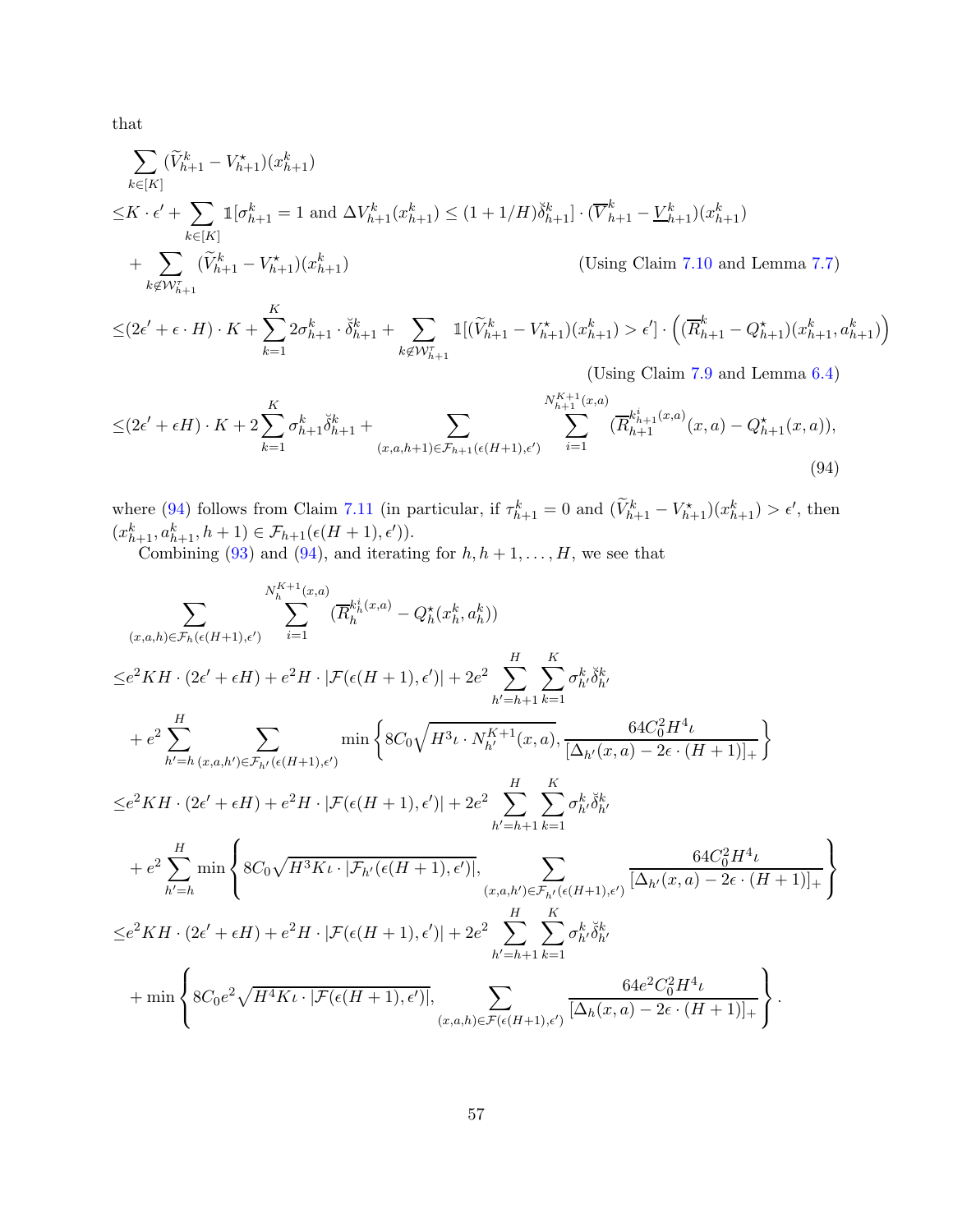Combining this with [\(88\)](#page-53-0) and [\(91\)](#page-55-0) gives that

$$
\sum_{k\in[K]} (V_1^* - V_1^{\pi^k})(x_1)
$$
\n
$$
\leq HK(2\epsilon(H+1) + 2\epsilon') + HK \cdot \Pr[\overline{\mathcal{E}^{\text{wc}} \cap \mathcal{E}^{\text{pred}}}] + e^2KH^2 \cdot (2\epsilon' + \epsilon H) + e^2H^2 \cdot |\mathcal{F}(\epsilon(H+1), \epsilon')|
$$
\n
$$
+ \min \left\{ 8C_0e^2 \sqrt{H^6K\iota} \cdot |\mathcal{F}(\epsilon(H+1), \epsilon')|, \sum_{(x, a, h) \in \mathcal{F}(\epsilon(H+1), \epsilon')}\frac{64e^2C_0^2H^5\iota}{[\Delta_h(x, a) - 2\epsilon \cdot (H+1)]_+} \right\}
$$
\n
$$
+ 2e^2H \sum_{h=1}^H \sum_{k=1}^K \sigma_h^k \check{\delta}_h^k
$$
\n
$$
\leq O\left((\epsilon H + \epsilon') \cdot TH\right) + O\left(\min \left\{\sqrt{H^6K\iota} \cdot |\mathcal{F}(\epsilon(H+1), \epsilon')|, \sum_{(x, a, h) \in \mathcal{F}(\epsilon(H+1), \epsilon')}\frac{H^4\iota}{[\Delta_h(x, a) - 2\epsilon \cdot (H+1)]_+}\right\}\right)
$$
\n
$$
+ 2e^2H \sum_{h=1}^H \sum_{k=1}^K \sigma_h^k \check{\delta}_h^k,
$$

where in the final inequality we use that  $H^2 \cdot |\mathcal{F}(\epsilon(H+1), \epsilon')| \leq \sqrt{H^6K\iota \cdot |\mathcal{F}(\epsilon(H+1), \epsilon')|}$  as long as  $K \geq |\mathcal{F}(\epsilon(H+1), \epsilon')|$ . (For  $K < |\mathcal{F}(\epsilon(H+1), \epsilon')|$  the trivial regret bound of KH is bounded above by  $\sqrt{H^6K\iota\cdot[\mathcal{F}(\epsilon(H+1),\epsilon')]}.$  Moreover, we also use that  $H^2\cdot|\mathcal{F}(\epsilon(H+1),\epsilon')|\leq$  $\sum_{(x,a,h)\in\mathcal{F}(\epsilon(H+1),\epsilon')} \frac{H^4\iota}{[\Delta_h(x,a)-2\epsilon]}$  $\frac{H^2t}{[\Delta_h(x,a)-2\epsilon\cdot(H+1)]_+}$  in the final line. This verifies the statement [\(86\)](#page-53-3) of the theorem.

Note that Lemma [7.8](#page-53-4) does not quite establish the guarantee of the improved regret bounds of Theorems [3.1](#page-11-1) or [3.2](#page-12-0) when the predictions  $\tilde{Q}$  are an approximate distillation of  $Q^*$ . In particular, we have not yet shown how to bound the term  $\sum_{h=1}^{H} \sum_{k=1}^{K} \sigma_h^k \check{\delta}_h^k$ . We do so in Lemmas [7.12](#page-57-0) and [7.13](#page-58-0) below; the first treats the case where QLearningPreds uses DeltaConst, and the second treats the case where QLearningPreds uses DeltaIncr.

<span id="page-57-0"></span>**Lemma 7.12.** For any prediction function  $\widetilde{Q}$ , the algorithm QLearningPreds (with DeltaConst) has the following guarantee under the event  $\mathcal{E}^{\rm wc}$ :

$$
\sum_{h=1}^H \sum_{k=1}^K \sigma_h^k \cdot \check{\delta}_h^k \leq O\left(\min\left\{\sqrt{\hat{\lambda} \cdot H^8SAT\iota}, H^7 \iota \cdot \left(\sum_{(x,a,h) \in \mathcal{S} \times \mathcal{A} \times [H]: a \not\in \mathcal{A}_{h,0}^{\text{opt}}(x)} \frac{1}{\Delta_h(x,a)} + \frac{|\mathcal{A}^{\text{mul}}|}{\Delta_{\min}}\right)\right\}\right).
$$

*Proof.* Suppose that  $\mathcal{E}^{\text{wc}}$  holds. Recall that  $\delta_{h}^{k}$  is only defined for  $h, k$  so that  $x_h^k \notin \mathcal{G}_h^k$ ; but if  $x_h^k \in \mathcal{G}_h^k$ , then  $\sigma_h^k = 0$ , meaning that the sum  $\sum_{h=1}^H \sum_{k=1}^K \sigma_h^k \cdot \check{\delta}_h^k$  is well-defined.

Further, recall that  $\hat{\lambda}$  is chosen so that  $\frac{1}{\lambda} \cdot \mathscr{C}_{M,T,\hat{\lambda}} = \mathscr{R}$ . We claim that  $\hat{\lambda} \geq SAH^3/K$ ; to see this, note that  $\frac{1}{\lambda} \cdot \mathcal{C}_{M,T,\lambda}$  is a decreasing function of  $\lambda$ , and that for the choice  $\lambda_0 = SAH^3/K = SAH^4/T$ ,

$$
\frac{1}{\lambda_0} \mathscr{C}_{M,T,\lambda_0} \ge \min\left\{TH^2, \frac{H^7T}{SAH^4} \cdot \frac{SAH}{2H}\right\} \ge T/2 \ge \mathscr{R}.
$$

 $\Box$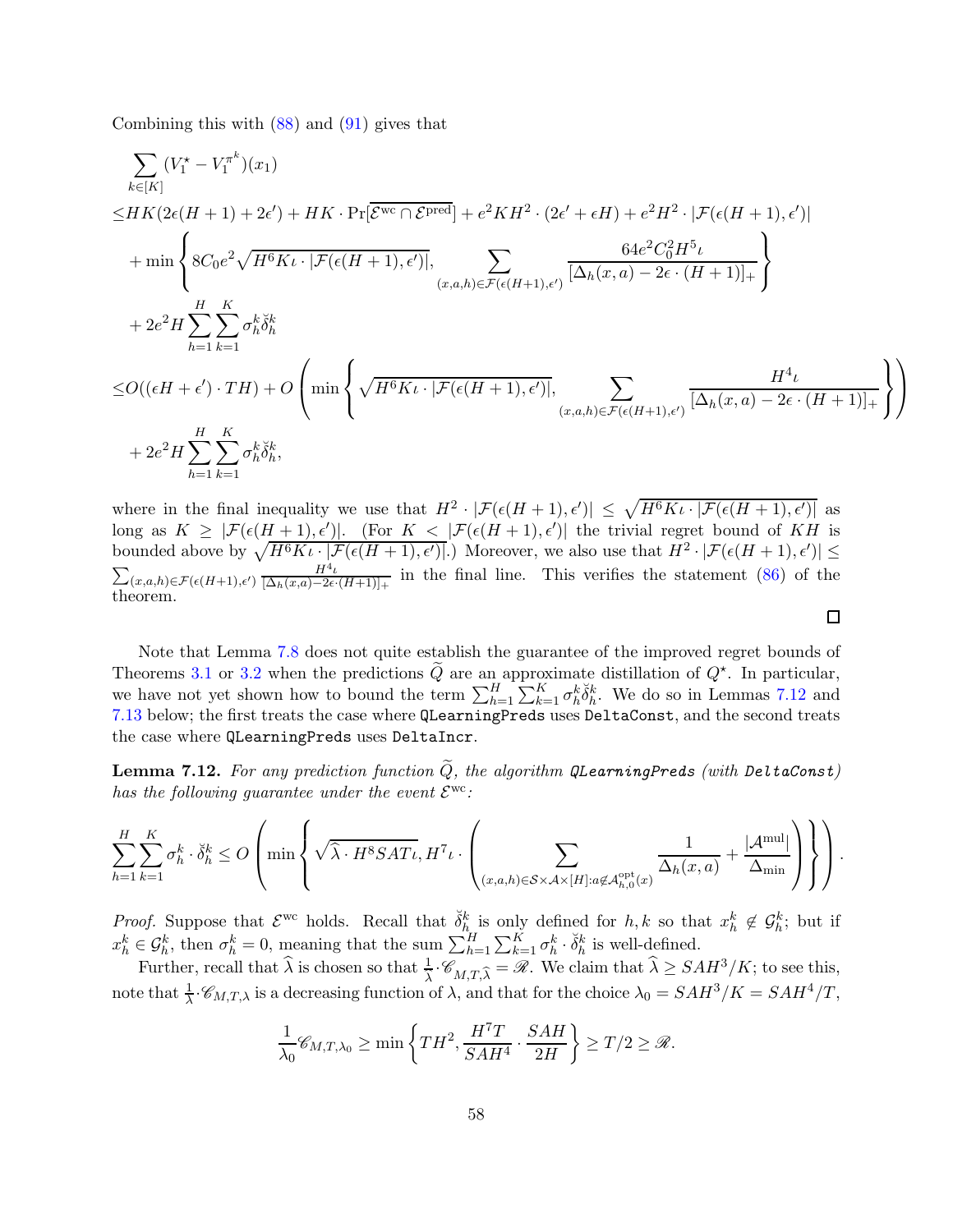Finally note that  $\widehat{\Delta}^K = \frac{\mathscr{R}}{KH} = \frac{\mathscr{C}_{M,T,\widehat{\lambda}}}{\widehat{\lambda} \cdot KH}$ .  $\lambda$ · $KH$ 

For each  $h \in \mathcal{H}$ , set  $\mathcal{Y}_h := \{k : \sigma_h^k = 1\}$ . Lemma [7.1](#page-44-1) gives that  $|\mathcal{Y}_h| \le \max\{SAH^3, \hat{\lambda} \cdot K\} \le \hat{\lambda} \cdot K$ , where we use that  $\hat{\lambda}$  is chosen so that  $\hat{\lambda}K \geq SAH^3$ . By item [2](#page-35-2) of Lemma [6.13,](#page-35-0)

$$
\begin{split} &\sum_{h=1}^{H}\sum_{k=1}^{K}\sigma_{h}^{k}\check{\delta}_{h}^{k}\\ =&\sum_{h=1}^{H}\left(\left|\mathcal{Y}_{h}\right|\cdot\varphi_{h}(\widehat{\Delta})+e^{2}SAH^{2}+\min\left\{e^{2}C_{2}\sqrt{H^{5}SA}|\mathcal{Y}_{h}|t,\sum_{(x,a,h')\in S\times\mathcal{A}\times[H]}\frac{e^{2}C_{2}^{2}H^{3}\iota}{\max\left\{\frac{\Delta\mathcal{Q}_{h}^{K}(x,a)}{2H},\frac{\Delta_{\min}}{4H^{2}}\right\}}\right\}\right)\\ \leq &e^{2}SAH^{3}+\min\left\{e^{2}C_{2}\sqrt{H^{7}SA}\widehat{\lambda K}\iota,\sum_{(x,a,h)\in S\times\mathcal{A}\times[H]}\frac{e^{2}C_{2}^{2}H^{4}\iota}{\max\left\{\frac{\Delta\mathcal{Q}_{h}^{K}(x,a)}{2H},\frac{\Delta_{\min}}{4H^{2}}\right\}}\right\}\\ &+O(\widehat{\lambda}\cdot K)\cdot\min\left\{\sqrt{\frac{H^{7}SA}{\widehat{\lambda}\cdot K}},\frac{1}{\widehat{\lambda}\cdot K}\cdot H^{6}\iota.\left(\sum_{(x,a,h')\in S\times\mathcal{A}\times[H]:a\not\in\mathcal{A}_{h',0}^{\mathrm{opt}}(x)}\frac{1}{\Delta_{h}(x,a)}+\frac{|\mathcal{A}^{\mathrm{mul}}|}{\Delta_{\min}}\right)\right\}.\end{split}
$$

By Lemma [6.16](#page-40-0) (which we can use since  $\mathcal{E}^{\text{wc}}$  holds) and Lemma [A.2](#page-61-7) (together with  $\hat{\lambda} \geq$  $SAH^3/K$ , it therefore follows that

$$
\sum_{h=1}^{H} \sum_{k=1}^{K} \sigma_h^k \breve{\delta}_h^k
$$
  
\n
$$
\leq O\left(\min\left\{\sqrt{\widehat{\lambda} \cdot H^8SAT\iota}, H^7\iota \cdot \left(\sum_{(x,a,h)\in S\times A\times [H]: a\not\in A_{h,0}^{\text{opt}}(x)} \frac{1}{\Delta_h(x,a)} + \frac{|\mathcal{A}^{\text{mul}}|}{\Delta_{\text{min}}}\right)\right\}\right).
$$

<span id="page-58-0"></span>**Lemma 7.13.** For any prediction function  $\widetilde{Q}$ , the algorithm QLearningPreds given some parameter  $\lambda \geq SAH^3/K$  (with DeltaIncr and some input parameter  $\tilde{\Delta}_{min} \leq \Delta_{min}$ ) has the following guarantee under the event  $\mathcal{E}^{\rm wc}$ :

$$
\sum_{h=1}^H\sum_{k=1}^K\sigma^k_h\breve{\delta}^k_h \leq O\left(\min\left\{\sqrt{\lambda\cdot SAH^9T\iota^2},H^8\iota^2\cdot\left(\sum_{(x,a,h):a\not\in\mathcal{A}^{\rm opt}_{h,0}(x)}\frac{1}{\Delta_h(x,a)}+\frac{|\mathcal{A}^{\rm mul}|}{\widetilde{\Delta}_{\rm min}}\right)\right\}\right).
$$

*Proof.* For each  $h \in \mathcal{H}$ , set  $\mathcal{Y}_h := \{k : \sigma_h^k = 1\}$ . Lemma [7.2](#page-46-0) gives that  $|\mathcal{Y}_h| \le \max\{SAH^3, \lambda \cdot K\}$ . Recall that the input parameter  $\lambda$  was assumed to satisfy  $\lambda \geq SAH^3/K$ , meaning that  $|\mathcal{Y}_h| \leq \lambda K$ .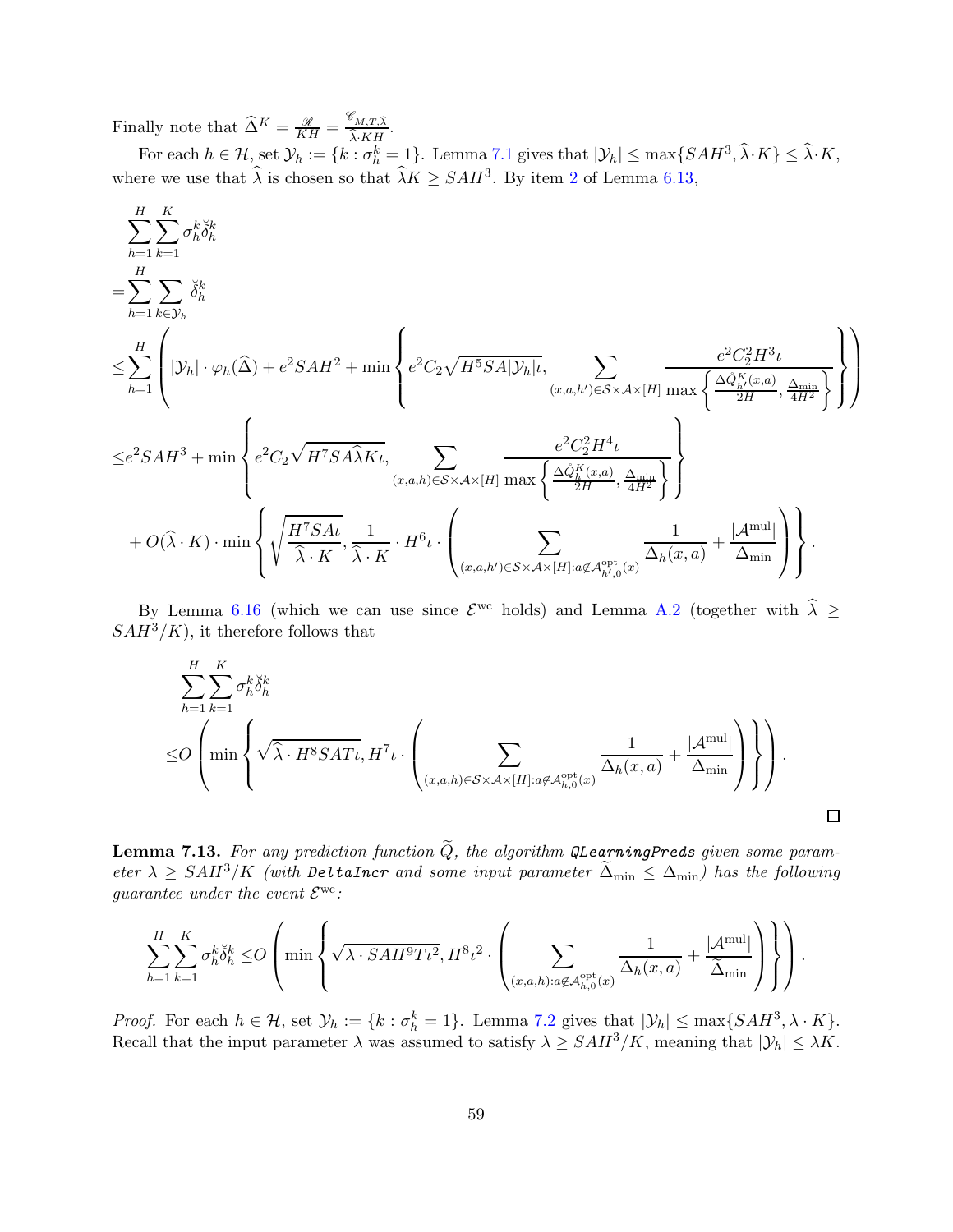By item [2](#page-35-2) of Lemma [6.13,](#page-35-0)

$$
\begin{split} & \sum_{h=1}^{H} \sum_{k=1}^{K} \sigma_h^k \check{\delta}_h^k \\ =& \sum_{h=1}^{H} \left( |\mathcal{Y}_h| \cdot \varphi_h(\widehat{\Delta}^K) + e^2 SA H^2 + \min \left\{ e^2 C_2 \sqrt{H^5 SA |\mathcal{Y}_h|} t, \sum_{(x,a,h') \in S \times A \times [H]} \frac{e^2 C_2^2 H^3 \iota}{\max \left\{ \frac{\Delta \hat{Q}_h^K(x,a)}{2H}, \frac{\Delta_{\min}}{4H^2} \right\}} \right\} \right) \\ \leq & e^2 SA H^3 + \min \left\{ e^2 C_2 \sqrt{H^7 SA \lambda K} t, \sum_{(x,a,h) \in S \times A \times [H]} \frac{e^2 C_2^2 H^4 \iota}{\max \left\{ \frac{\Delta \hat{Q}_h^K(x,a)}{2H}, \frac{\Delta_{\min}}{4H^2} \right\}} \right\} \\ & + O(1) \cdot H \cdot \lambda K \cdot \min \left\{ \frac{H^5 \iota^2}{\lambda \cdot K} \cdot \sum_{(x,a,h)} \frac{1}{\max \left\{ \frac{\Delta \hat{Q}_h^K(x,a)}{2H}, \frac{\Delta_{\min}}{4H^2} \right\}} \cdot \sqrt{\frac{SA H^8 \iota^2}{\lambda \cdot K}} \right\} . \end{split}
$$

By Lemma [6.16](#page-40-0) (which we can apply since  $\mathcal{E}^{wc}$  holds) and Lemma [A.2](#page-61-7) (using that  $\lambda \geq SAH^3/K$ ), it follows that

$$
\sum_{h=1}^{H}\sum_{k=1}^{K}\sigma_h^k\check{\delta}_h^k\leq O\left(\min\left\{\sqrt{\lambda\cdot\mathit{SAH^9T\iota^2}},H^8\iota^2\cdot\left(\sum_{(x,a,h):a\not\in\mathcal{A}_{h,0}^{\textrm{opt}}(x)}\frac{1}{\Delta_h(x,a)}+\frac{|\mathcal{A}^{\textrm{mul}}|}{\widetilde{\Delta}_{\textrm{min}}}\right)\right\}\right).
$$

# <span id="page-59-0"></span>8 Proofs of main theorems

We begin by proving Theorem [3.2,](#page-12-0) restated below for convenience.

Theorem [3.2](#page-12-0) (Restated). The algorithm QLearningPreds with the DeltaConst subroutine satisfies the following two guarantees, when given as input a parameter  $\mathscr{R} \in [SAH^3, \frac{T}{SA}]$  and predictions  $Q:$ 

- <span id="page-59-1"></span>1. If  $\mathcal{R} \geq \mathcal{C}_{M,T,1}$ , then for an arbitrary choice of input predictions  $\widetilde{Q}$ , the regret of QLearningPreds is  $O(\mathcal{R})$ .
- 2. Fix any  $\epsilon > 0$ , and set  $\epsilon' = 4\epsilon \cdot (H + 1)$ . When the input predictions Q are an  $\epsilon$ -approximate distillation of  $Q^*$  (Definition [3.1\)](#page-10-0) and lack  $\epsilon'$ -fooling optimal actions (Definition [3.3\)](#page-10-2), the regret of QLearningPreds is

$$
O\left(H \cdot \mathscr{C}_{M,T,\widehat{\lambda}} + \epsilon' TH + \min\left\{\sqrt{H^5 T \iota \cdot |\mathcal{F}(\epsilon'/2,\epsilon')|}, \sum_{(x,a,h)\in \mathcal{F}(\epsilon'/2,\epsilon')}\frac{H^4 \iota}{[\Delta_h(x,a)-\epsilon'/2]_+}\right\}\right),\tag{95}
$$

<span id="page-59-2"></span> $\mathbf{r}$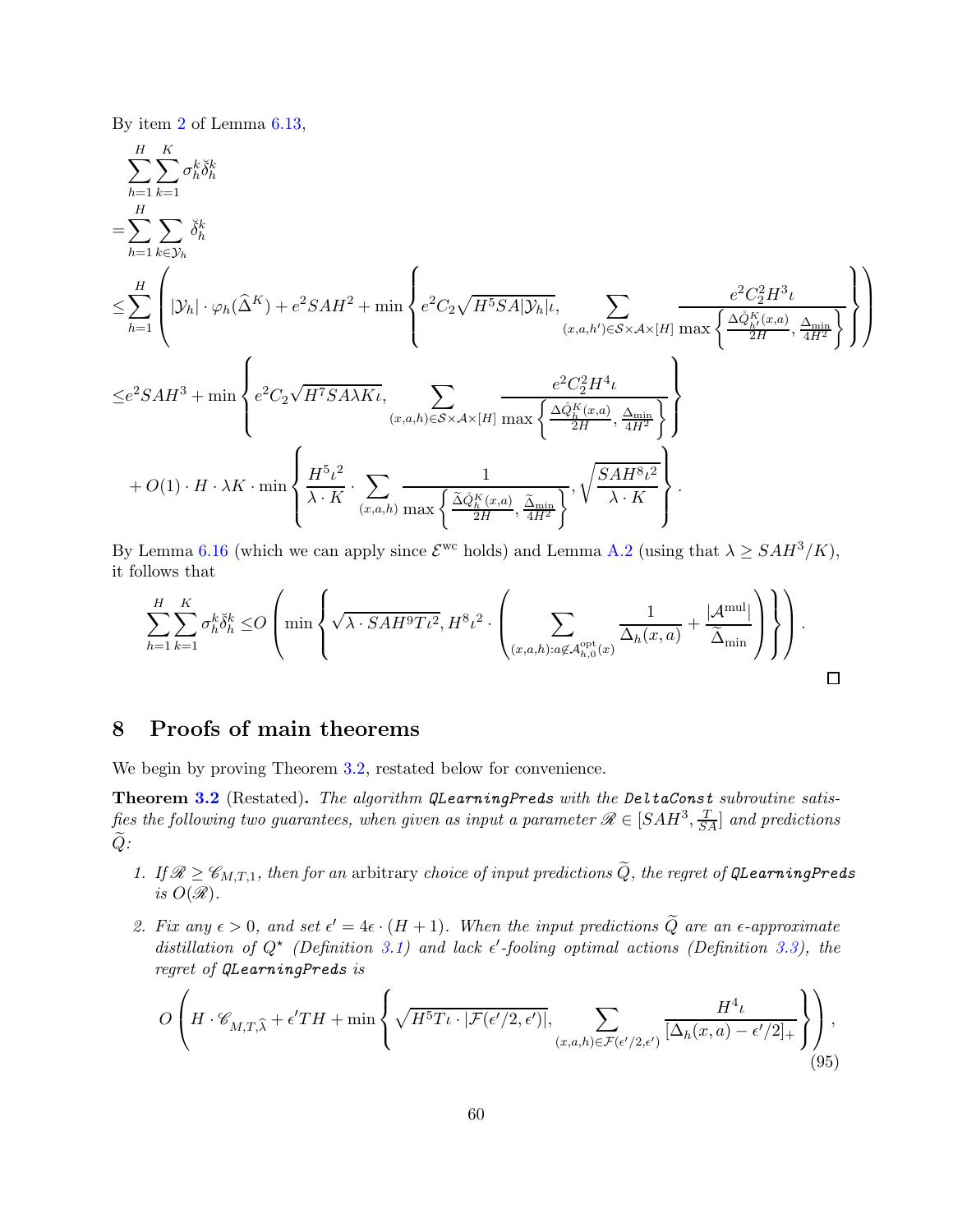where  $\widehat{\lambda} \in (0, 1)$  is chosen so that  $\frac{1}{\widehat{\lambda}} \cdot \mathscr{C}_{M,T,\widehat{\lambda}} = \mathscr{R}$ .

*Proof.* We begin with the proof of item [1.](#page-59-1) It is without loss to assume  $T \geq SAH^3$ ; otherwise, by similar reasoning to that in Lemma [A.2,](#page-61-7) the trivial regret bound of  $T$  suffices. Now, item [1](#page-59-1) is an immediate consequence of Lemma [6.17.](#page-41-0)

We next prove item [2.](#page-59-2) The event  $\mathcal{E}^{\text{wc}} \cap \mathcal{E}^{\text{pred}}$  does not hold with probability at most  $2p =$  $2/(H^2K)$ , which adds at most  $T \cdot 2p = O(1)$  to the regret bound. Thus it suffices to bound the regret conditioned on  $\mathcal{E}^{\text{wc}} \cap \mathcal{E}^{\text{pred}}$ . Then item [2](#page-59-2) is an immediate consequence of Lemmas [7.8](#page-53-4) and [7.12.](#page-57-0)

We next prove Theorem [3.1;](#page-11-1) below we present the version of the theorem which does not require that each state has a unique optimal action. In this more general setting, the subroutine DeltaIncr of QLearningPreds requires as input a parameter  $\Delta_{\text{min}}$  which is guaranteed to be a lower bound on  $\Delta_{\text{min}}$ . The resulting regret bounds will depend on a modified version of the  $\lambda$ -complexity  $\mathscr{C}_{M,T,\lambda}$ (see [\(6\)](#page-11-3)) with the parameter  $\Delta_{\min}$  replacing  $\Delta_{\min}$ ; more precisely, we define

$$
\mathscr{C}_{M,T,\lambda,\widetilde{\Delta}_{\min}} := \min \left\{ \sqrt{\lambda \cdot T S A H^8 \iota}, H^7 \iota \cdot \left( \sum_{(x,a,h) \in S \times \mathcal{A} \times [H]: a \notin \mathcal{A}_{h,0}^{\text{opt}}(x)} \frac{1}{\Delta_h(x,a)} + \frac{|\mathcal{A}^{\text{mul}}|}{\widetilde{\Delta}_{\min}} \right) \right\} \tag{96}
$$

In the special case that  $|\mathcal{A}^{mul}| = 0$  (i.e., each state has a unique optimal action) and  $\tilde{\Delta}_{min} = 0$ , the quantity  $\frac{0}{0}$  in [\(96\)](#page-60-1) is to be interpreted as 0.

**Theorem [3.1](#page-11-1)** (Full version). Suppose we run algorithm QLearningPreds (Algorithm [1\)](#page-17-0) with input parameter  $\lambda \in [0,1]$ , together with the DeltaIncr subroutine (Algorithm [4\)](#page-18-0) with parameter  $\Delta_{\min}$ which is guaranteed to satisfy  $\Delta_{\min} \leq \Delta_{\min}$ . Then, when given predictions Q, the algorithms satisfy the following guarantees:

<span id="page-60-0"></span>1. Suppose  $\lambda \geq \frac{SAH^4}{T}$  $T^{\frac{HH}{T}}$ . Then for an arbitrary choice of input predictions Q, the regret of QLearningPreds is

<span id="page-60-1"></span>
$$
O\left(\frac{H\iota}{\lambda}\cdot \mathscr{C}_{M,T,\lambda, \widetilde{\Delta}_{\min}}\right).
$$

<span id="page-60-2"></span>2. Fix any  $\epsilon > 0$ , and set  $\epsilon' = 4\epsilon \cdot (H + 1)$ . When the input predictions Q are an  $\epsilon$ -approximate distillation of  $Q^*$  (Definition [3.1\)](#page-10-0) and lack  $\epsilon'$ -fooling actions (Definition [3.3\)](#page-10-2), the regret of QLearningPreds is

$$
O\left(H^{2}\iota\cdot \mathscr{C}_{M,T,\lambda,\widetilde{\Delta}_{\min}}+\epsilon'TH+\min\left\{\sqrt{H^{5}T\iota\cdot|\mathcal{F}(\epsilon'/2,\epsilon')|},\sum_{(x,a,h)\in\mathcal{F}(\epsilon'/2,\epsilon')}\frac{H^{4}\iota}{[\Delta_{h}(x,a)-\epsilon'/2]_{+}}\right\}\right). \tag{97}
$$

Proof. We begin with the proof of item [1.](#page-60-0) As in the proof of Theorem [3.2,](#page-12-0) it is without loss to assume that  $T \geq SAH^3$ , as otherwise the trivial regret bound of T suffices. Now, item [1](#page-60-0) is an immediate consequence of Lemma [6.18.](#page-42-0)

We next prove item [2.](#page-60-2) The event  $\mathcal{E}^{\text{wc}} \cap \mathcal{E}^{\text{pred}}$  does not hold with probability at most  $2p =$  $2/(H^2K)$ , which adds at most  $T \cdot 2p = O(1)$  to the regret bound. Thus it suffices to bound the regret conditioned on  $\mathcal{E}^{\text{wc}} \cap \mathcal{E}^{\text{pred}}$ . Then item [2](#page-60-2) is an immediate consequence of Lemmas [7.8](#page-53-4) and [7.13.](#page-58-0)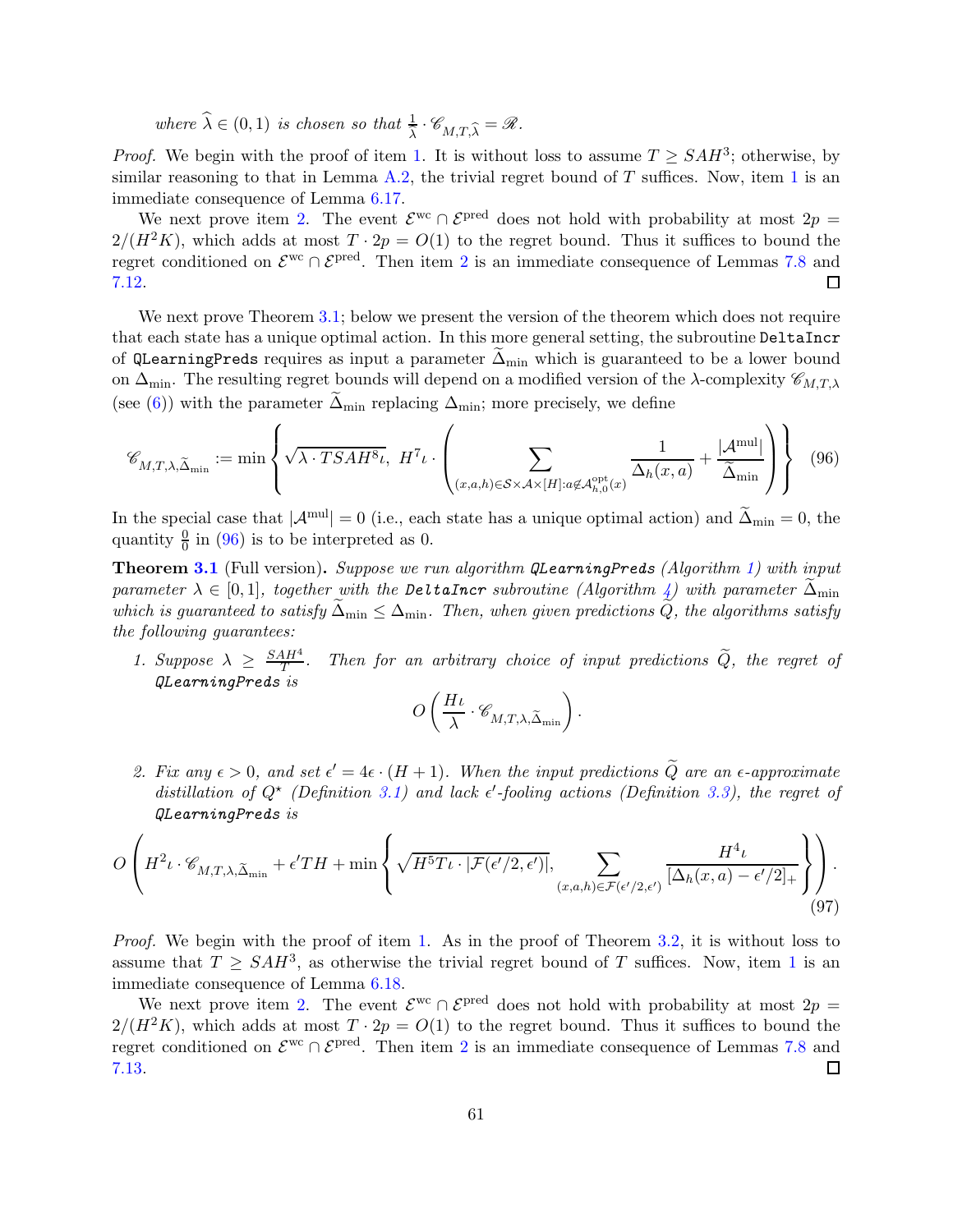# <span id="page-61-0"></span>A Miscellaneous lemmas

The following simple lemma establishes some properties of the parameters  $\alpha_n^i$  (defined in [\(9\)](#page-14-0)).

<span id="page-61-3"></span><span id="page-61-2"></span>**Lemma A.1** (Lemma 4.1, [\[JAZBJ18\]](#page-65-3)). The real numbers  $\alpha_n^i$  satisfy the following properties:

- <span id="page-61-5"></span>1. For every  $n \geq 1, \frac{1}{\sqrt{n}}$  $\frac{1}{n} \leq \sum_{i=1}^n$  $\frac{\alpha_n^i}{\sqrt{i}} \leq \frac{2}{\sqrt{i}}$  $\frac{1}{n}$ .
- <span id="page-61-6"></span>2. For every  $n \geq 1$ ,  $\max_{i \in [n]} \alpha_n^i \leq \frac{2H}{n}$  $\frac{n}{n}$  and  $\sum_{i=1}^{n} (\alpha_n^i)^2 \leq \frac{2H}{n}$  $\frac{n}{n}$ .
- <span id="page-61-4"></span>3. For every  $i \geq 1$ ,  $\sum_{n=i}^{\infty} \alpha_n^i = 1 + \frac{1}{H}$ .
- 4. For every  $n \geq 1$ , it holds that  $\sum_{i=1}^{n} \alpha_n^i = 1$ .

Recall the definition of  $\mathscr{C}_{M,T,\lambda}$  in [\(6\)](#page-11-3)

<span id="page-61-7"></span>**Lemma A.2.** For any  $\lambda \ge \frac{SAH^3}{K}$  $\frac{AH^{\circ}}{K}$ , it holds that

$$
\mathscr{C}_{M,T,\lambda} \geq SAH^6/2.
$$

Proof. Since  $\lambda \geq SAH^3/K = SAH^4/T$ , it holds that  $\sqrt{\lambda \cdot TSAH^8\iota} \geq SAH^6$ . Next, it is evident that

$$
\sum_{(x,a,h):a\not\in\mathcal{A}_{h,0}^{\text{opt}}(x)}\frac{1}{\Delta_h(x,a)} + \frac{|\mathcal{A}^{\text{mul}}|}{\Delta_{\text{min}}} \ge \frac{SAH}{2H} \ge SA/2,
$$

since for each  $(x, h)$ , all but one of the actions a in A are either counted in the form of  $\frac{1}{\Delta_h(x,a)} \geq 1/H$ or  $1/\Delta_{\min} \geq 1/H$ .

 $\Box$ 

Putting the above statements together gives the desired bound.

## <span id="page-61-1"></span>B Proof for bandit case

In this section we prove Proposition [1.3,](#page-6-1) which specializes our main results to the case of multiarmed bandits. Though our bounds for multi-armed bandits are superseded by our regret bounds for online learning in MDPs, we present a separate proof for the bandit case to provide intuition about our techniques.

<span id="page-61-8"></span>**Proposition [1.3.](#page-6-1)** There is an algorithm (BanditPreds, Algorithm [5\)](#page-62-0) which satisfies the following two guarantees, when given as input a parameter  $\lambda \in \left(\frac{A}{T}, 1\right)$  and predictions  $\widetilde{Q}$ :

1. Fix any  $\epsilon > 0$ . If the predictions  $\tilde{Q}$  are an  $\epsilon$ -approximate distillation of  $Q^*$ , then the regret is  $\widetilde{O}(\epsilon T + \sqrt{|\mathcal{G}| \cdot T} + \sqrt{\lambda \cdot AT})$ , where

$$
\mathcal{G} := \left\{ a \in \mathcal{A} \backslash \{a^{\star}\} : \widetilde{Q}(a) \ge Q^{\star}(a^{\star}) - \epsilon \right\}.
$$

<span id="page-61-9"></span>2. For an arbitrary choice of  $Q$ , the regret is  $O$  $\int \frac{TA}{T A}$ λ  $\setminus$ .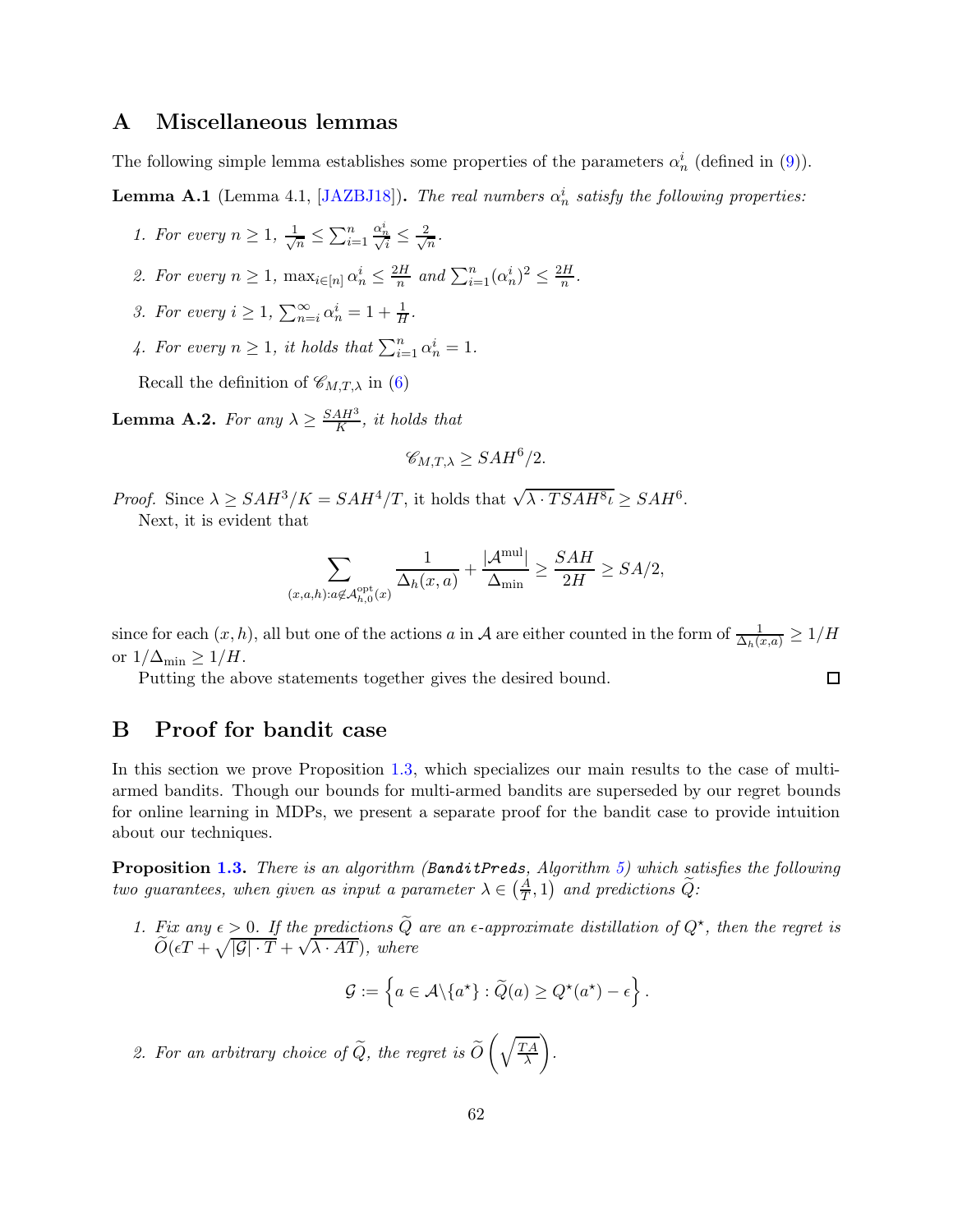#### Algorithm 5: BanditPreds

<span id="page-62-0"></span>**Input:** Action space A, number of time steps T, predictions  $\widetilde{Q}$  :  $A \rightarrow [0, 1]$ , parameter  $\lambda \in [0, 1]$  and  $\delta > 0$ .

- 1. For each  $a \in \mathcal{A}$ , initialize  $\overline{Q}^1(a) = \infty$ ,  $\underline{Q}^1(a) = -\infty$ ,  $N^1(a) = 0$ , and  $\widetilde{Q}^1(a) = \widetilde{Q}(a)$ .
- 2. For  $1 \leq t \leq T$ :
	- (a) If  $t \leq \lambda \cdot T$ :

i. Select action  $a^t := \arg \max_{a \in \mathcal{A}} \{ \overline{Q}^t(a) \}.$ 

- (b) Else (i.e., if  $t > \lambda \cdot T$ ):
	- i. Select action  $a^t := \arg \max_{a \in \mathcal{A}} \left\{ \widetilde{Q}^t(a) \right\}.$
- (c) For each action  $a \in \mathcal{A}$ , let  $N^{t+1}(a)$  denote the number of times a was taken up to  $($ and including $)$  step  $t$ .
- (d) For each action  $a \in \mathcal{A}$ , let  $\hat{\mu}^{t+1}(a)$  denote the mean of all rewards received when taking *a* up to step *t* (if  $N^{t+1}(a) = 0$ , set  $\hat{\mu}^{t+1}(a) = 0$ ).
- (e) Update the Q-value functions as follows: for each  $a \in \mathcal{A}$ , set

$$
\overline{Q}^{t+1}(a) := \hat{\mu}^{t+1}(a) + \sqrt{\frac{2 \log 1/\delta}{N^{t+1}(a)}}
$$
  

$$
\underline{Q}^{t+1}(a) := \hat{\mu}^{t+1}(a) - \sqrt{\frac{2 \log 1/\delta}{N^{t+1}(a)}}
$$
  

$$
\widetilde{Q}^{t+1}(a) := \max \{ \underline{Q}^{t+1}(a), \min \{ \overline{Q}^{t+1}(a), \widetilde{Q}(a) \} \}.
$$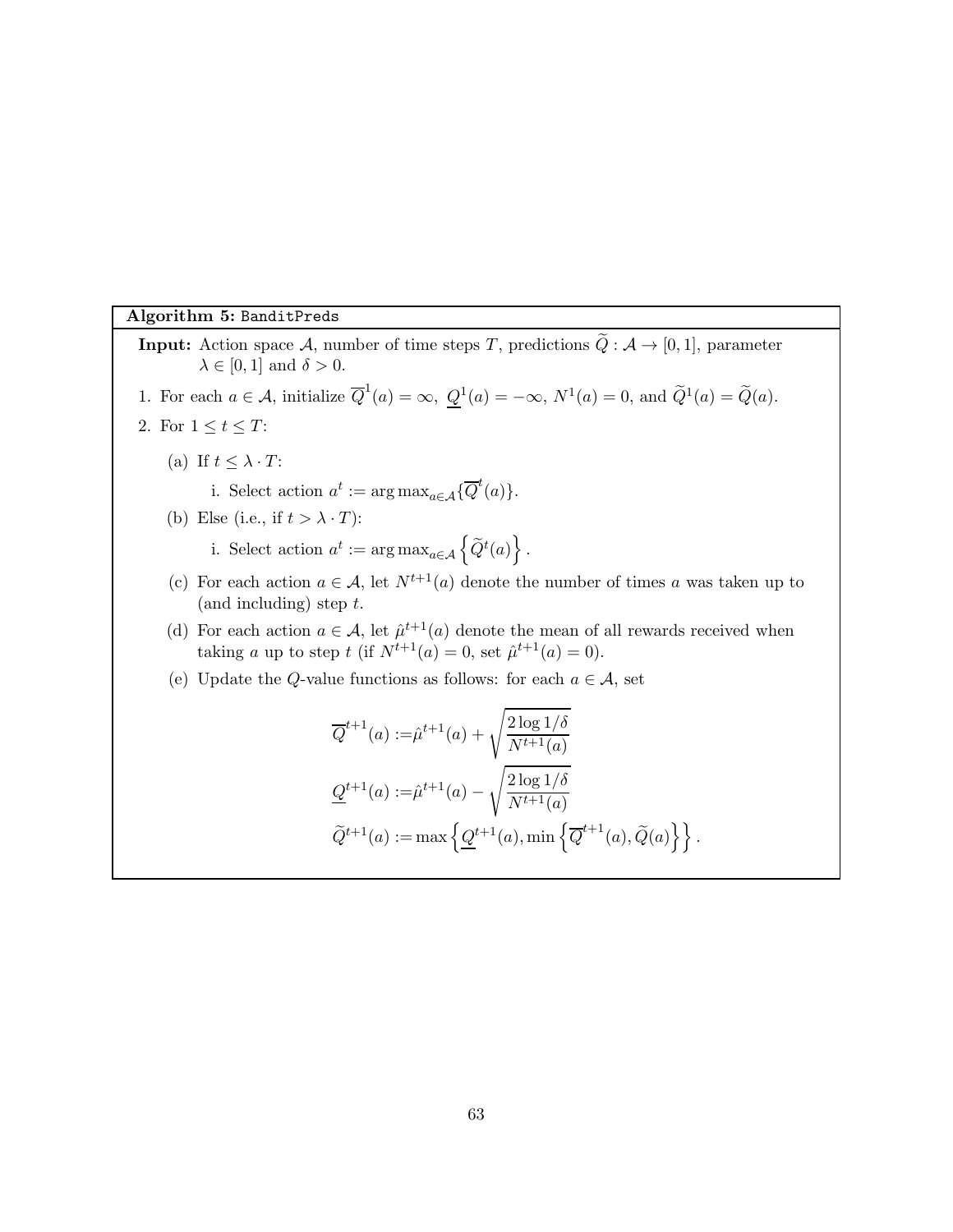For convenience, for each  $t \leq T$ , we define

$$
\widetilde{V}^t := \max_{a \in \mathcal{A}} \left\{ \widetilde{Q}^t(a) \right\} \tag{98}
$$

By construction of the algorithm BanditPreds, note that  $\tilde{Q}^t(a^t) = \tilde{V}^t$ . We define the following "good event"  $\mathcal{E}_0$ :

$$
\mathcal{E}_0 = \left\{ \forall t \leq T, \ \forall a \in \mathcal{A}, \ \left| Q^*(a) - \hat{\mu}^t(a) \right| \leq \sqrt{\frac{2 \log 1/\delta}{N^t(a)}} \right\}.
$$

Note that under the event  $\mathcal{E}_0$ ,  $Q^*(a) \in [\underline{Q}^t(a), \overline{Q}^t(a)]$  for all  $a \in \mathcal{A}$ .

<span id="page-63-1"></span><span id="page-63-0"></span>**Lemma B.1.** Suppose the event  $\mathcal{E}_0$  holds. Then for any sub-optimal action  $a \neq a^*$ :

- <span id="page-63-2"></span>1. If a is taken at step  $t \leq \lambda T$ , then  $N^t(a) \leq \frac{8 \log 1/\delta}{\Delta(a)^2}$  $\frac{\log 1/\sigma}{\Delta(a)^2}$ .
- 2. If a is taken at step  $t > \lambda T$  and  $\tilde{Q}$  is an  $\epsilon$ -approximate distillation of  $Q^*$ , and if  $\Delta(a) > \epsilon$ , then  $\widetilde{Q}(a) \ge Q^{\star}(a^{\star}) - \epsilon$ . In such a case, we have  $N^{t}(a) \le \frac{8 \log 1/\delta}{(\Delta(a) - \epsilon)}$  $\frac{\delta \log 1/\delta}{(\Delta(a)-\epsilon)^2}$ .

*Proof.* If a is taken when  $t \leq \lambda T$ , we must have that  $\overline{Q}^t(a) \geq \overline{Q}^t(a^*) \geq Q^*(a^*)$ , meaning that

$$
Q^{\star}(a) \ge \overline{Q}^t(a) - \sqrt{\frac{8 \log 1/\delta}{N^t(a)}} \ge Q^{\star}(a^{\star}) - \sqrt{\frac{8 \log 1/\delta}{N^t(a)}},
$$

from which the first point follows.

If a is taken when  $t > \lambda T$ , then we must have that  $\tilde{Q}^t(a) \geq \tilde{Q}^t(a^*) \geq Q^*(a^*) - \epsilon$ . Since  $\Delta(a) > \epsilon$ , we have that  $Q^t(a) \leq Q^{\star}(a) < Q^{\star}(a^{\star}) - \epsilon$ , meaning that  $\widetilde{Q}^t(a) \leq \widetilde{Q}(a)$ , and hence  $\widetilde{Q}(a) \ge Q^{\star}(a^{\star}) - \epsilon$ . In such a case, we have  $\overline{Q}^{t}(a) \ge \widetilde{Q}^{t}(a) \ge Q^{\star}(a^{\star}) - \epsilon$ , meaning that

$$
Q^{\star}(a) \ge \overline{Q}^t(a) - \sqrt{\frac{8 \log 1/\delta}{N^t(a)}} \ge Q^{\star}(a^{\star}) - \sqrt{\frac{8 \log 1/\delta}{N^t(a)}} - \epsilon,
$$

from which the desired inequality follows.

<span id="page-63-3"></span>**Lemma B.2.** Suppose the event  $\mathcal{E}_0$  holds. Then if  $\Delta > 0$  satisfies  $\frac{16A \log 1/\delta}{\Delta^2} \leq \lambda T$ , in the first  $\frac{16A \log 1/\delta}{\Delta^2}$  steps, some action a with  $\Delta(a) \leq \Delta$  has been taken at least  $\frac{8 \log 1/\delta}{\Delta^2}$  time

*Proof.* By item [1](#page-63-0) of Lemma [B.1,](#page-63-1) under the event  $\mathcal{E}_0$ , each action  $a \in \mathcal{A}$  is taken at most  $\frac{8 \log 1/\delta}{\Delta(a)^2}$ time steps in time steps  $t \leq \lambda T - 1$ . Let  $A_{\Delta}$  denote the number of actions a with  $\Delta(a) \leq \Delta$ . Then by the pigeonhole principle, in the first

$$
\sum_{a \in \mathcal{A}: \Delta(a) > \Delta} \frac{8 \log 1/\delta}{\Delta(a)^2} + \frac{8A_\Delta \log 1/\delta}{\Delta^2} \le \frac{8A \log 1/\delta}{\Delta^2} \le \lambda T - 1
$$

steps, some action a with  $\Delta(a) \leq \Delta$  has been taken at least  $\frac{8 \log 1/\delta}{\Delta^2}$  times.

 $\Box$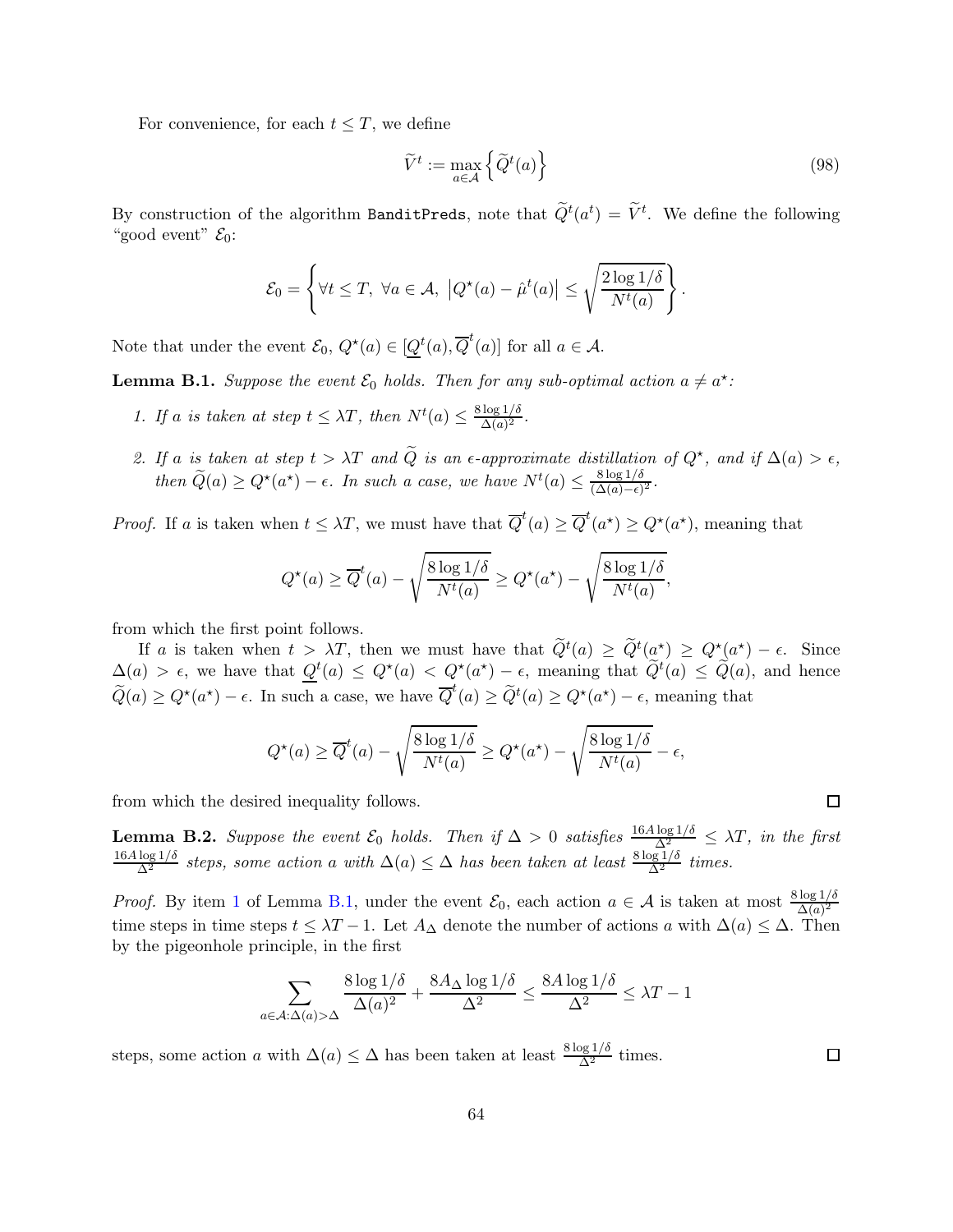*Proof of Proposition [1.3.](#page-6-1)* We set  $\delta = 1/(AT^2)$  in BanditPreds (Algorithm [5\)](#page-62-0). It is straightforward from a Chernoff bound and union bound that  $Pr(\mathcal{E}_0) \geq 1 - \delta \cdot TA$ . Therefore, the expected regret is bounded above by

$$
\mathbb{E}\left[\sum_{a\in\mathcal{A}}\Delta(a)\cdot N^{T+1}(a)\right] \leq \delta TA\cdot T + \mathbb{E}\left[\mathbb{1}[\mathcal{E}_0]\cdot \sum_{a\in\mathcal{A}}\Delta(a)\cdot N^{T+1}(a)\right]
$$

$$
\leq 1 + \mathbb{E}\left[\sum_{a\in\mathcal{A}}\Delta(a)\cdot N^{T+1}(a)|\mathcal{E}_0\right],
$$

where the second inequality uses  $\delta \leq 1/(AT^2)$ .

We begin by bounding the regret in the event that  $\tilde{Q}$  is an  $\epsilon$ -approximate distillation of  $Q^*$  (i.e., item [1](#page-61-8) of Proposition [1.3\)](#page-6-1). By item [2](#page-63-2) of Lemma [B.1,](#page-63-1) any arm a with  $\Delta(a) \geq 2\epsilon$  that is pulled at some step  $t > \lambda T$  must satisfy  $\tilde{Q}(a) \ge Q^{\star}(a^{\star}) - \epsilon$ , i.e.,  $a \in \mathcal{G}$ . Moreover, for such arms a, we have that  $N^{T+1}(a) \leq \frac{32 \log 1/\delta}{\Delta(a)^2}$  $\frac{\sum_{i=0}^{10} (a_i)^2}{\Delta(a_i)^2}$ . Therefore, under the event  $\mathcal{E}_0$ , we have

$$
\sum_{a \in \mathcal{A}} \Delta(a) \cdot N^{T+1}(a) \leq 2\epsilon T + \sum_{a \in \mathcal{G}} \Delta(a) \cdot N^{T+1}(a) + \sum_{a \in \mathcal{A} \setminus \mathcal{G}} \Delta(a) \cdot N^{\lambda T+1}(a)
$$
\n
$$
\leq 2\epsilon T + \sqrt{\lambda T A \log 1/\delta} + \sum_{a \in \mathcal{A} \setminus \mathcal{G}: \Delta(a) > \sqrt{A \log 1/\delta}/\langle \lambda T \rangle} \frac{8 \log 1/\delta}{\Delta(a)}
$$
\n
$$
+ 1[|\mathcal{G}| > 0] \cdot \left( \sqrt{T |\mathcal{G}| \log 1/\delta} + \sum_{a \in \mathcal{G}: \Delta(a) > \sqrt{|\mathcal{G}| \log 1/\delta}/T} \frac{32 \log 1/\delta}{\Delta(a)} \right)
$$
\n
$$
\leq O\left(\epsilon T + \sqrt{\lambda T A \log 1/\delta} + \sqrt{T |\mathcal{G}| \log 1/\delta}\right).
$$

Next we prove item [2](#page-61-9) (the robustness claim) of the proposition. Set  $\Delta_{\lambda} := \sqrt{\frac{16A \log 1/\delta}{T\lambda}}$ . Then by Lemma [B.2,](#page-63-3) in the first  $\lambda T$  steps of BanditPreds, some action  $\bar{a}$  with  $\Delta(\bar{a}) \leq \Delta_{\lambda}$  has been taken at least  $\frac{8 \log 1/\delta}{\Delta_{\lambda}^2} = \frac{T\lambda}{2A}$  $\frac{T\lambda}{2A}$  times. Hence

$$
\underline{Q}^{\lambda T+1}(\bar{a}) \ge Q^\star(a^\star) - \Delta(\bar{a}) - \sqrt{\frac{16A\log 1/\delta}{T\lambda}} \ge Q^\star(a^\star) - 2\Delta_\lambda.
$$

Therefore, for all  $t > \lambda T$ ,  $\max_{a \in \mathcal{A}} \{\widetilde{Q}^t(a)\} \geq \max_{a \in \mathcal{A}} \{\underline{Q}^t(a)\} \geq Q^{\star}(a^{\star}) - 2\Delta_{\lambda}$ . Hence, for any action  $a \in \mathcal{A}$  that is taken at step  $t > \lambda T$  and satisfies  $\Delta(a) > 2\Delta_{\lambda}$ , we have that  $\overline{Q}^t(a) \ge Q^{\star}(a^{\star}) - 2\Delta_{\lambda}$ , meaning that

$$
Q^{\star}(a) \geq \overline{Q}^{t}(a) - \sqrt{\frac{8 \log 1/\delta}{N^{t}(a)}} \geq Q^{\star}(a^{\star}) - \sqrt{\frac{8 \log 1/\delta}{N^{t}(a)}} - 2\Delta_{\lambda},
$$

meaning that  $N^t(a) \leq \frac{8 \log 1/\delta}{(\Delta(a) - 2\Delta)}$  $\frac{\log_2 1/\sigma}{(\Delta(a)-2\Delta_\lambda)^2}$ . Hence, under the event  $\mathcal{E}_0$ , we have

$$
\sum_{a \in \mathcal{A}} \Delta(a) \cdot N^{T+1}(a) \le 4\Delta_{\lambda} \cdot T + \sum_{a \in \mathcal{A}: \Delta(a) > 4\Delta_{\lambda}} \frac{32 \log 1/\delta}{\Delta(a)} \le O\left(\sqrt{\frac{TA \log 1/\delta}{\lambda}}\right).
$$

 $\Box$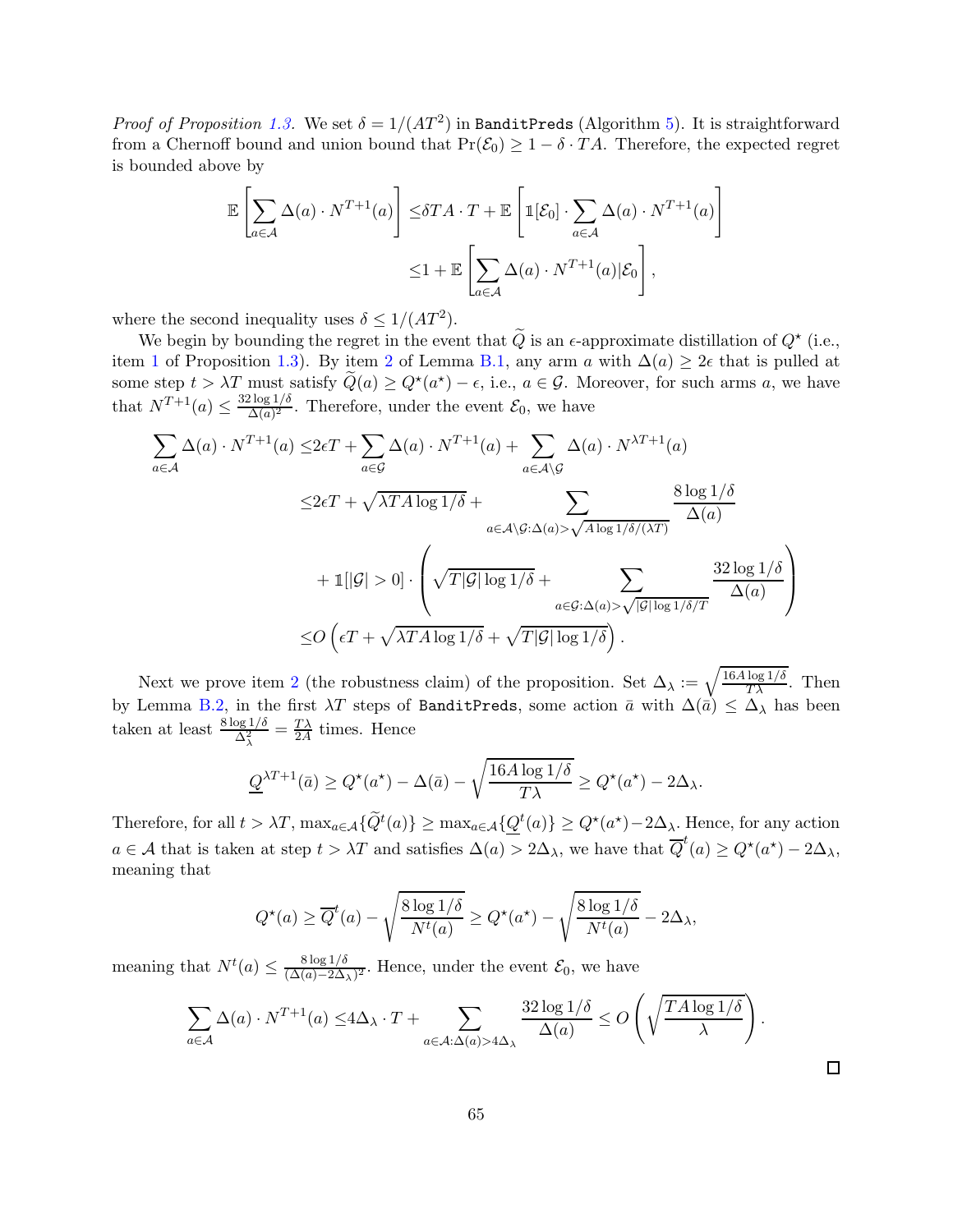# References

- <span id="page-65-0"></span>[AJK21] Alekh Agarwal, Nan Jiang, and Sham M Kakade. Reinforcement Learning: Theory and Algorithms. 2021.
- <span id="page-65-8"></span>[ANTH94] M. Asada, S. Noda, S. Tawaratsumida, and K. Hosoda. Vision-based behavior acquisition for a shooting robot by using a reinforcement learning. In Proceedings of the Workshop on Visual Behaviors, pages 112–118, Seattle, WA, USA, 1994. IEEE Comput. Soc. Press.
- <span id="page-65-9"></span>[AOM17] Mohammad Gheshlaghi Azar, Ian Osband, and Rémi Munos. Minimax Regret Bounds for Reinforcement Learning.  $arXiv:1703.05449$  [cs. stat], July 2017.  $arXiv: 1703.05449$ .
- <span id="page-65-7"></span>[BCKP20] Aditya Bhaskara, Ashok Cutkosky, Ravi Kumar, and Manish Purohit. Online Learning with Imperfect Hints.  $arXiv:2002.04726$  [cs, math, stat], October 2020. arXiv: 2002.04726.
- <span id="page-65-1"></span>[CHM+19] Yevgen Chebotar, Ankur Handa, Viktor Makoviychuk, Miles Macklin, Jan Issac, Nathan Ratliff, and Dieter Fox. Closing the Sim-to-Real Loop: Adapting Simulation Randomization with Real World Experience. arXiv:1810.05687 [cs], March 2019. arXiv: 1810.05687.
- <span id="page-65-10"></span>[DMMZ21] Christoph Dann, Teodor V. Marinov, Mehryar Mohri, and Julian Zimmert. Beyond Value-Function Gaps: Improved Instance-Dependent Regret Bounds for Episodic Reinforcement Learning. arXiv:2107.01264 [cs], July 2021. arXiv: 2107.01264.
- <span id="page-65-11"></span>[EDMM06] Eyal Even-Dar, Shie Mannor, and Yishay Mansour. Action Elimination and Stopping Conditions for the Multi-Armed Bandit and Reinforcement Learning Problems. Journal of Machine Learning Research, 7(39):1079–1105, 2006.
- <span id="page-65-6"></span>[HK10] Elad Hazan and Satyen Kale. Extracting certainty from uncertainty: regret bounded by variation in costs. Machine Learning, 80(2-3):165–188, September 2010.
- <span id="page-65-3"></span>[JAZBJ18] Chi Jin, Zeyuan Allen-Zhu, Sebastien Bubeck, and Michael I. Jordan. Is Q-learning Provably Efficient?  $arXiv:1807.03765$  [cs, math, stat], July 2018. arXiv: 1807.03765.
- <span id="page-65-5"></span>[KBC+18] Tim Kraska, Alex Beutel, Ed H. Chi, Jeffrey Dean, and Neoklis Polyzotis. The Case for Learned Index Structures. arXiv:1712.01208 [cs], April 2018. arXiv: 1712.01208.
- <span id="page-65-2"></span>[LGKM20] Peng Liao, Kristjan Greenewald, Predrag Klasnja, and Susan Murphy. Personalized HeartSteps: A Reinforcement Learning Algorithm for Optimizing Physical Activity. Proceedings of the ACM on Interactive, Mobile, Wearable and Ubiquitous Technologies, 4(1):1–22, March 2020.
- <span id="page-65-4"></span>[LLMV19] Silvio Lattanzi, Thomas Lavastida, Benjamin Moseley, and Sergei Vassilvitskii. Online Scheduling via Learned Weights. In *Proceedings of the 2020 ACM-SIAM Symposium* on Discrete Algorithms (SODA), Proceedings, pages 1859–1877. Society for Industrial and Applied Mathematics, December 2019.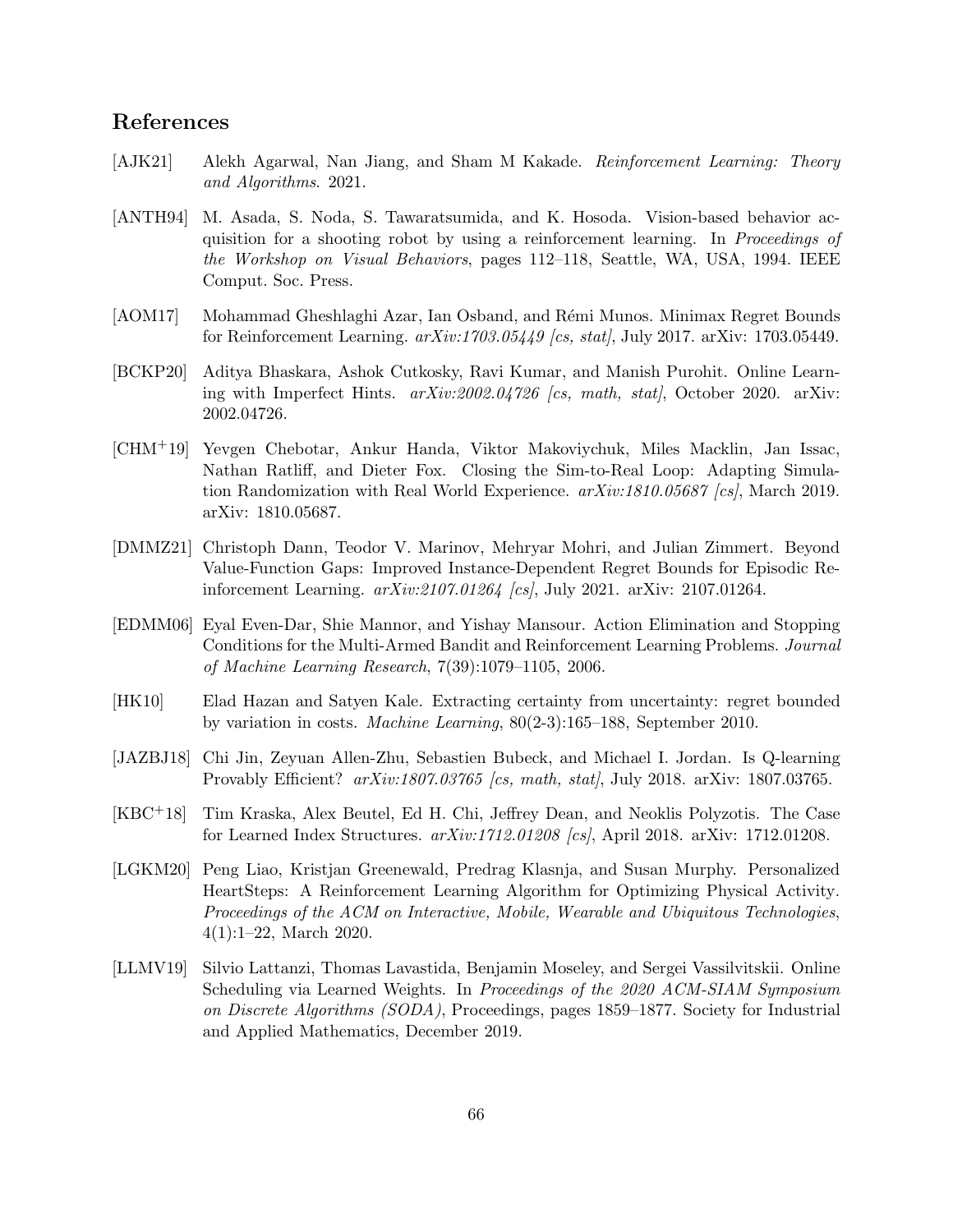- <span id="page-66-15"></span>[LML18] Thodoris Lykouris, Vahab Mirrokni, and Renato Paes Leme. Stochastic bandits robust to adversarial corruptions.  $arXiv:1803.09353$  [cs, stat], March 2018. arXiv: 1803.09353.
- <span id="page-66-6"></span>[LS20] Szepesvari Lattimore and Csaba Szepesvari. Bandit Algorithms. 2020.
- <span id="page-66-14"></span>[LSSS20] Thodoris Lykouris, Max Simchowitz, Aleksandrs Slivkins, and Wen Sun. Corruption robust exploration in episodic reinforcement learning.  $arXiv:1911.08689$  [cs, stat], April 2020. arXiv: 1911.08689.
- <span id="page-66-4"></span>[LV20] Thodoris Lykouris and Sergei Vassilvitskii. Competitive caching with machine learned advice. arXiv:1802.05399 [cs], August 2020. arXiv: 1802.05399.
- <span id="page-66-9"></span>[Mit19a] Michael Mitzenmacher. A Model for Learned Bloom Filters, and Optimizing by Sandwiching.  $arXiv:1901.00902$  [cs, stat], January 2019. arXiv: 1901.00902.
- <span id="page-66-7"></span>[Mit19b] Michael Mitzenmacher. Scheduling with Predictions and the Price of Misprediction. arXiv:1902.00732 [cs], May 2019. arXiv: 1902.00732.
- <span id="page-66-10"></span>[MV17] Andrés Muñoz Medina and Sergei Vassilvitskii. Revenue Optimization with Approximate Bid Predictions. arXiv:1706.04732 [cs], November 2017. arXiv: 1706.04732.
- <span id="page-66-1"></span>[MV20] Michael Mitzenmacher and Sergei Vassilvitskii. Algorithms with Predictions. In Beyond the Worst-Case Analysis of Algorithms, pages 646–662. Cambridge University Press, 1 edition, December 2020.
- <span id="page-66-13"></span>[MY15] Mehryar Mohri and Scott Yang. Accelerating Optimization via Adaptive Prediction. arXiv:1509.05760 [cs, stat], October 2015. arXiv: 1509.05760.
- <span id="page-66-5"></span>[PSK18] Manish Purohit, Zoya Svitkina, and Ravi Kumar. Improving Online Algorithms via ML Predictions. In Advances in Neural Information Processing Systems, volume 31. Curran Associates, Inc., 2018.
- <span id="page-66-8"></span>[Roh19] Dhruv Rohatgi. Near-Optimal Bounds for Online Caching with Machine Learned Advice. arXiv:1910.12172 [cs], October 2019. arXiv: 1910.12172.
- <span id="page-66-0"></span>[Rou21] Tim Roughgarden, editor. Beyond the Worst-Case Analysis of Algorithms. Cambridge University Press, Cambridge, 2021.
- <span id="page-66-11"></span>[RS12] Alexander Rakhlin and Karthik Sridharan. Online Learning with Predictable Sequences.  $arXiv:1208.3728$  [cs, stat], August 2012. arXiv: 1208.3728.
- <span id="page-66-12"></span>[RS13] Alexander Rakhlin and Karthik Sridharan. Optimization, Learning, and Games with Predictable Sequences. arXiv:1311.1869 [cs], November 2013. arXiv: 1311.1869.
- <span id="page-66-3"></span>[RVR<sup>+</sup>18] Andrei A. Rusu, Mel Vecerik, Thomas Rothörl, Nicolas Heess, Razvan Pascanu, and Raia Hadsell. Sim-to-Real Robot Learning from Pixels with Progressive Nets.  $arXiv:1610.04286$  [cs], May 2018. arXiv: 1610.04286.
- <span id="page-66-2"></span>[SB18] Richard S. Sutton and Andrew G. Barto. Reinforcement Learning: An Introduction. The MIT Press, second edition, 2018.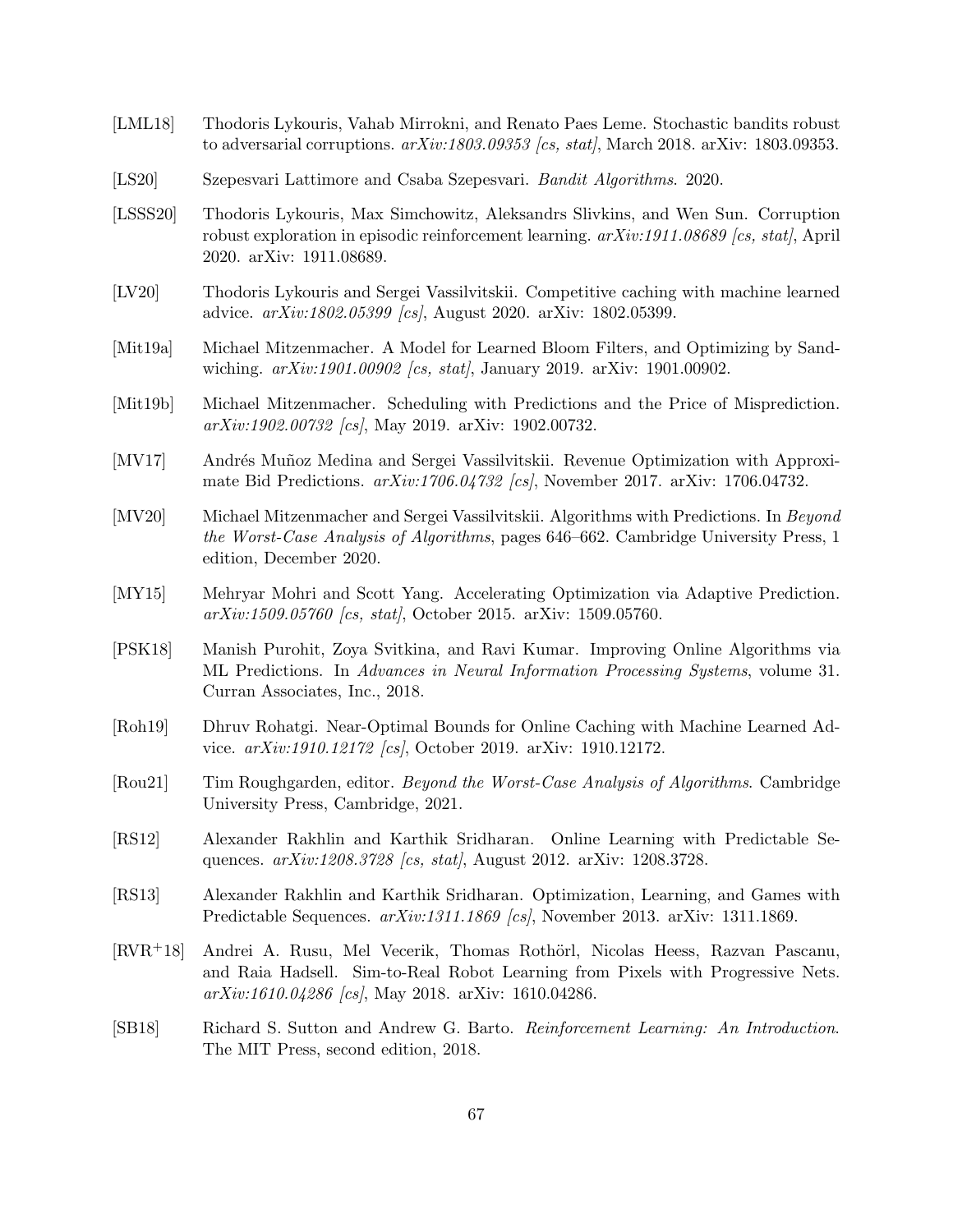- <span id="page-67-5"></span>[Sin92] Satinder Pal Singh. Transfer of learning by composing solutions of elemental sequential tasks. Machine Learning, 8(3):323–339, May 1992.
- <span id="page-67-1"></span>[SJ19] Max Simchowitz and Kevin Jamieson. Non-Asymptotic Gap-Dependent Regret Bounds for Tabular MDPs.  $arXiv:1905.03814$  [cs, math, stat], October 2019. arXiv: 1905.03814.
- <span id="page-67-3"></span>[SL14] Jacob Steinhardt and Percy Liang. Adaptivity and Optimism: An Improved Exponentiated Gradient Algorithm. In Proceedings of the 31st International Conference on Machine Learning, pages 1593–1601. PMLR, June 2014. ISSN: 1938-7228.
- <span id="page-67-10"></span>[TPL21] Andrea Tirinzoni, Matteo Pirotta, and Alessandro Lazaric. A Fully Problem-Dependent Regret Lower Bound for Finite-Horizon MDPs. arXiv:2106.13013 [cs], June 2021. arXiv: 2106.13013.
- <span id="page-67-0"></span>[TS09] Matthew E. Taylor and Peter Stone. Transfer Learning for Reinforcement Learning Domains: A Survey. Journal of Machine Learning Research, 10(56):1633–1685, 2009.
- <span id="page-67-8"></span>[TSL09] Matthew E Taylor, Peter Stone, and Yaxin Liu. Transfer Learning via Inter-Task Mappings for Temporal Difference Learning. Journal of Machine Learning Research, 8:2125–2167, 2009.
- <span id="page-67-9"></span>[TST21] Volodymyr Tkachuk, Sriram Ganapathi Subramanian, and Matthew E. Taylor. The Effect of Q-function Reuse on the Total Regret of Tabular, Model-Free, Reinforcement Learning.  $arXiv:2103.04416$  [cs], March 2021. arXiv: 2103.04416.
- <span id="page-67-7"></span>[TWSM05] Lisa Torrey, Trevor Walker, Jude Shavlik, and Richard Maclin. Using Advice to Transfer Knowledge Acquired in One Reinforcement Learning Task to Another. In Machine Learning: ECML 2005, volume 3720, pages 412–424. Springer Berlin Heidelberg, Berlin, Heidelberg, 2005. Series Title: Lecture Notes in Computer Science.
- <span id="page-67-6"></span>[TY03] F. Tanaka and M. Yamamura. Multitask reinforcement learning on the distribution of MDPs. In Proceedings 2003 IEEE International Symposium on Computational Intelligence in Robotics and Automation. Computational Intelligence in Robotics and Automation for the New Millennium (Cat. No.03EX694), volume 3, pages 1108–1113 vol.3, July 2003.
- <span id="page-67-4"></span>[WLA20] Chen-Yu Wei, Haipeng Luo, and Alekh Agarwal. Taking a hint: How to leverage loss predictors in contextual bandits? In Thirty-Third Annual Conference On Learning Theory, July 2020.
- <span id="page-67-11"></span>[WSJ21] Andrew Wagenmaker, Max Simchowitz, and Kevin Jamieson. Beyond No Regret: Instance-Dependent PAC Reinforcement Learning. arXiv:2108.02717 [cs, stat], August 2021. arXiv: 2108.02717.
- <span id="page-67-2"></span>[WZ20] Alexander Wei and Fred Zhang. Optimal Robustness-Consistency Trade-offs for Learning-Augmented Online Algorithms.  $arXiv:2010.11443$  [cs], October 2020. arXiv: 2010.11443.